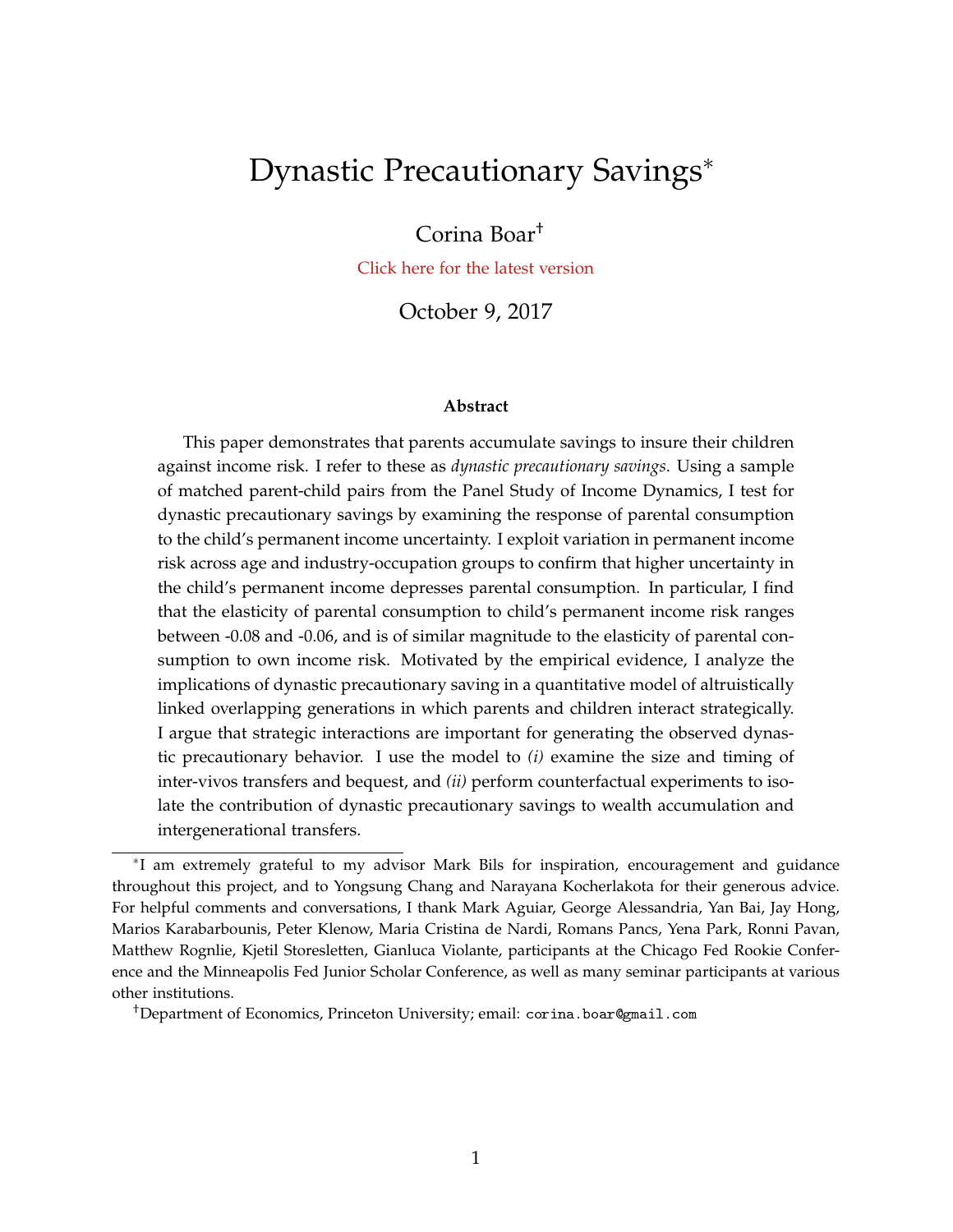## **1 Introduction**

The age profile of expenditures of retired parents is backloaded. Explanations such as uncertain lifespans and medical expenses, or increasing monetary transfers from children are partial contributors, but a substantial gap remains. Section [2.4](#page-16-0) contains a detailed discussion of these observations. This paper proposes decreasing income uncertainty of children as a justification for the consumption pattern of retired parents. The argument derives from the theory of precautionary saving, according to which, when faced with income uncertainty, individuals postpone current consumption in favor of accumulating precautionary savings as insurance against bad income realizations. As uncertainty resolves over time, consumption increases, thus generating a consumption profile that is backloaded over age. For parents in the data, this backloading postdates the resolution of uncertainty in their own income stream, but coincides with times at which their children are in the beginning or prime of their careers and still resolving their income risk. In the face of this uncertainty, altruistic parents sacrifice current consumption to accumulate savings to insure their children. I refer to these as *dynastic precautionary savings*. Over time, as children's income uncertainty resolves, that form of savings declines, increasing the consumption of retired parents.

In this paper, I seek evidence on dynastic precautionary savings using parent-child pairs from the Panel Study of Income Dynamics (PSID). In particular, I examine how a parent's consumption responds to the uncertainty of his child's permanent income. To that end, I first propose a measure of permanent income uncertainty closely related to the theoretical definition of permanent income. Second, I conduct a regression analysis of the effect of dynastic uncertainty on parental consumption on the sample of matched parents and children. I find a negative and statistically significant relationship, which I interpret as evidence for dynastic precautionary saving. I then build a model of altruistically linked overlapping generations in which parents engage in dynastic precautionary saving. I use the model to verify the plausibility of the empirical estimates, and to conduct counterfactual experiments and evaluate policy proposals.

The measure of income uncertainty considered in this paper is defined as the standard deviation of the forecast error of permanent income. This measure is meant to capture the fact that when individuals make consumption decisions, they are uncertain about the evolution of their entire future income stream. Therefore, it is the uncertainty about permanent income that is relevant for their choices. I assume that individuals' forecasts make rational use of the same conditioning information available to the econometrician. Intuitively, the higher the uncertainty, the more difficult it is to forecast earnings accurately, which translates into a larger standard deviation of the forecast error.

Because of issues such as sample attrition and measurement error in income, I focus on the properties of permanent income uncertainty across age and work sectors (a sector is defined as an industry-occupation pair), instead of individual level. I find that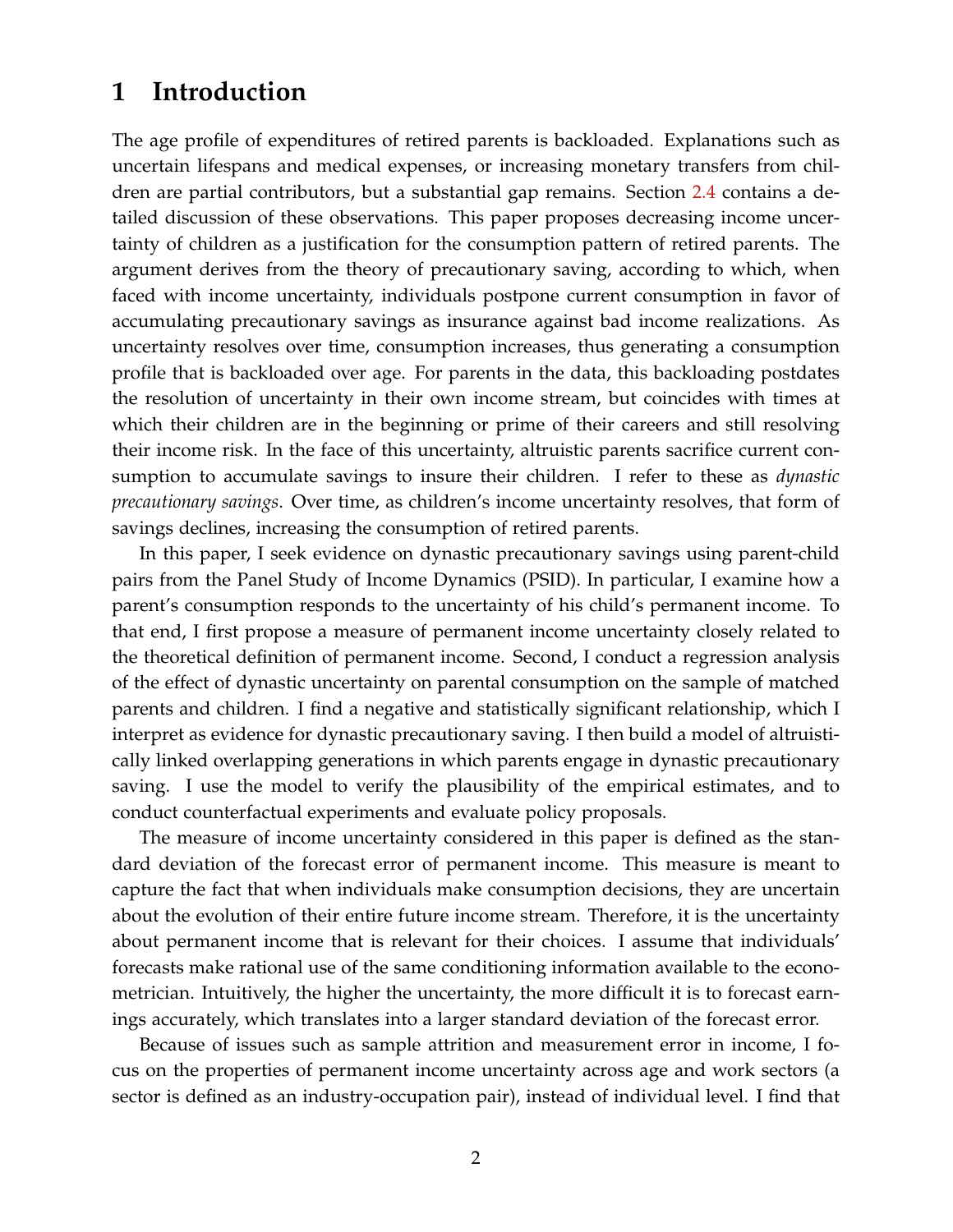permanent income uncertainty is decreasing over age. On average, more than half of it is resolved by the age of 40. Moreover, there is substantial variation across sectors, both in terms of the level of uncertainty and the speed at which it resolves with age. I assign permanent income uncertainty measures to both parents and children based on their age and the sector in which they work in a given year. The consumption data used in the estimation is drawn directly from the PSID for the later years, while for the earlier waves I use the Consumer Expenditure Survey (CEX) to impute total consumption based on an inverted food demand equation.

From the variation in permanent income uncertainty across age and sectors, I find that parental consumption indeed responds negatively to the child's permanent income uncertainty. In particular, the elasticity of parental consumption to dynastic uncertainty is -0.081. This magnitude implies that parents of children younger than 40 consume on average \$2, 945 less per year because at that stage most of children's income uncertainty is yet to be resolved. Building on the heterogeneity of permanent income risk across sectors, the regression result implies that parents of children working in riskier sectors have a lower consumption. For example, when comparing two otherwise identical parents of two otherwise identical children, with the only difference being that the child of one of them is a services worker while the child of the other one works in the finance sector, I find that the consumption of the latter parent is on average 7% lower because of the dynastic uncertainty difference.

I take a number of steps to address several endogeneity concerns. Firstly, I explore the sensitivity of the results to controlling for health status, as it may be the case that mortality risk is correlated with the sector in which an individual works. Secondly, it may be the case that children who know that their parents accumulate dynastic precautionary savings choose to work in riskier sectors. I examine the impact of such selection issues by *(i)* excluding from the sample the parent-child pairs in which the child is self-employed and *(ii)* controlling for the initial sector of the child. In this last case an additional source of identification is given by the changes in a child's sector over the career. I find that while the estimates of dynastic precautionary savings are approximately 1 percentage point lower under these specifications, the effect is still significant. In addition to these exercises, I also verify the robustness of the results to a series of alternative specifications which include controlling for the importance of the bequest motive, macroeconomic and local labor market conditions, as well as using different consumption and permanent income uncertainty measures.

Motivated by the empirical evidence, I explore the implications of dynastic precautionary saving in a partial equilibrium model of altruistically linked overlapping generations. I use the model to *(i)* evaluate the plausibility of the empirical estimates, and *(ii)* perform counterfactual experiments to isolate the contribution of dynastic precautionary savings to wealth accumulation and intergenerational transfers. There are three ingredients required for dynastic precautionary savings to emerge in a model: income risk,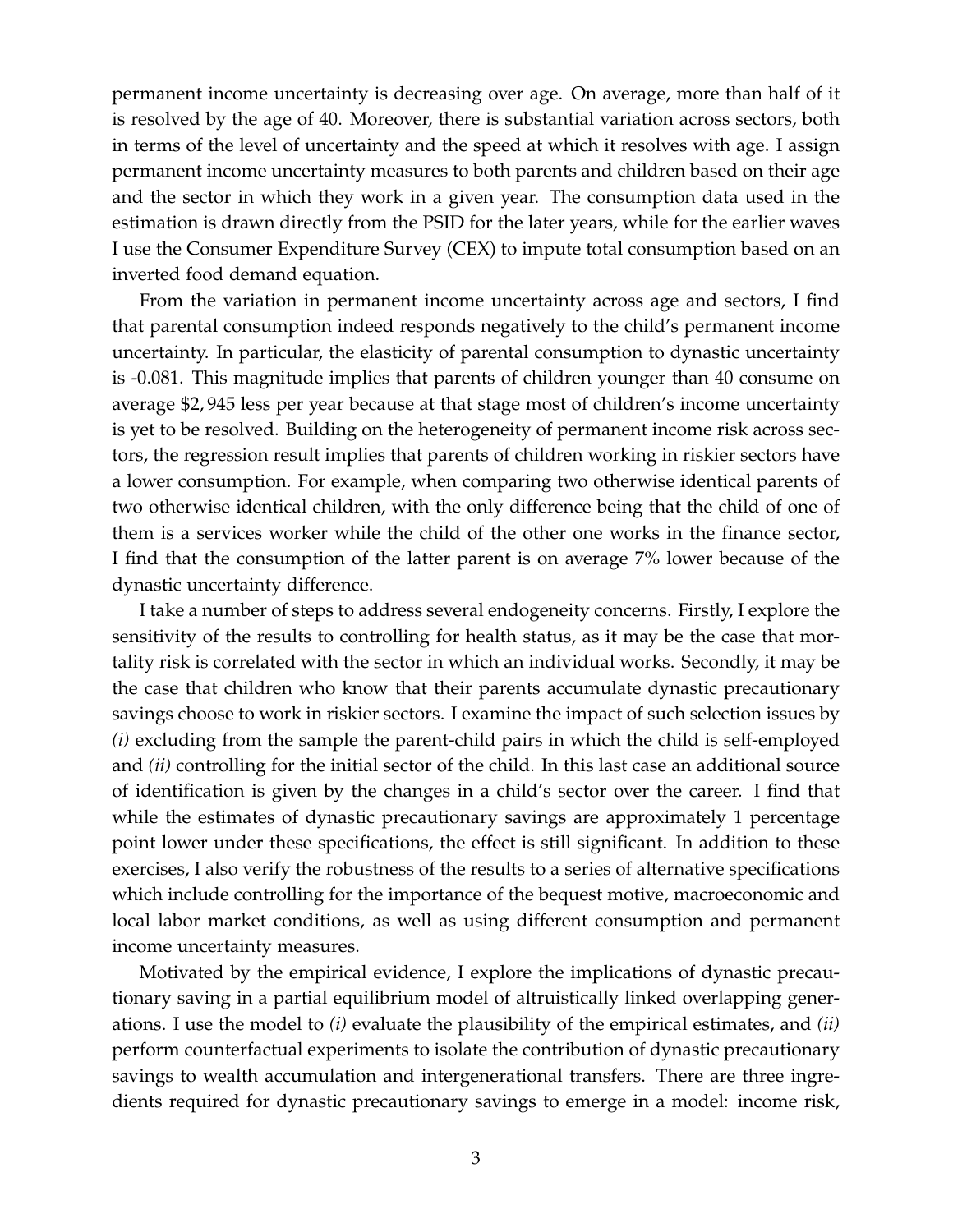incomplete markets, and altruism à la [Barro](#page-52-0) [\(1974\)](#page-52-0), with the parent placing a weight on the child's utility from consumption.<sup>[1](#page-0-0)</sup>

In light of existing evidence on imperfect risk-sharing within and between families, I model the decision making process between the parent and the child as a noncooperative game without commitment. In my framework, individuals work in sectors characterized by different degrees of permanent income uncertainty. Each period, parents and children decide individually, but sequentially, how much to consume and save. In addition, altruistic parents can provide monetary support to their children through explicit financial transfers while they are alive (inter-vivos transfers), and by leaving an inheritance upon their death. The model enables clear predictions about the wealth position of overlapping generations, as well as the size and timing of inter-vivos transfers, both of which are relevant for counterfactual experiments. The allocations of interest are given by the Markov-perfect equilibrium of the parent-child repeated game.

The calibrated model can reproduce the characteristics of the age profile of parental consumption. In particular, the consumption of retired parents is backloaded, which is a clear indicator of dynastic precautionary saving, as in the model there are no other precautionary motives after retirement. I repeat the empirical exercise with model generated data and find that the response of parental consumption to both own income risk and child's income risk is of similar magnitude as in the data. In particular, the model estimates fall well within the 95% confidence interval of the empirical estimates.

I examine the effect of the strategic interactions between parents and children by solving a version of the model in which these are absent. In the alternative model, the parent makes all consumption-saving decisions for the family while he is alive. Consequently, the wealth position of different generations and the size of intergenerational transfers are indeterminate. In this framework, the dynastic precautionary saving motive is more important than the precautionary motive, contrary to the empirical evidence.

The model with strategic interactions between parents and children also accounts reasonably well for the age pattern of inter-vivos transfers and the fraction of parents making such transfers, as well as for the size of end-of-life bequest. I use the model to quantify the contribution of dynastic precautionary savings to wealth accumulation and intergenerational transfers. I find that a little over one fourth of aggregate wealth is held for dynastic precautionary reasons, and that most of the effect of dynastic uncertainty on parental consumption materializes in delayed rather than bequeathed consumption. Moreover, dynastic uncertainty is the main driver of intergenerational transfers. Lastly, the model predicts that parents' dynastic precautionary savings account for one fourth of children's insurance against income shocks.

<sup>&</sup>lt;sup>1</sup>The direction of altruism (i.e. from parent to child, from child to parent or two-sided) is not essential. What matters is that the form of altruism considered extends the budget constraint across generations. Note that models with warm-glow bequest do not generate dynastic precautionary saving behavior in response to the child's income risk, as the parent only derives utility from the amount bequeathed.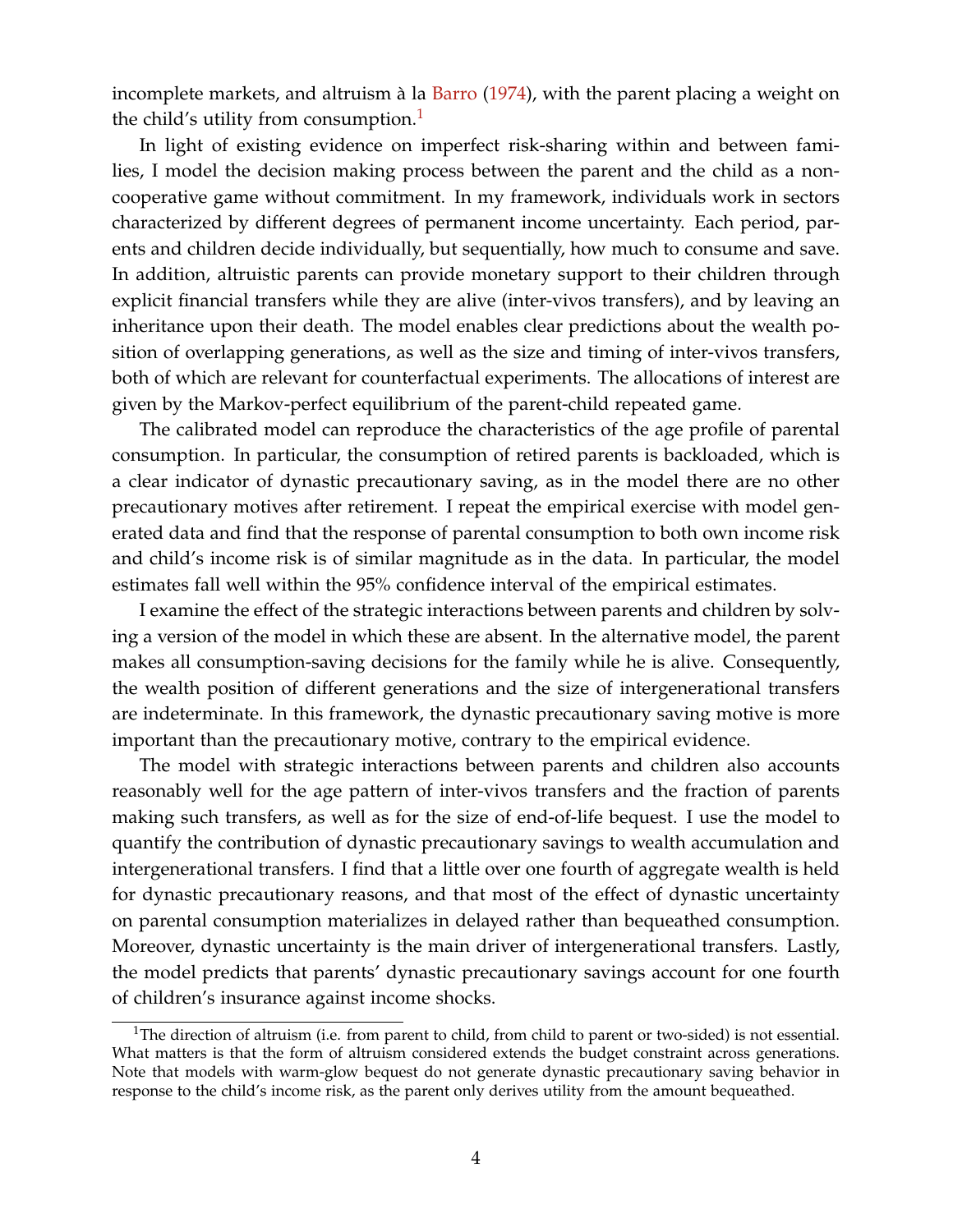**Related literature** This paper is related to three strands of literature. Firstly, it adds to the research aimed at understanding household consumption-saving behavior over the life cycle, and especially at older age. This literature advances two main drivers of saving at older age: bequest motives and precautionary saving motives for mortality and medical risk. However, there is no consensus regarding the strength of these two motives, nor their relative contribution in shaping consumption and savings late in life. Papers like [Hubbard et al.](#page-54-0) [\(1995\)](#page-54-0), [Palumbo](#page-55-0) [\(1999\)](#page-55-0), [Nardi et al.](#page-55-1) [\(2010\)](#page-55-1) or [Kopecky and Ko](#page-54-1)[reshkova](#page-54-1) [\(2014\)](#page-54-1) find that, given the significant medical spending risk faced by retirees, models without bequest motives can match well the wealth dynamics of middle-class retirees. While this suggests that bequest motives are relatively negligible, [Kopczuk and](#page-54-2) [Lupton](#page-54-2) [\(2007\)](#page-54-2), [Ameriks et al.](#page-52-1) [\(2011\)](#page-52-1), [Lockwood](#page-54-3) [\(2014\)](#page-54-3) and [De Nardi et al.](#page-53-0) [\(2016\)](#page-53-0) conclude that bequest motives are important drivers of retirees' choices. The saving motive analyzed in this paper falls under the umbrella of the bequest motive broadly defined. However, unlike in the previously mentioned papers in which parental altruism can only manifest in the form of end-of-life bequests, here dynastic precautionary savings can also materialize in the form of inter-vivos transfers. [Ameriks et al.](#page-52-2) [\(2016\)](#page-52-2) and [Luo](#page-55-2) [\(2016\)](#page-55-2) examine the effects of such transfers on late-in-life wealth accumulation, and find that parents save in order to help when their descendants most need it, rather than at the end of life.

Secondly, this paper is related to the vast literature on precautionary savings. Some notable examples are [Kimball](#page-54-4) [\(1990\)](#page-54-4), [Carroll and Samwick](#page-53-1) [\(1997\)](#page-53-1), [Gourinchas and Parker](#page-53-2) [\(2002\)](#page-53-2), [Cagetti](#page-52-3) [\(2003\)](#page-52-3), [Kennickell and Lusardi](#page-54-5) [\(2005\)](#page-54-5) and [Hurst et al.](#page-54-6) [\(2010\)](#page-54-6).<sup>[2](#page-0-0)</sup> The closest concept to dynastic precautionary savings is the idea of precautionary bequests introduced by [Strawczynski](#page-55-3) [\(1994\)](#page-55-3). He shows that government intervention is a substitute for bequests that are intended to hedge the future generation against risk. In his paper, agents live for one period and children are born when the parent dies, which means that there is essentially no difference between his framework and the recursive formulation of the problem of an infinitely lived agent. The subjective discount factor is relabeled as degree of altruism and precautionary savings are relabeled as precautionary bequest. In this paper, I allow individuals to have both precautionary and dynastic precautionary saving motives at the same time.

Thirdly, this paper complements the literature that analyzes the insurance role of the family. Examples with rich empirical content are [Altonji et al.](#page-52-4) [\(1996\)](#page-52-4) who strongly reject family risk sharing, [McGarry](#page-55-4) [\(1999\)](#page-55-4) who finds that inter-vivos transfers are negatively correlated with the recipient's current income, flowing disproportionately to less well-off children, [McGarry](#page-55-5) [\(2016\)](#page-55-5) who strengthens this conclusion with much richer data and adds events such as job loss and divorce as strong predictors of parental transfers, [Attanasio et al.](#page-52-5) [\(2015\)](#page-52-5) who find evidence of partial insurance within family networks, and [Ameriks et al.](#page-52-2) [\(2016\)](#page-52-2) who designed and fielded a new survey to measure transfers

<sup>&</sup>lt;sup>2</sup>See [Carroll and Kimball](#page-53-3) [\(2008\)](#page-53-3) for a review of this literature.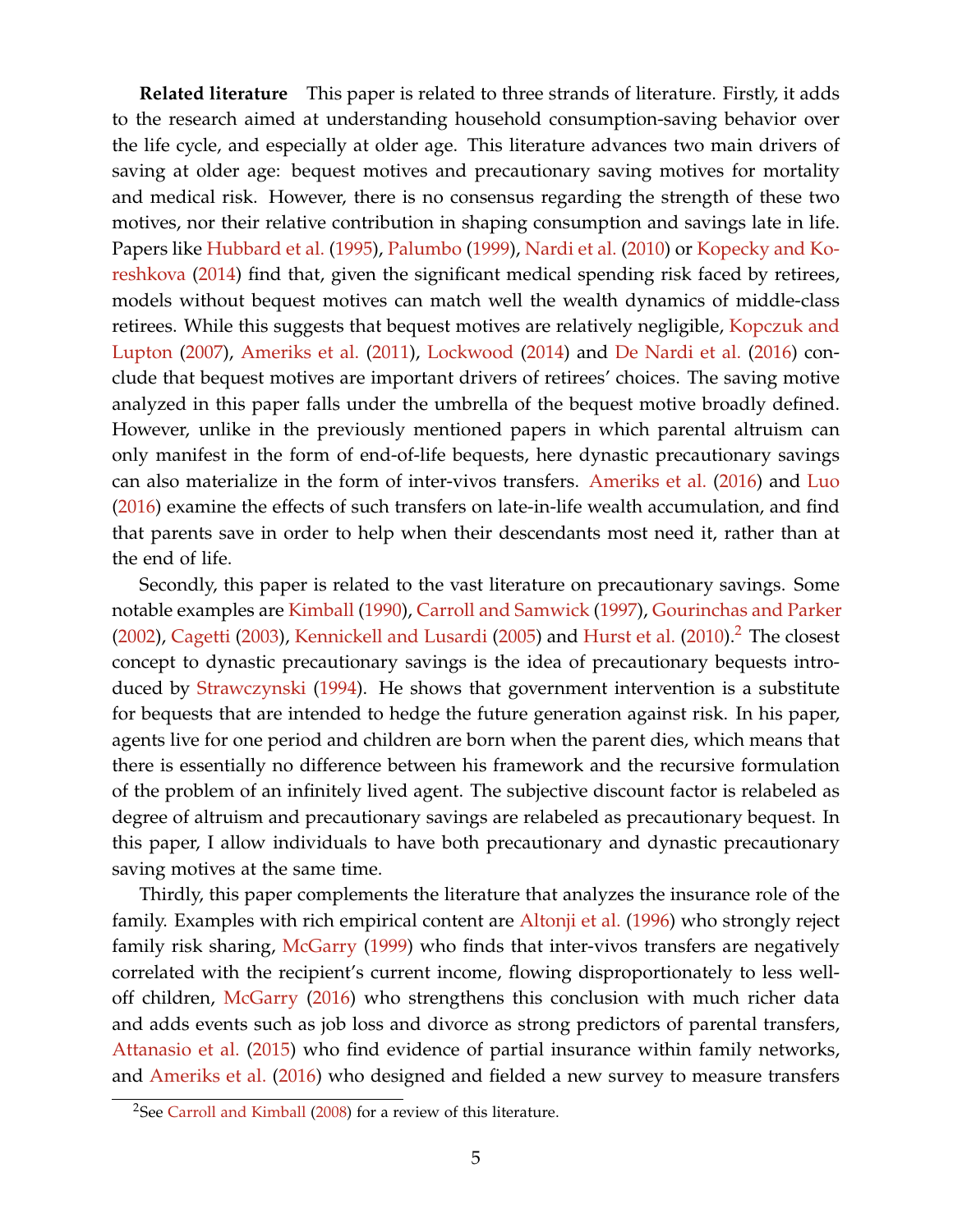from parents to descendants.

More recently, there has been a revived interest in studying dynamic models of fam-ilies, especially those that depart from the full commitment assumption.<sup>[3](#page-0-0)</sup> My paper complements these efforts. While this departure is attractive from the perspective of studying more realistic environments and obtaining richer predictions, it raises several challenges, especially if one is interested in environments in which altruistically linked agents can save individually, as it is the case in this paper. [Barczyk and Kredler](#page-52-6) [\(2014\)](#page-52-6) discuss these challenges at length. They propose a continuous time framework for studying such environments, which they subsequently use in [Barczyk and Kredler](#page-52-7) [\(2016\)](#page-52-7) to analyze the role of family in evaluating long-term-care policies. [Fahle](#page-53-4) [\(2015\)](#page-53-4) also studies long-term care arrangements of the elderly in a dynamic model of the family, but assumes children do not save. [Kaplan](#page-54-7) [\(2012\)](#page-54-7) studies a model of young workers who have the option to move in and out of the parental home. He shows that this option is a valuable insurance channel against labor market risk, which facilitates the pursuit of jobs with the potential for high earnings growth. His paper assumes parents cannot commit to transfers, but makes the simplifying assumption that they cannot save either. [Nishiyama](#page-55-6) [\(2002\)](#page-55-6) uses a setting with imperfectly altruistic overlapping households to analyze the role of inter-vivos transfers in shaping the wealth distribution, but rules out the possibility that transfers are used for saving. Differentely from the previous papers, in which the parent child interaction is non-cooperative and without commitment, [Mom](#page-55-7)[maerts](#page-55-7) [\(2015\)](#page-55-7) studies the effect of informal on insurance demand in a cooperative model of the family with limited commitment. In my model, parents and children can save individually and there is no commitment, but I make an assumption on the timing of their non-cooperative interaction to deal with some of the concerns outlined by [Barczyk](#page-52-6) [and Kredler](#page-52-6) [\(2014\)](#page-52-6).

The rest of the paper is organized as follows. Section [2](#page-5-0) contains the empirical exercise of the paper. Section [3](#page-30-0) explores dynastic precautionary savings further, in a quantitative model. Section [4](#page-50-0) concludes and discusses several avenues for extending this work.

## <span id="page-5-0"></span>**2 Evidence on Dynastic Precautionary Savings**

In this section I provide empirical evidence on the existence of dynastic precautionary savings. The empirical exercise is aimed at exploring whether the consumption of parents responds to the resolution of their children's earnings uncertainty. $4$  To capture that

<sup>&</sup>lt;sup>3</sup>[Altig and Davis](#page-52-9) [\(1992\)](#page-52-8) and Altig and Davis [\(1993\)](#page-52-9), among others, are examples that assume full commitment. [Ameriks et al.](#page-52-2) [\(2016\)](#page-52-2) and [Luo](#page-55-2) [\(2016\)](#page-55-2) bypass such considerations by assuming that parents derive warm-glow utility both from bequests and from inter-vivos transfers.

 $<sup>4</sup>I$  focus on earnings rather than consumption uncertainty because the latter is endogenous to individ-</sup> uals' (dynastic) precautionary behavior. Specifically, high (dynastic) precautionary savings translate not only in lower current consumption, but also in lower expected consumption uncertainty.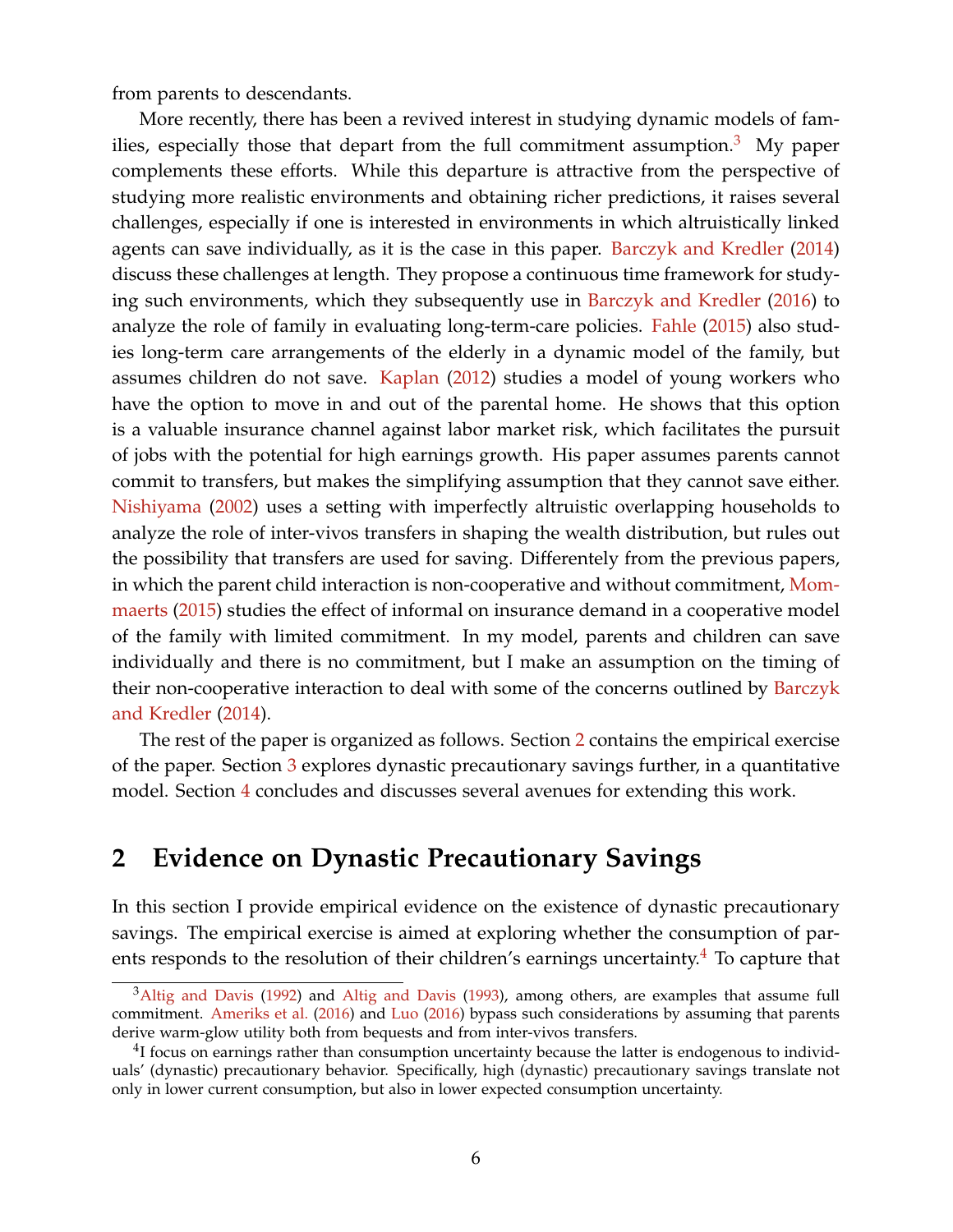uncertainty, I focus on how labor earnings risk is dictated by workers' age, industry and occupation.

## <span id="page-6-0"></span>**2.1 Measuring Permanent Income Uncertainty**

I begin with the measure of permanent income risk. In the life cycle framework, individuals maximize an intertemporal utility function subject to a lifetime budget constraint, which specifies that permanent consumption cannot exceed permanent income. The uncertainty about an individual's own permanent income triggers the accumulation of precautionary wealth. When the pure life cycle framework is enriched with altruism à la [Barro](#page-52-0) [\(1974\)](#page-52-0) (i.e. the parent places a weight on the child's utility from consumption), uncertainty about the permanent income of future generations becomes relevant and it triggers the accumulation of dynastic precautionary wealth.

I define permanent income uncertainty as the *standard deviation of the forecast error of lifetime earnings*. Intuitively, the higher the uncertainty the more difficult it is for an individual to forecast earnings accurately, which translates into a larger standard deviation of the forecast error. I only focus on the human capital component of permanent income, since individual assets are known at the time the consumption-saving decision is made. For simplicity, I abstract from the uncertainty associated to forecasting interest rates (interest rates are used for discounting the future income stream).<sup>[5](#page-0-0)</sup>

#### *Income uncertainty at individual level*

I now describe the measure of permanent income risk of an individual *i*, who earns labor income from age  $\underline{H}$  to age  $H$ . At age  $h \in [\underline{H}, H]$  the permanent income of the individual is the discounted sum of his remaining income stream,  $\{y_i^i\}$ *j*  $\iint$ <sup>H</sup>  $_{j=h^{\prime }}$  and it is equal to

$$
Y_h^i \equiv y_h^i + \frac{y_{h+1}^i}{R} + \frac{y_{h+2}^i}{R^2} + \dots + \frac{y_H^i}{R^{H-h}} = \sum_{j=h}^H \frac{y_j^i}{R^{j-h}}
$$
(1)

$$
\begin{array}{rcl}\n\tilde{y}_h & = & z_h + \varepsilon_h \\
z_h & = & \rho z_{h-1} + \eta_h\n\end{array}
$$

with  $\varepsilon_h \sim (0, \sigma_\varepsilon^2)$  and  $\eta_h \sim (0, \sigma_\eta)$ . The parameters  $\rho$ ,  $\sigma_\varepsilon^2$  and  $\sigma_\eta^2$  can then be used to calculate the standard deviation of the forecast error of lifetime earnings as I define it (see [Carroll and Samwick](#page-53-1) [\(1997\)](#page-53-1) and [Feigenbaum and Li](#page-53-5) [\(2012\)](#page-53-5) for estimates of these parameters at individual level, and [Guvenen](#page-53-6) [\(2007\)](#page-53-6), [Karahan and Ozkan](#page-54-8) [\(2013\)](#page-54-8) and [Guvenen and Smith](#page-53-7) [\(2014\)](#page-53-7), among others, for estimates at population level, i.e. for certain demographic groups). In fact, this is the procedure I implement in Section [3](#page-30-0) of this paper. Therefore, the measure of permanent income uncertainty that I define is not to be confused with the standard deviation of the permanent component of current income,  $\sigma_{\eta}$ . The latter is only a component of the standard deviation of the forecast error of lifetime earnings.

 $5$ I measure permanent income uncertainty directly, without imposing any restrictions on the statistical properties of the forecast errors. Alternatively, it can be assumed, as it is often the case in the literature, that shocks to current income can be decomposed into a permanent component *z<sup>h</sup>* (persistent or random walk) and a transitory component *ε<sup>h</sup>* (usually iid) as follows: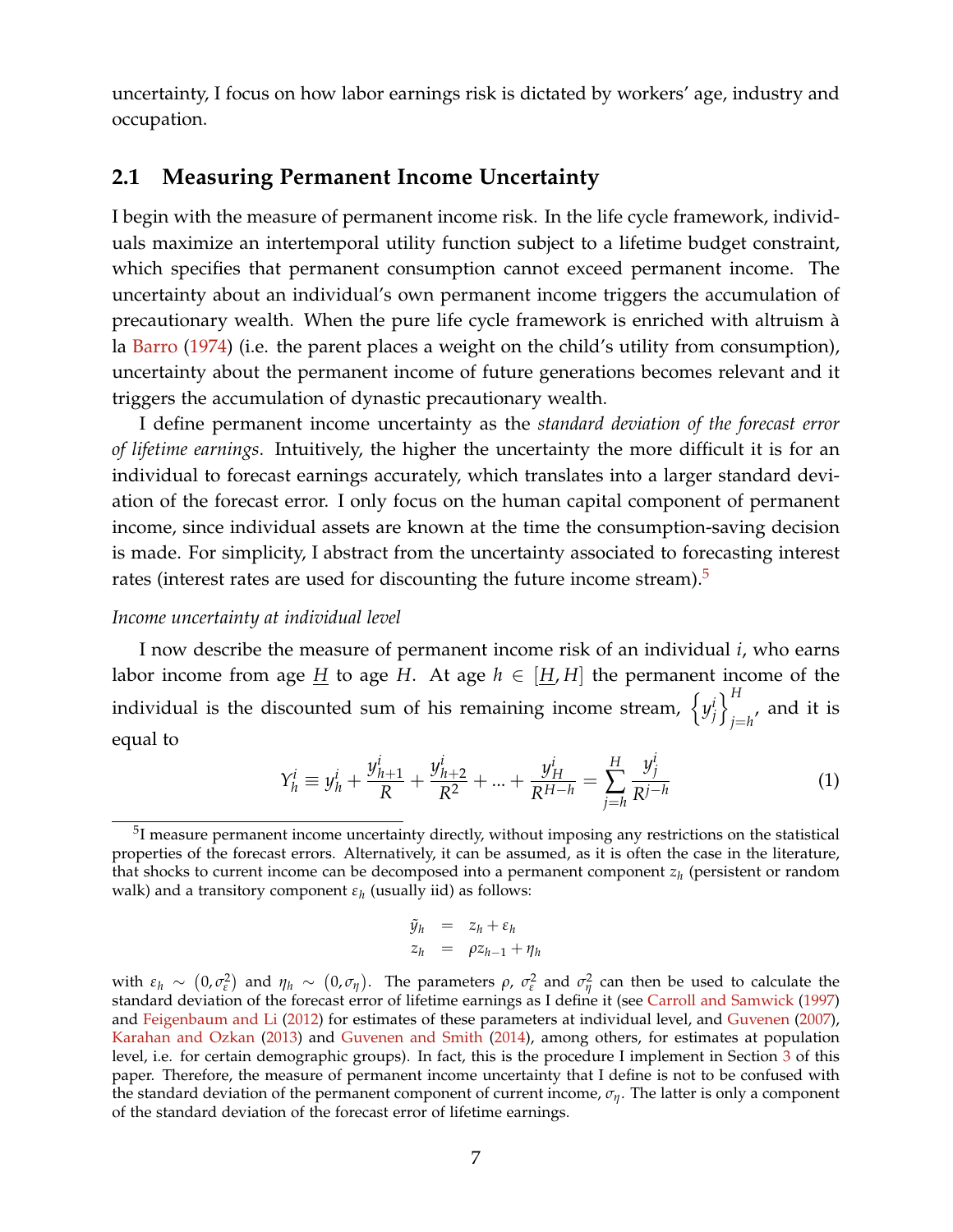where *R* is the gross risk-free interest rate fixed at population level (i.e. not individual specific) and constant over time. Assuming that current income  $y_i^i$  $h$ <sup> $l$ </sup> is observed at the beginning of age  $h$ , the individual is uncertain about the income stream from age  $h + 1$ onward,  $\left\{ y_i^i \right\}$ *j*  $\iota$ <sup>H</sup>  $j=h+1$ <sup>,</sup> which he forecasts using the information set available at age *h*, denoted by  $\mathcal{I}_h^i$  $y^i_h$  (to be defined later). $^6$  $^6$  Let  $\hat{y}^i_{j,h} = \mathbb{E}\left(y^i_j\right)$  $j$   $|\mathcal{I}_h^i|$  be the predicted labor earnings at age  $j = h + 1, \ldots, H$ , based on information set  $\mathcal{I}_h^i$ *h* . I assume labor earnings are predicted according to the following projection equation

$$
y_j^i = \underbrace{\mathbb{E}\left(y_j^i | \mathcal{I}_h^i\right)}_{\hat{y}_{j,h}^i} + e_{j,h}^i
$$
 (2)

where *e i*  $j_{j,h}^i$  is the forecast error and is orthogonal to  $\mathcal{I}^i_h$ *h* .

The predicted lifetime labor income as of age *h* is the discounted sum of the predicted income stream and it is equal to

$$
\hat{Y}_{h}^{i} \equiv \hat{y}_{h,h}^{i} + \frac{\hat{y}_{h+1,h}^{i}}{R} + \frac{\hat{y}_{h+2,h}^{i}}{R^{2}} + \ldots + \frac{\hat{y}_{H,h}^{i}}{R^{H-h}} = \sum_{j=h}^{H} \frac{\hat{y}_{j,h}^{i}}{R^{j-h}}
$$
(3)

where  $\hat{y}_{h,h}^i \equiv y_h^i$  $h\atop h$ , by assumption. Therefore, the error in forecasting lifetime labor earnings as of age *h* is the difference between realized and predicted permanent income,  $Y_h^i - \hat{Y}_{h'}^i$ , and it is equal to

$$
\mathcal{E}_h^i \equiv \frac{e_{h+1,h}^i}{R} + \frac{e_{h+2,h}^i}{R^2} + \dots + \frac{e_{H,h}^i}{R^{H-h}} = \sum_{j=h+1}^H \frac{e_{j,h}^i}{R^{j-h}}
$$
(4)

The permanent income uncertainty for individual *i* at age *h*, denoted by Std<sub>i</sub>  $(\mathcal{E}_{h}^{i})$  $\binom{i}{h}$ , is defined as the standard deviation of this forecast error and is equal to

$$
\text{Std}_i\left(\mathcal{E}_h^i\right) = \left(\sum_{j=h+1}^H \frac{\text{Var}_i\left(e_{j,h}^i\right)}{R^{2(j-h)}} + 2\sum_{j=h+1}^{H-1} \frac{1}{R^{j-h}} \sum_{k=j+1}^H \frac{\text{Cov}_i\left(e_{j,h}^i; e_{k,h}^i\right)}{R^{k-h}}\right)^{\frac{1}{2}}
$$
(5)

The derivation of this result can be found in Section [A.1](#page-56-0) of Appendix [A.](#page-56-1)

#### *Income uncertainty at sector level*

The measure of uncertainty previously described is an estimate and is subject to severe attenuation bias as predictor of behavior. Therefore, I follow the literature on

<sup>&</sup>lt;sup>6</sup>The assumption that  $y_h^i$  is observed at the beginning of age *h* is analogous to the recursive formulation of the life cycle model in which current labor income is a state variable.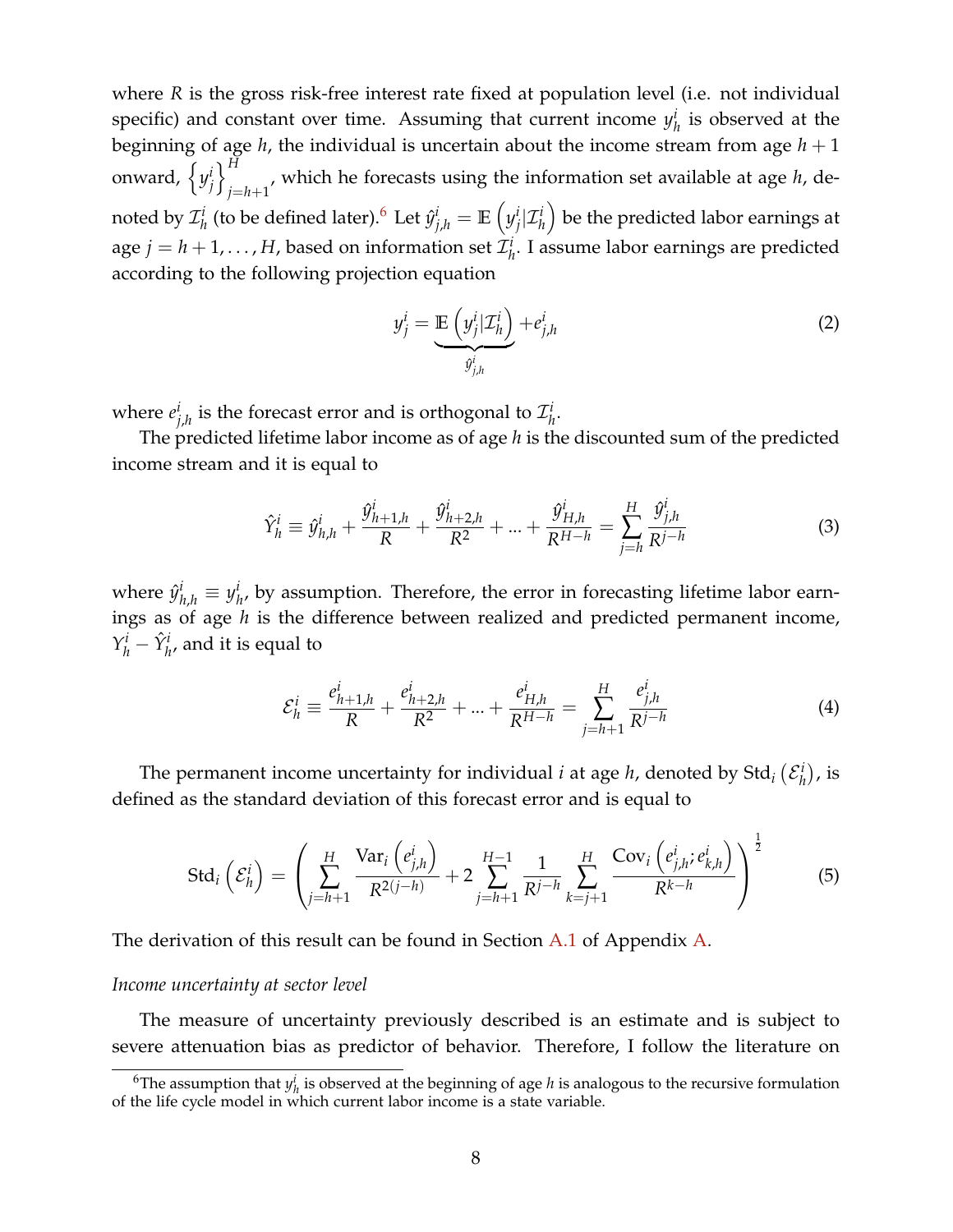precautionary savings and project it on influencing factors such as industry and occu-pation.<sup>[7](#page-0-0)</sup> That is, I construct the measure of income uncertainty previously described at sector level, where a sector *s* is an industry-occupation pair. The permanent income uncertainty for an individual of age *h* working in sector *s* is then equal to

<span id="page-8-0"></span>
$$
\text{Std}_{s}\left(\mathcal{E}_{h}^{i}\right) = \left(\sum_{j=h+1}^{H} \frac{\text{Var}_{s}\left(e_{j,h}^{i}\right)}{R^{2(j-h)}} + 2\sum_{j=h+1}^{H-1} \frac{1}{R^{j-h}} \sum_{k=j+1}^{H} \frac{\text{Cov}_{s}\left(e_{j,h}^{i}; e_{k,h}^{i}\right)}{R^{k-h}}\right)^{\frac{1}{2}}
$$
(6)

where the generic term  $\text{Var}_s\left(e^i\right)$ *j*,*h* ) is the cross-sectional variance of the forecast errors of all individuals of age *h* who are forecasting age *j* > *h* earnings and are in sector *s* at the time of the forecast. Similarly, the generic term  $\text{Cov}_s\left(e_i^{\text{in}}\right)$ *j*,*h* ;*e i k*,*h* ) is the cross-sectional covariance of the forecast errors of age *j* and age *k* earnings, made by age *h* individuals working in sector *s* at the time of the forecast. Note that this measure allows for sector changes over the career. What matters is the sector in which an individual is at the time the forecast is made.

Projecting individual level uncertainty on sectors mitigates the bias introduced by potential measurement error in earnings in the survey. If existent, measurement error ultimately shows up in the forecast errors used to calculate the permanent income uncertainty, and affects the distribution of permanent income risk across individuals of a given age, which is one of the main sources of variation used to identify dynastic precautionary savings. If, given age, measurement error is assumed to be independent and identically distributed across sectors, and uncorrelated with the true forecast error of labor earnings, then measuring permanent income uncertainty at sector level preserves the distribution of permanent income uncertainty across sectors. The formal discussion of this argument is deferred to Section [A.2](#page-57-0) of the Appendix.

#### *The content of the information set*  $\mathcal{I}_h$

To compute the forecast error of lifetime earnings a stand must be taken on the content of the information set  $\mathcal{I}_h$  used to predict labor earnings at ages  $j > h$ . I assume that individuals' expectations make rational use of the same conditioning information available to the econometrician. In the benchmark case I employ a rather parsimonious structure of the information set by including characteristics of the individual that are know with certainty at the time the future income stream is predicted. In particular, I assume that age *j* labor earnings  $y_j$  predicted by an individual *i* of age  $h = \underline{H}, \ldots, j - 1$ 

<sup>&</sup>lt;sup>7</sup>See, for example, [Carroll and Samwick](#page-53-8) [\(1998\)](#page-53-8) and [Kennickell and Lusardi](#page-54-5) [\(2005\)](#page-54-5), among others. Additional reasons for "instrumenting" are sample attrition and the fact that the PSID is not long enough to observe two generations (parents and children) over their entire career. This would render extremely noisy estimates of individual level variances and covariances.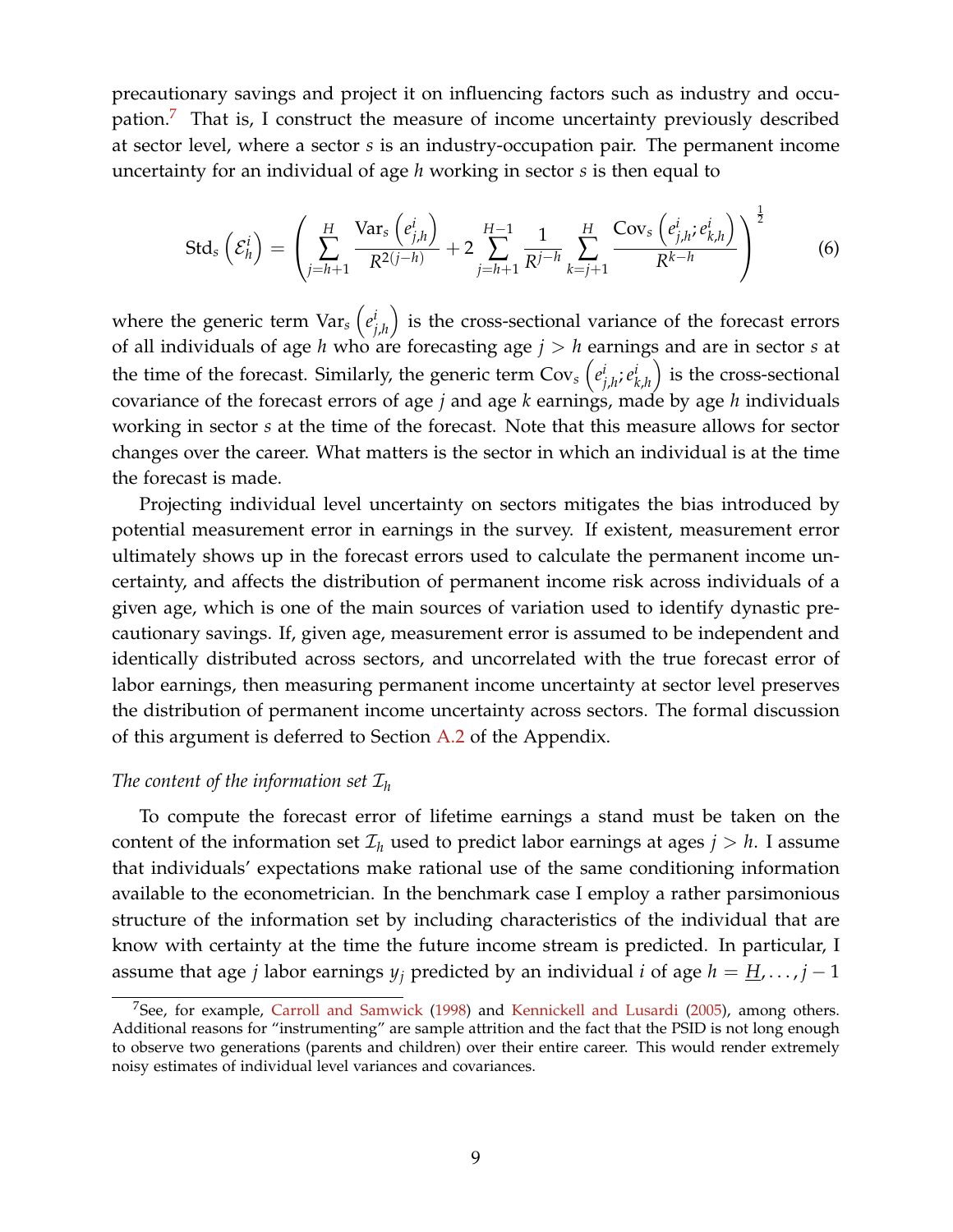and working in sector *s* are given by

<span id="page-9-0"></span>
$$
y_j^i = \underbrace{\theta_0 + g\left(\theta_1, \mathbf{X}_h^i\right) + \theta_3 t_j}_{\hat{y}_{j,h}} + e_{j,h}^i \tag{7}
$$

where the function  $g$  is linear in the vector of observables  $X^i_p$  $h^l_h$ . The latter includes current and lagged income, an age polynomial, dummies for current educational attainment, marital status, race and family size. Current and lagged income *y i*  $\frac{d}{dt}$  and  $y^i_{h-1}$  are included to control for the persistence of income over time. Omitting them would result in larger forecast errors, as individuals on a steep income profile would mechanically translate high observed income into a large forecast error. Finally, *t<sup>j</sup>* is a time trend for the year when the individual is of age *j* and is meant to capture the effects of aggregate economic growth on future income. I estimate equation [\(7\)](#page-9-0) for each sector *s* and use the errors *e i j*,*h* to compute the sector level permanent income uncertainty as described in equation [\(6\)](#page-8-0).

The contents of  $\mathcal{I}_h$  enumerated above include information that is available with certainty to both the individual and the econometrician. However, in reality it is possible that households plan ahead and know more than the econometrician about their future self, especially when the forecast horizon is small. In a first robustness exercise, I augment  $\mathcal{I}_h$  with a vector of demographics  $\mathbf{X}_i^i$ *j* that are available in the survey and are likely to be known in advance by the individual. These include marital status, family size and educational attainment at the projection horizon *j*. Additionally, [Guvenen](#page-53-9) [\(2009\)](#page-53-9) finds evidence income growth rates are individual specific. To the extent individuals learn about their specific slopes over time, failing to account for this magnifies forecast errors. In a second robustness exercise, I attempt to control for the effect of individual specific growth rates by augmenting  $\mathcal{I}_h$  with the last forecast error of an individual.<sup>[8](#page-0-0)</sup>

### <span id="page-9-1"></span>**2.2 Data description**

Having laid out the theoretical framework for measuring permanent income uncertainty, I now turn to describing the data sets used in the analysis. The data are drawn from two sources: the Panel Study of Income Dynamics (PSID) and the Consumer Expenditure Survey (CEX). I use the PSID to construct the sector level permanent income risk measure previously described, and to form parent-child pairs for the main estimation. I use the CEX to impute total consumption in the years in which the PSID only collected information on food consumption and housing.

*Sample selection.* The main data source is the PSID, which contains longitudinal information on a representative sample of US individuals and families. The PSID started

<sup>8</sup>For example, for an individual who is 23 and predicts age 24 income, the last forecast error he made (and is aware of at the time of the forecast) was at 22, when predicting age 23 income.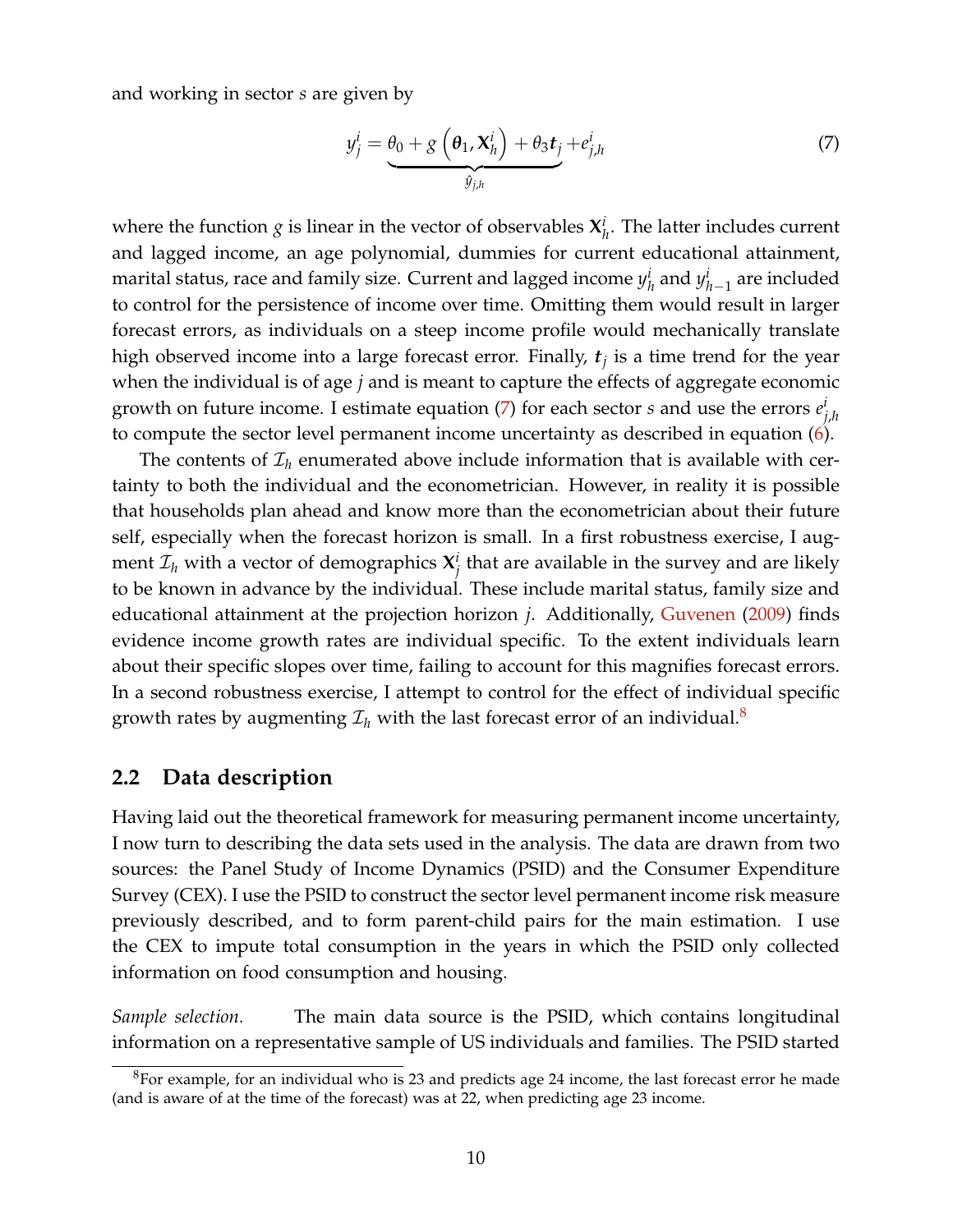in 1968, collecting information on a sample of approximately 5, 000 households. In the following years both the original families and their splitoffs (children moving out of the parent household) have been followed. This is the essential feature of the survey that makes it suitable for the analysis in this paper. The PSID data were collected annually until 1996 and biennially starting in 1997. However, retrospective information on labor income in the past two years is collected in each of the biennial waves, so there are no gaps in labor income induced by this change in survey frequency.

To estimate the profile of income uncertainty I use all the waves of the survey, from 1968 to 2013. I apply fairly standard criteria when constructing the sample. First, I exclude households from the Survey of Economic Opportunity sample (low-income supplemental sample) and latino sample to avoid any selection issues. Second, since the uncertainty measure previously defined refers to the human capital component of permanent income, I focus on individuals of working age, so I restrict the sample to heads of age between 22 and 65 who are either employed or not employed. Third, I exclude the observations with top coded annual earnings and I winsorize the earnings variable at the 99*th* percentile to minimize the bias caused by outliers and measurement error. I express earnings in 1996 US dollars. Fourth, a stand must be taken regarding the treatment of respondents with zero earnings. Eliminating them would shut down the uncertainty that comes from the extensive margin, thus underestimating the true uncertainty of permanent income. Instead, I impute labor earnings for such observations based on an estimated transfer function, which is discussed in detail in Section [A.3](#page-58-0) of Appendix [A.](#page-56-1)<sup>[9](#page-0-0)</sup>. Finally, I drop all entries with missing information in labor earnings and any of the demographic characteristics used in estimating equation [\(7\)](#page-9-0), as well as all individuals with fewer than 3 observations. The resulting sample has 126, 476 observations corresponding to 9, 046 individuals.

A sector *s* is defined as an industry-occupation pair, with the exception of the 'unemployment sector' which includes all individuals that are not employed at the time they make the income forecast. Starting from 8 major industry groups listed in the first column of Table [1,](#page-11-0) I expand along 5 major occupation groups listed in the top row of the table. I aggregate some occupations further based on the distribution of annual labor earnings as summarized by the coefficient of variation. The procedure yields a total of 17 sectors (16 sectors in Table [1,](#page-11-0) plus the 'unemployment sector'). $10$  In forecasting permanent income, an individual is assigned to a sector based on his industry and occupation at the time the forecast is made.<sup>[11](#page-0-0)</sup> This allows for transition between sectors over the

 $9$ I use the same estimated transfer function to impute earnings for observations with positive annual labor earnings smaller than \$200, which are likely to be measured with error

<sup>&</sup>lt;sup>10</sup>For a more detailed discussion of the sector classification, see Section [A.4](#page-58-1) in Appendix [A.](#page-56-1) Tables [13](#page-59-0) and [14](#page-60-0) in Section [A.4](#page-58-1) report descriptive statistics regarding the sector size and earnings distribution in each sector.

 $11$ For example, if an individual works as a construction worker at 25, his forecast errors as of age 25 will enter the measure of income uncertainty of construction workers of age 25. If at 26 he works as a transportation worker, his forecast errors as of age 26 enter the measure of income uncertainty of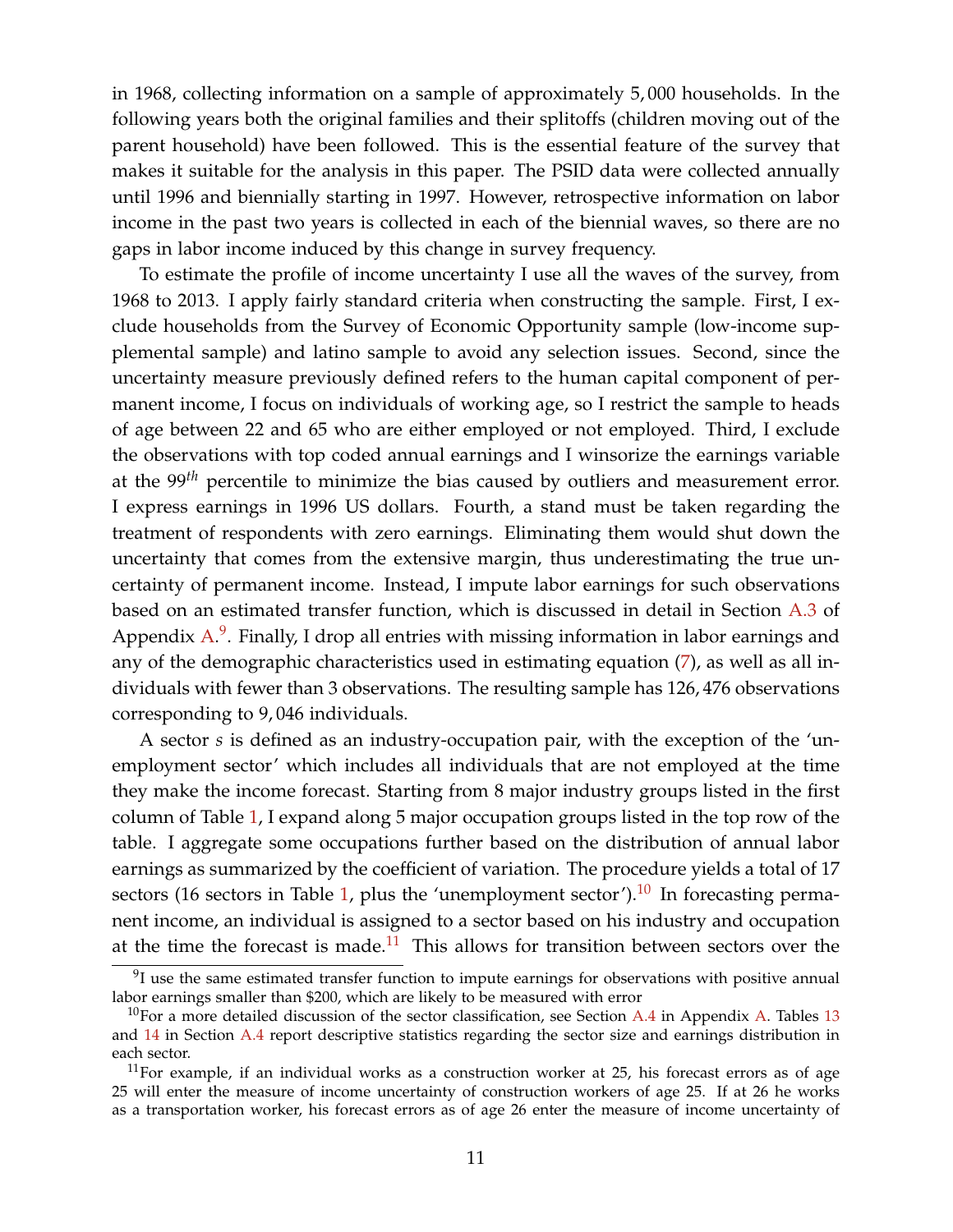<span id="page-11-0"></span>course of a worker's career.

| Industry/Occupation    | Executive and       | Technicians    | Sales and   | Production,  | Farming,     |
|------------------------|---------------------|----------------|-------------|--------------|--------------|
|                        | professional        | and            | services    | operators,   | forestry and |
|                        | specialty           | administrative | occupations | fabricators, | fishing      |
|                        | occupations         | support        |             | and laborers | occupations  |
| Agriculture and Mining |                     |                | Sector 1    |              |              |
| Construction           | Sector 2            |                |             | Sector 3     |              |
| Manufacturing          | Sector 4            | Sector 5       | Sector 4    | Sector 5     |              |
| Transp. and Utilities  | Sector <sub>6</sub> |                |             | Sector 7     |              |
| Trade                  | Sector 8            | Sector 9       | Sector 10   | Sector 9     |              |
| Finance                |                     |                |             |              |              |
| <b>Services</b>        | Sector 12           | Sector 13      | Sector 14   | Sector 15    |              |
| Public administration  |                     |                |             |              |              |

Table 1: Sector definition

Notes: Table entries are labels allocated to each sector. The unemployment sector is labeled Sector 0.

*Parent-child pairs.* I test for the existence of dynastic precautionary savings on a sample of matched pairs of parents and children, constructed using the PSID Family Identification Mapping System. If a parent has *n* > 1 children, I treat that as *n* parent-child pairs. There is a possibility that this affects the estimation results via two channels. Firstly, parents of multiple children working in different sectors can hedge against dynastic uncertainty, biasing the estimates downwards. I explore the extent to which this is true by repeating the empirical exercise on the sample of parents with one child only. Secondly, errors might be serially correlated between such pairs, contaminating the standard errors and implicitly the inference. I account for this by clustering the standard errors at parent level.

The analysis requires demographic and economic information for both parent and matched child (e.g. parent and child income, parent and child sector, just to name a few). Therefore, I restrict the sample to those pairs in which the child is a splitoff.<sup>[12](#page-0-0)</sup> In addition, given that the income uncertainty measure constructed here refers to heads that are at least 22 years old, I drop those pairs in which the splitoff child is not a head or is younger than 22. I also drop those pairs for which the age difference between the parent and the child is lower than 20 years or which have fewer than 4 entries in the sample. The resulting sample has 1525 parent-child pairs observed between 4 and 21 times over the sample period. The oldest child is 59 years old, while the age of parents ranges between 42 and 80 years old.

transportation workers of age 26.

 $12A$  splitoff child is a child who moved out from the parent's house and established his own household. Therefore, his demographic and economic information is collected separately from the parent's.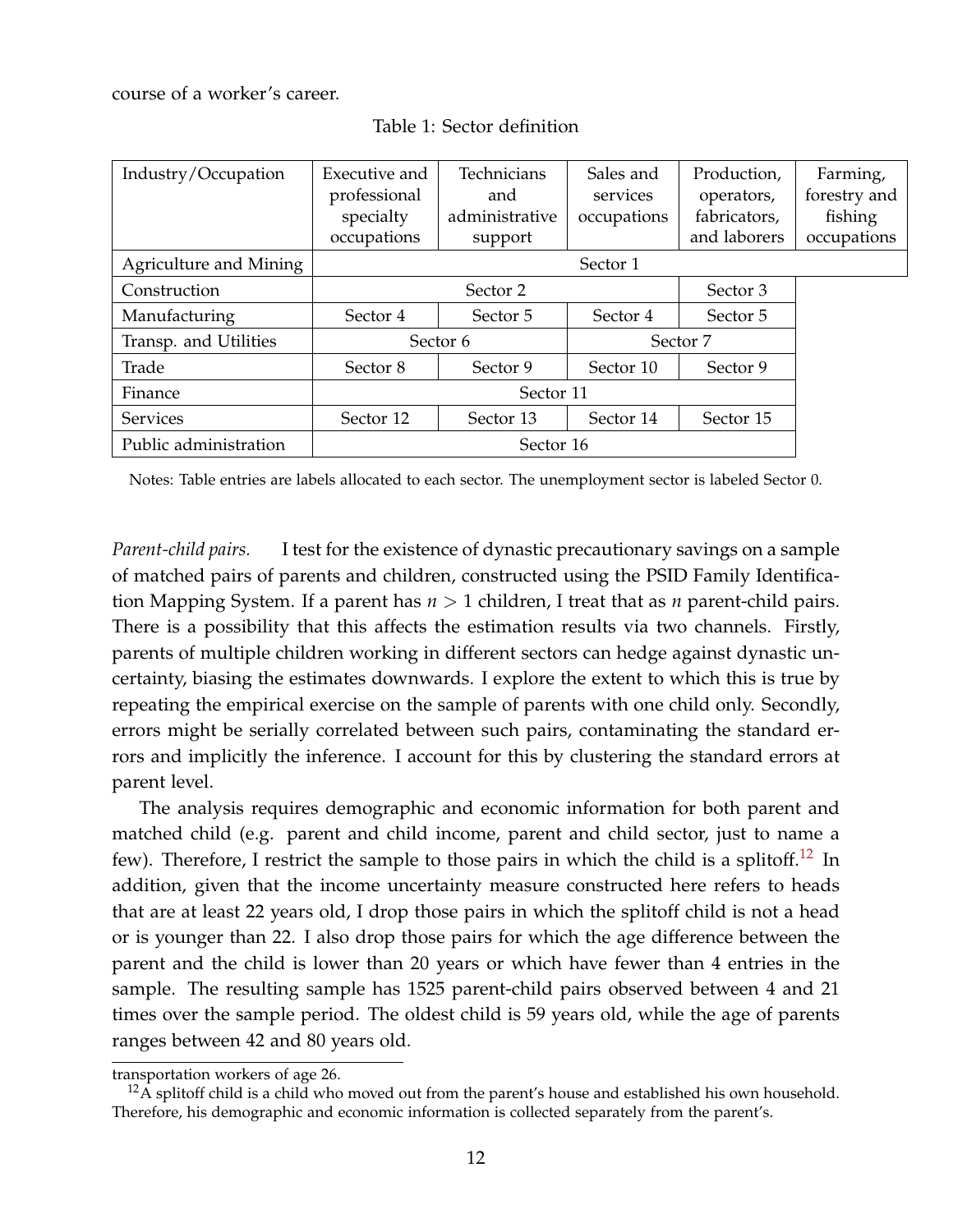*Consumption series.* The empirical exercise in this paper requires data on consumption or savings. PSID collected information on household wealth across 11 interview waves. Researchers who use this information define savings as the change in wealth net of debt between two time periods (for example [Dynan et al.](#page-53-10) [\(2004\)](#page-53-10)). The measure thus obtained is rather noisy and limited to the ten existing wealth supplements. Instead, I choose to focus on consumption expenditure. This decision is motivated both by the fact that consumption data is arguably less noisy, and by the fact that in some models of dynastic precautionary saving the wealth position of different generations is not identified.

With this approach, I face the problem that in the early waves of PSID information about consumption is limited to spending on food and rent. To overcome this, I follow the strategy of [Blundell et al.](#page-52-10) [\(2008\)](#page-52-10), who use the CEX to estimate the demand for food (available in both surveys) as a function of total consumption expenditure, relative prices and household characteristics, and then invert it to obtain a measure of total consumption expenditure in PSID. Since CEX data is only available starting 1980, I am able to construct the PSID measure of total consumption from 1981 until 2003 (calendar years 1980-2002), with breaks in 1988 and 1989 when PSID did not collect any information of food expenditure. The details of the procedure are discussed in Section [A.5](#page-58-2) of Appendix [A.](#page-56-1) For the survey years 2005-2011, the consumption information in PSID is rich and consistent enough in terms of the categories to be used on its own. To aggregate the consumption categories collected in the PSID, I use the guidelines in [Andreski et al.](#page-52-11) [\(2014\)](#page-52-11).

I construct two measures of consumption expenditure. The first one includes only expenditure on non-durable consumption goods and services (food, utilities, personal care, transportation, health, education, etc.), and is the benchmark measure. The second measure of consumption also includes expenditure on durables (furniture, jewelry, cars, etc.). I examine both measures because expenditure on durables might affect utility for more than one period.

### **2.3 Uncertainty characterization**

I now turn to characterizing the age profile of permanent income uncertainty. I estimate the projection equation [\(7\)](#page-9-0) at the sector level using log annual labor earnings of the head as the dependent variable. That is, for each sector *s* and for all *h* < *j* I run the following regression

$$
\ln y_j^i = \underbrace{\tilde{\theta}_0 + \tilde{\theta}_1 X_h^i + \tilde{\theta}_3 t_j}_{\ln \hat{y}_{j,h}} + \varepsilon_{j,h}^i \tag{8}
$$

where the contents of  $X^i_k$  $\mathbf{z}_h^i$  and  $\mathbf{t}_j$  are as previously described. The residuals  $\mathbf{\epsilon}_j^i$ *j*,*h* obtained from this regression are used to construct the forecast errors  $e_i^i$ *j*,*h* from equation [\(7\)](#page-9-0) ac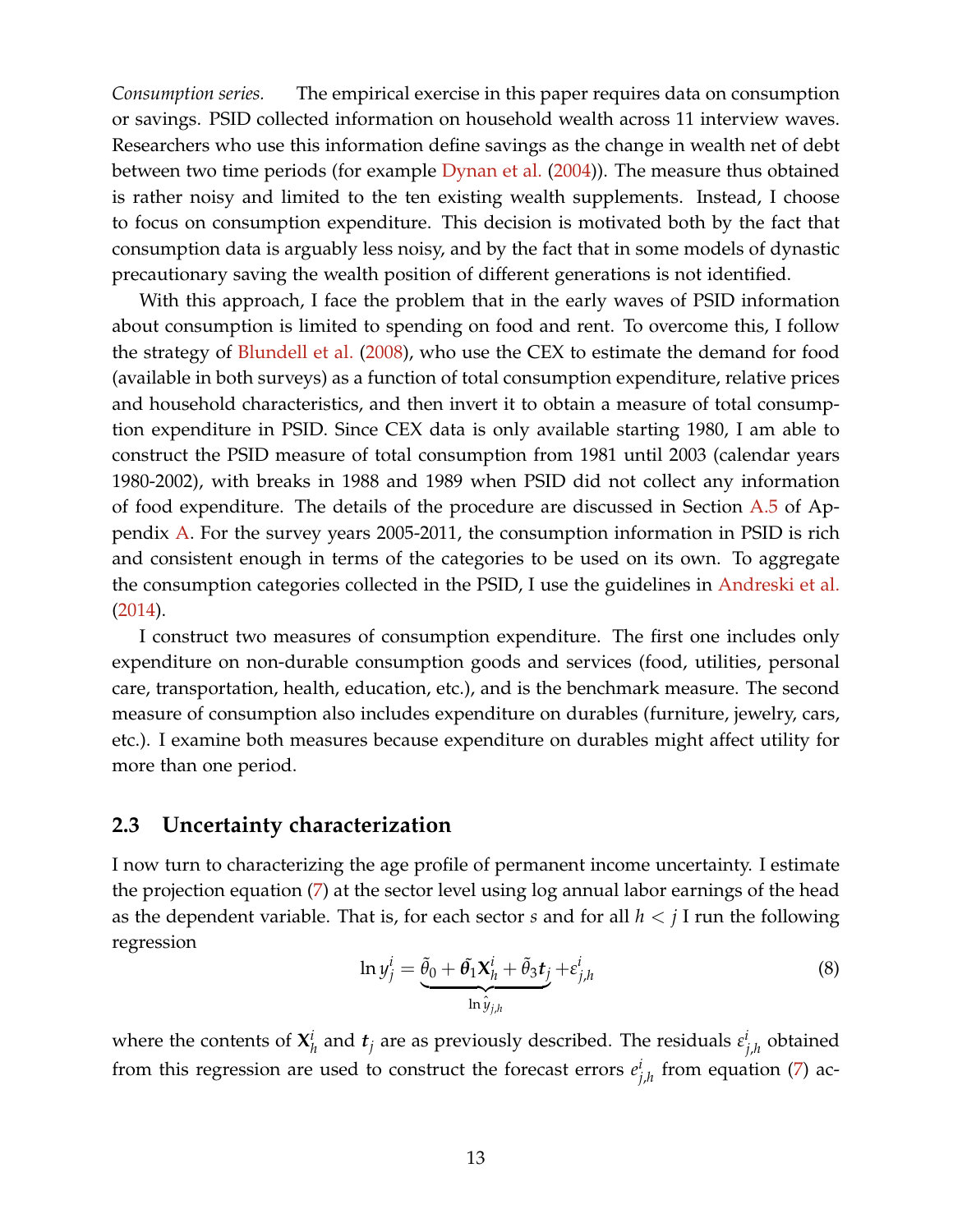cording to  $13$ 

$$
e_{j,h}^i = \exp\left(\ln \hat{y}_{j,h}\right) \left(\exp\left(\epsilon_{j,h}^i\right) - 1\right) \tag{9}
$$

The forecast errors  $e_i^i$ *j*,*h* are then used to compute the permanent income uncertainty measure as described in equation  $(6)$ , using  $R = 1.04$  for discounting.

I begin by examining the income uncertainty estimated under the baseline information set. Because the uncertainty measure defined in equation [\(6\)](#page-8-0) is unit of measurement dependent (in particular, Std<sub>s</sub>  $(\mathcal{E}_{h}^{i})$  $\binom{i}{h}$  is measured in US dollars), in what follows I report the standard deviation of the forecast error divided by expected permanent income,  $\hat{Y}_{h,s}.$ Expected permanent income is calculated as

<span id="page-13-0"></span>
$$
\hat{Y}_{h,s} = \sum_{j=h}^{H} \frac{\mathbb{E}_s \left( y_j^i | \mathcal{I}_h^i \right)}{R^{j-h}} = \sum_{j=h}^{H} \frac{\hat{y}_{j,h}}{R^{j-h}}
$$
(10)

where  $\hat{y}_{j,h}$  is defined in equation [\(7\)](#page-9-0). The expected permanent income is computed under the assumption that  $H = 80$ . Individuals between 66 and 80 years old are treated as retired and thus not subject to labor income risk.<sup>[14](#page-0-0)</sup> Their income stream is given by the social security income of the head.<sup>[15](#page-0-0)</sup>

The average age profile of income uncertainty relative to permanent income is displayed in Figure [1.](#page-14-0) Permanent income uncertainty is high when the individual is young and it declines during the twenties and thirties. By the age of 40 approximately half of the relative uncertainty is resolved. Afterwards, uncertainty decreases at a lower pace with only an extra 15% being resolved until mid fifties. As retirement age approaches, the resolution of uncertainty accelerates. The figure implies that relative permanent income uncertainty is very high, with an average over age and sectors of 56%. A similar magnitude is implied by a calibrated income process with relatively standard parameter values, as will be shown in Section [3.](#page-30-0) The age profiles at sector level are displayed in Figures [12-](#page-61-0)[13](#page-62-0) in Appendix [A.](#page-56-1) The correlation between permanent income uncertainty and permanent income across sectors is 0.61, meaning that sectors that are subject to high risk also exhibit high levels of permanent income.

The fact that uncertainty is downward sloping over age is not an artifact of the narrowing forecast horizon. Figure [2](#page-15-0) displays the relative standard deviation of labor earnings forecasts, from the 1-year-ahead up to the 10-year-ahead forecast, by age.

<sup>13</sup>If  $y = \hat{y} + e$  and  $\ln y = \ln \hat{y} + \varepsilon$ , then

 $e = y - \hat{y} = \exp(\ln y) - \exp(\ln \hat{y}) = \exp(\ln \hat{y} + \varepsilon) - \exp(\ln \hat{y})$  $=$  exp  $(\ln \hat{y}) \exp (\epsilon) - \exp (\ln \hat{y}) = \exp (\ln \hat{y}) (\exp (\epsilon) - 1)$ 

 $1477\%$  of the entries of age between 66 and 80 years old are retired. The rest of 23% are either employed or unemployed.

 $15A$  retired individual is assigned to the sector in which he last worked before retirement age.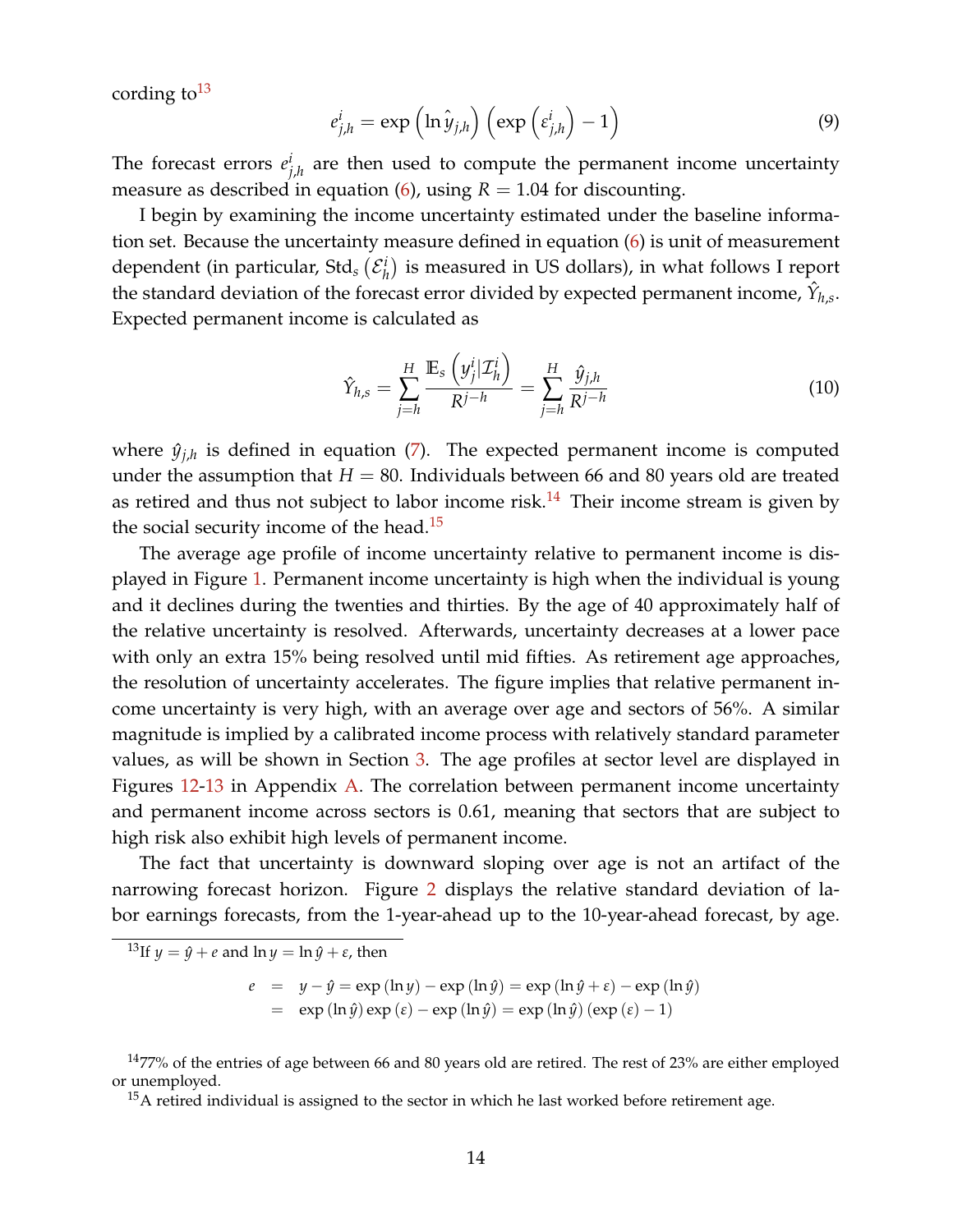<span id="page-14-0"></span>

Figure 1: Age Profile of Income Uncertainty Relative to Permanent Income - baseline information set

Notes: The 'Raw uncertainty' is obtained by averaging over the age profiles of uncertainty at sector level weighted by the number of observations in each sector (Table  $14$  in Appendix [A\)](#page-56-1). The 'Fitted uncertainty' line is obtained by fitting a local linear regression with bandwidth equal to 2 to the 'Raw uncertainty' measure. Lastly, the dotted gray lines are the 95% confidence interval.

Specifically, the figure reports the average over sectors *s* of  $\frac{V}{I}$ <sup>1</sup> Var*s*  $\sqrt{ }$ *e i j*,*h*  $\setminus$  $\mathbb{E}_s \left( y_j^i | \mathcal{I}_h^i \right)$  , where the forecast horizon is *j* − *h* ∈ [1, 10] and the age at which the forecast is made is *h* ∈ [22, 55]. The fact that each of the lines in the figure is upward sloping shows that the longer the forecast horizon is, the less precise the forecasts are. However, at older ages forecasts become more precise, as implied by the lower relative standard deviations.

I perform two robustness exercises with respect to the information set on which income forecasts are based and find very small effects. First, using a richer information set in forecasting income reduces measured permanent income uncertainty, on average, by approximately 2%. The difference is largest in the early twenties, with a reduction of 4%. Second, using past forecast errors in forecasting future income has almost no effect on the measured permanent income uncertainty.

I exploit differences in uncertainty across age and sectors to estimate the effect of own and dynastic uncertainty on parental consumption. This is a fruitful strategy insofar as there is enough variation in the level of permanent income uncertainty across sectors and in the speed at which it resolves over age. To verify this, Figure [3](#page-16-1) displays the coefficient of variation across sectors, by age, of the level of permanent income uncertainty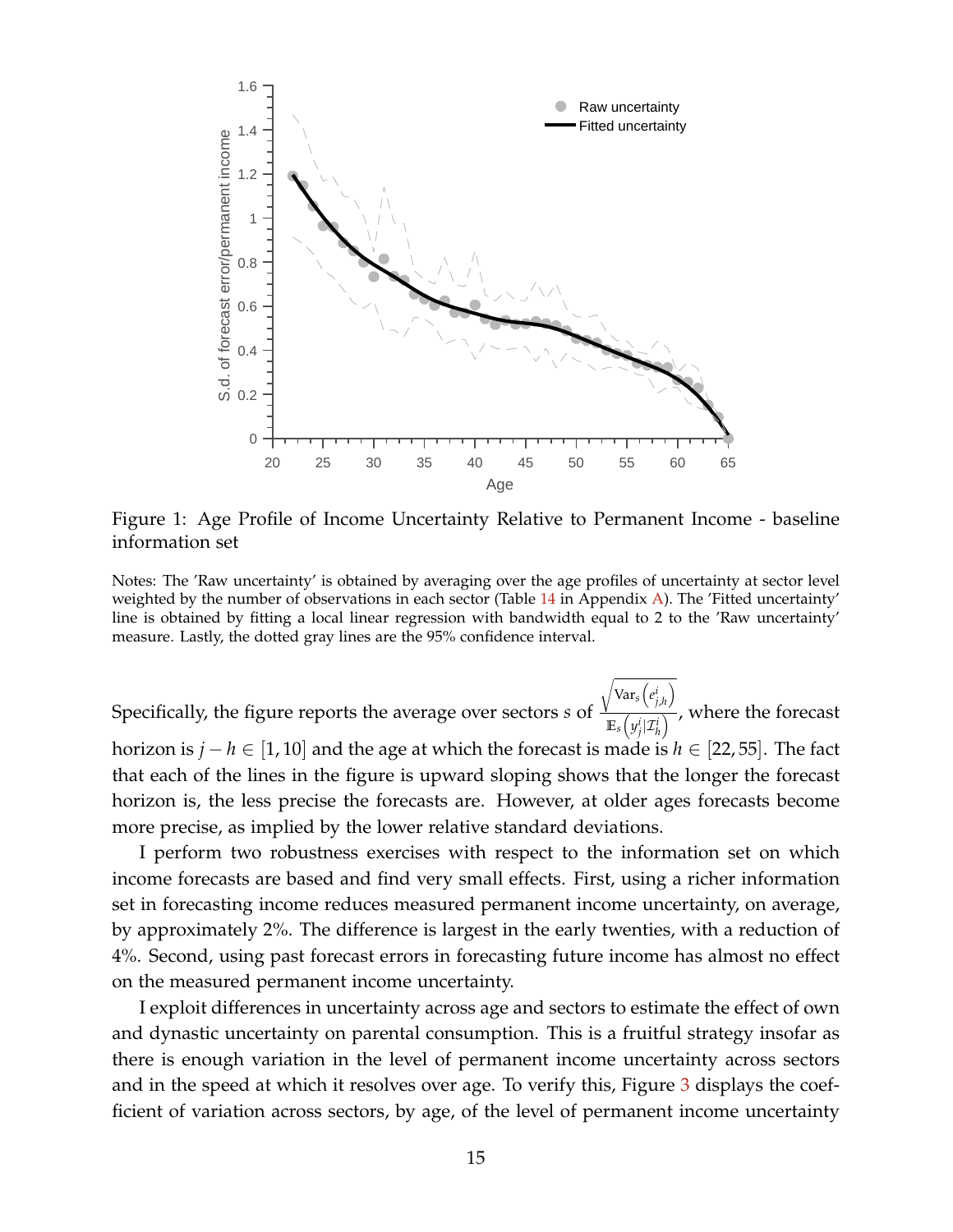<span id="page-15-0"></span>

Figure 2: Relative Standard Deviation of the 10-year-ahead Earnings Forecasts, by Age

Notes: The lines in the figure are relative standard deviations of labor earnings forecasts, from 1-year to 10-years-ahead, by age.

in gray and the 1-year change in permanent income uncertainty in black for the baseline information set. Variation across sectors in the level of income risk is roughly constant across age groups, averaging at 36% and suggesting that level differences in risk between different sectors are an important source of identification at all ages. For the slopes of the permanent income risk the average over age is 22%. There is little variation across sectors in the speed at which uncertainty resolves in the twenties, suggesting that rapid resolution of uncertainty early in the career is a feature common to all industries and occupations.

Under altruism, current generations internalize the income uncertainty of future generations. This means that parents close to retirement, who face little to no income risk of their own, are still subject to income risk pertaining to their children's permanent income. Moreover, even early in their careers, forward looking parents face more income risk than that associated to their own permanent income. This acts towards flattening out the uncertainty profile over the working life of an individual with children (and an active bequest motive), giving scope for precautionary saving, dynastic and for own insurance, until later in life.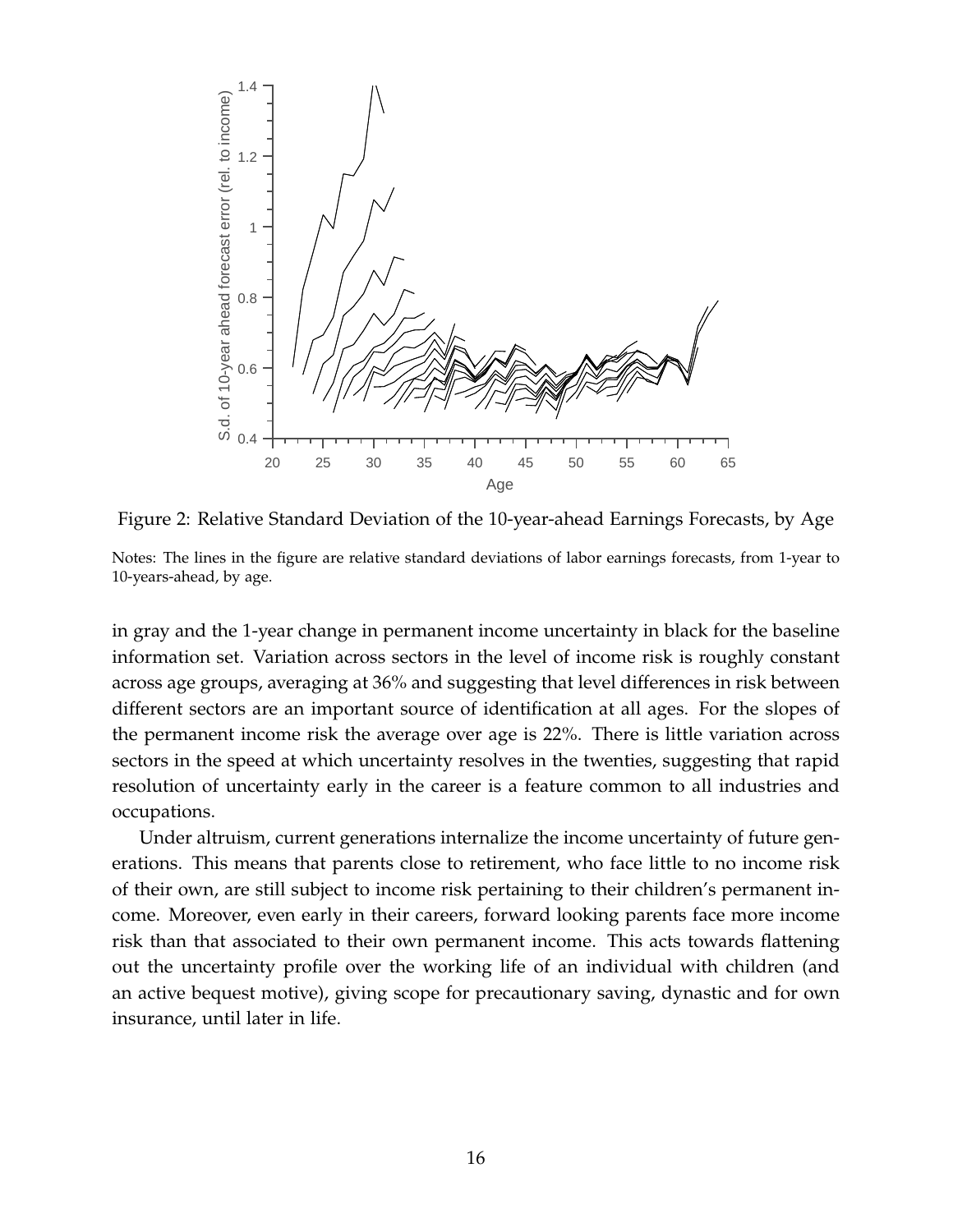<span id="page-16-1"></span>

Figure 3: Coefficient of Variation of Income Uncertainty across Sectors, by Age

Notes: The gray bars represent the coefficient of variation of permanent income risk as defined in equation [\(6\)](#page-8-0) across the 17 sectors, by age. The black bars represent the coffiecient of variation of the 1-year change in permanent income uncertainty calculated as the ratio between the permanent income risk at age *h* and permanent income risk at age *h* − 1.

## <span id="page-16-0"></span>**2.4 Empirical Estimation**

A standard precautionary saving argument implies that one's consumption responds negatively to uncertainty related to the permanent income. Extending this argument to include intergenerational considerations of the type entailed by altruism à la [Barro](#page-52-0) [\(1974\)](#page-52-0) implies that parental consumption responds negatively to uncertainty related to the child's permanent income.<sup>[16](#page-0-0)</sup>

### **Life-cycle consumption patterns for parents**

I begin my analysis of the relationship between parental consumption and dynastic uncertainty with an examination of the age profile of consumption expenditure of parents. To that end, I estimate the following regression on the sample of respondents with chil-

<sup>&</sup>lt;sup>16</sup>This can occur through one or two channels, depending on how the parent-child interaction is modeled. For example, in a dynamic version of Barro's setup, where the parent makes all the decisions for the family while alive and there are no strategic interactions between the two parties, the child's income is an extension of the parent's income and appears directly in the family's budget constraint. In setups in which the parent and the child make decisions separately, with or without strategic interactions, the parent is subject to fluctuations in the child's income through the weight placed on the child's utility from consumption.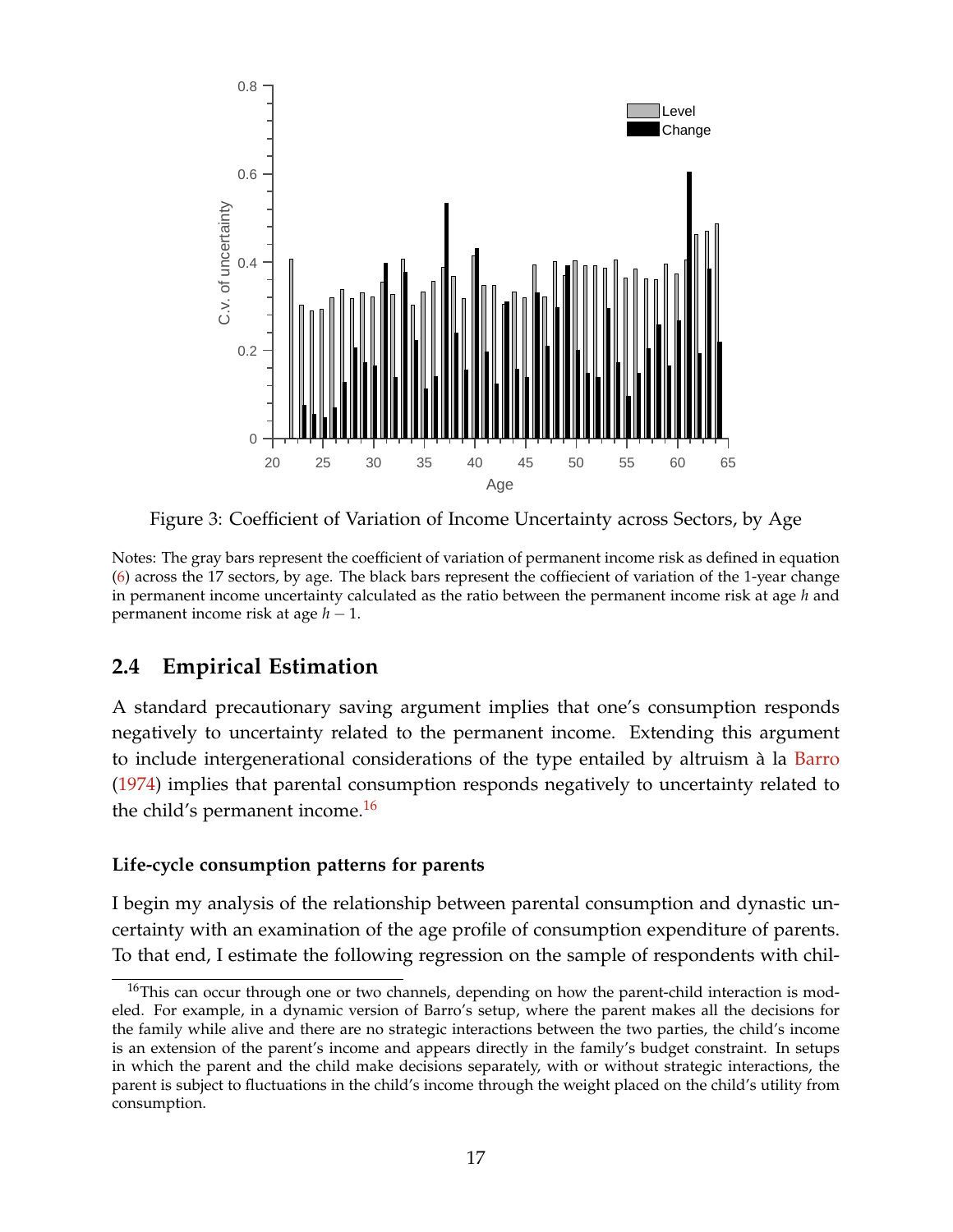dren:[17](#page-0-0)

<span id="page-17-0"></span>
$$
\ln C_{it} = \beta_0 + \beta_{age} f (Age_{it}) + \beta_c Coh_i + \beta_t D_t + \beta_x X_{it} + \varepsilon_{it}
$$
\n(11)

where  $C_{it}$  is the equivalized consumption expenditure of household *i* during year  $t$ ,  $^{18}$  $^{18}$  $^{18}$ *f* (*Ageit*) is a quartic polynomial in the age of the household head, *Coh<sup>i</sup>* is a vector of 10 year cohort dummies, *D<sup>t</sup>* is a vector of year dummies and **X***it* is a vector of demographic and economic characteristics of the household that includes a college dummy, a race dummy, dummies for family size, and a dummy for weather the head of the household is working or not. The latter controls for the fact that retired or unemployed households have different consumption preferences or needs.<sup>[19](#page-0-0)</sup> Finally,  $\varepsilon_{it}$  is a residual that captures all individual effects such as measurement error, initial wealth, etc.

The left panel of Figure [4](#page-18-0) displays the estimated age profile of parental consumption (i.e. the fourth-order age polynomial). Results are only shown for consumption of non-durables and services, but total consumption expenditure exhibits a similar pattern. The consumption profile has the hump-shaped pattern over the working life that has been previously documented, with the peak occurring in the forties (see, for example, [Gourinchas and Parker](#page-53-2) [\(2002\)](#page-53-2)). The new feature is the consumption backloading late in life, which suggests that there is a precautionary motive at play in this stage of the life cycle.<sup>[20](#page-0-0)</sup> This pattern in consumption is observed after retirement age (the assumption is that retirement occurs around age 65), when presumably the uncertainty related to own permanent income is resolved. However, it is possible that even though at this stage parents are no longer subject to risk in their own income, they still face the uncertainty pertaining to the permanent income of their children. The fact that the latter is still resolving would shape the consumption profile of parents as in the figure.

Naturally, risk in children's income is not the only type of uncertainty elderly face. Two other sources that have been previously examined in the literature are uncertain medical expenses (see [Nardi et al.](#page-55-8) [\(2016\)](#page-55-8) for a survey). While the two do resolve with age, generating a backloaded consumption profile, they affect all individuals, which means that the consumption of non-parents should exhibit the same pattern. $21$  To verify whether this is the case, I run the same regression on the sample of non-parent house-

<sup>17</sup>A respondent is classified as parent if any of following criteria is met: *(1)* respondent has positive number of total births, *(2)* respondent reported having a child under 18 living in the household in any wave of the survey. All other respondents are classified as non-parents.

 $18$ Equivalized consumption is obtained by dividing household consumption by the OECD equivalence scale. The OECD equivalence scale is defined as  $ES = 1 + 0.7 \times$  (number of adult members  $-1$ ) + 0.5  $\times$ number of children.

 $19$ For example, [Aguiar and Hurst](#page-52-12) [\(2013\)](#page-52-12) show that inputs into market work are an important driving force of life cycle consumption expenditure.

 $^{20}$ A precautionary saving argument says that, when faced with income risk, individuals postpone current consumption in favor of accumulating precautionary savings. As uncertainty resolves, consumption starts increasing, therefore displaying a backloaded pattern.

 $21$ One could argue that uncertainty about the lifespan or medical expenses affects the two groups differently. In particular, medical evidence suggests that women who have had children tend to live longer (see [Barha et al.](#page-52-13) [\(2016\)](#page-52-13)).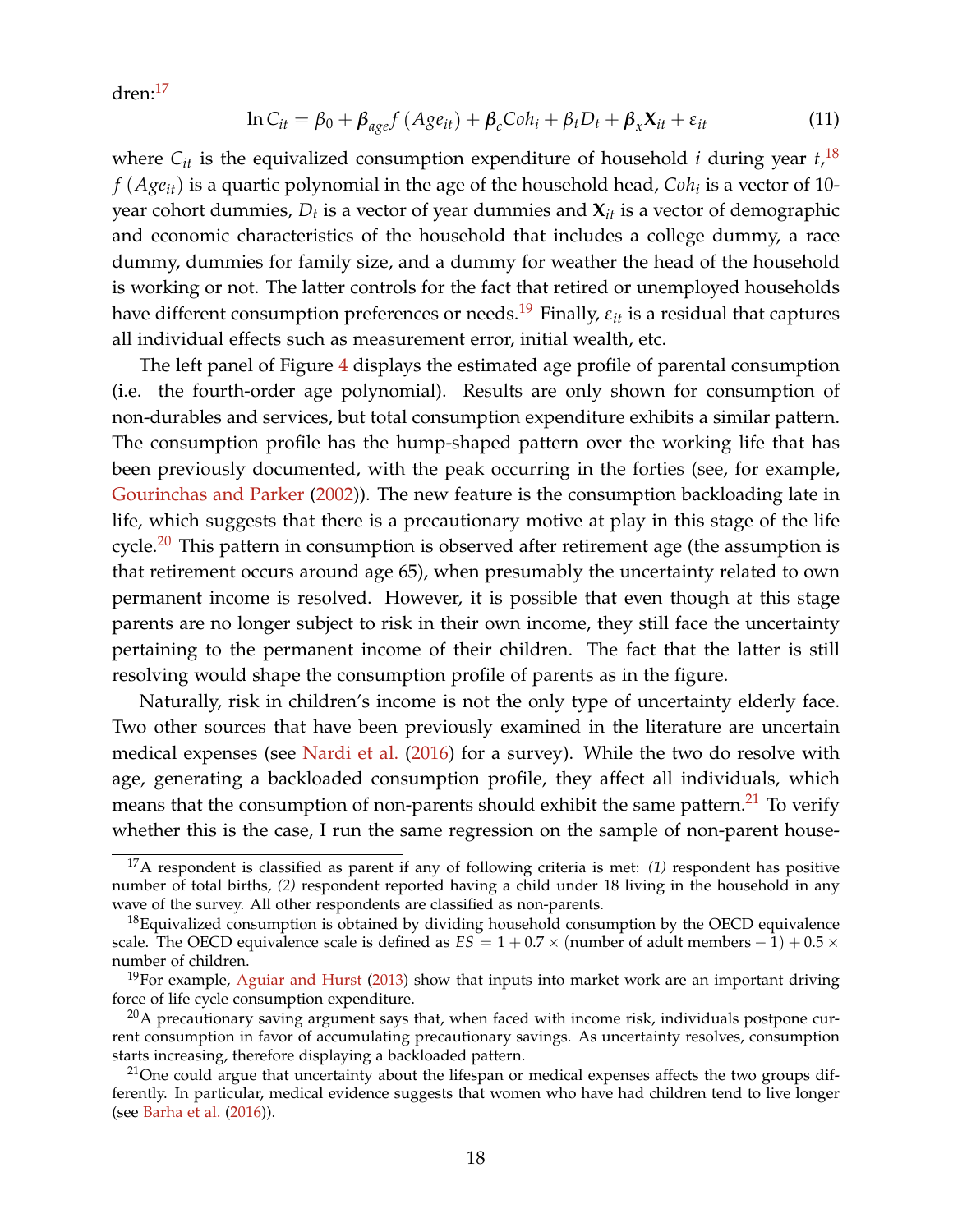<span id="page-18-0"></span>

Figure 4: Age Profile of Consumption Expenditure of Parents

Notes: The figure shows the age profile of consumption of non-durables and services for parents in the black solid line, together with the 95% confidence interval in the gray dashed lines. The profiles are constructed using the estimates of *βage* from equation [\(11\)](#page-17-0). The scatter plot is the nonparametric profile. The sample has 57, 980 observations.

holds, and plot the average age profile of consumption of non-parents in Figure [5.](#page-19-0) The figure shows that the consumption of non-parents continues to decline after retirement, albeit at a lower rate. Note, however, that the results for non-parents are noisier, especially at older age. This is a consequence of the fact that the sample of non-parents is very small. In particular, the sample of parents is 7.5 times higher than the one of non-parents. Conditional on individuals being older than 60, there are 13 times more parents than non-parents.

The difference between the consumption profiles of parents and non-parents late in life could potentially be justified by increasing monetary transfers from children to their parents. This is unlikely to be the sole, or even the main driver. Data on monetary transfers between parents and their children from the PSID Family Rosters and Transfers Module shows that only 5.2% of respondents report having received monetary transfers from their children. This fraction is increasing in age (albeit with large fluctuations), but conditional on positive transfers there is no trend in the amount transfered.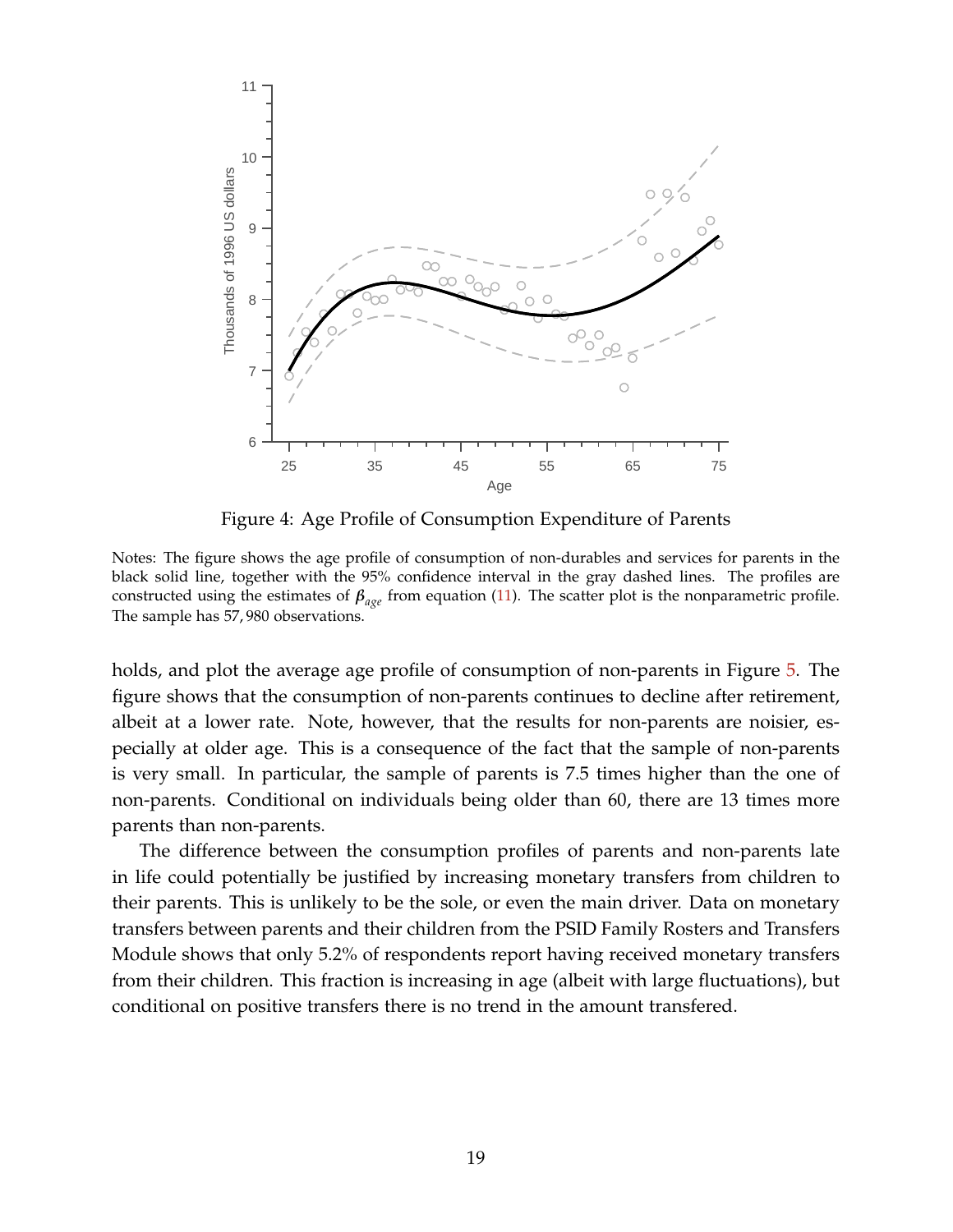<span id="page-19-0"></span>

Figure 5: Age Profile of Consumption Expenditure of Non-Parents

Notes: The figure shows the age profile of consumption of non-durables and services for non-parents in the black solid line, together with the 95% confidence interval in the gray dashed lines. The profiles are constructed using the estimates of *βage* from equation [\(11\)](#page-17-0). The scatter plot is the nonparametric profile. The sample has 7, 730 observations.

#### **Estimates exploiting age and sectoral differences**

I now present the results of a regression analysis of the effect of dynastic uncertainty on parental consumption. The baseline specification for exploring this effect is

<span id="page-19-1"></span>
$$
\ln c_{p_{it}} = \beta_0^p + \beta_1^p \sigma_{p_{hs}} + \beta_2^p \sigma_{c_{hs}} + \mathbf{X}_{p_{it}} \beta_3^p + \mathbf{X}_{c_{it}} \beta_4^p + \epsilon_{p_{it}} \tag{12}
$$

where  $c_{p_{it}}$  is the logarithm of the consumption of parent household *i* in year *t*,  $\sigma_{p_{hs}}$  is the permanent income uncertainty of the parent and is assigned based on the age *h* and the sector *s* in which the head of the parent household *i* is in year *t*, while  $\sigma_{c_{hs}}$  is the permanent income uncertainty of the child, assigned based on the age *h* and the sector *s* in which the child of the parent *i* is in year *t*. [22,23](#page-0-0) The permanent income uncertainty is as described in equation [\(6\)](#page-8-0) and is expressed in logarithm, to facilitate the interpretation of the estimated coefficients as elasticities.  $X_{p_{it}}$  and  $X_{c_{it}}$  are vectors of demographic

 $22$ I assume that uncertainty profiles previously documented are time-invariant. This is mainly because of data limitations, as the survey is not long enough to fully observe two generations.

<sup>23</sup>A parent with *n* children appears in the sample as *n* parent-child pairs. Because in this case it is very likely that residuals are correlated within the family of a parent *i* with multiple children, I report standard errors clustered at parent level.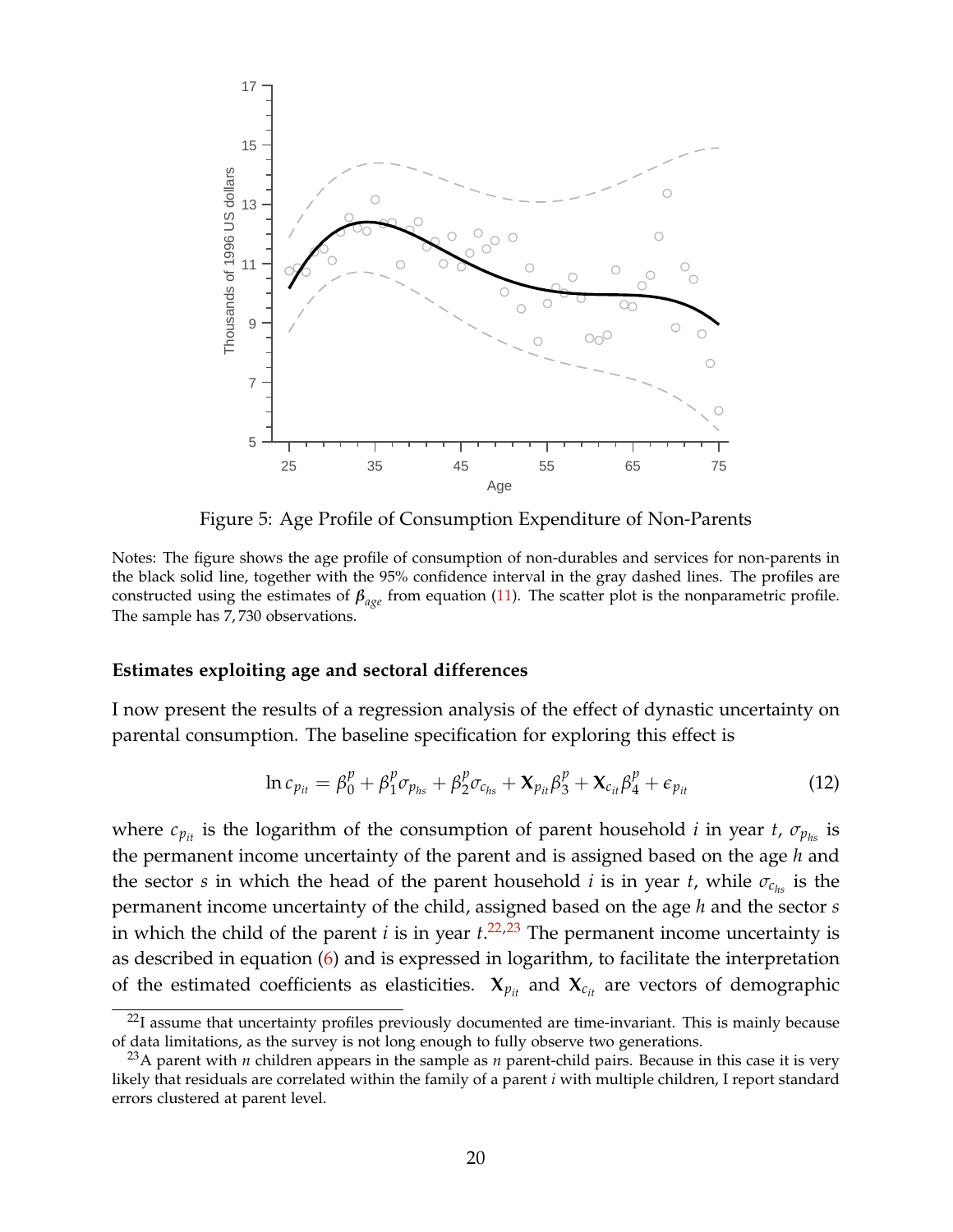and economic controls included to deal with various selection concerns. They contain, for the parent and the child, respectively: a full set of age dummies meant to capture consumption patterns that stem from pure life cycle considerations, dummies for marital status, race, gender, educational attainment, family size, as well as permanent income  $\hat{Y}_{hs}$  (as defined in equation [\(10\)](#page-13-0)) and wealth holdings.<sup>[24,25](#page-0-0)</sup> These controls not only shape consumption, but are also potential determinants of occupation and industry choices.

There is still a measurement error concern regarding the estimation, even after expressing income risk and permanent income at sector level. Equation [\(12\)](#page-19-1) is estimated using the measures of consumption discussed in section [2.2](#page-9-1) on the left hand side. Due to the imputation procedure in the early years of the survey, as well as potential misreporting of consumption in the later years, these might be measured with error. I assume that the measurement error in the consumption variables is multiplicative in levels and uncorrelated with the explanatory variables. $^{26}$  $^{26}$  $^{26}$ 

Measured permanent income risk is a function of an individual's age and sector. It is natural to ask whether a specification in which age and sector enter freely significantly dominates the restricted specification in equation [\(12\)](#page-19-1). A likelihood-ratio test fails to reject the null of the restricted model, in which age and sector are relevant in the sense dictated by equation  $(6)$ , in favor of the unrestricted model.<sup>[27](#page-0-0)</sup>

Because models of two-sided altruism, as well as various setups of models of onesided altruism, imply that child's consumption also responds to the parent's permanent income uncertainty (in addition to that of own income), I estimate the following analogous specification for the child

<span id="page-20-0"></span>
$$
\ln c_{c_{it}} = \beta_0^c + \beta_1^c \sigma_{p_{hs}} + \beta_2^c \sigma_{c_{hs}} + \mathbf{X}_{p_{it}} \beta_3^c + \mathbf{X}_{c_{it}} \beta_4^c + \epsilon_{c_{it}} \tag{13}
$$

where the dependent variable is the logarithm child's consumption  $c_{c_{it}}$  and the dependent variables are the same as in the parent's regression.

The estimation results are presented in Table [2.](#page-22-0) The first two columns display the estimated coefficients in regression equations [\(12\)](#page-19-1) and [\(13\)](#page-20-0) when the dependent variable is consumption expenditure on non-durables and services. The next two columns display the same results, but with consumption augmented to include expenditure on durables,

 $24$ In the years that are not covered in the wealth supplement I impute household wealth holdings by using a budget constraint equation and the series for consumption. Because 34.64% of children and 12.44% of parents have zero or negative wealth, wealth controls are in levels. Taking logarithm would amount to dropping 39.86% of the sample. For comparison purposes, I also express permanent income in levels.

 $^{25}I$  control for permanent labor income and wealth to capture potential non-homotheticity of preferences. However, it is possible that wealth holdings reflect past precautionary saving behavior. For robustness, I also estimate equation [\(12\)](#page-19-1) without wealth controls and obtain similar results.

<sup>&</sup>lt;sup>26</sup>Under this assumption the estimates are consistent, but the inference is subject to Type I error, which hopefully the large sample size takes care of.

<sup>&</sup>lt;sup>27</sup>To perform the likelihood-ratio test, I estimate with maximum likelihood equation [\(12\)](#page-19-1) and an augmented equation in which I add interaction terms between age and sector dummies, for both the parent and the child. The likelihood ratio is 1962.99 and the corresponding critical value at 5% is 1190.69.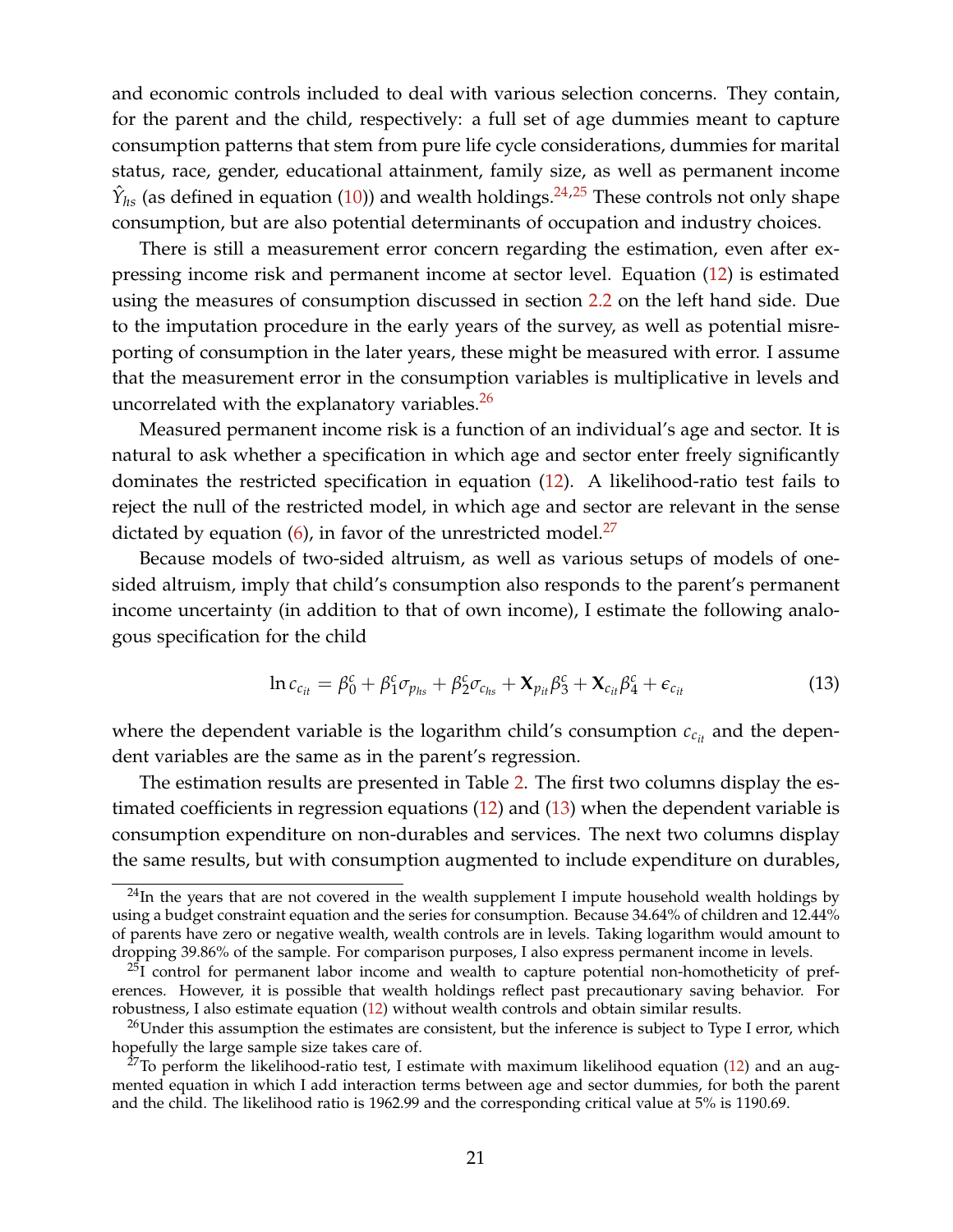health and education.

Of main interest in this paper is the estimate of  $\beta_2^p$  $\frac{p}{2}$ , which captures the strength of the dynastic precautionary saving motive. Regardless of the consumption measure considered, after controlling for an extensive set of covariates, the response of parental consumption to the uncertainty in the child's permanent income is negative and statistically significant. In particular, a 10% increase in dynastic uncertainty is associated with a 0.81% decrease in parent's consumption of non-durables and services, and a 0.76% decrease of his total consumption. A back of the envelope calculation suggest that parents of children younger than 40 consume, on average, \$2, 945 less per year because at that stage most of their children's permanent income uncertainty is yet to be resolved.

To better grasp the magnitude of the estimates of the dynastic precautionary motive, consider the case of three identical parents whose children are identical, except for the sector in which they work. In particular, the first child is a services worker (sector 15), the second is a construction worker (sector 3) and the third works in the finance sector (sector 11).<sup>[28](#page-0-0)</sup> The left panel of Figure  $6$  shows how the corresponding levels of dynastic uncertainty vary with the age of the child. Irrespective of age, services workers have the lowest income risk among the three categories. Construction workers face higher income uncertainty, but the speed of resolution is slightly higher than that of services workers. Lastly, individuals in the finance sector have the highest level of income risk and very little of it is resolved over time.

The differences in parental consumption (of non-durables and services) implied by the estimates in Table [2](#page-22-0) are plotted in the right panel of Figure [6.](#page-23-0) For every age of the child, the consumption of the parent of the services worker is normalized to zero, and the consumption of the other two parents is expressed relative to his consumption.<sup>[29](#page-0-0)</sup> The figure reveals that the annual consumption of the parent of the construction worker is between 4 and 1% lower that that of the parent of the services worker, depending on the age of the child. The consumption gap between the two parents decreases with the child's age, due to the fact that uncertainty differences between the two sectors are smaller at older age. The relative consumption of the parent of the child working in the finance sector is even lower, with the gap fluctuating between 6 and 8.5%. Since permanent income risk in the finance sector resolves at a low speed, the consumption gap between the two parents does not close, even when the child is 50 years old.

The estimates of  $\beta_1^p$  $\frac{p}{1}$  and  $\beta_2^c$  $\frac{c}{2}$  capture the strength of the precautionary saving motive from one's own permanent income uncertainty and are both negative and statistically significant. Note however that precautionary saving appears to be stronger for the child than for the parent ( $\hat{\beta}_1^p = -0.089$  and  $\hat{\beta}_2^c = -0.163$ ). The reason for this difference might lie in the age composition of the two groups, as children in the sample are a younger group than the parents (22-59 vs. 42-80). [Gourinchas and Parker](#page-53-2) [\(2002\)](#page-53-2) show that

<sup>&</sup>lt;sup>28</sup>Here, identical means fixing all elements of  $X_p$  and  $X_c$ .

<sup>&</sup>lt;sup>29</sup>The relative parental consumption gap is given by  $-0.081 \times [\ln \text{Std}_{s'}(\mathcal{E}^i_h) - \ln \text{Std}_{15}(\mathcal{E}^i_h)]$  , s' ∈ {3,11}.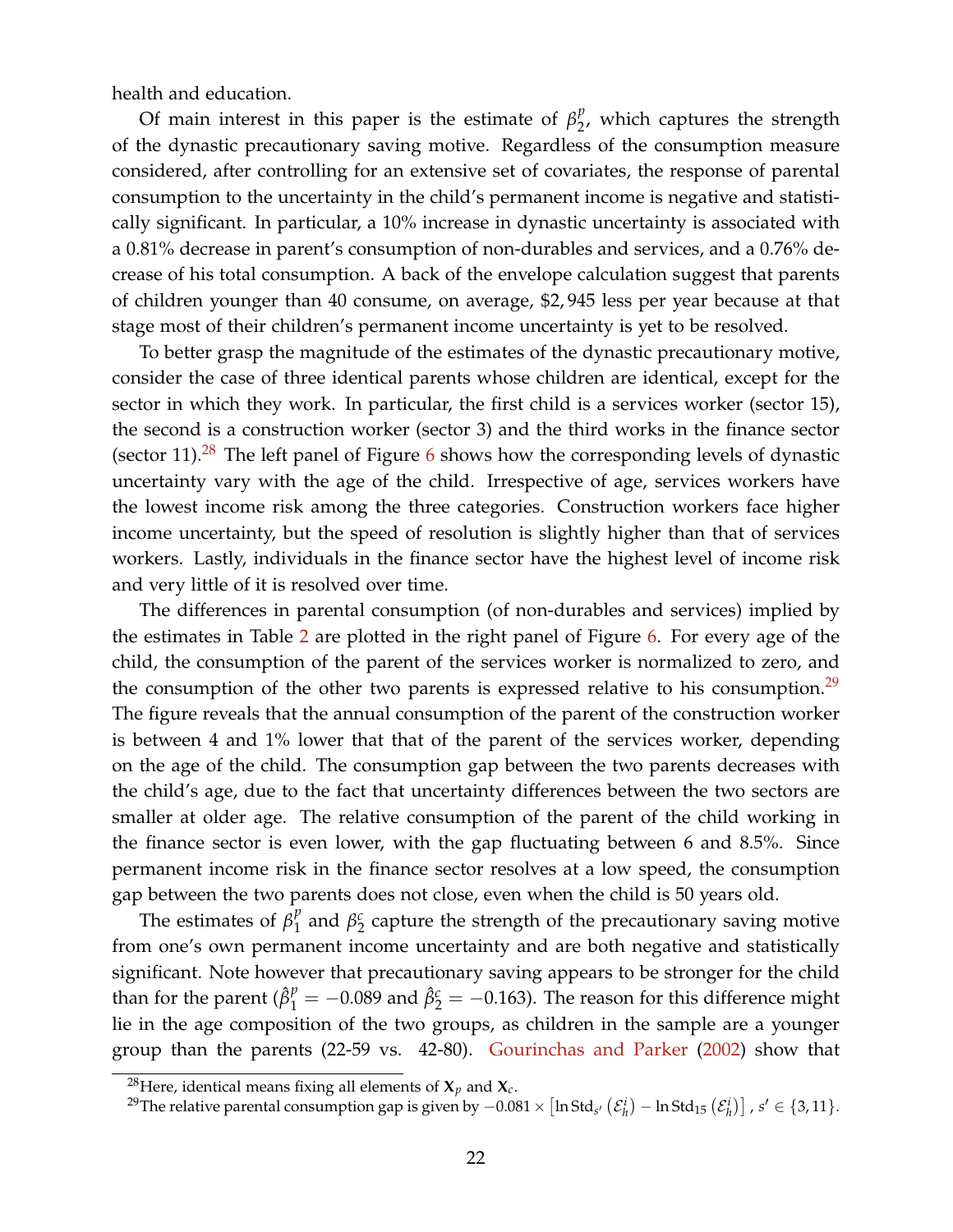<span id="page-22-0"></span>

|                      | Non-durables and services |             |             | Total consumption |
|----------------------|---------------------------|-------------|-------------|-------------------|
|                      | Parent's                  | Child's     | Parent's    | Child's           |
|                      | consumption               | consumption | consumption | consumption       |
| Parent's uncertainty | $-0.089**$                | $-0.039$    | $-0.081**$  | $-0.043$          |
|                      | (0.033)                   | (0.025)     | (0.030)     | (0.025)           |
| Child's uncertainty  | $-0.081*$                 | $-0.163**$  | $-0.076*$   | $-0.149**$        |
|                      | (0.034)                   | (0.038)     | (0.033)     | (0.038)           |
| $\mathbf{X}_p$       |                           |             |             |                   |
| Marital status       | $0.246**$                 | $-0.024$    | $0.251**$   | $-0.039$          |
|                      | (0.057)                   | (0.047)     | (0.058)     | (0.046)           |
| Race                 | $0.132**$                 | $-0.017$    | $0.132**$   | $-0.026$          |
|                      | (0.049)                   | (0.056)     | (0.049)     | (0.056)           |
| Educ: some college   | $0.247**$                 | $0.150**$   | $0.247**$   | $0.159**$         |
|                      | (0.030)                   | (0.026)     | (0.030)     | (0.026)           |
| Educ: college degree | $0.271**$                 | $0.066**$   | $0.271**$   | $0.076**$         |
|                      | (0.024)                   | (0.021)     | (0.024)     | (0.021)           |
| Permanent income     | $0.114**$                 | $0.063**$   | $0.114**$   | $0.061**$         |
|                      | (0.011)                   | (0.010)     | (0.013)     | (0.010)           |
| Asset holdings       | $0.036**$                 | $0.012**$   | $0.036**$   | $0.012**$         |
|                      | (0.003)                   | (0.002)     | (0.003)     | (0.002)           |
| $\mathbf{X}_c$       |                           |             |             |                   |
| Marital status       | $-0.053*$                 | $0.173**$   | $-0.066**$  | $0.177**$         |
|                      | (0.023)                   | (0.028)     | (0.023)     | (0.028)           |
| Gender               | $-0.019$                  | $0.288**$   | $-0.019$    | $0.296**$         |
|                      | (0.023)                   | (0.030)     | (0.022)     | (0.030)           |
| Educ: some college   | $0.092**$                 | $0.093**$   | $0.091**$   | $0.095**$         |
|                      | (0.021)                   | (0.025)     | (0.021)     | (0.025)           |
| Educ: college degree | $0.164**$                 | $0.171**$   | $0.164**$   | $0.172**$         |
|                      | (0.023)                   | (0.022)     | (0.021)     | (0.022)           |
| Permanent income     | $0.014*$                  | $0.068**$   | $0.014*$    | $0.066**$         |
|                      | (0.006)                   | (0.006)     | (0.006)     | (0.006)           |
| Asset holdings       | $0.011**$                 | $0.049**$   | $0.011**$   | $0.047**$         |
|                      | (0.004)                   | (0.006)     | (0.004)     | (0.006)           |
| Constant             | $10.225**$                | 11.469**    | 9.833**     | $11.468**$        |
|                      | (0.413)                   | (0.464)     | (0.404)     | (0.463)           |
| $R^2$                | 0.288                     | 0.268       | 0.284       | 0.276             |
| Sample size          | 8,851                     | 8,330       | 8,861       | 8,323             |

Table 2: Regression of Consumption on Permanent Income Uncertainty

Notes: Table entries are coefficient estimates from equations [\(12\)](#page-19-1)-[\(13\)](#page-20-0). The income, consumption and wealth variables are measured in 1996 dollars. Other explanatory variables are (for both parent and child): full set age age and family size dummies (coefficients are omitted for space considerations), dummy for marital status (1 if married), race (1 if white), gender (1 if male), education (relative to the high-school degree group). Robust standard errors clustered at parent and child level, respectively, are in parenthesis. ∗ significant at 5%; ∗∗ significant at 1%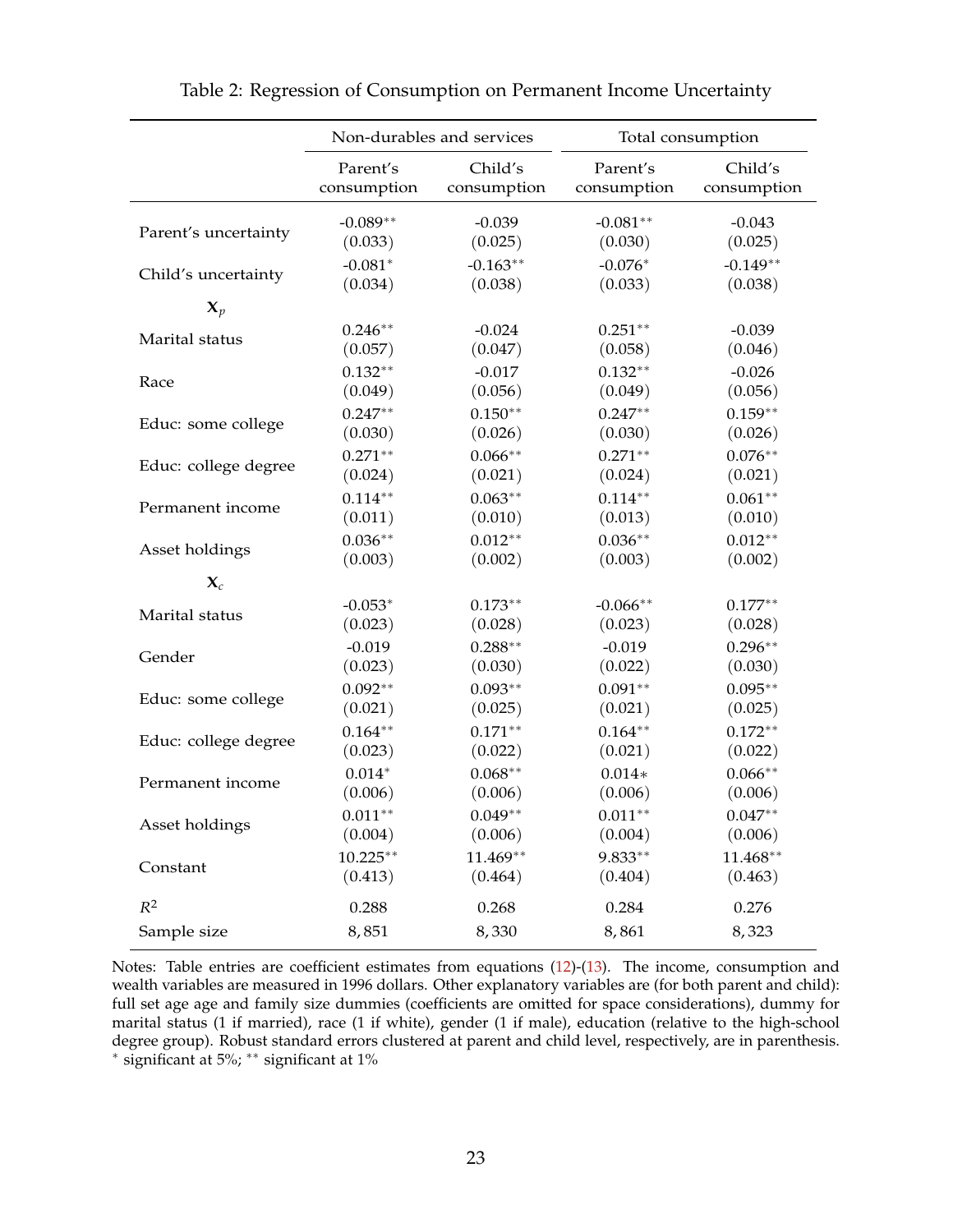<span id="page-23-0"></span>

Figure 6: Regression Implied Consumption Gap

buffer saving is particularly important early in life, until about mid forties. Comparing the estimates of  $\beta_1^p$  $\int_1^p$  and  $\beta_2^p$  $\frac{p}{2}$  under both consumption measures reveals that the effect of child's income risk on parental consumption is almost as large as the effect of parent's own income risk, suggesting that the dynastic precautionary motive is as important as the precautionary one. Lastly, the estimate of  $\beta_1^c$  $\frac{c}{1}$  captures the response of child's consumption to the parent's permanent income uncertainty. While negative, this effect is not statistically significant.

A natural question to ask, which has implications for issues like intergenerational mobility, is whether dynastic precautionary saving occurs throughout the income distribution, or is it just the rich parents who can provide such a security blanket for their children. To explore this, I stratify parents into rich or poor, based on weather the sum between their permanent income (as defined in equation [\(10\)](#page-13-0)) and wealth holdings is above or below the median, and I estimate equation [\(12\)](#page-19-1) for each of the two groups. The first two columns in Table [3](#page-24-0) show the estimated effect of income uncertainty on parental consumption, by parent's wealth. Richer parents have a stronger (dynastic) precautionary motive, but while apparently economically large, the difference is not statistically significant. The last two columns of Table [3](#page-24-0) report the same coefficients, but stratified by the child's wealth, and show that parents of poor children have a stronger dynastic precautionary motive. With caveat of the difference not being statistically significant, parents of richer children appear to be less responsive to their own income risk.

Since the purpose of dynastic precautionary saving is to insure children against bad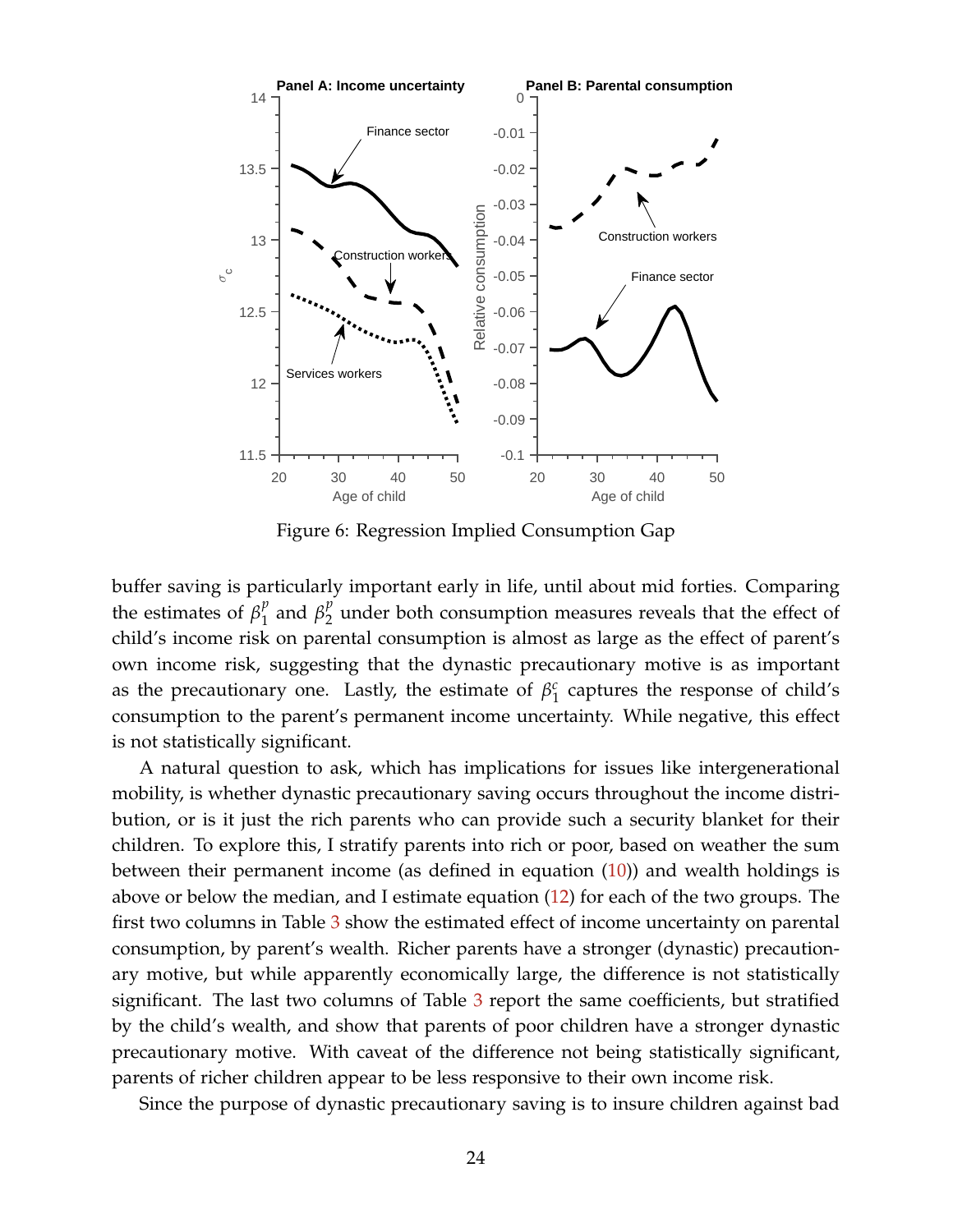|                      |           | Parent's wealth |            | Child's wealth |
|----------------------|-----------|-----------------|------------|----------------|
| Poor parent          |           | Rich parent     | Poor child | Rich child     |
| Parent's uncertainty | $-0.069*$ | $-0.179*$       | $-0.110*$  | $-0.077*$      |
|                      | (0.034)   | (0.070)         | (0.042)    | (0.035)        |
| Child's uncertainty  | $-0.027$  | $-0.113**$      | $-0.197**$ | 0.004          |
|                      | (0.051)   | (0.043)         | (0.044)    | (0.064)        |

<span id="page-24-0"></span>Table 3: Response of Parental Consumption to Income Uncertainty by Wealth

Notes: Table entries are coefficient estimates from equation [\(12\)](#page-19-1). The dependent variable is parental consumption of non-durables and services. Robust standard errors clustered at parent level are in parenthesis. ∗ significant at 5%; ∗∗ significant at 1%

income realizations, an alternative exploration of this phenomenon is to look at how children's income risk influences parental transfers. This approach is likely to bias downwards the estimated strength of the saving motive for two reasons. Firstly, parents tend to make transfers in the event bad income realizations actually occur [\(McGarry](#page-55-5) [\(2016\)](#page-55-5)), so a large buffer stock of savings does not necessarily translate into a monetary transfer. Secondly, uncertainty about children's income gives parents an incentive to delay transfers until uncertainty is resolved [\(Altig and Davis](#page-52-8) [\(1992\)](#page-52-8)), so instances of high uncertainty in the child's income might not be accompanied by a monetary transfer. Nevertheless, a positive association between parental transfers and dynastic uncertainty would certainly be in support of dynastic precautionary savings. To test whether this is the case, I make use of the 2013 PSID Family Rosters and Transfers Module, where parents report monetary transfers to children. Since parents report the total amount transfered to their children, who may work in different sectors, I restrict the sample to parents who participated in the survey module and only have one child.<sup>[30](#page-0-0)</sup> I find that both the probability of making a transfer and the amount transfered are positively correlated with children's income risk. In particular, a 10% increase in the child's income risk is associated with a 1.29 percentage points increase in the likelihood of a transfer and a 3.87% increase in the amount transfered.

I now turn to discussing several endogeneity concerns that might plague the results presented thus far, as well as robustness of the findings to alternative specifications.

### *Health status*

One potential concern for identification is that working in certain occupations and industries has consequences for workers' health status and implicitly their life expectancy (mortality risk). As previously discussed, such precautionary motives also depress consumption. [Johnson et al.](#page-54-9) [\(1999\)](#page-54-9) use the U.S. National Longitudinal Mortality Study to

 $30$ This is small sample, with only 226 parent-child pairs, so the test does not have a lot of power.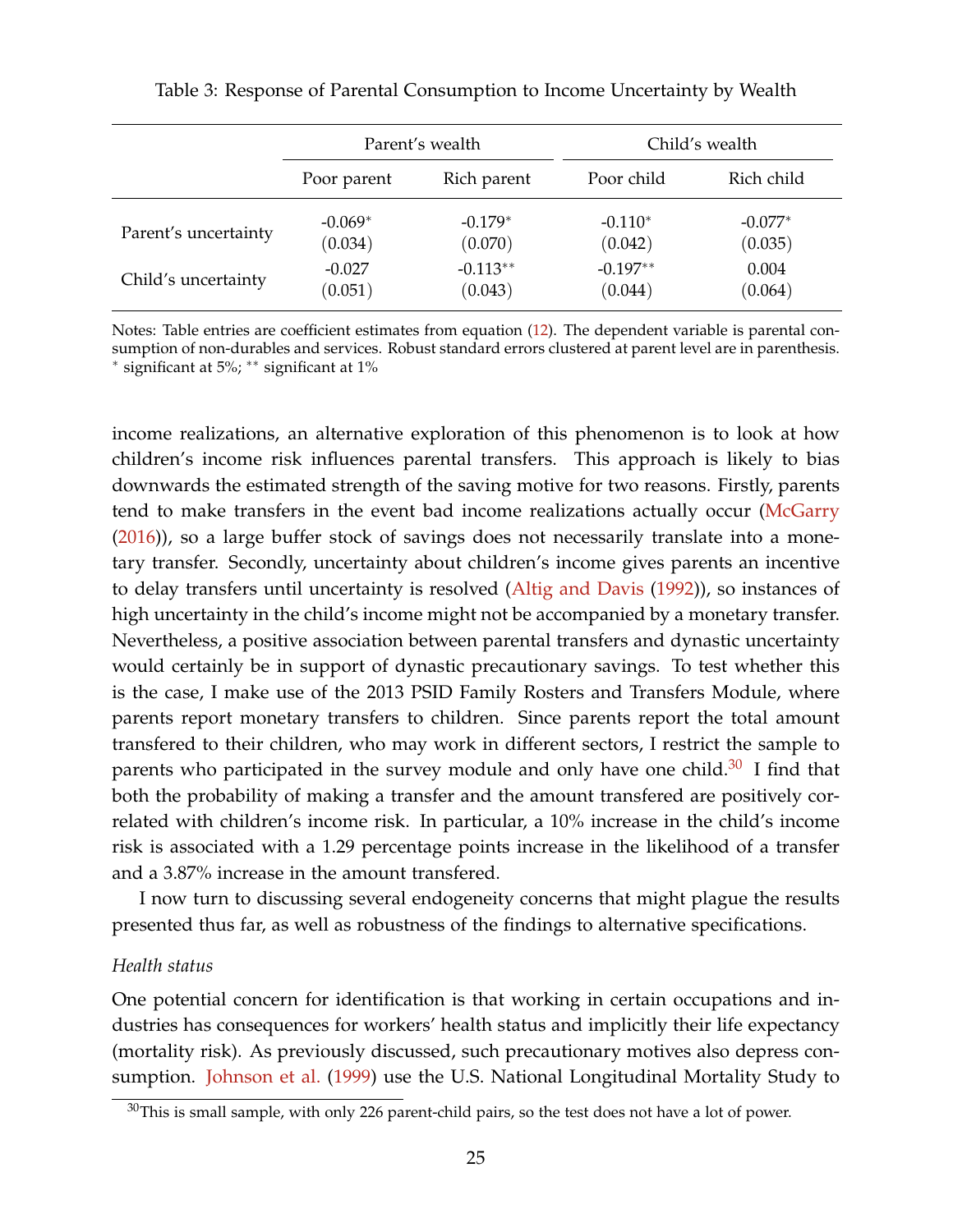show that mortality differences among occupations are almost completely accounted for by adjustments for income and education. I control for both of these factors in the main estimation, so if their argument is true there should not be any residual differences plaguing the estimates. On the other hand, [Heimer et al.](#page-53-11) [\(2015\)](#page-53-11) show that individuals have subjective mortality beliefs that correlate with their savings behavior even after controlling for socioeconomic factors.

I address this issue directly by augmenting vectors  $X_p$  and  $X_c$  to include dummies for the health status of the parent and the child, respectively. Health status is classified as: *(i)* excellent or very good, *(ii)* good or fair, or *(iii)* poor, the latter being the baseline group in the estimation. Table [4](#page-25-0) reports the results for the parent's equation (see Table [15](#page-63-0) in Appendix [A.6](#page-62-1) for the results from the child's regression).<sup>[31](#page-0-0)</sup> The point estimates of both precautionary and dynastic precautionary motives are slightly lower when controlling for health status, but not statistically different from the corresponding baseline estimates.

<span id="page-25-0"></span>

|                      | Non-durable parental consumption |                       |                       | Total parental consumption |
|----------------------|----------------------------------|-----------------------|-----------------------|----------------------------|
|                      | <b>Baseline</b>                  | Health controls       | <b>Baseline</b>       | Health controls            |
| Parent's uncertainty | $-0.089**$<br>(0.033)            | $-0.079**$<br>(0.029) | $-0.081**$<br>(0.030) | $-0.072**$<br>(0.027)      |
| Child's uncertainty  | $-0.081*$<br>(0.034)             | $-0.068$<br>(0.035)   | $-0.076*$<br>(0.033)  | $-0.063$<br>(0.034)        |
| $\mathbf{X}_p$       |                                  |                       |                       |                            |
| Excellent health     |                                  | $0.204*$<br>(0.092)   |                       | $0.209*$<br>(0.092)        |
| Good health          |                                  | $0.215*$<br>(0.092)   |                       | $0.219*$<br>(0.093)        |
| $\mathbf{X}_c$       |                                  |                       |                       |                            |
| Excellent health     |                                  | 0.185<br>(0.097)      |                       | 0.178<br>(0.093)           |
| Good health          |                                  | 0.143<br>(0.095)      |                       | 0.143<br>(0.092)           |

#### Table 4: Importance of Health Status

Notes: Table entries are coefficient estimates from equation [\(12\)](#page-19-1). The set of covariates from the baseline estimation is augmented to include dummy variables for weather the parent and the child are in excellent and very good, good and fair or poor health condition. The latter is the omitted dummy. Robust standard errors clustered at parent level are in parenthesis. <sup>∗</sup> significant at 5%; ∗∗ significant at 1%

#### *Heterogeneity of the bequest motive*

 $31$  For space considerations, in this and all subsequent robustness exercises, I only report the estimates of interest for the discussion.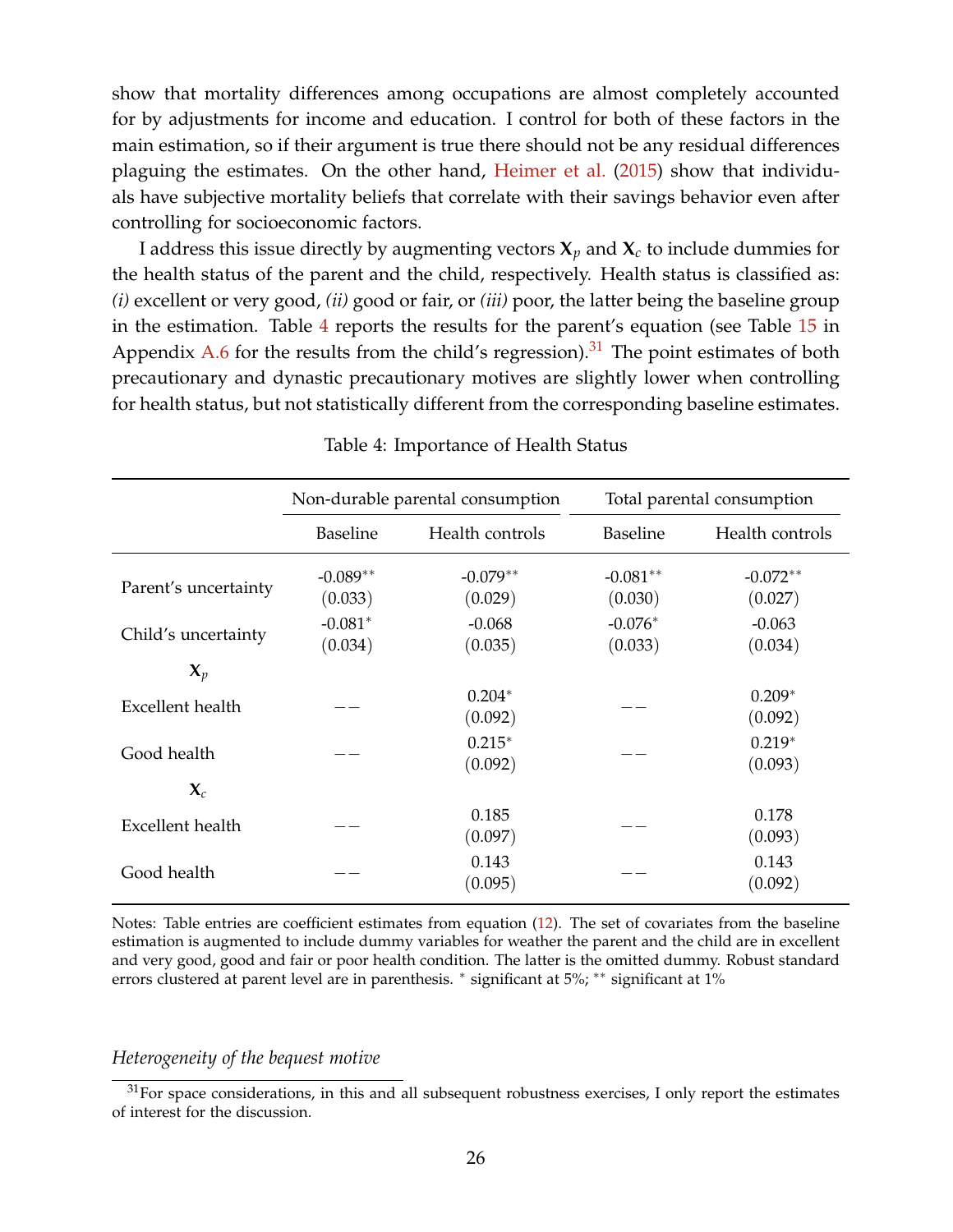The controls included in the specifications  $(12)-(13)$  $(12)-(13)$  $(12)-(13)$  are meant to capture several saving motives at play over the life cycle such as life cycle saving, precautionary and dynastic precautionary saving or saving for bequest. While the first three are accounted for by the age and uncertainty variables, controlling for a pure bequest motive is less straightforward, as there is limited direct information on its strength. This is important in the context of this analysis for various reasons. For example, parents who have a bequest motive may want to accumulate larger precautionary and dynastic precautionary savings to increase the likelihood that there will be a bequest. Or, if upon controlling for the strength of the bequest motive there is no more role for dynastic precautionary savings, it could be inferred that a warm-glow model of bequest is a more appropriate description of household behavior.

I try to account for the heterogeneity of the bequest motive by estimating three alternative specifications. In the first two I employ a proxy for the bequest motive, while in the third one I use a direct measure of its strength. Firstly, I follow the literature and use presence of children as a proxy for the strength of the bequest motive (see [Hurd](#page-54-10) [\(1987\)](#page-54-10) among the earlier papers, and [Lockwood](#page-55-9) [\(2012\)](#page-55-9) more recently). To that end, I augment the sample of parent-child pairs with the sample of non-parents used in the estimation of the consumption profile in Figure [5.](#page-19-0) I reestimate equation [\(12\)](#page-19-1) with the new sample, allowing parents and non-parents to have a different intercept. Secondly, I estimate equation [\(12\)](#page-19-1) with the original sample and use dummies for the number of children as proxy for the strength of the bequest motive.

Panel A of Table [5](#page-27-0) shows the results exploiting differences between parents and nonparents in the first row, and when the number of children is the proxy in the second row. Results are for consumption of non-durables and services as dependent variable (see Table [16](#page-64-0) in Appendix [A.6](#page-62-1) for total consumption as dependent variable). The first two entries in each row are the coefficients on the two uncertainty measures (own and child's). The second row also reports the estimated coefficients on the dummies for number of children. The more children the parent has, the less he consumes, which I interpret as a stronger bequest motive. The magnitude of the estimates of both precautionary and dynastic precautionary motives is robust to these controls.

In a third specification, I make use of some limited direct information on the strength of the bequest motive in PSID. In particular, in 2007 the respondents were asked the following question: *Some people think that leaving an estate or inheritance to their children or other relatives is very important, while others do not. Would you say this is very important, quite important, not important, or not at all important?* I augment the set of controls in equation [\(12\)](#page-19-1) with a dummy variable that is equal to 1 if the parent reports that leaving an estate is very important or quite important  $(39\%$  of the sample), and 0 otherwise.<sup>[32](#page-0-0)</sup> The estimation results are reported in Panel B of Table [5.](#page-27-0) The magnitude of the coefficients on

 $32$ I assume the attitude towards bequest of an individual expressed in the 2007 interview is time invariant and impute the same value in other years.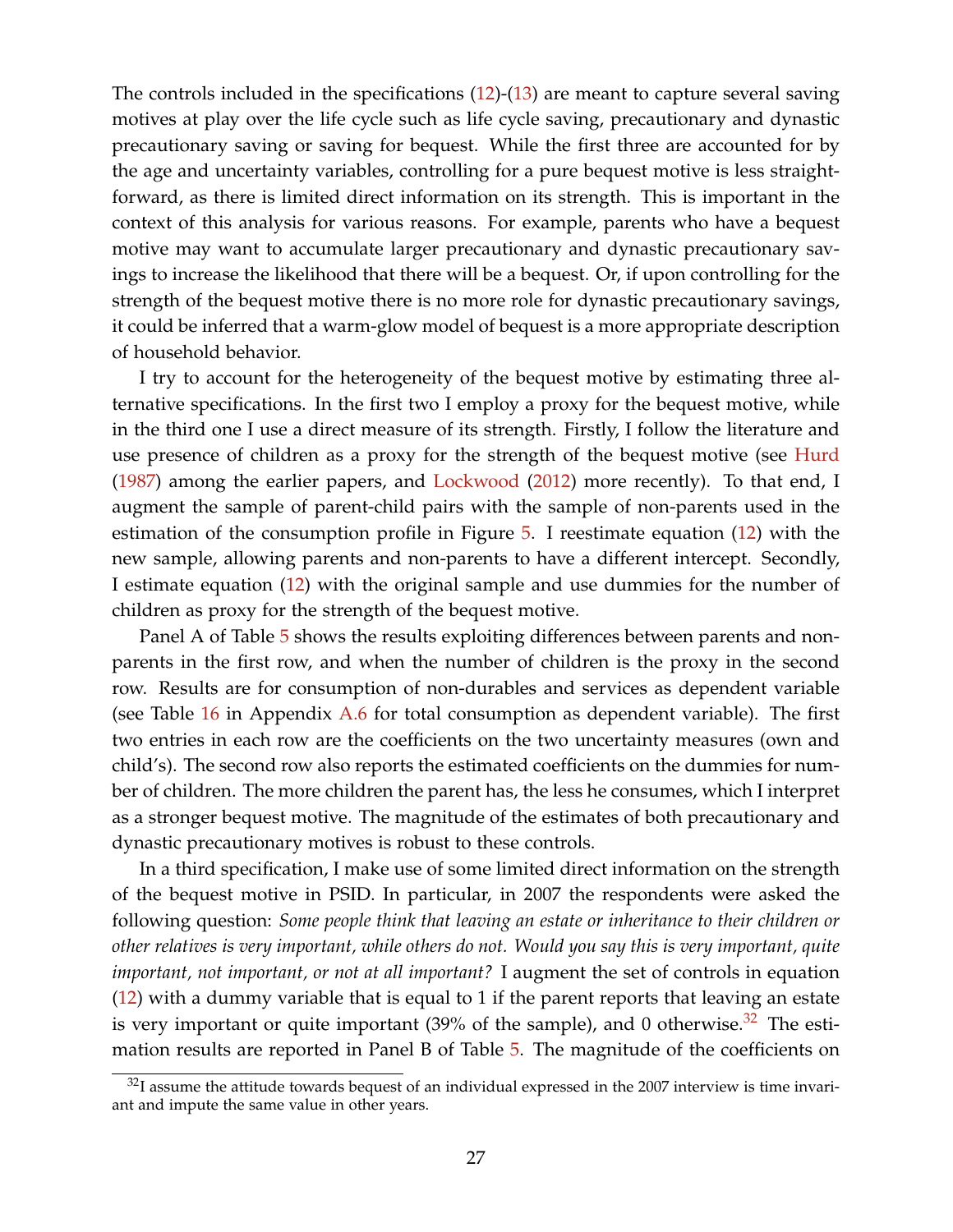the uncertainty measures hardly change and parents who report that leaving an estate is important consume slightly less than their counterparts who believe the opposite, but the coefficient is not statistically significant.

<span id="page-27-0"></span>

|                                           | Parent's<br>uncertainty | Child's<br>uncertainty                        |                       | $n = 2$ $n = 3$ $n = 4$ $n \ge 5$ |                  |                       | $b=1$               |
|-------------------------------------------|-------------------------|-----------------------------------------------|-----------------------|-----------------------------------|------------------|-----------------------|---------------------|
|                                           |                         | Panel A. Proxy for the bequest motive         |                       |                                   |                  |                       |                     |
| Bequest proxy:<br>parent vs non-parent    | $-0.098**$<br>(0.032)   | $-0.082*$<br>(0.033)                          |                       |                                   |                  |                       |                     |
| Bequest proxy:<br>number of children      | $-0.075$<br>(0.040)     | $-0.081*$<br>(0.034)                          | $-0.055**$<br>(0.019) | $-0.058*$<br>(0.029)              | 0.051<br>(0.035) | $-0.265**$<br>(0.077) |                     |
|                                           |                         | Panel B. Direct measure of the bequest motive |                       |                                   |                  |                       |                     |
| How important it is<br>leaving an estate? | $-0.089**$<br>(0.035)   | $-0.083*$<br>(0.034)                          |                       |                                   |                  |                       | $-0.008$<br>(0.020) |

| Table 5: Importance of the Bequest Motive |  |  |  |
|-------------------------------------------|--|--|--|
|-------------------------------------------|--|--|--|

Notes: Table entries are coefficient estimates of the effect of parent's and child's uncertainty on parent's consumption of non-durables and services for various controls for the strength of the bequest motive. *Panel A*: The first row reports estimates of equation [\(12\)](#page-19-1) when a dummy variable equal to 1 if the respondent is a parent and zero otherwise is used as proxy for the bequest motive. In the second row the number of children is used as proxy, with the reference group being number of children = 1 (parent has one adult child). *Panel B* The strength of the bequest motive is captured with a dummy variable that is equal to 1 if leaving an estate is important and 0 otherwise. Robust standard errors clustered at parent level are in parenthesis. <sup>∗</sup> significant at 5%; ∗∗ significant at 1%

## *Selection into risky sectors*

Individuals' attitude towards risk is a problem for identifying exogenous variations in uncertainty across households. This is a well known fact in the precautionary savings literature and it also applies to the exercise in this paper, to the extent that attitudes towards risk are not captured by other covariates. Parents/children who are more risk tolerant may choose to work in sectors with a riskier income stream. At the same time, they also hold less precautionary savings, rendering their consumption less responsive to uncertainty resolution. If this is the case, then the precautionary motive is even bigger than what I estimate.

An additional concern for identification here is the fact that children who know that their parents accumulate savings choose to work in riskier sectors. If that is indeed the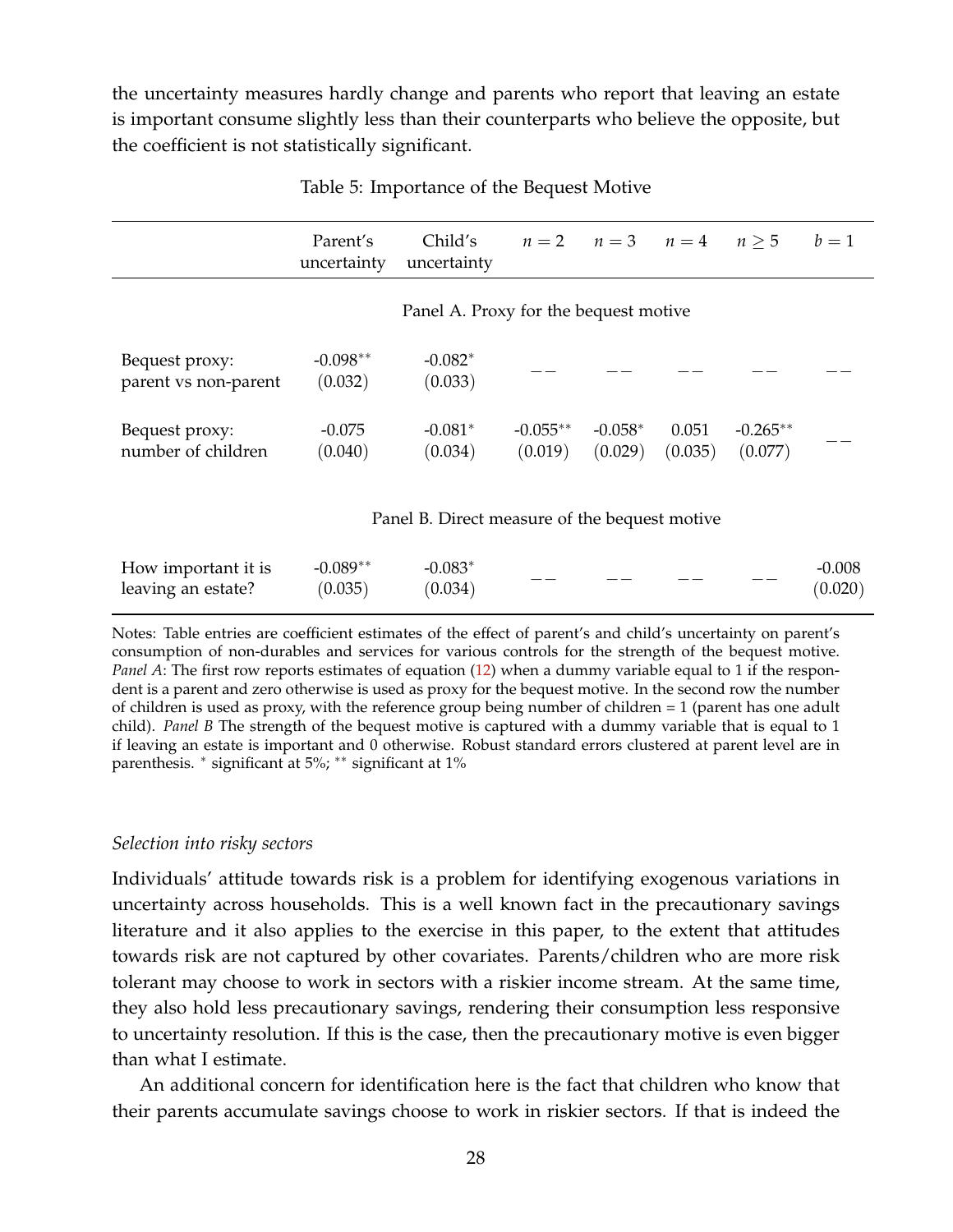case, then by including child fixed effects in the estimation the argument in this paper would imply that changes in the child's sector should be followed by changes in the parent's consumption. However, for a given parent-child pair, over the entire duration of the sample there are on average 3 sector transitions on the side of the child, which is not nearly enough variation to pick up any effect.

I perform two types of exercises to further address this concern. Firstly, I estimate the probability that a child moves from a low risk to a high risk sector conditional on his parent being unemployed. The parent's employment status is arguably exogenous to the child's sector assignment. Therefore, if children whose parents have lost their jobs are less likely to move to riskier sectors, then this type of selection is indeed a concern. To verify the extent to which this is true I estimate:

<span id="page-28-0"></span>
$$
Pr\left(\text{switch}_{t,t+1}|\text{emp\_parent}_t, \mathbf{X_t}\right) = \alpha + \beta \times \text{emp\_parent}_t + \Phi\left(\mathbf{X_t}\gamma\right) \tag{14}
$$

where  $switch_{t,t+1}$  is an indicator variable equal to 1 if between two consecutive periods the child moved from a low risk to a high risk sector, *emp*\_*parent<sup>t</sup>* is an indicator variable equal to 1 if the parent is unemployed at time *t* and **X<sup>t</sup>** is a vector of controls for the child's age, marital status, educational attainment and family size, as well as year dummies. I estimate equation [\(14\)](#page-28-0) as a linear probability model, as well as a probit model. Irrespective of the specification, the point estimate of *β* is actually positive, but very small and never significantly different from zero, suggesting that the parent's inability to provide insurance because of a job loss does not influence the child's sector choice.

Secondly, I estimate two other versions of equation [\(12\)](#page-19-1). In the first one, I exclude from the sample the pairs in which the child is self-employed. $33$  Presumably this is a group in which self-selection is likely to occur. Results are reported in the column labeled 'No self-employed' in Table [6.](#page-29-0) The response of parental consumption to the child's permanent income risk is still negative and significant, and its magnitude barely changes. In the second, I augment the vector of covariates  $\mathbf{X}_c$  with dummies for the child's initial sector. In this case, identification of the dynastic precautionary motive comes from differences in the level and speed of resolution of the uncertainty faced by children working in different sectors, as well as from sector changes over time.<sup>[34](#page-0-0)</sup> Results are in Table [6,](#page-29-0) in the column labeled 'Initial sector'. In this case the estimated dynastic precautionary motive is slightly smaller, but is not statistically different from the baseline estimate.

#### *Other robustness tests*

As additional robustness check, Table [7](#page-30-1) reports the estimates of the effect of parent's and child's income uncertainty on parental consumption under alternative specifica-

 $33$ There are 923 such pairs in the sample, amounting to 10% of the initial sample size.

 $34$ The average number of times a child changes sector in the sample is 3.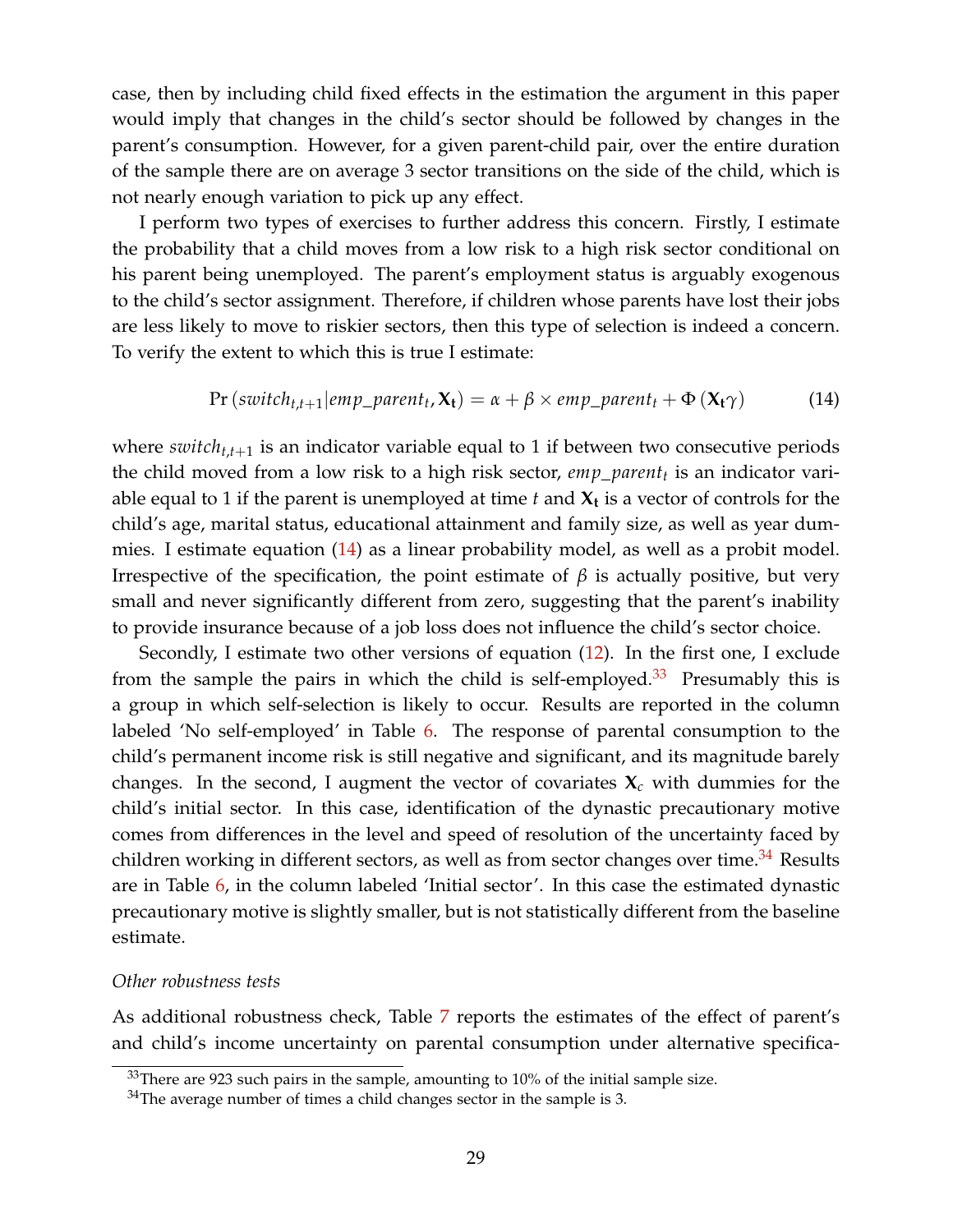<span id="page-29-0"></span>

|                      | Non-durable parental consumption |                      |                   | Total parental consumption |                      |                   |  |
|----------------------|----------------------------------|----------------------|-------------------|----------------------------|----------------------|-------------------|--|
|                      | <b>Baseline</b>                  | No self-<br>employed | Initial<br>sector | <b>Baseline</b>            | No self-<br>employed | Initial<br>sector |  |
| Parent's uncertainty | $-0.089**$                       | $-0.079*$            | $-0.083**$        | $-0.081**$                 | $-0.070*$            | $-0.076**$        |  |
|                      | (0.033)                          | (0.031)              | (0.029)           | (0.030)                    | (0.028)              | (0.027)           |  |
| Child's uncertainty  | $-0.081*$                        | $-0.083*$            | $-0.066$          | $-0.076*$                  | $-0.081*$            | $-0.065$          |  |
|                      | (0.033)                          | (0.036)              | (0.035)           | (0.033)                    | (0.036)              | (0.035)           |  |

Table 6: Importance of Selection

Notes: Table entries are coefficient estimates from equation [\(12\)](#page-19-1). The 'Baseline' column reproduces the estimates of  $\beta_1^p$  $\int_1^p$  and  $\beta_2^p$  $P_2$  from Table [2.](#page-22-0) The 'No self-employed column' displays the estimates of  $\beta_1^p$  $\frac{p}{1}$  and  $\beta_2^p$  when self-employed children are excluded from the sample. The 'Initial sector' column shows the estimates of  $\beta_1^p$  $\frac{p}{1}$  and  $\beta_2^p$  when the child's initial sector is included in the set of controls. Robust standard errors clustered at parent level are in parenthesis. <sup>\*</sup> significant at 5%; <sup>\*\*</sup> significant at 1%

tions. Each row in the table shows results from a different regression. For comparison purposes, the first row reproduces the estimates of interest from the baseline estimation in Table [2.](#page-22-0)

Firstly, I examine the degree to which the consumption imputation procedure biases downwards the estimates of (dynastic) precautionary motives. Food consumption is a necessity, making it less likely to respond to income risk. Intuitively, parents who postpone consumption in favor of (dynastic) precautionary savings probably do not postpone food consumption, but rather more elastic consumption categories. In the early waves of PSID, total consumption is imputed based on an inverted food demand equation and might inherit its inelastic properties. The second row in Table [7](#page-30-1) shows that the estimated effect of own and dynastic income risk on parental food consumption is smaller than the effect on total consumption, but the difference is not statistically significant. I also explore the effect of the imputation procedure by using in the estimation only the later years, in which PSID collected information on consumption. $35$  The third row of the table shows the estimated precautionary and dynastic precautionary motives, which are not statistically different from those estimated with the full sample.

Secondly, I explore whether the hedging option for parents with multiple children working in different sectors could translate into a smaller measured dynastic precautionary motive. To that end, I estimate equation [\(12\)](#page-19-1) on the sample of parents with only one child.<sup>[36](#page-0-0)</sup> For these parents, hedging is not an option. Results are in the fourth row of Table [7.](#page-30-1) While the point estimate of response of parental consumption to dynastic risk is a bit higher, it is not statistically different from the baseline coefficient.

<sup>&</sup>lt;sup>35</sup>In this case, the sample size is halved.

 $36$ This sample is 3.5 times smaller than the baseline sample.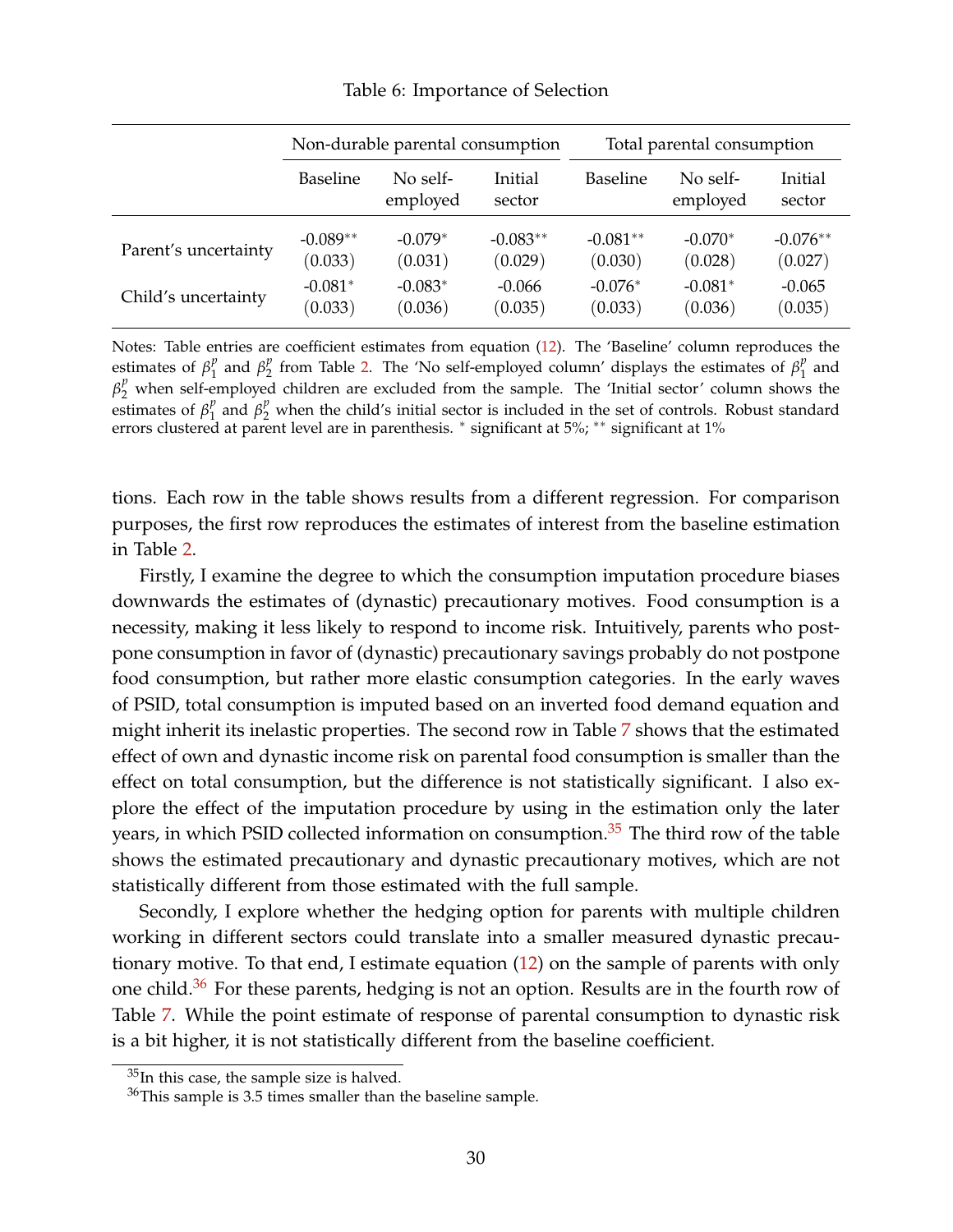Thirdly, in the last two rows of the table I verify the sensitivity of the results to estimating permanent income uncertainty based on a richer information set (as discussed in Section [2.1\)](#page-6-0), as well as to controlling for time and geography dummies in an attempt to address the concern that macroeconomic conditions or location can affect not only consumption behavior, but also sector level income risk. The results are robust to these considerations.

<span id="page-30-1"></span>

|                                              | Coefficient on<br>parent's risk | Coefficient on<br>child's risk |
|----------------------------------------------|---------------------------------|--------------------------------|
| 1. Baseline                                  | $-0.089**$<br>(0.033)           | $-0.081*$<br>(0.033)           |
| 2. Effect on food consumption                | $-0.041$<br>(0.022)             | $-0.009$<br>(0.025)            |
| 3. Consumption in later years                | $-0.139**$<br>(0.043)           | $-0.022$<br>(0.039)            |
| 4. Parents with one child                    | $-0.047$<br>(0.055)             | $-0.136*$<br>(0.057)           |
| 5. Income forecast with rich information set | $-0.075**$<br>(0.029)           | $-0.075*$<br>(0.036)           |
| 6. Time and geography                        | $-0.070*$<br>(0.031)            | $-0.074*$<br>(0.033)           |

#### Table 7: Other Robustness Tests

Notes: Table entries are coefficient estimates of *β p*  $\int_{1}^{p}$  and  $\beta_{2}^{p}$  $\frac{p}{2}$  from equation [\(12\)](#page-19-1). Geography dummies correspond to the Census-Bureau designated division in which the parent/child resides. Robust standard errors clustered at parent level are in parenthesis. <sup>∗</sup> significant at 5%; ∗∗ significant at 1%

## <span id="page-30-0"></span>**3 Model**

Following the empirics in the previous section, which provide evidence that over the life cycle individuals engage in dynastic precautionary saving, it is a natural progression to think about the implications of this phenomenon. Firstly, dynastic precautionary savings inform the choice of preference parameters, such as risk aversion and intergenerational altruism. Both these parameters are at the heart of dynamic models, but their range of estimates is extremely wide. Secondly, dynastic precautionary savings are relevant for evaluating the welfare gains from social security policies for which they are substitutes. However, without a structural model, these issues cannot be addressed.

In this section, I develop a quantitative model of altruistically linked overlapping generations in which parents accumulate dynastic precautionary savings. Motivated by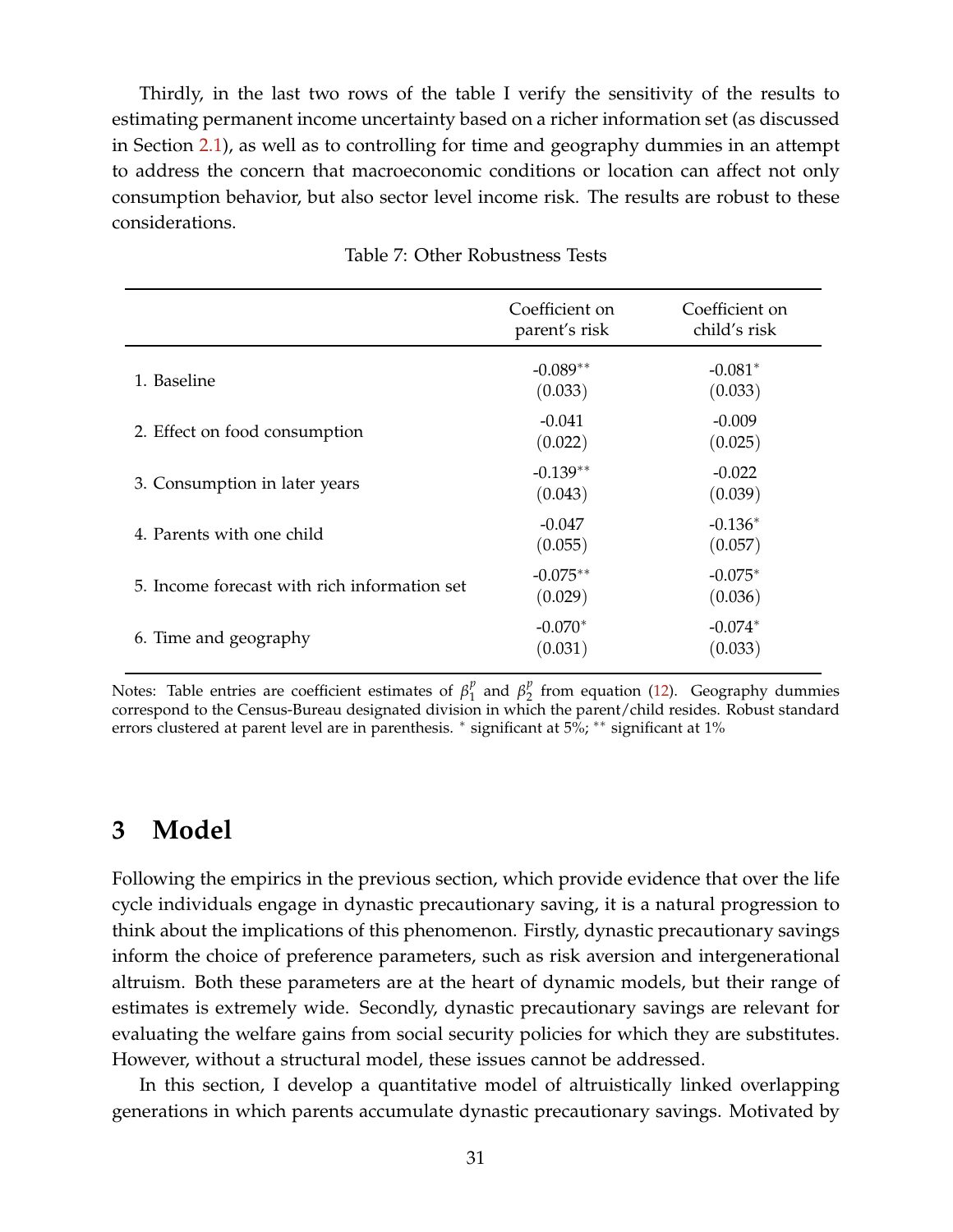the empirical results, I model altruism as one-sided, from the parent to his child. In this framework, a parent and a child decide individually how much to save and consume. In addition, the parent also makes monetary transfers to the child. I model the decision making process between the parent and the child as non-cooperative and without commitment. This modeling choice is appealing in light of the existing empirical evidence on imperfect risk-sharing within and between families. $37$  In addition, it enables clear predictions regarding the wealth position of overlapping generations, as well as the size and timing of inter-vivos transfers, both of which are relevant objects for counterfactual experiments. However, it has a major downside in that without additional assumptions on the timing of the parent-child interaction, such a model has a large set of Markov equilibria. $38$  Moreover, even with such assumptions, the model is very computationally intensive, limiting the features that can be embeded in the analysis. The details of the model are outlined below.

## **3.1 Environment**

*Demographics.* Agents are economically active (i.e. earn income and make decisions) from age of 22 until the end of age 79, when they die. Figure [7](#page-31-0) shows the life cycle of two overlapping generations. When an individual turns 29 his child is born. However, it is not until the parent turns 51 that his child becomes economically active. At 65 an individual retires. The generations overlap such that at every point in time only two generations are economically active, represented by 29 parent-child pairs indexed by the age of the parent and that of the child. A parent and his child overlap for 29 years.

<span id="page-31-0"></span>

Figure 7: Life Cycle of Individuals

*Altruism.* The parent is altruistic towards the child in the spirit of [Barro](#page-52-0) [\(1974\)](#page-52-0). In particular, he places a weight  $\gamma$  on the utility of the adult child. Upon the death of the parent, the household wealth is bequeathed to the child. Altruism towards the young child (younger than 22) is not explicitly modeled.

 $37$ Using the PSID, [Altonji et al.](#page-52-4) [\(1996\)](#page-52-4) show that risk-sharing is incomplete within and between families. [Attanasio et al.](#page-52-5) [\(2015\)](#page-52-5) argue that while the family network has large insurance potential, no such insurance occurs on average.

 $38$ An illustrative two period example can be found in [Lindbeck and Weibull](#page-54-11) [\(1988\)](#page-54-11).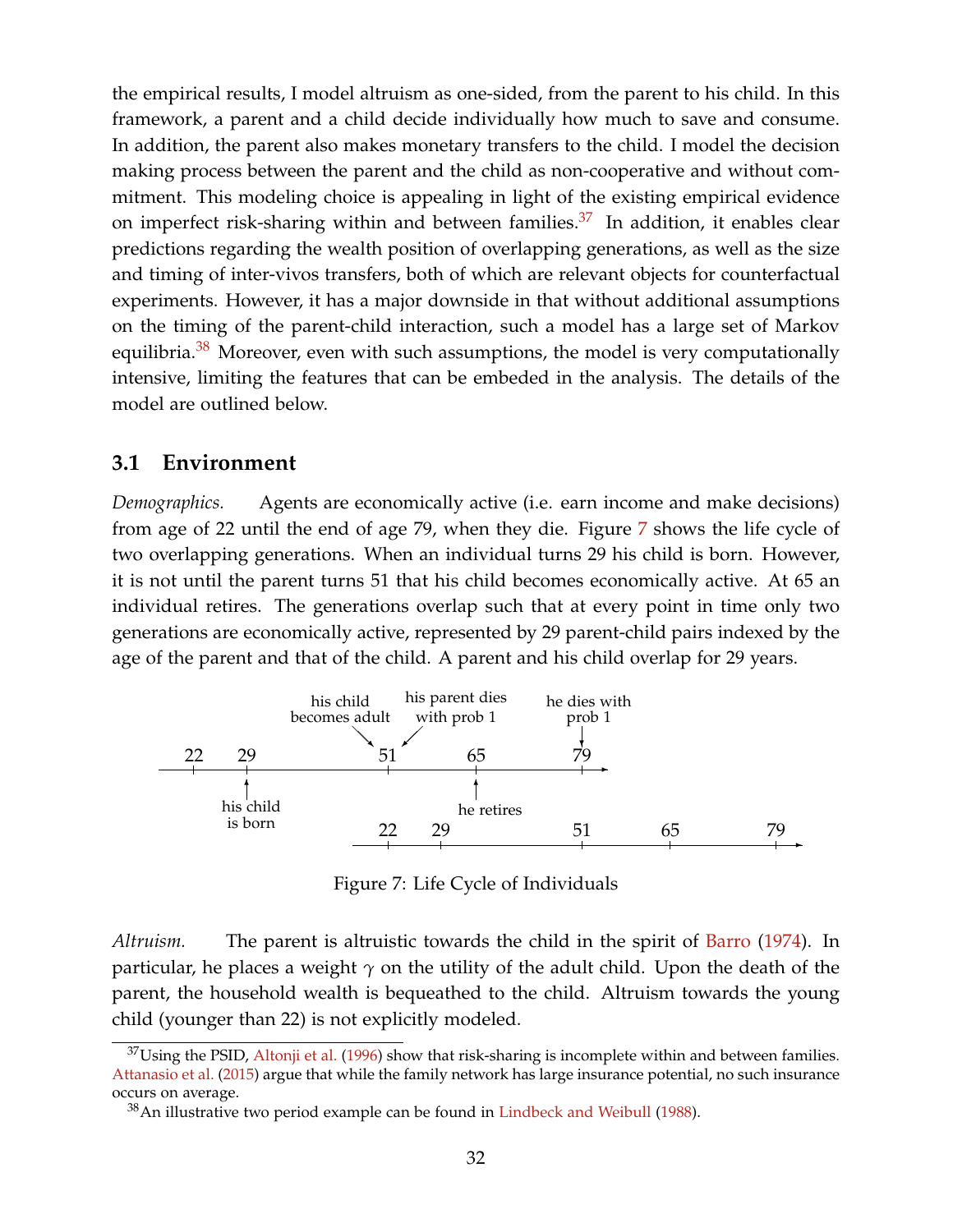*Household income.* Household members can earn labor and asset income. An individual supplies labor inelastically to a sector *s* for the first 44 periods of his economic life and earns stochastic labor income *y*. Labor earnings are age-dependent. Individuals retire at the of age 65 and earn constant pension benefit  $\Phi(\cdot)$  for the remaining of their life. They hold a single asset (bond) *a* issued by the government and face a borrowing constraint. Asset income depends on the asset holdings and the gross interest rate *R*.

*Government.* The government levies a proportional tax *τ* on individuals' labor earnings. The tax revenue and newly issued bonds B' are used to finance government expenditure *G*, which has no welfare enhancing role, to pay interest on previously issued bonds and to finance retirees' pension income. The government runs a balanced budget:

$$
G+SS+RB=B'+\tau\bar{Y},
$$

where  $\bar{Y}$  denotes aggregate labor earnings of working individuals and *SS* denotes aggregate pension payments to retirees.

*Timing.* To avoid the multiplicity of equilibria in the parent-child interaction, I impose a particular extensive form of their stage game and focus in the Markov-perfect equilibrium (MPE) of this sequential stage game. The timing of the model is as follows: in the beginning of the period labor earnings shocks realize and are known both to the parent and his child. In the first stage, the parent chooses his consumption *cp*, next period wealth holdings  $a'_{p}$ , and the monetary transfer to the child  $g_{p}$ . Given the parent's choices, in the second stage the child makes his own consumption-saving decision  $(c_c, a_c')$ . Given prices, this timing protocol guarantees a unique equilibrium of the parent-child stage game. Moreover, since it is unlikely for parents to be able to force children to adhere to a particular consumption path beyond the influence induced by their choice of transfers, this timing could be an accurate description of how these interactions take place in reality.

*State variables.* The state variables of a parent of age  $h_p \in \{51, 52, \ldots, 79\}$  are: beginning of period wealth of the parent  $a_p \in A$  and of the child  $a_c \in A$ , realized earnings for both the parent and the child  $y_p, y_c \in Y$ , as well as the sectors in which the two work  $s_p, s_c \in S$ . The value function of a parent household of age  $h_p$  is denoted as  $V_h^p$ .  $\binom{p}{h_p}(\tilde{s}_p)$  , where  $\tilde{s}_p = (a_p, a_c, y_p, y_c, s_p, s_c)$ . The state variables of a child of age  $h_c \in \{22, 23, \ldots, 50\}$ are: own beginning of period wealth  $a_c \in A$ , realized earnings for both the parent and the child  $y_p, y_c \in Y$ , the sectors of the two  $s_p, s_c \in S$ , as well as the parent's first stage choice of transfers  $g_p$  and savings  $a'_p$ . The value function of a child of age  $h_c$  is denoted as *V c*  $\delta_{h_c}^c$  ( $\tilde{s}_c$ ), where  $\tilde{s}_c = (a_c, y_c, y_p, g_p, a'_p, s_p, s_c)$ .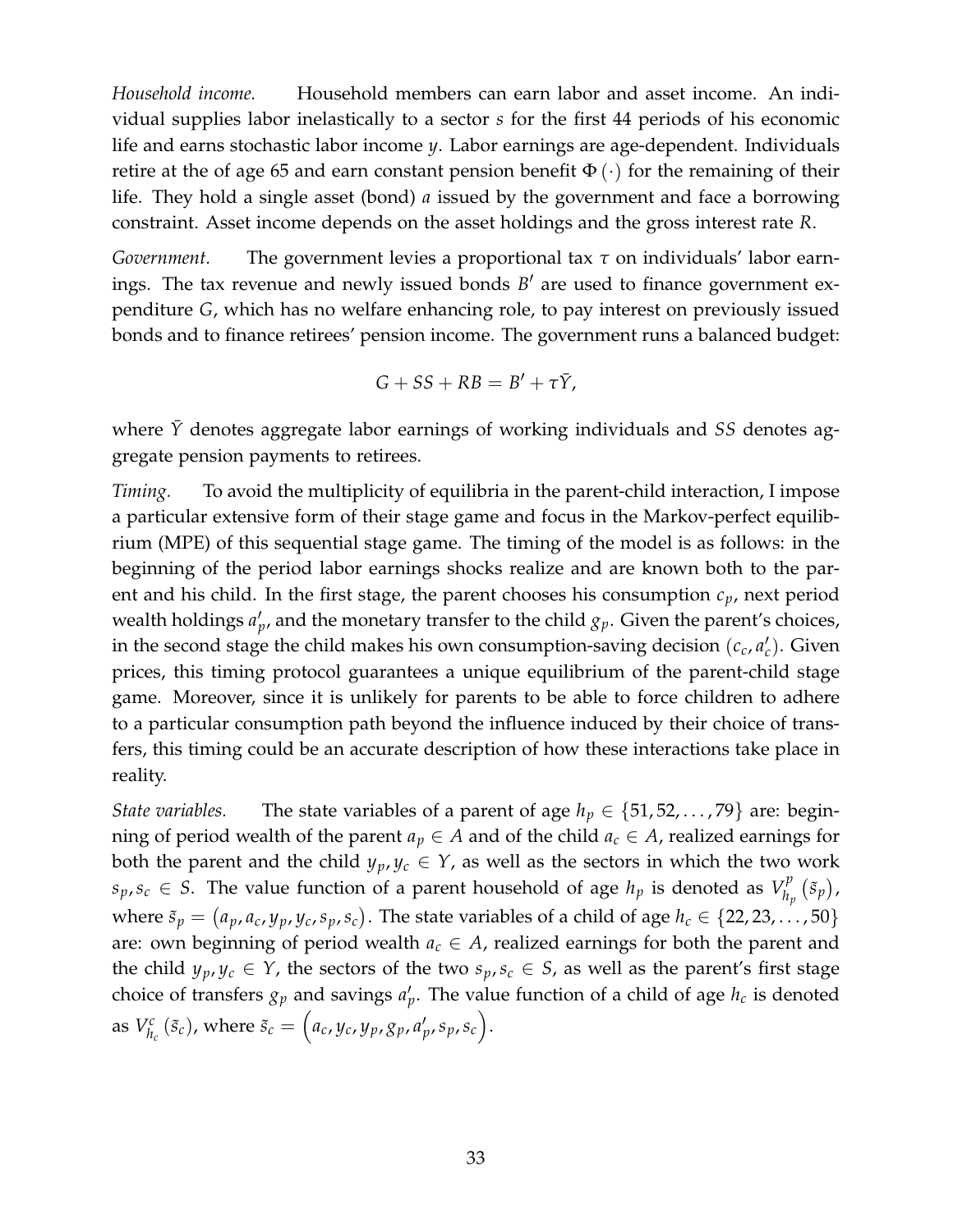#### **Decision problems**

*The problem of a working parent-child pair.*  $(a_c, y_c, y_p, g_p, a'_p, s_p, s_c)$ the child of age  $h_c$  solves

$$
V_{h_c}^c(\tilde{s}_c) = \max_{c_c, a'_c} u(c_c) + \beta \mathbb{E} V_{h_c+1}^c(\tilde{s}'_c | \mathbf{y}, \mathbf{s})
$$
  
s.t. 
$$
c_c + a'_c = (1 - \tau) y_c + Ra_c + g_p
$$

$$
a'_c \ge \underline{A}_{h_c}
$$

where  $\tilde{s}'_c=\left(a'_c,y'_c,y'_p,g'^\star_p,a''^{\star}_p,s'_p,s'_c\right)$ ,  ${\bf s}=(s_p,s_c)$  and  ${\bf y}=(y_p,y_c).$  Next period transfer  $g'^{\star} _{p}$  and parental savings  $a''^{\star} _{p}$  are equilibrium objects. Call the resulting optimal policy function  $c_c^{\star}(h_c, \tilde{s}_c)$ . In the first stage, given  $\tilde{s}_p = (a_p, a_c, y_p, y_c, s_p, s_c)$ , the parent of age  $h_p$ solves

$$
V_{h_p}^p(\tilde{s}_p) = \max_{\substack{c_p, a'_p, g_p \\ \text{s.t.}}} u(c_p) + \gamma u \left( c_c^{\star} \left( h_c, a_c, y_c, y_p, g_p, a'_p, s_p, s_c \right) \right) + \beta \mathbb{E} V_{h_p+1}^p \left( \tilde{s}'_p | \mathbf{y}, \mathbf{s} \right)
$$
  
s.t.  $c_p + a'_p + g_p = (1 - \tau) y_p + R a_p$   

$$
a'_p \geq \underline{A}_{h_p}, g_p \geq 0
$$

where  $\tilde{s}'_p~=~\left(a'_p,a'^\star_c\left(h_c,a_c,y_c,y_p,g_p,a'_p,s_p,s_c\right),y'_p,y'_c,s'_p,s'_c\right).$  The expectation is taken over all possible sector and income transitions, for the parent and the child, as both of them are in the labor market in the following year.

*The problem of a retired parent-child pair.* At the end of age *Hret* = 65 the parent retires and starts earning constant income  $\Phi\left(\hat{y}_p\right)$ , which is a function of predicted career earnings. In the second stage, given  $\tilde{s}_c=\left(a_c,y_c,\hat{y}_p,g_p,a'_p,\hat{s}_p,s_c\right)$  the child of age  $h_c$  solves

$$
V_{h_c}^c(\tilde{s}_c) = \max_{c_c, a_c'} u(c_c) + \beta \mathbb{E} V_{h_c+1}^c(\tilde{s}_c'|y_c, s_c)
$$
  
s.t. 
$$
c_c + a_c' = (1 - \tau) y_c + Ra_c + g_p
$$

$$
a_c' \ge \underline{A}_{h_c}
$$

where  $\tilde{s}'_c=\left(a'_c,y'_c,\hat{y}_p,g'^\star_p,a''^\star_p,\hat{s}_p,s'_c\right)$ . Call the resulting optimal policy function  $c_c^\star$   $(h_c,\tilde{s}_c)$ . In the first stage, given  $\tilde{s}_p = (a_p, a_c, \hat{y}_p, y_c, \hat{s}_p, s_c)$ , the problem of a retired parent of age  $h_p = H_{\text{ref}} + 1, \ldots, H - 1$  is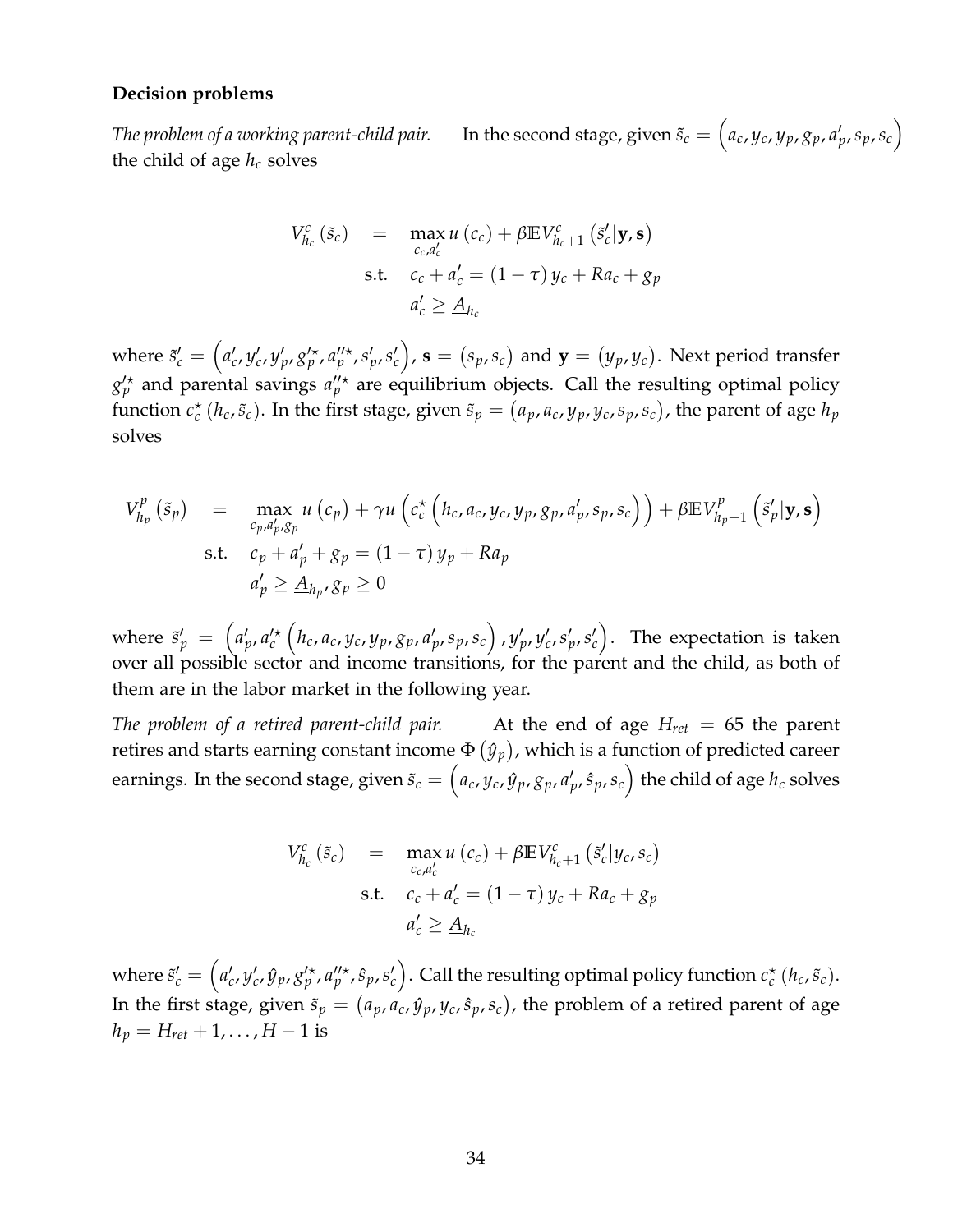$$
V_{h_p}^p(\tilde{s}_p) = \max_{\substack{c_p, a'_p, g_p \\ \text{s.t.}}} u(c_p) + \gamma u \left( c_c^{\star} \left( h_c, a_c, y_c, \hat{y}_p, g_p, a'_p, \hat{s}_p, s_c \right) \right) + \beta \mathbb{E} V_{h_p+1}^p \left( \tilde{s}'_p | y_c, s_c \right)
$$
  
s.t.  $c_p + a'_p + g_p = \Phi(\hat{y}_p) + Ra_p$   

$$
a'_p \geq \underline{A}_{h_p}, g_p \geq 0
$$

where  $\tilde{s}'_p=\left(a'_p,a'^\star_c\left(h_c,a_c,y_c,\hat{y}_p,g_p,a'_p,\hat{s}_p,s_c\right),\hat{y}_p,y'_c,\hat{s}_p,s'_c\right).$  Only the child is in the labor force, so the expectation is taken only with respect to  $y_c$  and  $s_c$ .

*The problem of a terminal parent-child pair.* At the end of age *H* the parent dies. In the following period his child becomes a parent and his own child starts earning income. The second stage problem of the child is

$$
V_{50}^{c} (\tilde{s}_{c}) = \max_{c_{c}, a'_{c}} u (c_{c}) + \beta \mathbb{E} V_{51}^{p} (\tilde{s}'_{p} | \mathbf{y}, \mathbf{s})
$$
  
s.t. 
$$
c_{c} + a'_{c} = (1 - \tau) y_{c} + Ra_{c} + g_{p}
$$

$$
a'_{c} \geq \underline{A}_{h_{c}}
$$

where  $\tilde{s}'_p=\left(a'_c+a'_p,0,y'_p,y'_c,s'_p,s'_c\right)$ ,  ${\bf y}=\left(y_c,y'_p\right)$  and  ${\bf s}=\left(s_c,s'_p\right)$ . This allows for intergenerational correlation in sectors and income processes. I assume that young adults (age 22) have no assets. In the first stage, given  $\tilde{s}_p = (a_p, a_c, \hat{y}_p, y_c, \hat{s}_p, s_c)$ , the terminal parent solves

$$
V_{79}^{p}(\tilde{s}_{p}) = \max_{\begin{array}{l} c_{p}, a'_{p}, g_{p} \\ \text{s.t.} \end{array}} u(c_{p}) + \gamma u \left( c_{c}^{*} \left( h_{c}, a_{c}, y_{c}, \hat{y}_{p}, g_{p}, a'_{p}, \hat{s}_{p}, s_{c} \right) \right) + \beta \gamma \mathbb{E} V_{51}^{p} \left( \tilde{s}'_{p} | \mathbf{y}, \mathbf{s} \right)
$$
  
s.t.  $c_{p} + a'_{p} + g_{p} = \Phi(\hat{y}_{p}) + Ra_{p}$   

$$
a'_{p} \geq \underline{A}_{h_{p}}, g_{p} \geq 0
$$

where  $\tilde{s}'_p=\left(a'_p+a'^\star_c\left(h_c,a_c,y_c,\hat{y}_p,g_p,a'_p,\hat{s}_p,s_c\right),0,y'_p,y'_c,s'_p,s'_c\right).$ 

#### **Equilibrium definition and properties**

A steady-state recursive equilibrium, which is also a Markov-Perfect equilibrium, is a collection of value functions  $V_{h_p}(\tilde{s}_p)$  and  $V_{h_c}(\tilde{s}_c)$ , policy functions  $c_p(h_p, \tilde{s}_p)$ ,  $a'_p(h_p, \tilde{s}_p)$ ,  $g_p\left(h_p,\tilde{s}_p\right)$ ,  $c_c\left(h_c,\tilde{s}_c\right)$  and  $a_c'\left(h_c,\tilde{s}_c\right)$ , measures of households  $f\left(h_p,\tilde{s}_p\right)$  and  $f\left(h_c,\tilde{s}_p\right)$ , and aggregate bond holdings *B* such that: *(i)* given the payoff relevant state vectors, in each repetition of the parent-child stage game the parent decides optimally how much to consume, save and transfer to the child, after which the child makes an optimal consumption-saving choice of his own, *(ii)* the bond market clears, *(iii)* the government's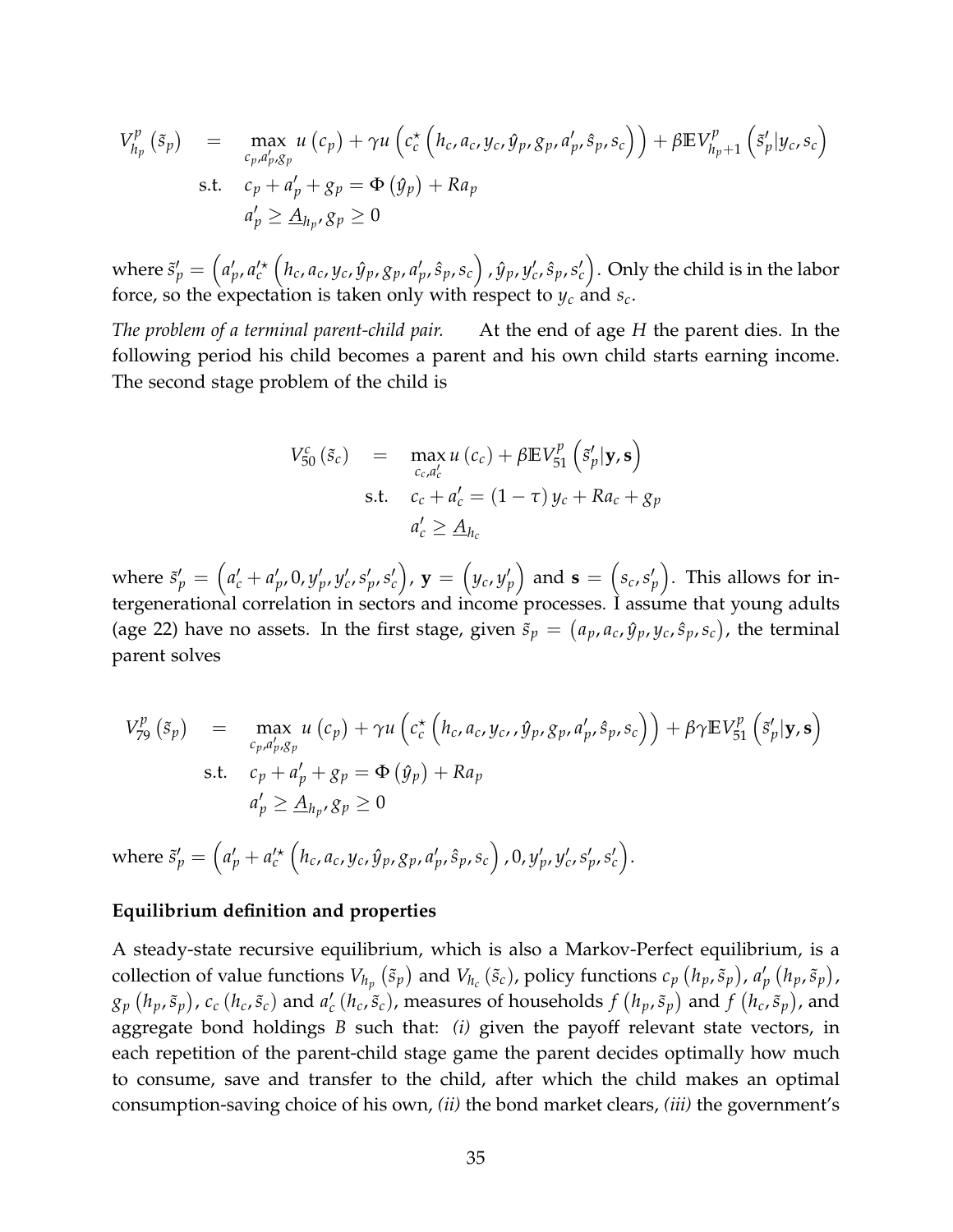budget is balanced and *(iv)* the measure of households is invariant. Details on the computational algorithm are in Section [B.1](#page-62-2) in Appendix [B.](#page-62-3)

This setup has two important properties. Firstly, for a given interest rate *R*, the timing assumption guarantees that in each stage game the equilibrium is unique. Secondly, the setup features strategic behavior of the type encountered in the 'Samaritan's dilemma', with the child pursuing a consumption plan that exploits the parent's altruism. $39$  To mitigate this, the parent only makes transfers to the child if the latter would be otherwise constrained. When they occur, transfers are set such that  $u'(c_p) = \gamma u'(c_c)$ . Section [B.2](#page-68-0) in Appendix  $\overline{B}$  $\overline{B}$  $\overline{B}$  discusses these two points in more detail.

### **3.2 Parameter values**

*Labor earnings.* Individuals can work in one of two sectors: a sector with low permanent income risk and a sector with high permanent income risk. They can transition between the two sectors over their career. To calibrate the transition probabilities, I aggregate the 17 sectors from Section [2](#page-5-0) into two groups based on whether average income uncertainty a specific sector is below or above the average uncertainty over all sectors. $40$ Transition probabilities are given by the empirical average switching rates between sectors and are equal to

$$
\mathbf{P_s} = \begin{bmatrix} p_{ll} & p_{lh} \\ p_{hl} & p_{hh} \end{bmatrix} = \begin{bmatrix} 0.921 & 0.079 \\ 0.113 & 0.887 \end{bmatrix}
$$

In the matrix  $\mathbf{P}_{\mathbf{s}}$  the generic element  $p_{ss'}$ , with  $s, s' \in \{l, h\}$ , is the probability of switching to sector *s'* if currently working in sector *s*. I allow for correlation between the sector of a parent and that of his child. In particular, the sector a child first works in is correlated with his parent's sector at the time the child enters the labor market. $^{41}$  $^{41}$  $^{41}$  I use the sample of parent-child pairs to estimate the probability that if the parent works in sector  $s_p \in \{l, h\}$ , the child works in sector  $s_c \in \{l, h\}$ . These probabilities are

$$
\mathbf{P}_{\mathbf{s}}^{\mathbf{ig}} = \begin{bmatrix} \hat{p}_{ll} & \hat{p}_{lh} \\ \hat{p}_{hl} & \hat{p}_{hh} \end{bmatrix} = \begin{bmatrix} 0.647 & 0.353 \\ 0.493 & 0.507 \end{bmatrix}
$$

where the generic element  $\hat{p}_{s_p s_c}$ , with  $s_p, s_c \in \{l, h\}$ , is the probability that if the parent works in sector *s<sup>p</sup>* then his 22 year old child begins his career in sector *sc*.

I assume log labor earnings have two age-dependent components. The first is a

 $39$ In the steady state 1.4% of children are constrained. If the transfer option would be removed unanticipatedly, then 23.3% of children would find themselves constrained.

<sup>&</sup>lt;sup>40</sup>The low income uncertainty group contains sectors  $\{2, 3, 4, 5, 6, 7, 9, 11, 13, 15, 16\}$  and covers approximately 60% of the sample, while the high risk group includes sectors  $\{0, 1, 8, 10, 12, 14\}$ .

 $41$ This is to capture the fact that some children work in family businesses, or their parents use their contacts, often in the workplace, to find them jobs.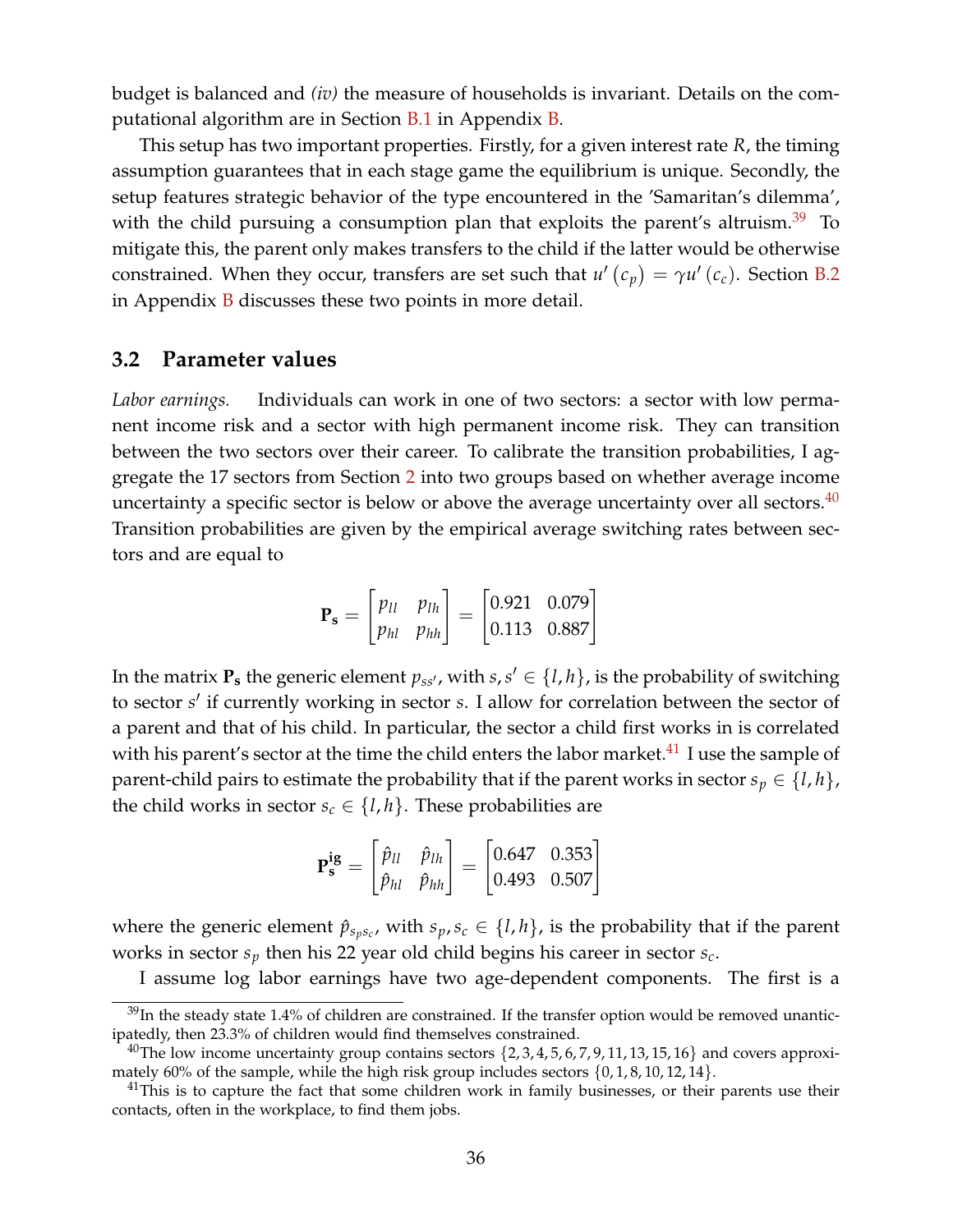deterministic component which is common to all individuals of age *h*, irrespective of the sector in which they work. The second is an idiosyncratic component capturing labor income risk at sector level. Therefore, log earnings of an individual *i* of age  $h \in [22, 65]$ working in sector *s* are given by

<span id="page-36-0"></span>
$$
\ln y_{hs}^i = \underbrace{f(h)}_{\text{deterministic}} + \underbrace{\tilde{y}_{hs}^i}_{\text{idiosyncratic}}
$$
 (15)

The deterministic component is a quartic age polynomial obtained from reestimating equation [\(11\)](#page-17-0) with log annual labor income of the head as the dependent variable. Average labor earnings are hump-shaped over the life cycle, increasing by 43% until they peak in the forties, and then decreasing by 38% by retirement age.

In what concerns the idiosyncratic component, the goal is to feed in the model the sector level age profile of permanent income uncertainty estimated with the PSID data. To that end, I assume that, for a given sector *s*, the idiosyncratic component of log earnings follows an AR(1) process

<span id="page-36-1"></span>
$$
\tilde{y}_{hs}^i = \rho_s \tilde{y}_{h-1,s}^i + \epsilon_{hs}^i, \epsilon_{hs} \sim \left(0, \sigma_{hs}^2\right)
$$
\n(16)

with sector specific persistence  $\rho_s$  and age and sector specific variance  $\sigma_{hs}^2$ ,  $h = 22, \ldots$ , 65.<sup>[42](#page-0-0)</sup> I calibrate parameters  $\rho_s$  and  $\sigma_{hs}^2$  such that, for each sector, the relative permanent income risk implied by the decomposition  $(15)-(16)$  $(15)-(16)$  $(15)-(16)$  matches the empirical profile of uncertainty relative to permanent income. Since for each sector there are only 44 data moments, estimating a fully non-parametric variance age profile is virtually impossible. Instead, I assume that the variance of the idiosyncratic component is a cubic polynomial in age. Section  $B.3$  in Appendix  $B$  discusses the estimation procedure in more detail.

The left panel of Figure [8](#page-37-0) displays the fit of the estimation, for each of the two sectors. The right panel of the figure shows how the variance in each sector varies with age. The average variance is 0.696 in the low risk sector and 0.088 in the high risk sector. The estimated persistence parameters are 0.908 and 0.947, respectively. Both the persistence and the variance of the income process are larger for the high risk sector. While these parameters are estimated based on a different set of moments than it is common in the literature, the resulting values are comparable with existing ones.

*Pension benefits.* In a realistic analysis of retirement, pension benefits would be based on career (lifetime) average earnings. In terms of modeling, that requires introducing a new continuous state variable for each member of the family to what already is a large state space. To avoid that, I set pension benefits as a function of predicted lifetime aver-age earnings, as in [Guvenen et al.](#page-53-0) [\(2013\)](#page-53-0). To that end, I first simulate the lifetime labor

<sup>&</sup>lt;sup>42</sup>[Karahan and Ozkan](#page-54-0) [\(2013\)](#page-54-0) provide evidence for age dependence of income process parameters. While such patterns are not very strong for the persistence parameter, they are for the variance.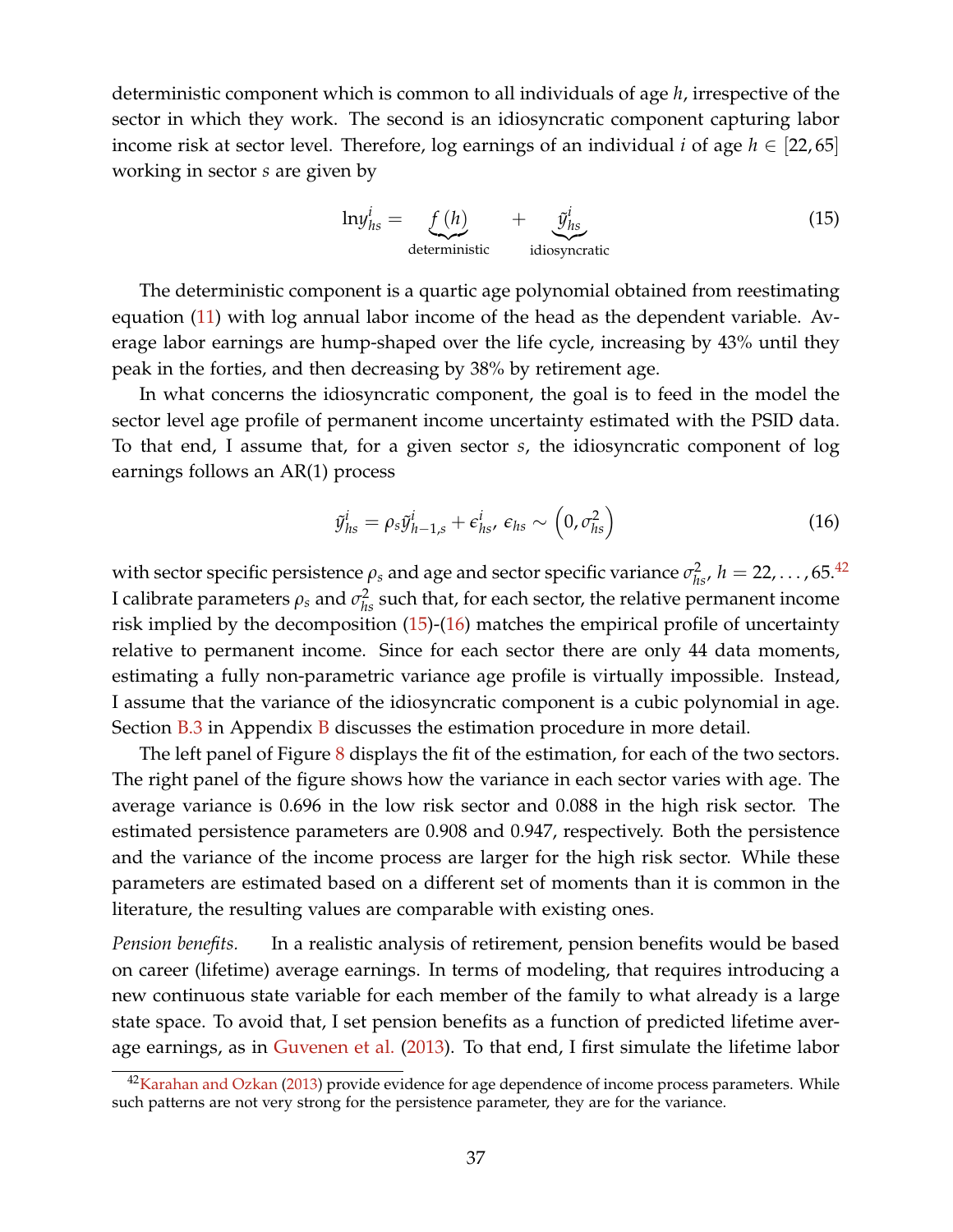<span id="page-37-0"></span>

Figure 8: Parameters of the Income Process and Uncertainty Fit

Notes: The figure shows the estimated parameters of the income processes for the two sectors in the right panel and the fit of the estimation in the left panel. The variance is assumed to be a cubic polynomial in age:  $\sigma_{hs}^2 = a_s + b_s \frac{h}{10} + c_s \left(\frac{h}{10}\right)^2 + d_s \left(\frac{h}{10}\right)^3$ ,  $s \in \{l, h\}$ . For the low income sector the coefficients are:  $a_l = 0.159$ ,  $b_l = -0.051$ ,  $c_l = 10^{-5}$ ,  $d_l = 0.001$ . For the high income sector the coefficients are:  $a_h = 0.190$ ,  $b_h = -0.061$ ,  $c_h = 10^{-5}$ ,  $d_h = 0.002$ .

earnings profile of 10, 000 individuals and compute average earnings for each of them. I then regress average earnings on earnings in the last period of working life and use the estimated coefficients to predict the career average earnings of an individual, given earnings right before retirement. Letting  $\hat{y}$  denote an individual's predicted lifetime average earnings and  $\bar{y}$  denote average earnings in the economy, the individual's pension benefit is determined as follows:

$$
\Phi\left(\hat{y}\right) = a\bar{y} + b\hat{y}
$$

where  $a = 0.168$  captures the insurance component of retirement income and  $b = 0.355$ captures the private returns to lifetime earnings. The values of these two parameters are taken from [Guvenen et al.](#page-53-0) [\(2013\)](#page-53-0), who use the information reported by OECD for the US in "Pensions at a Glance 2007: Retirement Income Systems in OECD Countries".

*Borrowing limit.* I set the borrowing limit  $\underline{A}_h$  to zero, but explore the sensitivity of the results under the natural borrowing limit. Irrespective of the type of borrowing limit considered, parents are not allowed to borrow against the income of future generations.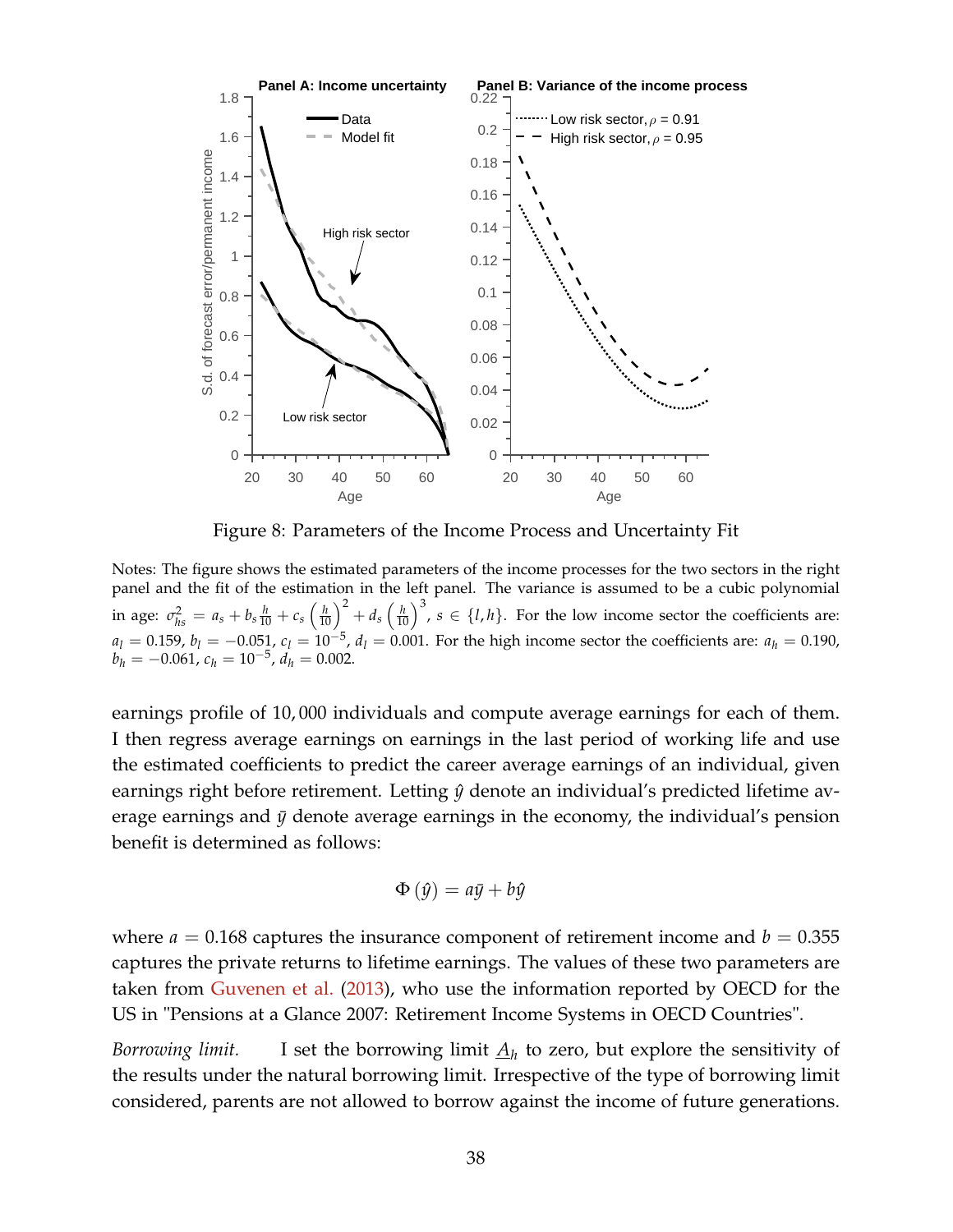*Preferences.* Household utility is CRRA with the relative risk aversion equal to 2. Following the literature on quantitative macroeconomic models with heterogeneous households and incomplete markets, I set the discount factor *β* to 0.959 to match an average wealth to average income ratio of 6.218.<sup>[43](#page-0-0)</sup> I calibrate the altruism coefficient  $\gamma$  to target the average ratio between parent's and child's consumption, as measured in the sample of parent-child pairs used in the empirical analysis. Recall that a parent who makes positive transfers sets them such that  $u'$  ( $c_p$ ) =  $\gamma u'$  ( $c_c$ ), so the ratio between the consumption of a parent and that of his child is directly influenced by the weight that parents place on their children's utility.<sup>[44](#page-0-0)</sup> The calibrated value for  $\gamma$  is 0.201. There is a wide range of values for this parameter in the literature, from 0.04 in [Kaplan](#page-54-1) [\(2012\)](#page-54-1) to 0.63 in [Nishiyama](#page-55-0) [\(2002\)](#page-55-0). The value I use falls close to the middle of this range.

*Government and interest rate.* The proportional tax rate is set to 24.6%, which corresponds to the net personal average tax rate for the US, as reported in the OECD Tax Database. $45$  Government spending is set such that in the steady state the interest rate is 4% annually.

### **3.3 Results**

I now discuss the quantitative results. Firstly, I examine the model's performance in matching the empirical evidence on parental help, both from an ex-ante perspective via dynastic precautionary savings, and from an ex-post perspective through intergenerational transfers and end-of-life bequest. Secondly, I use the model to evaluate the contribution of dynastic precautionary savings to consumption backloading and aggregate wealth.

#### **Model fit**

*Age profile of consumption and the distribution of wealth.* I begin with examining the model implied age profile of consumption, displayed in Figure [9.](#page-39-0) Qualitatively, consumption over the life-cycle displays similar patterns as those documented in Figure [4](#page-18-0) in terms of the backloading after retirement. In the model, this is solely a reflection of

<sup>&</sup>lt;sup>43</sup>This target is computed by averaging the respective ratios between 2001 and 2013, interval during which the average wealth to average income ratio has been relatively stable. The yearly ratios are calculated using moments from the Survey of Consumer Finances reported on the [Rios-Rull and Kuhn](#page-55-1) [\(2016\)](#page-55-1) project webpage.

<sup>&</sup>lt;sup>44</sup>In particular, under the CRRA utility assumption with relative risk aversion  $\sigma$ , the intra-temporal optimality condition for positive transfers is  $c_p^{-\sigma} = \gamma c_c^{-\sigma}$  or, equivalently,  $\ln \frac{c_p}{c_c} = -\frac{1}{\sigma} \ln \gamma$ . The altruism parameter  $\gamma$  is set such that the model implied average of ln  $\frac{c_p}{c_c}$  matches its empirical counterpart, which is equal to 0.171. The empirical moment is calculated based on the sample of parent-child pairs in which the parent is older than 51 and the child is older than 22, as in the model.

<sup>&</sup>lt;sup>45</sup>Net personal average tax rate is the term used when the personal income tax and employee social security contributions net of cash benefits are expressed as a percentage of gross wage earnings. The value is an average over the 2000-2015 horizon.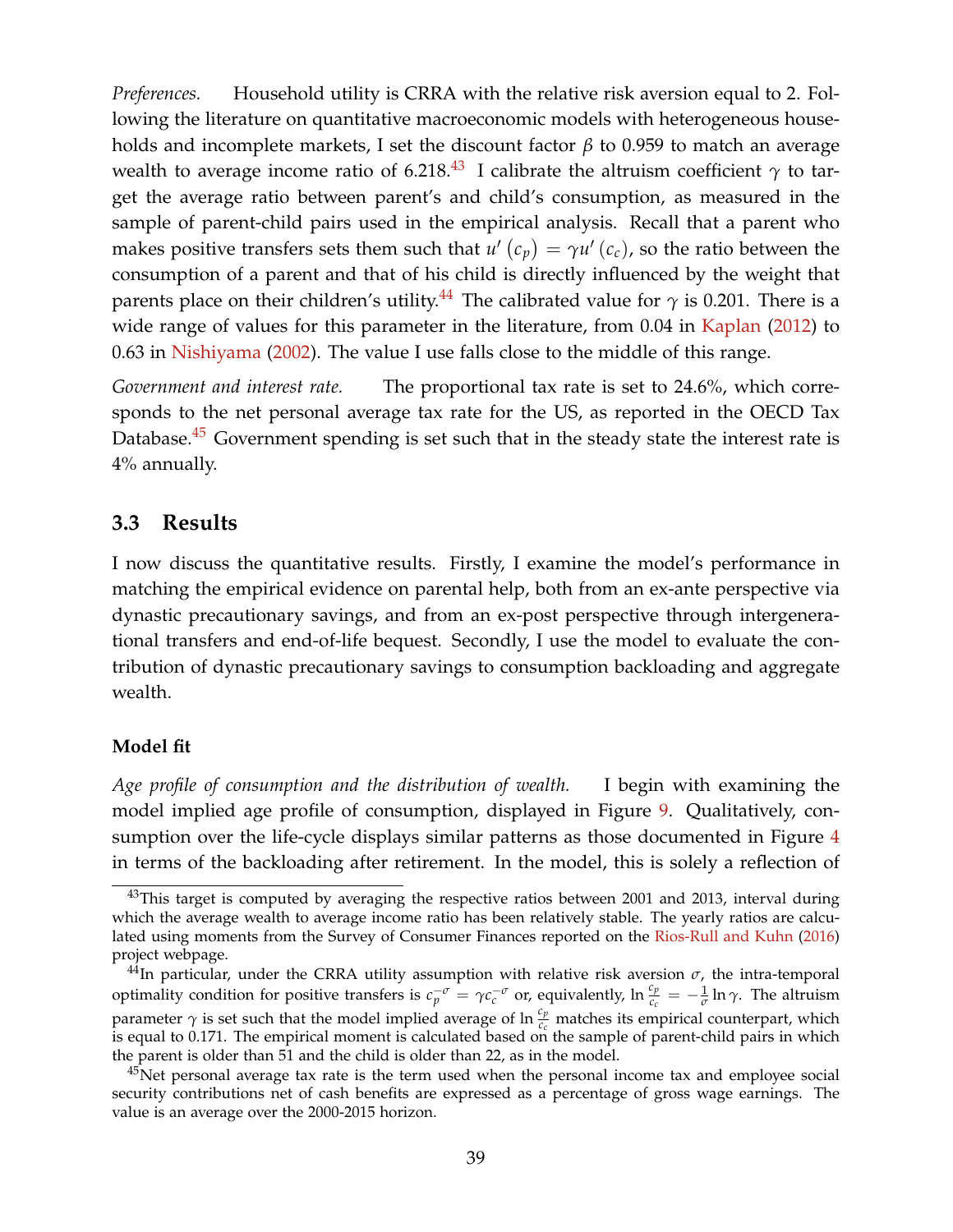dynastic precautionary savings. After retirement, which occurs at age 65, parents' income is no longer subject to risk, but their children's income still is. The resolution of children's permanent income stimulates parental consumption and generates the backloaded consumption profile. Note however that, while the model matches the level of average consumption over the life-cycle (\$7,929 in the model versus \$7,998 in the data), it understates the consumption of the young and overstates the consumption of the old.

<span id="page-39-0"></span>

Figure 9: Model Implied Age Profile of Consumption

Notes: The figure shows the model implied average age profile of consumption, obtained by estimating equation [\(11\)](#page-17-0) with model generated data.

Since the model is meant to paint a picture of various motives for which individuals hold wealth, it is desirable that it generates a distribution of wealth that resembles the US data. This is largely the case, as shown in Table  $\delta$ , which compares quintiles of crosssectional wealth and after-tax income found in the model and in the data. The data moments, calculated from the Survey of Consumer Finances, are taken from [Rios-Rull](#page-55-1) [and Kuhn](#page-55-1) [\(2016\)](#page-55-1).

*Model regression.* I now repeat the regression analysis in Section [2](#page-5-0) with model generated data to determine the model implied elasticities of consumption with respect to permanent income uncertainty. Precautionary and dynastic precautionary savings inform the choice of behavioral parameters such as risk aversion and intergenerational altruism. The purpose of this exercise is to verify whether standard calibration of these parameters is able to deliver consumption responses to both own and child's income risk consistent with those documented in the previous section. To that end, I simulate 10, 000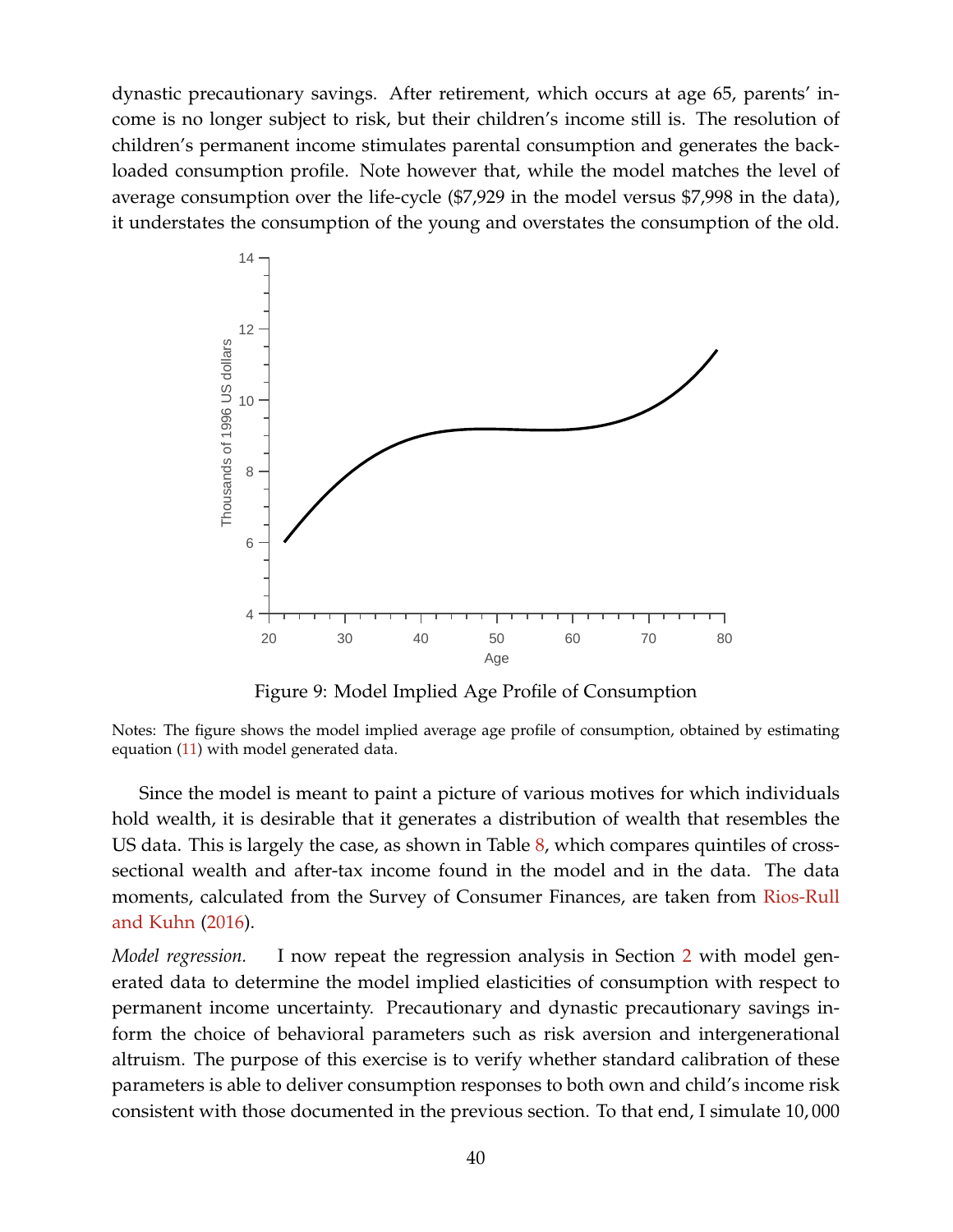<span id="page-40-0"></span>

|                     |         | <b>Quintiles</b> |                |       |       |  |  |  |  |
|---------------------|---------|------------------|----------------|-------|-------|--|--|--|--|
|                     | Q1      | Q2               | Q <sub>3</sub> | Q4    | Q5    |  |  |  |  |
| Wealth distribution |         |                  |                |       |       |  |  |  |  |
| US data             | $-0.38$ | 0.94             | 3.98           | 10.90 | 84.50 |  |  |  |  |
| Model               | 0.59    | 1.73             | 5.68           | 17.81 | 74.19 |  |  |  |  |
| Income distribution |         |                  |                |       |       |  |  |  |  |
| US data             | 7.12    | 10.00            | 13.62          | 18.04 | 51.26 |  |  |  |  |
| Model               | 4.56    | 9.96             | 12.98          | 20.93 | 51.57 |  |  |  |  |

Table 8: Characteristics of the Wealth and Income Distribution

parent-child pairs from the steady state of the model, and follow them for as long as the parent is alive. I then estimate the following equation:

<span id="page-40-1"></span>
$$
\ln c_{p_{it}} = \beta_{m0}^p + \beta_{m1}^p \sigma_{p_{hs}} + \beta_{m2}^p \sigma_{c_{hs}} + \mathbf{X}_{p_{it}} \beta_{m3}^p + \mathbf{X}_{c_{it}} \beta_{m4}^p + \epsilon_{p_{it}} \tag{17}
$$

where  $c_{p_{it}}$  is the logarithm of the consumption of parent household *i* in year *t*,  $\sigma_{p_{hs}}$ is the permanent income uncertainty of the parent and is assigned based on the age  $h \in \{51,\ldots,79\}$  and the sector  $s \in \{l,h\}$  in which the parent *i* is in year *t*, while  $\sigma_{c_{hs}}$  is the permanent income uncertainty of the child, assigned based on the age  $h \in$  $\{22, \ldots, 50\}$  and the sector  $s \in \{l, h\}$  in which the child of parent *i* is in year *t*.  $\mathbf{X}_{p_{it}}$  and  $\mathbf{X}_{c_{it}}$  are vectors of controls for the parent and child's permanent labor income and wealth holdings, as well as a full set of age dummies for the parent. Note that in the model all parents are 29 years older than their children, so controlling for the child's age is redundant. Likewise, in the regression with model generated data there are no controls for demographic characteristics other than age, as these are absent from the model.

Table [9](#page-42-0) reports the results. Panel A of the table reproduces the empirical estimates of *β p*  $_{m1}^{p}$  and  $\beta_{n}^{p}$  $_{m2}^{\nu}$  from Table [2,](#page-22-0) for comparison purposes. Panel B reports the corresponding estimates from the model generated sample. The first row of Panel B corresponds to the baseline scenario with no borrowing. As is the case in the data, parental consumption responds negatively to both own and child's permanent income uncertainty. Moreover, the consumption response to own income risk is stronger than the response to the child's income risk, albeit relatively stronger in the model than in the data. However, the model estimates fall well within the  $95\%$  confidence interval of the empirical estimates.<sup>[46](#page-0-0)</sup> This is in spite of the fact that the model estimates are based on much less variation across

<sup>46</sup>They even fall within the 90% confidence interval.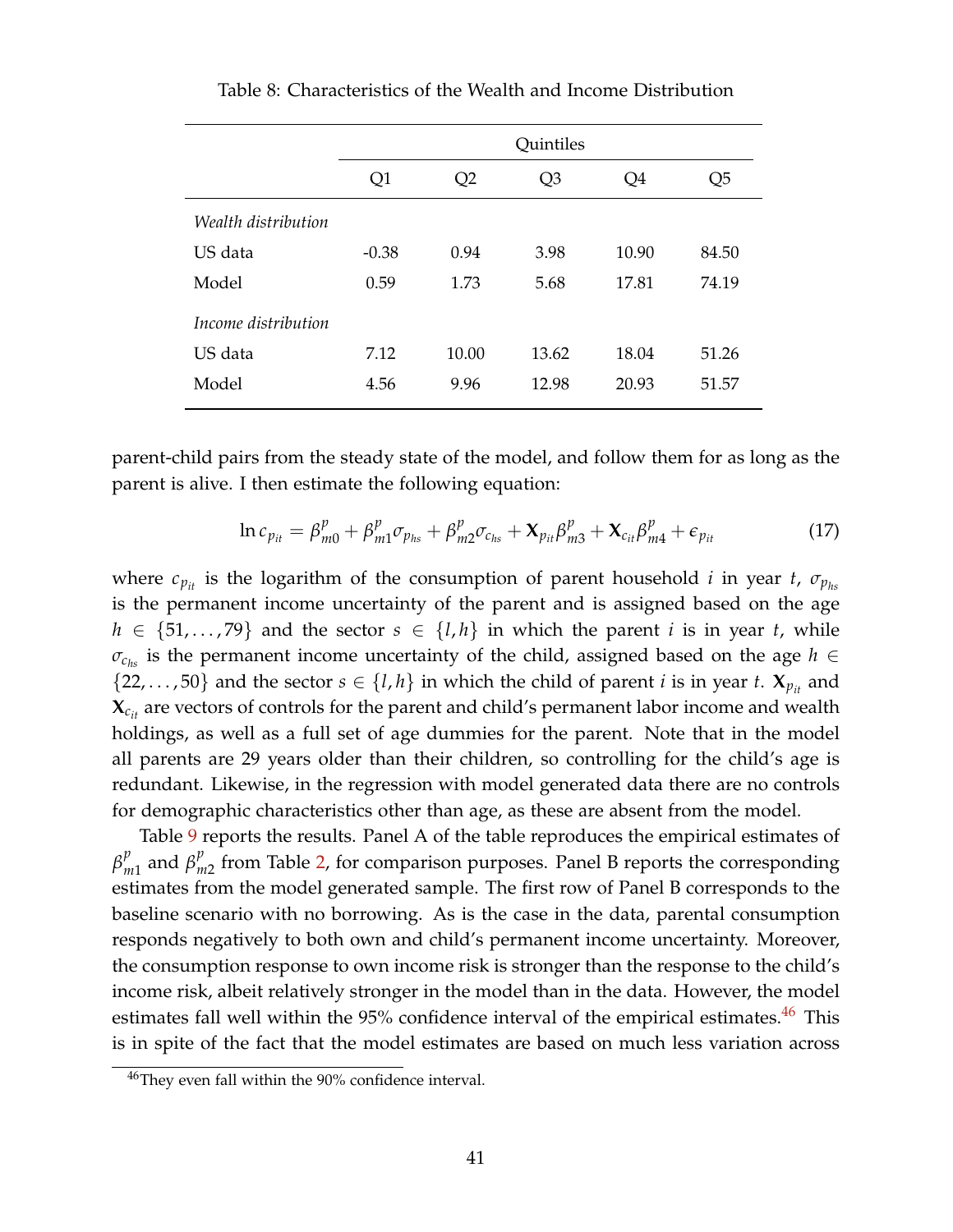sectors than the empirical ones (i.e. 2 sectors in the model versus 17 sectors in the data). $47$ 

The second row of Panel B explores the sensitivity to the borrowing limit. Following [Kaplan and Violante](#page-54-2) [\(2014\)](#page-54-2), I assume that in a given year working age individuals can borrow up to 18.5% of average annual income and retired individuals cannot borrow. The option of borrowing provides extra insurance for young adults, reducing the parental response to dynastic uncertainty. However, the overall effect of looser borrowing constraints is quantitatively small. In fact, there is virtually no effect on the strength of parents' precautionary motive as average income is decreasing over the age range in which one is a parent, so very little borrowing is possbile, and borrowing is not allowed after retirement. Finally, the third row of Panel B shows that when individuals cannot switch sectors over the course of their career, (dynastic) precautionary motives are stronger. This is a consequence of the fact that transition between sectors acts as an additional insurance channel. Everything else equal, the parent of a child who is stuck in a high risk sector has to provide more insurance than the parent of a child who might find a job in a low risk sector in the future.

*Inter-vivos transfers and bequest.* The model makes predictions about the size and timing of intergenerational transfers, which are displayed in Figure [10.](#page-43-0) Though none of these dimensions are targeted, the model matches them well. The top panel shows the model implied inter-vivos transfers relative to parental wealth in black, and their data counterpart in gray. The data moment is measured from the 2013 PSID Family Rosters and Transfers Module and the dashed lines are the  $95\%$  confidence bands.<sup>[48](#page-0-0)</sup> The model matches well the evolution over age of the transfer-to-parental wealth ratio. In particular, the model implied average ratio is 3.06%, while the empirical counterpart is 3.01%.

The bottom panel of Figure [10](#page-43-0) shows the model predicted fraction of parents making inter-vivos transfers to their children in black, and the empirical counterpart in gray. In the PSID approximately 24.1% of all parents make inter-vivos transfers. When restricting the sample to parents older than 51, as in the case in the model and is shown in the figure, this share becomes 39.73%, in comparison to 39.15% in the model. While the model predicts that the fraction of parents making transfers decreases over age, the data counterpart does not exhibit any such trend. However, the model implied share is within the 95% confidence interval of the data for almost all age groups.

Lastly, the model predicted bequest-to-aggregate wealth ratio of 0.49% is roughly in line with [Gale and Scholz](#page-53-1) [\(1994\)](#page-53-1), who estimate bequests to represent 0.88% of net worth. Total intergenerational transfers (end-of-life bequest and inter-vivos transfers) are 1.87%

 $47$ Including only 2 sectors in the model is largely for computation time reasons.

<sup>&</sup>lt;sup>48</sup>Monetary transfers to children are directly reported by parents in the module. Wealth is the sum of assets (farm/business assets, checking and savings accounts, real estate other than main home, stocks, vehicles, annuity/IRA and other assets), net of debt value (farm/business debt, real estate debt other than for main home, student loans, medical and legal debt, family loans and other debt), plus the value of home equity. The average transfer-to-parental wealth ratio is calculated for respondents with positive wealth, as the borrowing limit is set to zero in the baseline.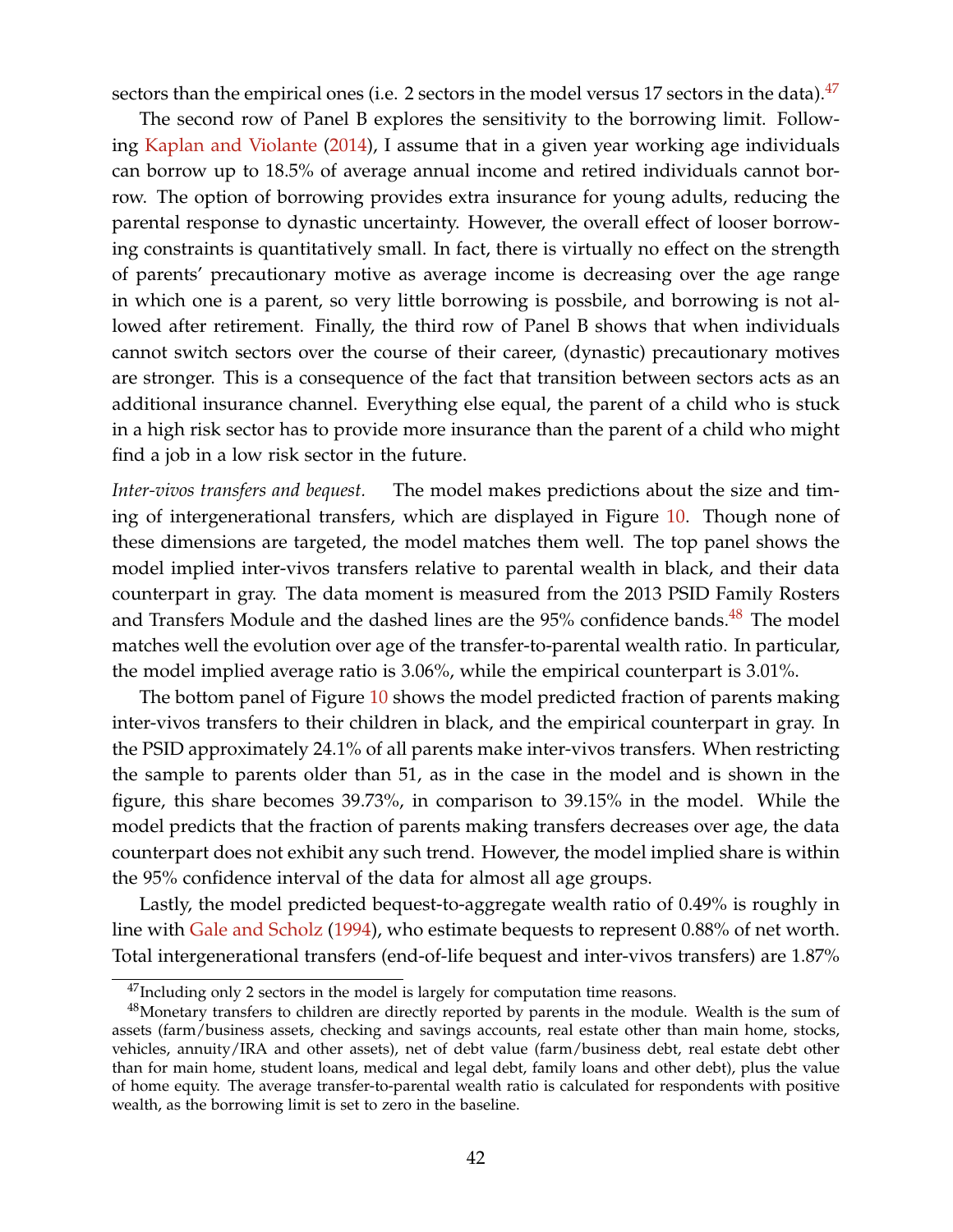<span id="page-42-0"></span>

|                                  | Coefficient on parent's<br>permanent income risk | Coefficient on child's<br>permanent income risk |
|----------------------------------|--------------------------------------------------|-------------------------------------------------|
|                                  | Panel A. Empirical estimates from Table 2        |                                                 |
| 1. Non-durable consumption       | $-0.089**$<br>$[-0.153 -0.025]$                  | $-0.081*$<br>$[-0.147 -0.015]$                  |
| 2. Total consumption             | $-0.081**$<br>$[-0.140 -0.023]$                  | $-0.076*$<br>$[-0.140$ $-0.012]$                |
|                                  | Panel B. Model estimates                         |                                                 |
| 1. Baseline                      | $-0.097**$<br>(0.012)                            | $-0.067**$<br>(0.013)                           |
| 2. Borrowing allowed             | $-0.098**$<br>(0.012)                            | $-0.064**$<br>(0.013)                           |
| 3. No transition between sectors | $-0.157**$<br>(0.011)                            | $-0.136**$<br>(0.018)                           |

Notes: Table entries are coefficient estimates of the effect of parent's and child's permanent income uncertainty on parental consumption. Panel A reports results from estimating equation [\(12\)](#page-19-0) with the PSID sample, with the 95% confidence interval in paranthesis. Panel B reports results from estimating equa-tion [\(17\)](#page-40-1) with model generated data with robust standard errors in parenthesis. \* significant at 5%; \*\* significant at 1%

of aggregate wealth. [Gale and Scholz](#page-53-1) [\(1994\)](#page-53-1) estimate intended transfers and bequest to be 1.41% of net worth. As a general observation, it appears that in terms of point estimates the model ever so slightly overestimates the size of intergenerational transfers. This may be a consequence of the fact that in the model there is no income growth, while empirically it is observed that income grows over time, reducing parents' incentives to make transfers.

#### **Model without parent-child strategic interactions**

The model environment described in Section [3.1](#page-31-0) features strategic interactions between parents and children that stem from the lack of commitment regarding intergenerational transfers. While these interactions enable predictions regarding the size and timing of intergenerational transfers, as well as the wealth position of overlapping generations, both of which are objects of interest for the counterfactual experiment, they are not a prerequisite for the accumulation of dynastic precautionary savings. I show this by repeating the analysis in the context of a model of altruism of the type considered in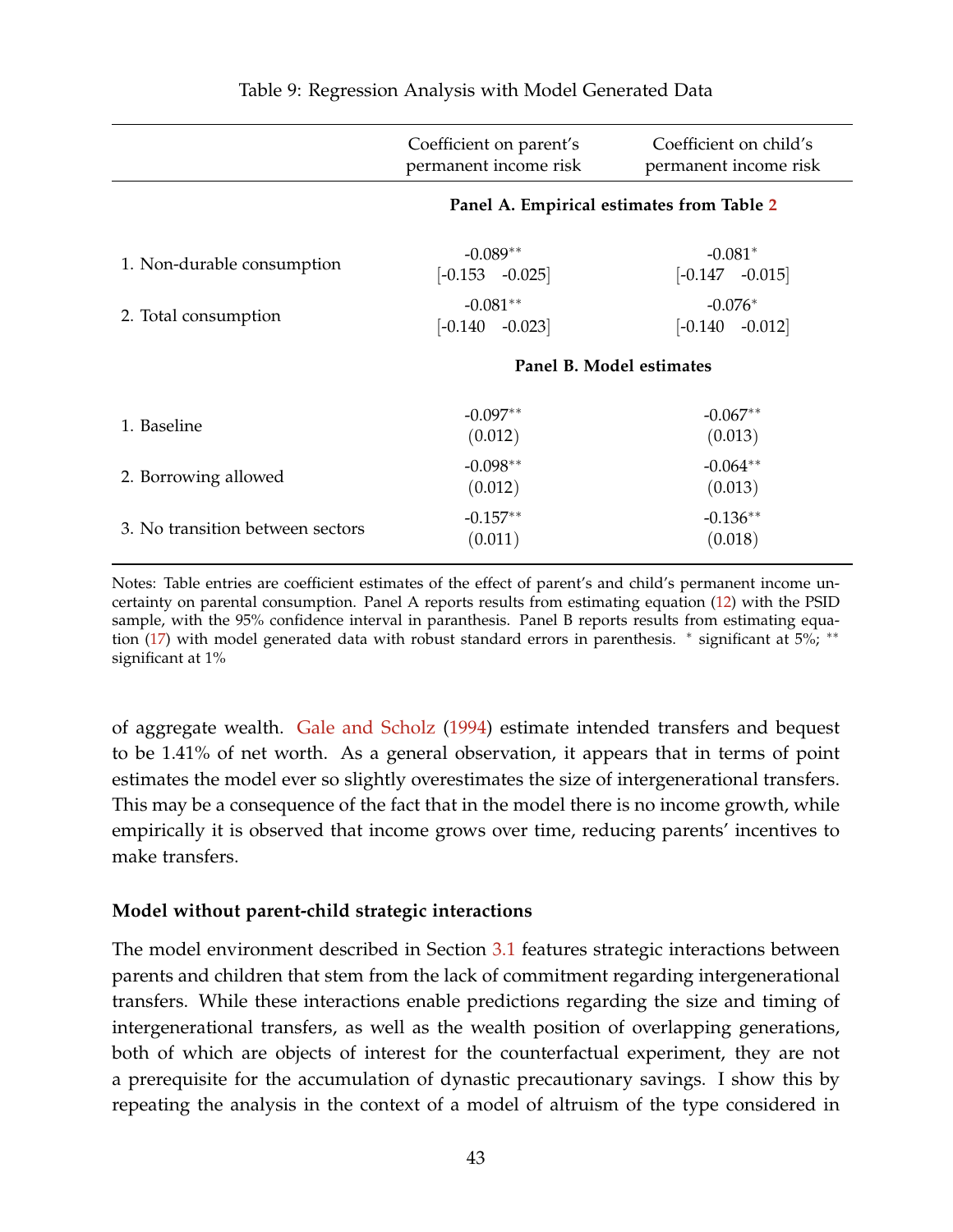<span id="page-43-0"></span>

Figure 10: Age Profile of Transfers: Data vs Model

Notes: The top panel of the figure shows the ratio between inter-vivos transfers and parental wealth in the model (solid black line) and the 2013 PSID Family Rosters and Transfers Module (gray solid line). Dashed gray lines are the 95% confidence interval for the data. The bottom panel shows the same objects for the fraction of parents making transfers to their children.

[Barro](#page-52-0) [\(1974\)](#page-52-0), in which, while alive, the parent makes all consumption-saving decisions of the family. In particular, given  $\tilde{s} = (a, y_p, y_c, s_p, s_c)$ , a non-terminal parent of age  $h_p$ solves

$$
V_{h_p}^p(\tilde{s}_p) = \max_{c_p, c_c, a'} u(c_p) + \gamma u(c_c) + \beta \mathbb{E} V_{h_p+1}^p(\tilde{s}'|\mathbf{y}, \mathbf{s})
$$
  
s.t.  $c_p + c_c + a' = (1 - \tau) (y_p + y_c) + Ra$   

$$
a' \ge \underline{A}_{h_p} \ge 0
$$

where  $\tilde{s}'=\left(a',y'_p,y'_c,s'_p,s'_c\right)$ . The expectation is taken over all possible sector and income transitions, for the parent and the child. Note that if the parent is retired his net income is  $\Phi\left(\hat{y}_p,\hat{s}_p\right)$ , and the expectation is taken only over possible sector and income transitions for the child. A terminal parent with state variables  $\tilde{s} = (a, \hat{y}_p, y_c, s_p, s_c)$  solves

$$
V_{79}^{p}(\tilde{s}_{p}) = \max_{c_{p}, c_{c}, a'} u(c_{p}) + \gamma u(c_{c}) + \beta \gamma \mathbb{E} V_{51}^{p}(\tilde{s}'_{p}|\mathbf{y}, \mathbf{s})
$$
  
s.t.  $c_{p} + c_{c} + a' = \Phi(\hat{y}_{p}) + (1 - \tau) y_{c} + Ra$   

$$
a' \ge \underline{A}_{h_{p}} \ge 0
$$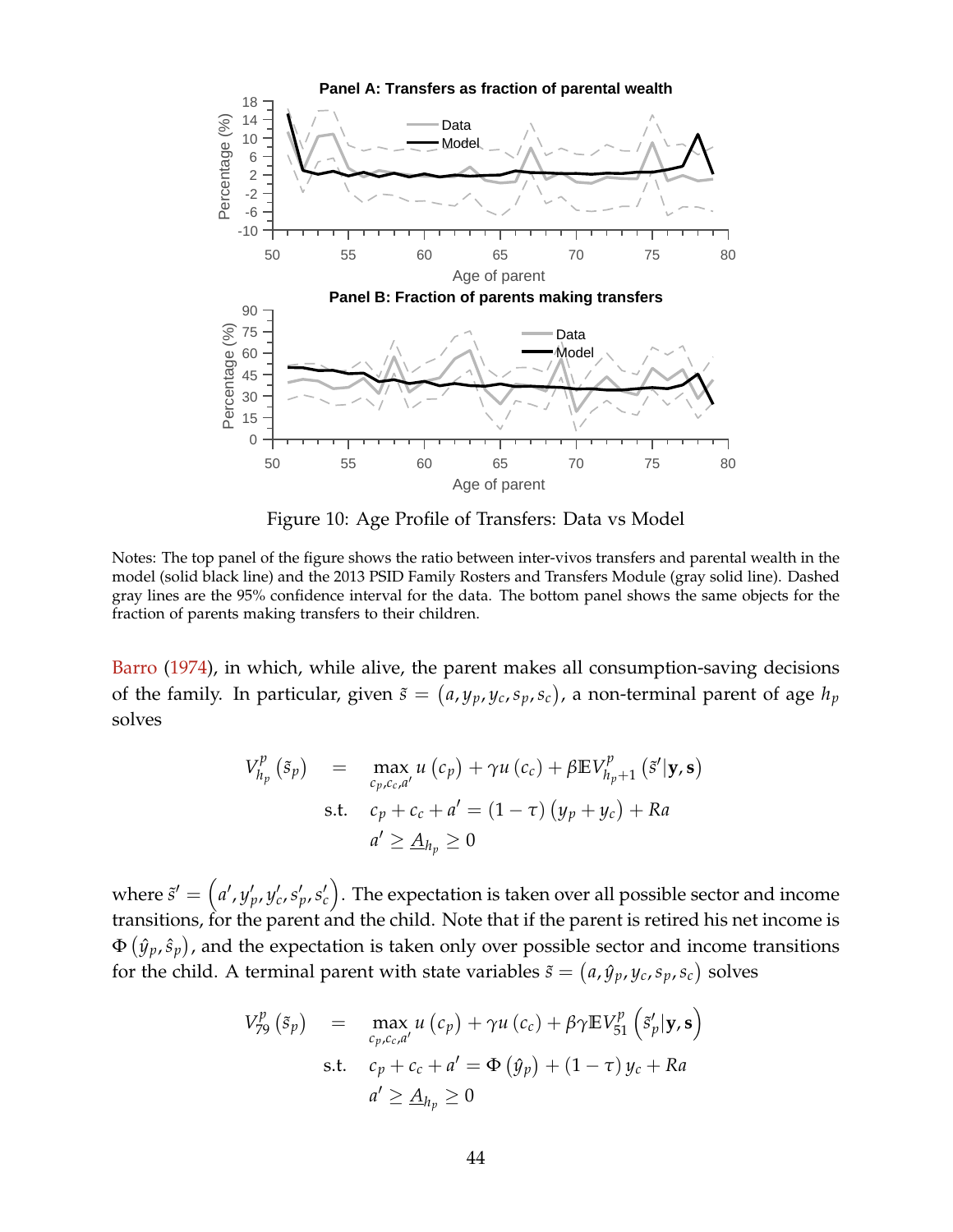where  $\tilde{s}' = (a', y'_{p}, y'_{c}, s'_{p}, s'_{c}).$ 

I use the same parameter values as in the baseline framework, except for the discount factor *β* and the degree of altruism parameter *γ*, which I recalibrate to match the same moments as the model with strategic interactions.<sup>[49](#page-0-0)</sup> The calibrated values of  $\beta$  and  $\gamma$  are 0.958 and 0.710, respectively. Note that the model with strategic interactions requires a lower degree of altruism to match the same moment. This is a consequence of the fact that children overconsume (relative to what parents would like them to consume) to induce higher transfers from parents in the future, which lowers the parent-child consumption ratio. This more altruistic is the parent, the more severe is the 'overconsumption problem', and therefore the lower is the ratio between parent's and child's consumption.

I repeat the regression analysis in Section [2](#page-5-0) with model generated data to determine the elasticities of consumption with respect to permanent income uncertainty implied by the model with no strategic interactions.<sup>[50](#page-0-0)</sup> The first column in Table [10](#page-45-0) reports the estimated coefficients. For comparison purposes, the second columns reports the corresponding estimates from the model with strategic interactions, and the third column reports the estimates from the PSID sample. The top panel of the table reports the effect of permanent income risk on parental consumption, while the bottom panel reports the effect of uncertainty on child's consumption.

Note first that in the model without strategic interactions the effect of income uncertainty on parent's and child's consumption is the same. This is a consequence of the fact that in this model the parent sets his child's consumption as a constant fraction of his own consumption. In addition, the effect of child's income uncertainty on consumption is stronger than the effect of parent's income risk. To see why this is the case, recall that in this setup joint family labor income has two components with different degrees of riskiness: parent's income which is less risky and child's income which is more risky.<sup>[51](#page-0-0)</sup> When the riskiness in child's consumption decreases, the effect on the overall riskiness of joint family income is larger than when the riskiness in parent's income decreases by the same magnitude, which translates into a stronger consumption adjustment.<sup>[52](#page-0-0)</sup>

In the model with strategic interactions, on the other hand, the relative importance of the two saving motives is in line with that observed in the PSID. This is because the nature of these strategic interactions is such that the child is pursuing a consumption plan that exploits the parent's altruism. In particular, the child behaves recklessly by

 $^{49}$ Note that in the model without strategic interactions, child's consumption is always a constant fraction of the parent's consumption, as dictated by the intra-temporal optimality condition  $u'(c_p) = \gamma u'(c_c)$ .

 $50B$  Because the wealth holdings of parents and children are not separately identified, I estimate a slightly modified version of equations [\(12\)](#page-19-0) and [\(13\)](#page-20-0), in which I control for joint asset holdings.

<sup>&</sup>lt;sup>51</sup>The difference in the degree of riskiness comes from the age difference between the parent and the child.

 $52$ This is true as long as the two income streams are not perfectly correlated, a condition that is satisfied by the parametrization of the model.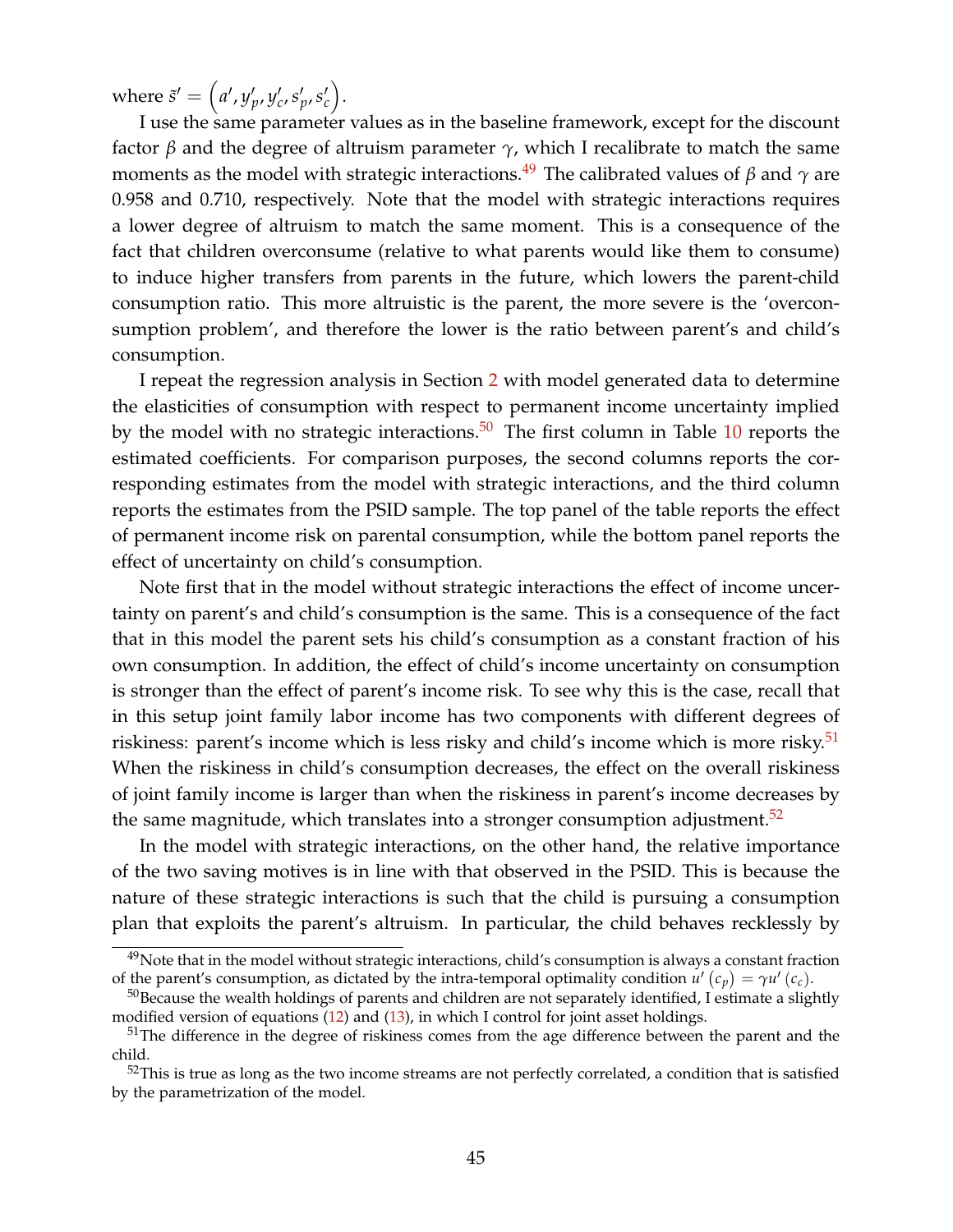overconsuming, to induce transfers from parents in the future. For example, if parents' ability to make transfers would be removed unaticipatedely, approximately 51% of children would hit their borrowing limit, as opposed to 1.6% in the setup with transfers. The parent is aware of this behavior and would want the child to entertain a lower level of consumption than he actually does. This dampens the parent's incentive to provide private insurance via dynastic precautionary savings. At the same time, for a fixed level of the child's consumption, the parent is underconsuming when there are strategic interactions. To ensure that his consumption does not fall by too much relative to this underconsumption level, he responds more to own income risk than in the setup without strategic interactions.

The bottom panel of the table shows that in the setup with strategic interactions the child has to compensate with stronger precautionary saving relative to the setup without strategic interactions, because the parent does not provide as much insurance against the child's income risk. The child is subject to the parent's income risk insofar as it generates fluctuations in transfers, so he mildly insures against that.

<span id="page-45-0"></span>

|                      | Model without<br>strategic interactions<br>$\gamma = 0.710$ | Model with<br>strategic interactions<br>$\gamma = 0.201$ | Data                                  |  |  |
|----------------------|-------------------------------------------------------------|----------------------------------------------------------|---------------------------------------|--|--|
|                      |                                                             | Panel A. Effect of uncertainty on parent's consumption   |                                       |  |  |
| Parent's uncertainty | $-0.022*$<br>(0.009)                                        | $-0.097**$<br>(0.012)                                    | $-0.089**$<br>$[-0.153 \quad -0.025]$ |  |  |
| Child's uncertainty  | $-0.062**$<br>(0.009)                                       | $-0.067**$<br>(0.013)                                    | $-0.081*$<br>$[-0.147$ $-0.015]$      |  |  |
|                      |                                                             | Panel B. Effect of uncertainty on child's consumption    |                                       |  |  |
| Parent's uncertainty | $-0.022*$<br>(0.009)                                        | $-0.019$<br>(0.011)                                      | $-0.039$<br>$[-0.088 \quad 0.010]$    |  |  |
| Child's uncertainty  | $-0.062**$<br>(0.009)                                       | $-0.181**$<br>(0.013)                                    | $-0.163**$<br>$[-0.237]$<br>$-0.089$  |  |  |

Table 10: Regression Analysis with Model Generated Data (comparison)

Notes: Table entries are coefficient estimates of the effect of parent's and child's permanent income uncertainty on parental consumption. Panel A reports results from estimating equation [\(12\)](#page-19-0) with the PSID sample, with the 95% confidence interval in paranthesis. Panel B reports results from estimating equa-tion [\(17\)](#page-40-1) with model generated data with robust standard errors in parenthesis. \* significant at 5%; \*\* significant at 1%

The comparison of the setups with and without strategic interactions shows that pure precautionary saving motives are stronger where there are strategic interactions, and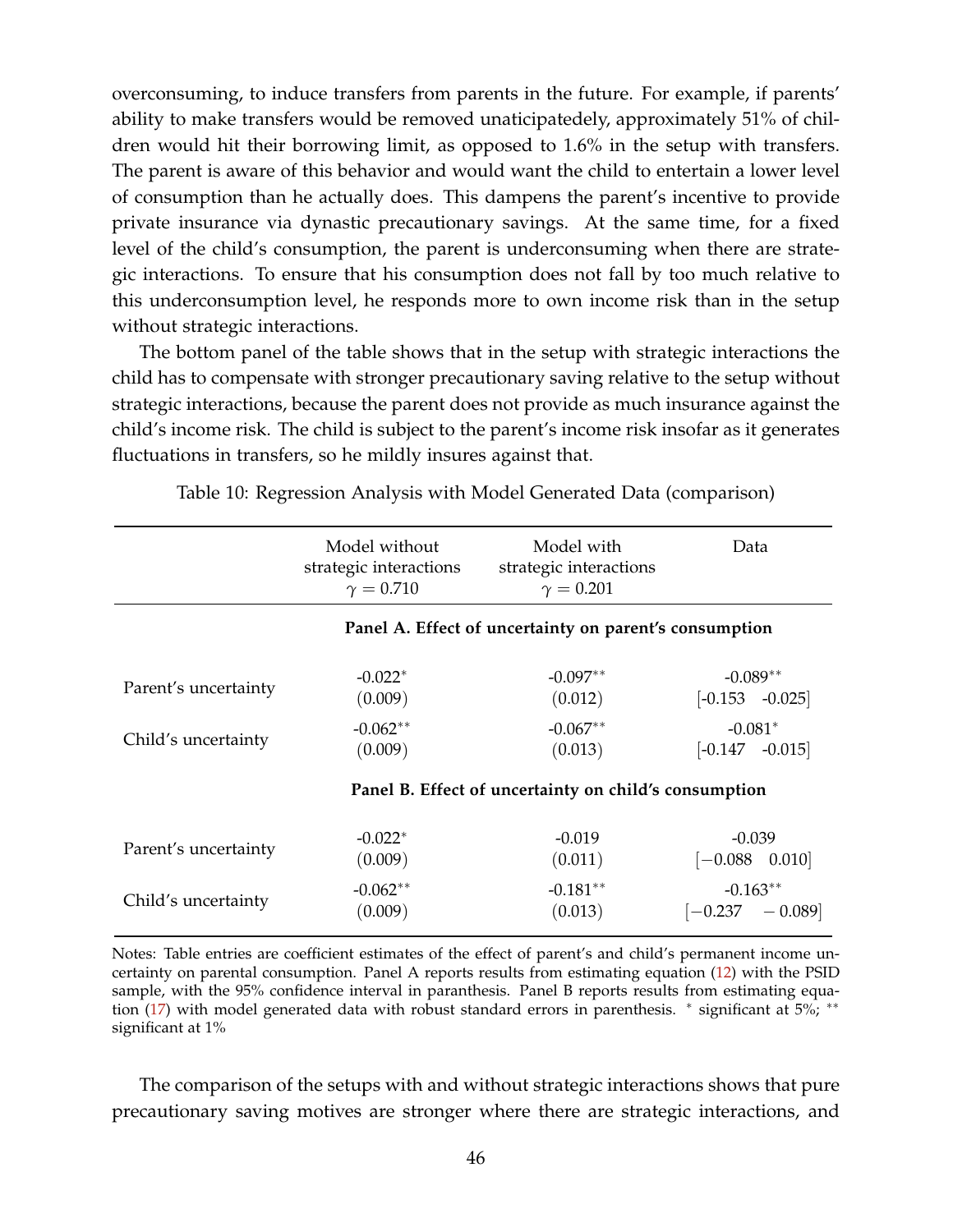precautionary motives against the income uncertainty of the other party are dampened. Generally, the estimates from both models are within the 95% confidence interval of the data estimates. However, the relative importance for parents of the dynastic precautionary motive is much closer to the empirical one in the model with strategic interactions. In particular, this model predicts that a 1% increase in parent's own income risk has an effect on parental consumption that is 1.45 times higher than the effect of an equal size increase in the child's income risk. This is closer to the empirical ratio of 1.1 than the prediction of the model without strategic interactions, which generates a ratio of 0.35.

I proceed forward with the model with strategic interactions for two reasons. Firstly, the discussion above suggests that the true model of parental precautionary and dynastic precautionary saving is intermediate, but closer to the setup with strategic interactions. Secondly, in the model without strategic interactions the wealth position of the parent and the child cannot be separately identified, and the timing of intergenerational transfers is indeterminate. $53$  This limits the number of counterfactual exercises that can be performed in this environment.

#### **How much dynastic precautionary wealth in aggregate wealth?**

Having established that the model with strategic interactions is a good descriptor of parents' dynastic precautionary behavior, I now turn to quantifying the contribution of dynastic precautionary wealth to aggregate wealth. To that end, I perform a decomposition exercise inspired by [Gourinchas and Parker](#page-53-2) [\(2002\)](#page-53-2), who measure precautionary wealth by comparing aggregate wealth in a pure life-cycle model with income risk and a counterfactual model without income risk. In the setting of this paper, a literal application of this decomposition would amount to shutting down children's income risk in the counterfactual model. This, however, would be wrong because eliminating the risk in children's income not only suppresses parents' dynastic precautionary saving motive, but also children's precautionary saving motive. As a consequence, in the counterfactual model parental wealth holding is significantly lower (i.e.  $\approx$  70% lower) because *(i)* parents no longer hold dynastic precautionary wealth, which is the effect of interest, and *(ii)* children enter parenthood with lower levels of wealth.

Instead, I apply a two step decomposition. First, I solve a counterfactual model in which I shut down income risk at all ages. The difference between aggregate wealth in the baseline model and aggregate wealth in this counterfactual model is precautionary wealth and dynastic precautionary wealth. Call this quantity  $W_{PS,DPS}$ . Second, I measure precautionary wealth the same way [Gourinchas and Parker](#page-53-2) [\(2002\)](#page-53-2) do. Specifically, I solve a counterfactual model in which  $\gamma = 0$ , which is in fact a pure life-cycle model, and measure precautionary wealth as the difference between aggregate wealth in the model

 $53$ The reason is that the parent is indifferent between saving one dollar and transferring it to his child the next period, and transferring the dollar in the current period so that the child can save it.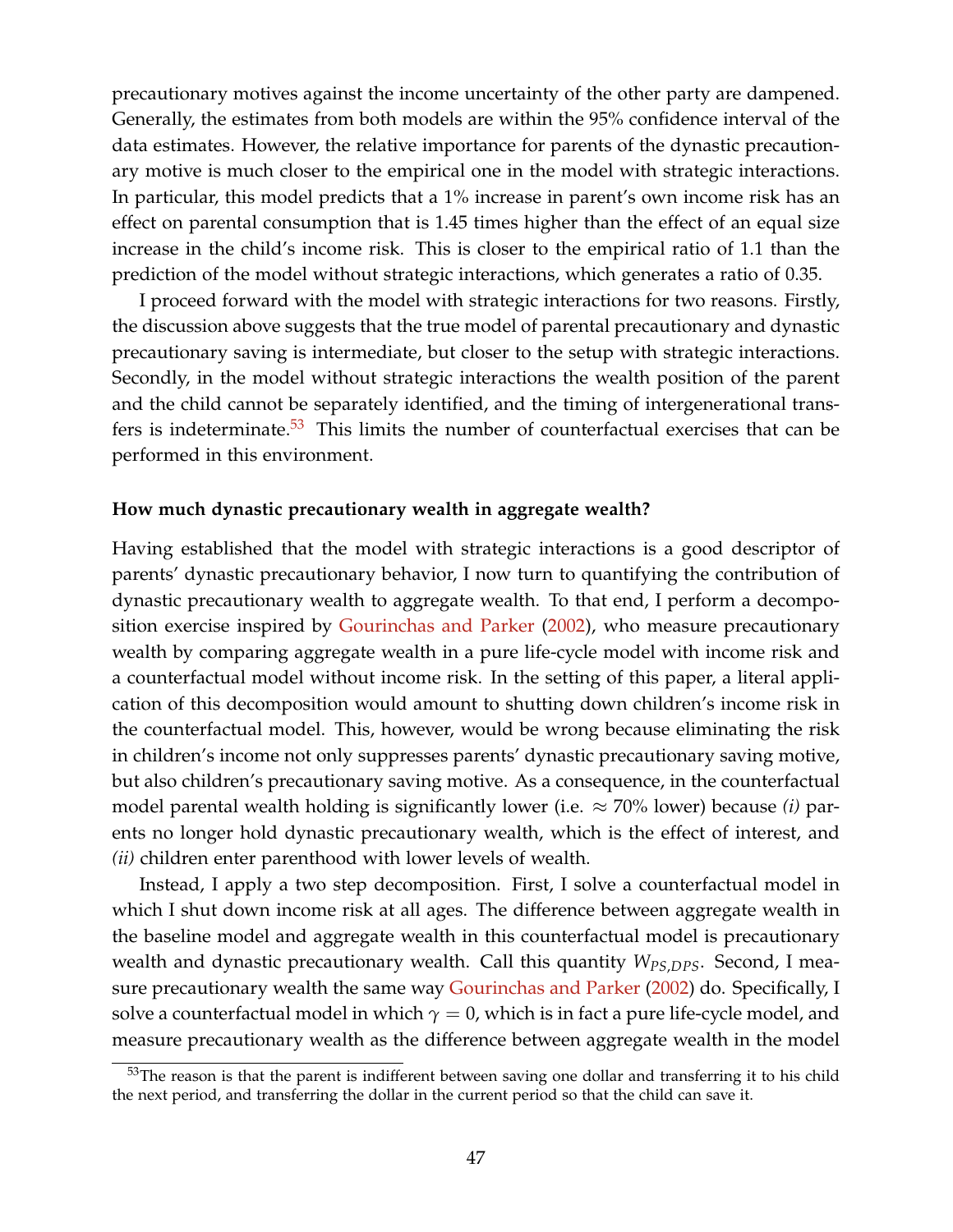with  $\gamma = 0$  and income risk and aggregate wealth in the model with  $\gamma = 0$  and no income risk. Call this quantity *WPS*. Lastly, dynastic precautionary wealth is the difference between *WPS*,*DPS* and *WPS*. According to this definition, dynastic precautionary wealth represents  $27\%$  of aggregate wealth, while precautionary wealth accounts for  $53\%$ .<sup>[54](#page-0-0)</sup>

These averages obscure significant variation in the relative importance of dynastic precautionary wealth over the life-cycle. In particular, dynastic precautionary wealth accounts for 41% of the wealth holdings of parents and -3% of the wealth holdings of children. To illustrate why the ratio is negative for children, Figure [11](#page-47-0) shows the ageprofile of wealth in the baseline (dynastic) model and in a pure life-cycle model ( $\gamma = 0$ ). In the dynastic model children overconsume to induce higher transfers from the parents in the future. This translates into undersaving relative to the life-cycle model, as shown in the Figure for the age interval 22-50. Therefore, the absence of a dynastic precautionary motive has two effects on children's wealth: *(i)* a negative effect coming from the fact that children themselves no longer save to insure their own children against income risk and *(ii)* a positive effect coming from the fact that they now have to compensate for the lost insurance from their parents. The second effect dominates quantitatively.

<span id="page-47-0"></span>

Figure 11: Age Profile of Wealth: Dynastic vs Life-cycle Model

Notes: The figure shows the evolution of wealth over age in the baseline model in the solid black like and a counterfactual model in which  $\gamma = 0$  in the dashed black line.

 $54$ It is worth pointing out that, when expressed as fraction of the aggregate wealth in the pure life-cycle model, precautionary wealth accounts for 64%, which is extremely close to the 62% found by [Gourinchas](#page-53-2) [and Parker](#page-53-2) [\(2002\)](#page-53-2).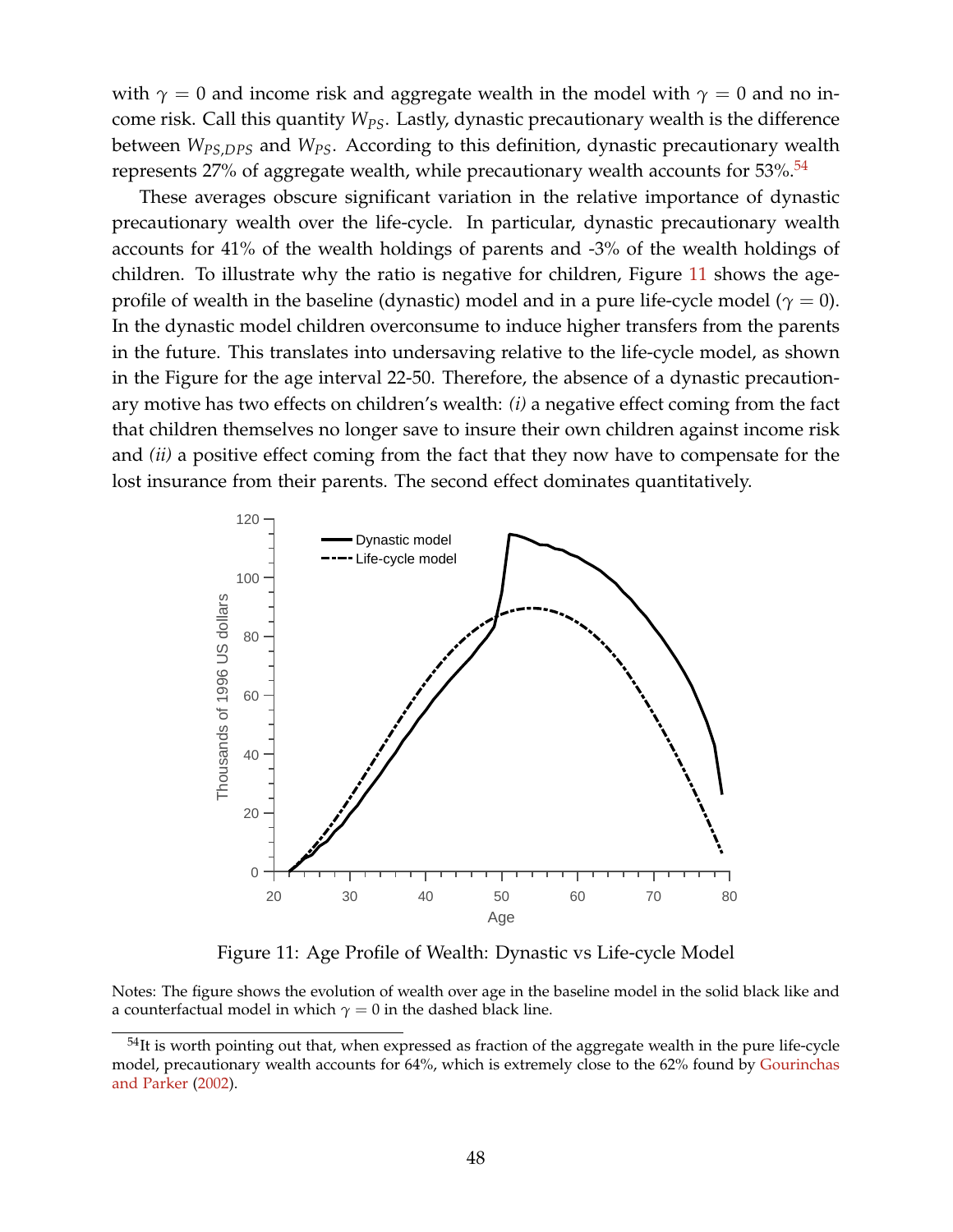This decomposition is subject to two caveats. First, as is apparent from the discussion above, wealth components might crowd each other out. The decomposition relies on the implicit assumption they do not. Secondly, the measured magnitudes are upper bounds because the model misses on other savings motives, such as those triggered by uncertain medical expenses or survival risk. Accounting for these would increase aggregate wealth and thus lower the relative importance of the dynastic precautionary component.

I now turn to analyzing the contribution of risk in children's income to intergenerational transfers. To that end, I solve a counterfactual model in which children (i.e. individuals of age 22-50), are not subject to income risk, but average income is the same as in the baseline environment.<sup>[55](#page-0-0)</sup> I find that intergenerational transfers are primarily driven by incentives to insure children against income risk. In particular, the dynastic precautionary motive accounts for 97% of total intergenerational transfers. Columns 2 and 3 in Table [11](#page-48-0) further decompose the effect on total intergenerational transfers into the effect of inter-vivos transfer and the effect on end-of-life bequest. Almost all intervivos transfers are dictated by dynastic precautionary considerations. This shows that the primary role of such transfers is to provide insurance against bad income realizations, as argued by [McGarry](#page-55-2) [\(1999\)](#page-55-2) and [McGarry](#page-55-3) [\(2016\)](#page-55-3). A relatively smaller share of end-of-life bequest, albeit not by much, is dictated by incentives to insure future generations against income risk.

Table 11: The Effect of Eliminating Children's Income Risk

<span id="page-48-0"></span>

|                      | Total transfers | Inter-vivos<br>transfers | End-of-life<br>bequest |  |
|----------------------|-----------------|--------------------------|------------------------|--|
| Total effect $(\% )$ | -97.48          | $-99.82$                 | $-90.80$               |  |

Notes: Table entries are percentage changes in intergenerational transfers resulting from eliminating dynastic uncertainty. The total effect on intergenerational transfers is further decomposed into the effect of inter-vivos transfer and the effect on end-of-life bequest.

The decomposition above highlights the role of dynastic precautionary savings to provide children with insurance against bad income realizations. If such income realizations occur, dynastic precautionary savings materialize in the form of inter-vivos transfers. From the perspective of parents, these transfers are lost consumption. $56$  This begs the question of how much of dynastic precautionary saving translates into lost consumption versus delayed consumption. To answer it, I calculate the share of potential

 $55$ Note that there is residual dynastic uncertainty in the counterfactual model. When individuals turn 51 and become parents they are again subject to income risk. This is a consequence of the fact that in the dynastic model every individual play every role. However, I conjecture that this has limited quantitative importance, as most of income risk is resolved by age 51.

<sup>&</sup>lt;sup>56</sup>These transfers do enter parents' welfare though, through the weight placed on children's utility from consumption.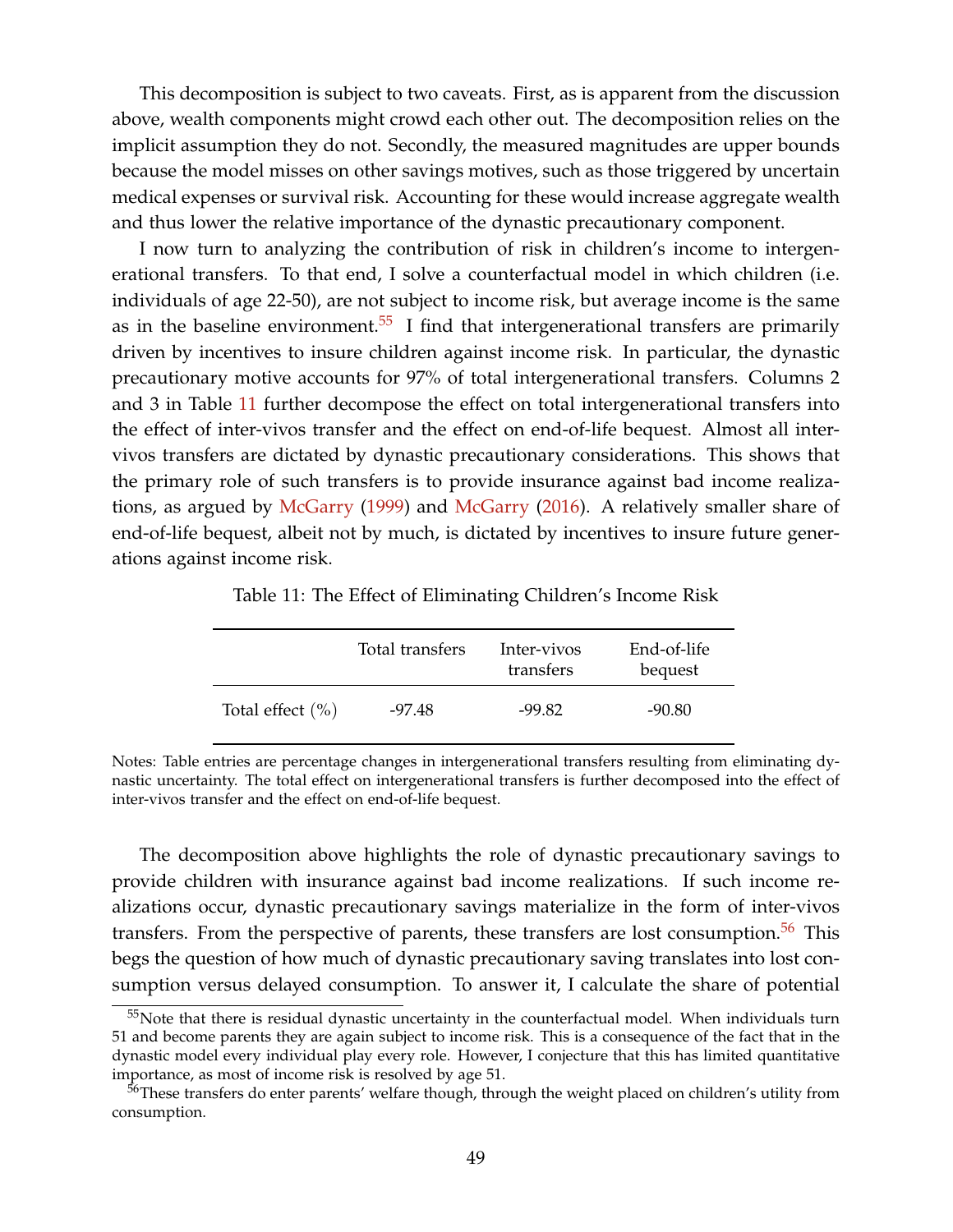parental consumption that is represented by intergenerational transfers made for insurance purposes, which I define as the share of lost consumption. Transfers made for insurance purposes are the difference between intergenerational transfers in the baseline setup with dynastic risk, and intergenerational transfers in the counterfactual environment with no dynastic risk. Potential consumption, defined as the sum of parental consumption (in the baseline setup with dynastic risk) and transfers made for insurance purposes, is the maximum amount of consumption parents could enjoy if they did not have to compensate children for bad income realizations.

The average share of potential parental consumption that is lost because of parents having to make inter-vivos transfers to compensate for bad income realizations in children's income is 12.6%. This number is larger when children are young and face high income risk, and decreases as their income risk resolves. In general, the share of consumption lost to inter-vivos transfers traces very closely the evolution of children's permanent income risk. If end-of-life bequests are included in the calculation, then the average share of forgone consumption rises to 14.4%.

#### **How much insurance via dynastic precautionary savings?**

Dynastic precautionary savings of parents constitute, for children, a form of private insurance against labor market shocks that goes over and above self-insurance through borrowing and saving.<sup>[57](#page-0-0)</sup> [Kaplan and Violante](#page-54-3)  $(2010)$  compute the amount of consumption insurance implicit in a calibrated life-cycle model and compare it with the corre-sponding estimates from US data in [Blundell et al.](#page-52-1) [\(2008\)](#page-52-1). They find that in the US data there is substantial consumption insurance against permanent income shocks that goes beyond the self-insurance predicted by a life-cycle model. Moreover, the gap between the empirical and the model implied insurance is particularly large for the young. This suggests that incorporating dynastic precautionary savings could improve the fit of the model in terms of how much consumption of the young responds to labor earnings shocks.

In this section, I assess the degree of additional consumption smoothing induced by parents' dynastic precautionary savings. I do this by calculating consumption insurance coefficients against income shocks and comparing them with those implied by the pure life-cycle model, where dynastic precautionary saving is absent. As in [Kaplan and Vi](#page-54-3)[olante](#page-54-3) [\(2010\)](#page-54-3), the consumption insurance coefficient against the persistent income shock  $\epsilon_{ih}$ , defined in equation [\(16\)](#page-36-1), is calculated as

$$
\phi^{\epsilon} = 1 - \frac{\text{Cov}(\Delta c_{ih}, \epsilon_{ih})}{\text{Var}(\epsilon_{ih})},
$$

where *cih* denotes the log consumption of individual *i* of age *h*, and the variance and

<sup>&</sup>lt;sup>57</sup>[Hayashi et al.](#page-53-3) [\(1996\)](#page-53-3) call for future research to be directed at estimating the extent of such insurance.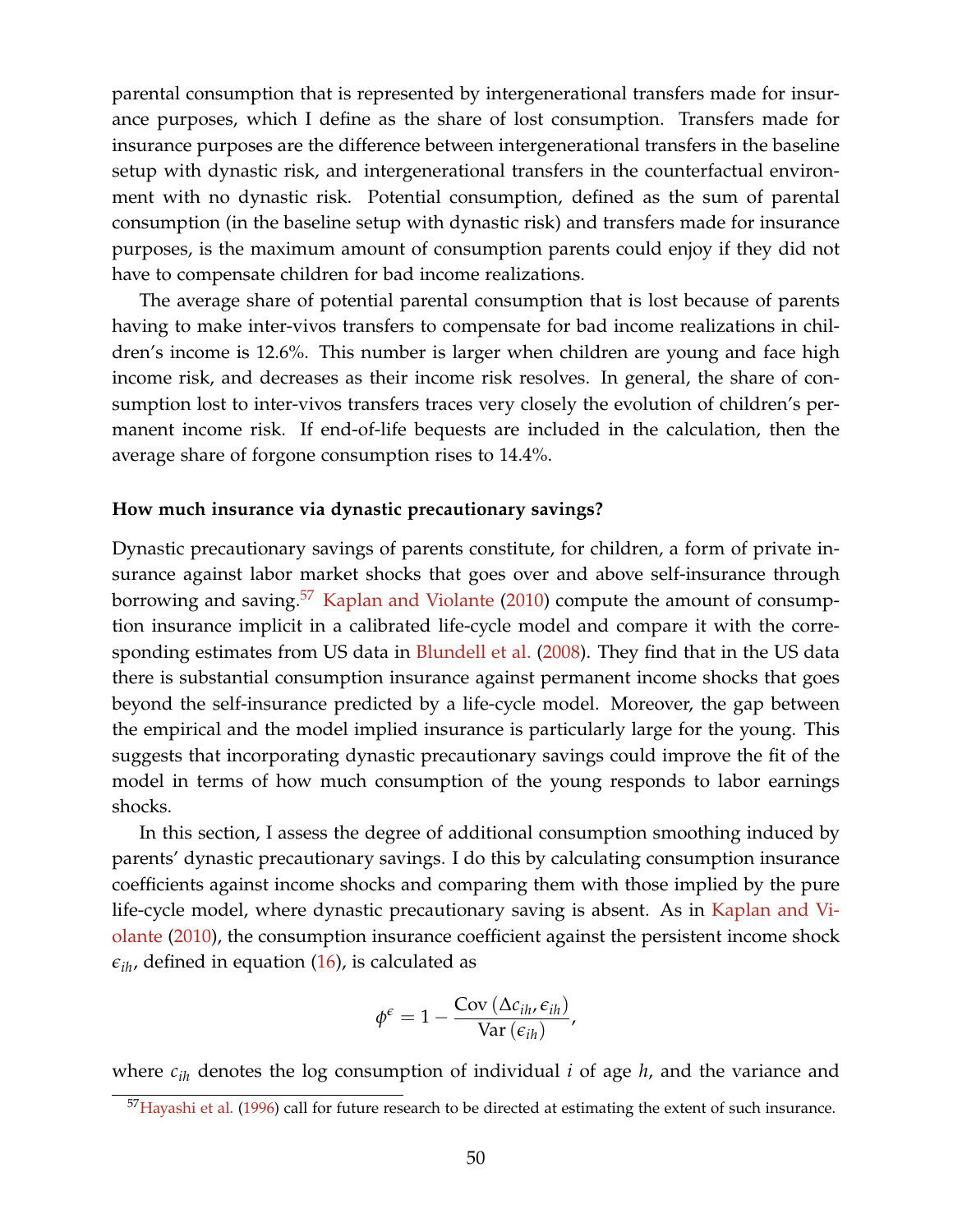covariance are taken cross-sectionally over the simulated sample of individuals.<sup>[58](#page-0-0)</sup> The interpretation of the insurance coefficient is intuitive: it captures the share of the (variance of the) persistent shock that does not translate into movements in consumption. I calculate the consumption insurance coefficient for children in the baseline dynastic model and in the counterfactual model with  $\gamma = 0$  (i.e. the pure life-cycle model). The difference between these two insurance coefficients is informative on the extent of additional consumption insurance coming from parent's dynastic precautionary savings.

Table [12](#page-50-0) shows that the dynastic model generates a consumption insurance coefficient that is 1.35 times larger than in the life-cycle model. In particular, 66% of labor income shocks faced by children are insured when their parents accumulate dynastic precautionary savings, in comparison to only  $49\%$  otherwise.<sup>[59](#page-0-0)</sup> This means that, in the dynastic model, consumption insurance through parents' dynastic precautionary savings accounts for a little over one fourth of children's total consumption insurance. The rest is through children's own savings. Dynastic precautionary saving provides additional insurance for children in all sectors, but the added benefit is largest for children in the high risk sector. In particular the consumption insurance for children working in the high-risk sector is 36.4% larger than the life-cycle counterpart, while for children in the low-risk sector it is 33.7% larger.

| Table 12: Consumption Insurance Coefficients for Children |  |
|-----------------------------------------------------------|--|
|                                                           |  |

<span id="page-50-0"></span>

|                  | Full sample of<br>children | Children in<br>low-risk sector | Children in<br>high-risk sector |  |  |
|------------------|----------------------------|--------------------------------|---------------------------------|--|--|
| Dynastic model   | 0.663                      | 0.650                          | 0.680                           |  |  |
| Life-cycle model | 0.492                      | 0.486                          | 0.499                           |  |  |

# **4 Conclusion**

In this paper I investigate, empirically and in a quantitative model, the response of parents' consumption to their children's permanent income uncertainty. I find that the latter depresses parental consumption, which suggests that parents engage in precautionary saving against the income risk of their offspring. I refer to this behavior as *dynastic precautionary saving*.

 $58$ To be consistent with [Blundell et al.](#page-52-1) [\(2008\)](#page-52-1) and [Kaplan and Violante](#page-54-3) [\(2010\)](#page-54-3), log consumption is defined as the residual from a quartic age profile.

<sup>&</sup>lt;sup>59</sup>It is worth pointing out, as a cross-check, that the insurance coefficient found in the life-cycle model is of a similar magnitude to that found by [Kaplan and Violante](#page-54-3) [\(2010\)](#page-54-3) for the corresponding age group and income shock persistence.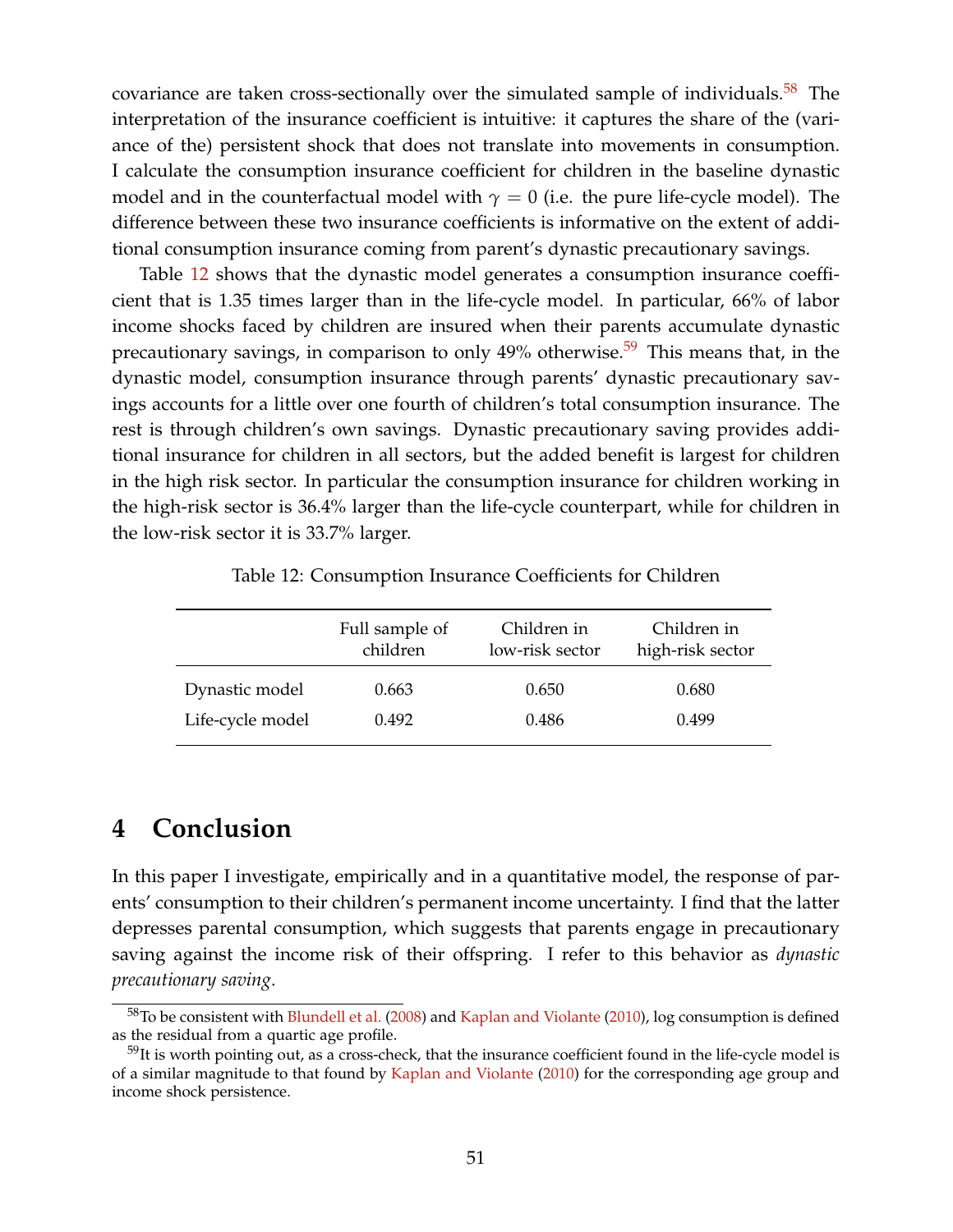Empirically, I document that the consumption profile of retired parents is backloaded, a feature consistent with precautionary behavior and absent from the consumption profile of non-parents. I hypothesize that this is a reflection of dynastic precautionary savings and test this hypothesis by regressing parental consumption on a measure of child's permanent income uncertainty on a sample of parent-child pairs from the Panel Study of Income Dynamics. The measure of permanent income risk I employ is closely related to the theoretical definition of permanent income and is defined as the standard deviation of the forecast error of permanent income. I exploit variation in income uncertainty across age and industry-occupation groups to confirm that parental consumption indeed responds negatively to the child's permanent income uncertainty.

In light of the empirical evidence for dynastic precautionary savings, I build a quantitative model of altruistically linked overlapping generations that is able to replicate the observed consumption pattern of parents, and deliver a response of parental consumption to child's permanent income risk of similar magnitude as in the data. I use the model to evaluate the contribution of dynastic uncertainty to aggregate parental wealth accumulation and to intergenerational transfers.

Going forward, dynastic precautionary savings could potentially be important in explaining several empirical puzzles: *(i)* It has repeatedly been documented that upon retirement wealth declines slower than the life cycle model predicts, but the reason remains poorly understood. The dynastic precautionary saving motive is still relevant at older ages, when children are in the beginning of their career and face high income uncertainty; *(ii)* There is substantial wealth heterogeneity at retirement, even after controlling for realized lifetime income. Parents of children facing different levels of income risk have different precautionary saving motives, translating into different wealth holdings. These exercises could, in principle, be accommodated by variants of the model in this paper. More broadly, this framework could also be used to study issues related to intergenerational mobility in general and wealth mobility in particular.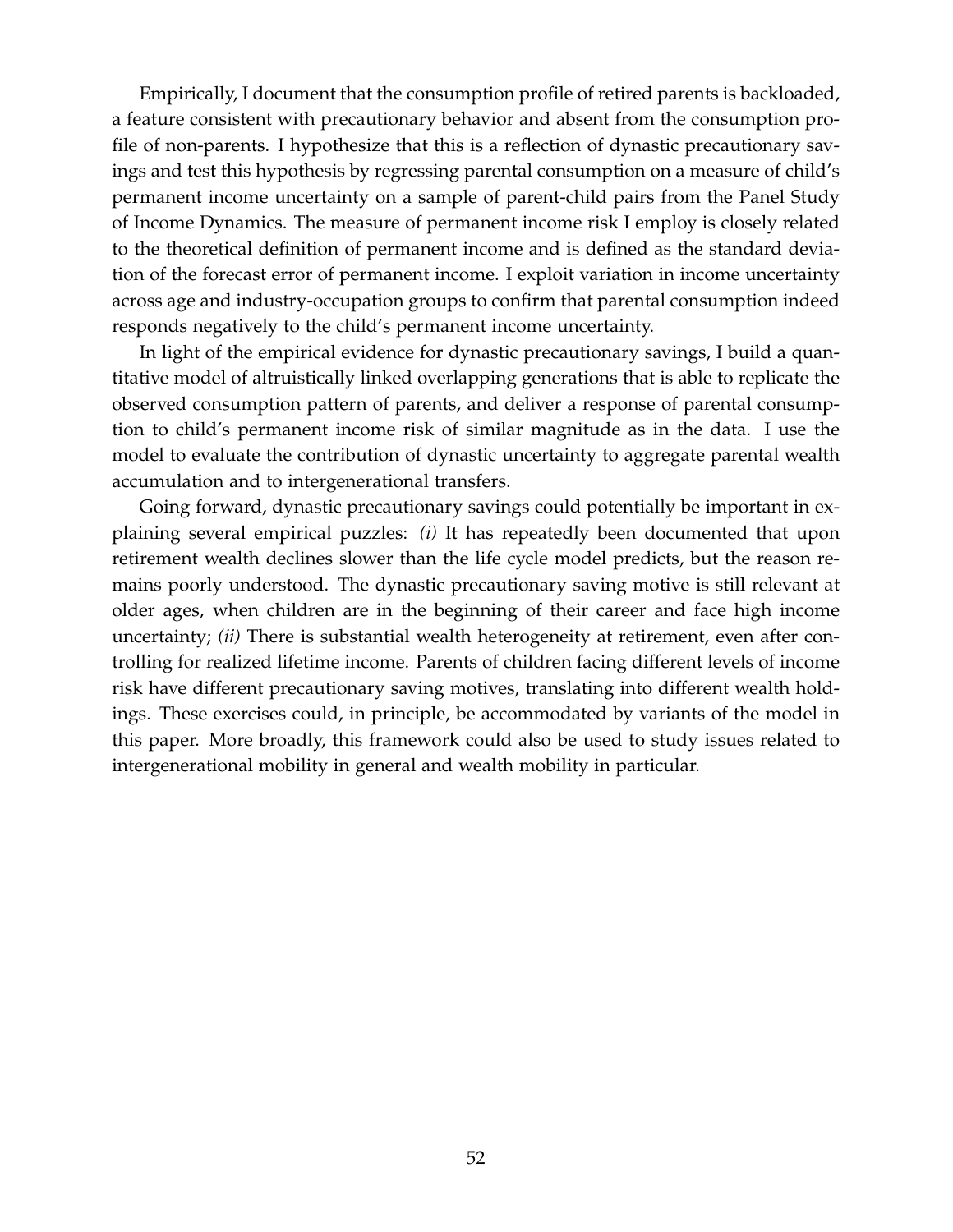# **References**

- Aguiar, M. and E. Hurst (2013): "Deconstructing Life Cycle Expenditure," *Journal of Political Economy*, 121, 437–492.
- ALTIG, D. AND S. J. DAVIS (1992): "The Timing of Intergenerational Transfers, Tax Policy, and Aggregate Savings," *The American Economic Review*, 82, 1199–1220.
- ——— (1993): "Borrowing constraints and two-sided altruism with an application to social security," *Journal of Economic Dynamics and Control*, 17, 467 – 494.
- ALTONJI, J., F. HAYASHI, AND L. KOTLIKOFF (1996): "Risk-Sharing between and within Families," *Econometrica*, 64, 261–294.
- AMERIKS, J., J. BRIGGS, A. CAPLIN, M. LUO, M. D. SHAPIRO, AND C. TONETTI (2016): "Intergenerational Transfers and Precautionary Saving," *Working Paper*.
- Ameriks, J., A. Caplin, S. Laufer, and S. Van Nieuwerburgh (2011): "The Joy of Giving or Assisted Living? Using Strategic Surveys to Separate Public Care Aversion from Bequest Motives," *The Journal of Finance*, 66, 519–561.
- Andreski, P., G. Li, M. Z. Samancioglu, and R. Schoeni (2014): "Estimates of Annyal Consumption Expenditure and Its Major Components in the PSID in Comparison to the CEX," *American Economic Review*, 104, 132–35.
- Attanasio, O., C. Meghir, and C. Mommaerts (2015): "Insurance in extended family networks," Working Paper 21059, National Bureau of Economic Research.
- BARCZYK, D. AND M. KREDLER (2014): "Altruistically motivated transfers under uncertainty," *Quantitative Economics*, 5, 705–749.
- ——— (2016): "Evaluating Long-Term-Care Policy Options, Taking the Family Seriously," *Working Paper*.
- Barha, C. K., C. W. Hanna, K. G. Salvante, S. L. Wilson, W. P. Robinson, R. M. Altman, and P. A. Nepomnaschy (2016): "Number of Children and Telomere Length in Women: A Prospective, Longitudinal Evaluation," *PLoS ONE*, 11, 1–12.
- <span id="page-52-0"></span>Barro, R. J. (1974): "Are Government Bonds Net Wealth?" *Journal of Political Economy*, 82, 1095–1117.
- <span id="page-52-1"></span>BLUNDELL, R., L. PISTAFERRI, AND I. PRESTON (2008): "Consumption Inequality and Partial Insurance," *American Economic Review*, 98, 1887–1921.
- Cagetti, M. (2003): "Wealth Accumulation over the Life Cycle and Precautionary Savings," *Journal of Business & Economic Statistics*, 21, 339–53.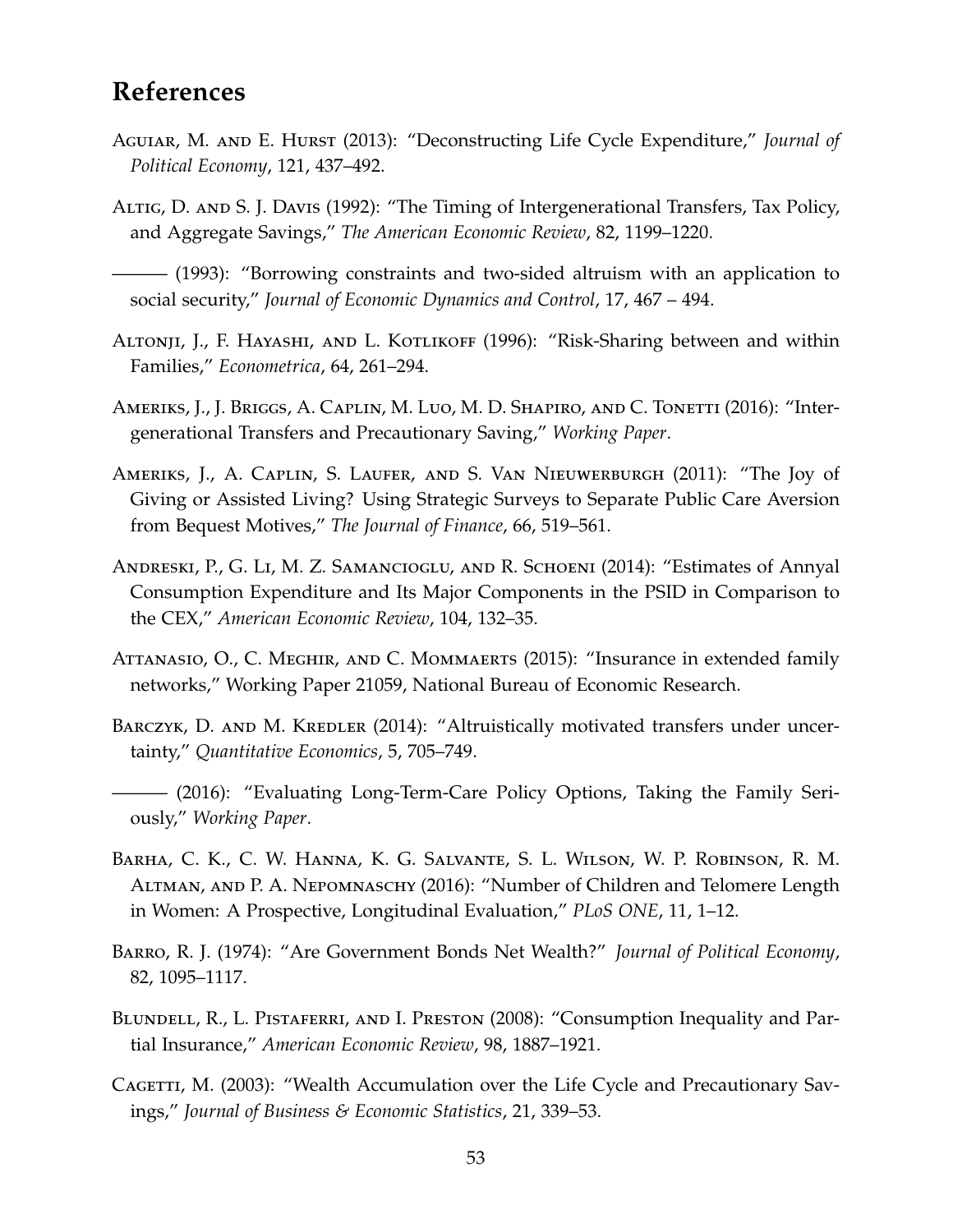- Carroll, C. D. and M. S. Kimball (2008): "precautionary saving and precautionary wealth," in *The New Palgrave Dictionary of Economics*, ed. by S. N. Durlauf and L. E. Blume, Basingstoke: Palgrave Macmillan.
- Carroll, C. D. and A. A. Samwick (1997): "The nature of precautionary wealth," *Journal of Monetary Economics*, 40, 41–71.
- ——— (1998): "How Important is Precautionary Saving?" *The Review of Economics and Statistics*, 80, pp. 410–419.
- DE NARDI, M., E. FRENCH, AND J. B. JONES (2016): "Medicaid Insurance in Old Age," *American Economic Review*, 106, 3480–3520.
- Dynan, K. E., J. Skinner, and S. P. Zeldes (2004): "Do the Rich Save More?" *Journal of Political Economy*, 112, 397–444.
- Fahle, S. (2015): "Harnessing the Potential of Family Caregivers: A Solution to the U.S. Long-Term Care Crisis?" *Working Paper*.
- FEIGENBAUM, J. AND G. LI (2012): "Life Cycle Dynamics of Income Uncertainty and Consumption," *The B.E. Journal of Macroeconomics*, 12, 1–49.
- <span id="page-53-1"></span>Gale, W. G. and J. K. Scholz (1994): "Intergenerational Transfers and the Accumulation of Wealth," *Journal of Economic Perspectives*, 8, 145–160.
- <span id="page-53-2"></span>Gourinchas, P.-O. and J. A. Parker (2002): "Consumption Over the Life Cycle," *Econometrica*, 70, 47–89.
- Guvenen, F. (2007): "Learning Your Earning: Are Labor Income Shocks Really Very Persistent?" *American Economic Review*, 97, 687–712.
- ——— (2009): "An empirical investigation of labor income processes," *Review of Economic Dynamics*, 12, 58–79.
- <span id="page-53-0"></span>Guvenen, F., F. Karahan, S. Ozkan, and J. Song (2013): "What Do Data on Millions of US Workers Say About Labor Income Risk?" Tech. rep., Working paper.
- Guvenen, F. and A. A. Smith (2014): "Inferring Labor Income Risk and Partial Insurance From Economic Choices," *Econometrica*, 82, 2085–2129.
- <span id="page-53-3"></span>Hayashi, F., J. Altonji, and L. Kotlikoff (1996): "Risk-Sharing between and within Families," *Econometrica*, 64, 261–294.
- Heimer, R., K. O. R. Myrseth, and R. Schoenle (2015): "YOLO: Mortality Beliefs and Household Finance Puzzles," *Working Paper*.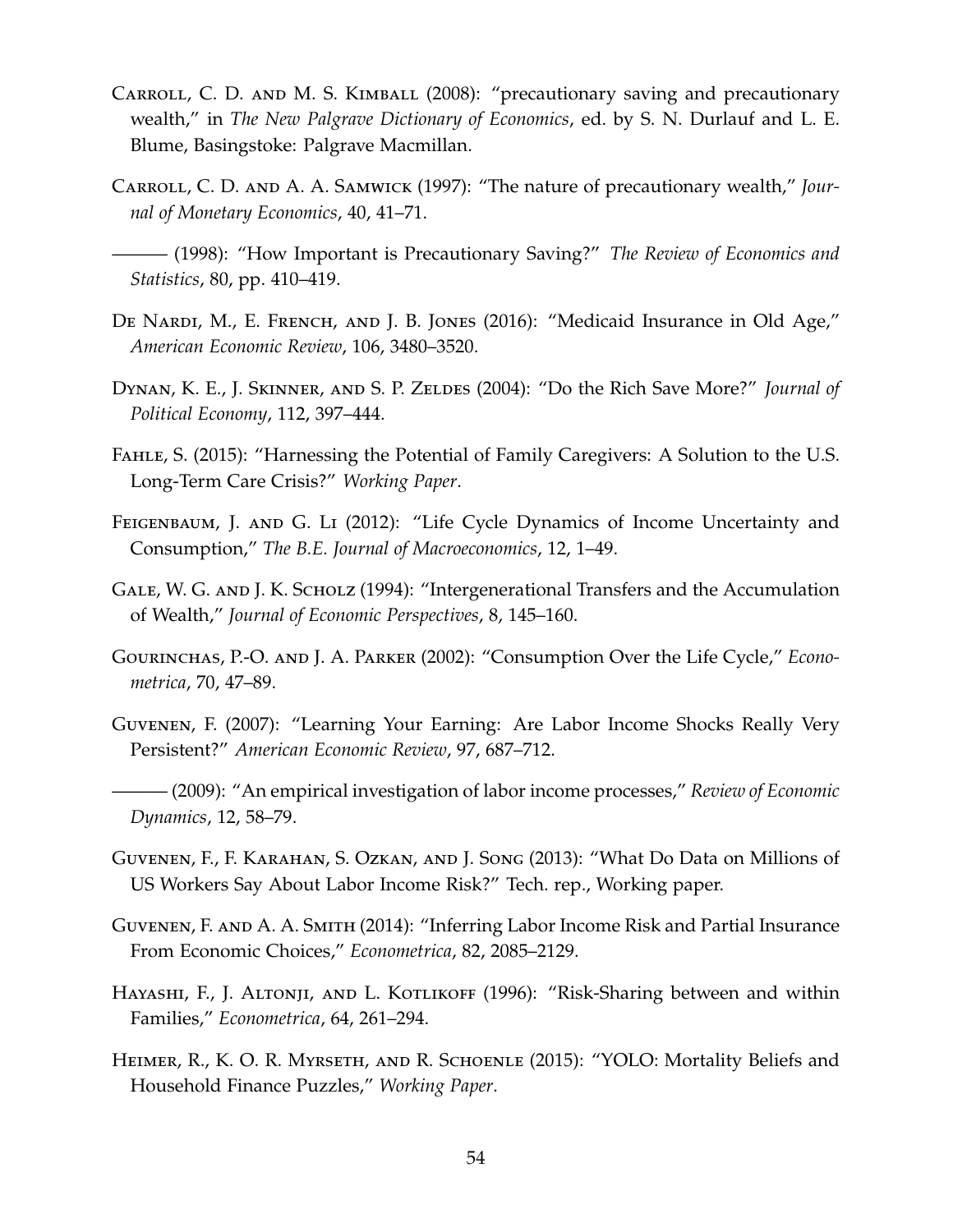- HUBBARD, R. G., J. SKINNER, AND S. P. ZELDES (1995): "Precautionary Saving and Social Insurance," *Journal of Political Economy*, 103, 360–99.
- HURD, M. D. (1987): "Savings of the Elderly and Desired Bequests," The American Eco*nomic Review*, 77, pp. 298–312.
- Hurst, E., A. Lusardi, A. Kennickell, and F. Torralba (2010): "The Importance of Business Owners in Assessing the Size of Precautionary Savings," *The Review of Economics and Statistics*, 92, 61–69.
- JOHNSON, N. J., P. D. SORLIE, AND E. BACKLUND (1999): "The Impact of Specific Occupation on Mortality in the U.S. National Longitudinal Mortality Study," *Demography*, 36, 355–367.
- <span id="page-54-1"></span>Kaplan, G. (2012): "Moving Back Home: Insurance against Labor Market Risk," *Journal of Political Economy*, 120, 446 – 512.
- <span id="page-54-3"></span>Kaplan, G. and G. Violante (2010): "How Much Consumption Insurance Beyond Self-Insurance?" *American Economic Journals: Macroeconomics*, 2, 53–87.
- <span id="page-54-2"></span>Kaplan, G. and G. L. Violante (2014): "A Model of the Consumption Response to Fiscal Stimulus Payments," *Econometrica*, 82, 1199–1239.
- <span id="page-54-0"></span>Karahan, F. and S. Ozkan (2013): "On the persistence of income shocks over the life cycle: Evidence, theory, and implications," *Review of Economic Dynamics*, 16, 452 – 476.
- KENNICKELL, A. AND A. LUSARDI (2005): "Disentangling the importance of the precautionary saving motive," CFS Working Paper Series 2006/15, Center for Financial Studies (CFS).
- KIMBALL, M. S. (1990): "Precautionary Saving in the Small and in the Large," *Econometrica*, 58, 53–73.
- Kopczuk, W. and J. P. Lupton (2007): "To Leave or Not to Leave: The Distribution of Bequest Motives," *Review of Economic Studies*, 74, 207–235.
- Kopecky, K. A. and T. Koreshkova (2014): "The Impact of Medical and Nursing Home Expenses on Savings," *American Economic Journal: Macroeconomics*, 6, 29–72.
- LINDBECK, A. AND J. W. WEIBULL (1988): "Altruism and Time Consistency: The Economics of Fait Accompli," *Journal of Political Economy*, 96, 1165–1182.
- Lockwood, L. (2014): "Incidental bequests: Bequest motives and the choice to self-insure late-life risks," *Working Paper*.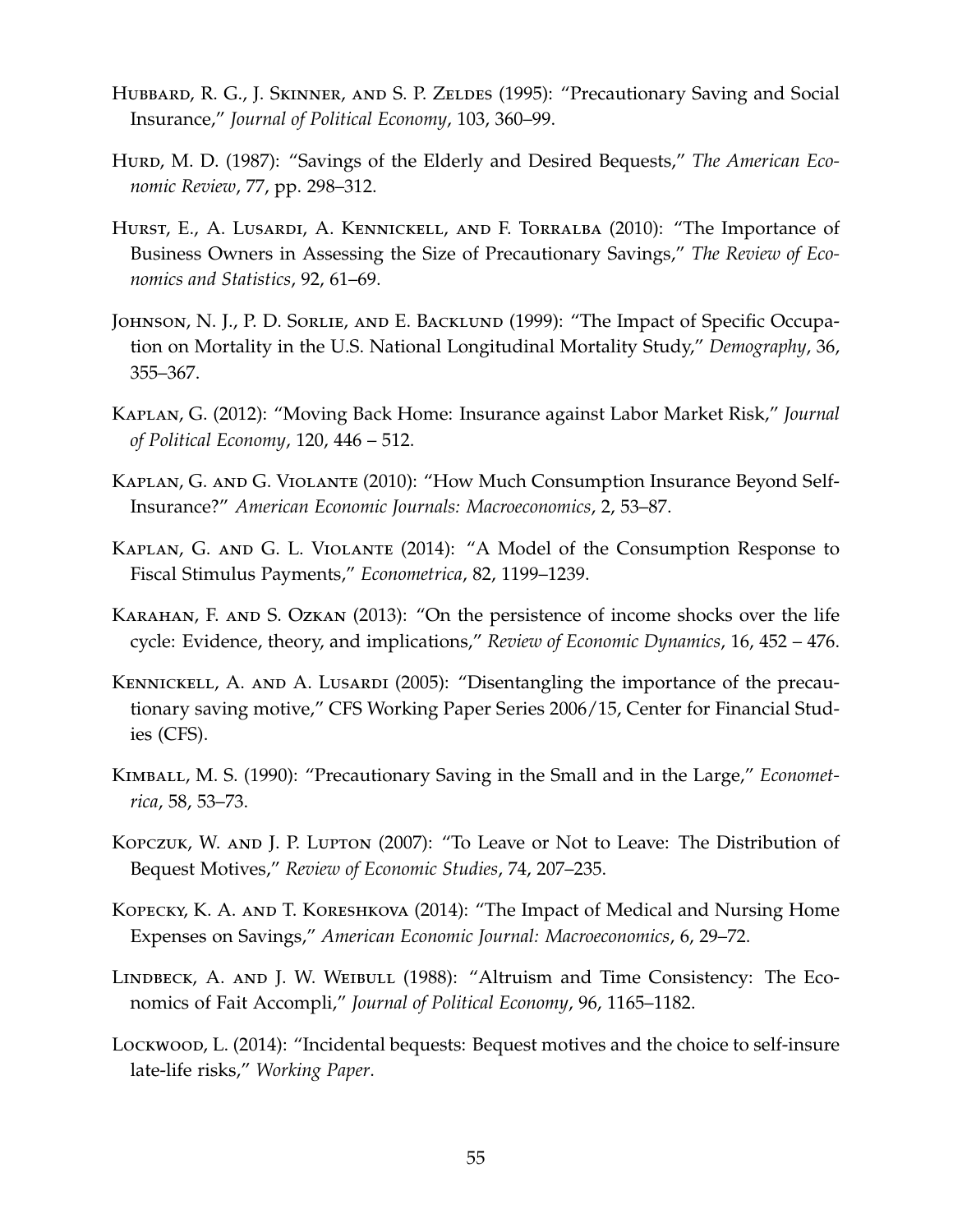- Lockwood, L. M. (2012): "Bequest motives and the annuity puzzle," *Review of Economic Dynamics*, 15, 226 – 243.
- Luo, M. (2016): "Unintended Effects of Estate Taxation on Wealth Inequality," *Working Paper*.
- <span id="page-55-2"></span>McGarry, K. (1999): "Inter vivos transfers and intended bequests," *Journal of Public Economics*, 73, 321–351.
- <span id="page-55-3"></span>——— (2016): "Dynamic aspects of family transfers," *Journal of Public Economics*, 137, 1–13.
- Mommaerts, C. (2015): "Long-Term Care Insurance and the Family," *Working Paper*.
- NARDI, M. D., E. FRENCH, AND J. B. JONES (2010): "Why Do the Elderly Save? The Role of Medical Expenses," *Journal of Political Economy*, 118, pp. 39–75.
- ——— (2016): "Savings After Retirement: A Survey," *Annual Review of Economics*, 8, 177–204.
- <span id="page-55-0"></span>Nishiyama, S. (2002): "Bequests, Inter Vivos Transfers, and Wealth Distribution," *Review of Economic Dynamics*, 5, 892–931.
- Palumbo, M. G. (1999): "Uncertain Medical Expenses and Precautionary Saving Near the End of the Life Cycle," *The Review of Economic Studies*, 66, 395–421.
- <span id="page-55-1"></span>RIOS-RULL, J.-V. AND M. KUHN (2016): "2013 Update on the U.S. Earnings, Income, and Wealth Distributional Facts: A View from Macroeconomics," *Quarterly Review*, 1–75.
- <span id="page-55-4"></span>Skinner, J. (1987): "A superior measure of consumption from the panel study of income dynamics," *Economics Letters*, 23, 213–216.
- Strawczynski, M. (1994): "Government intervention as a bequest substitute," *Journal of Public Economics*, 53, 477–495.
- <span id="page-55-6"></span>Tauchen, G. (1986): "Finite state markov-chain approximations to univariate and vector autoregressions," *Economics Letters*, 20, 177–181.
- <span id="page-55-5"></span>ZILIAK, J. P. (1998): "Does the choice of consumption measure matter? An application to the permanent-income hypothesis," *Journal of Monetary Economics*, 41, 201 – 216.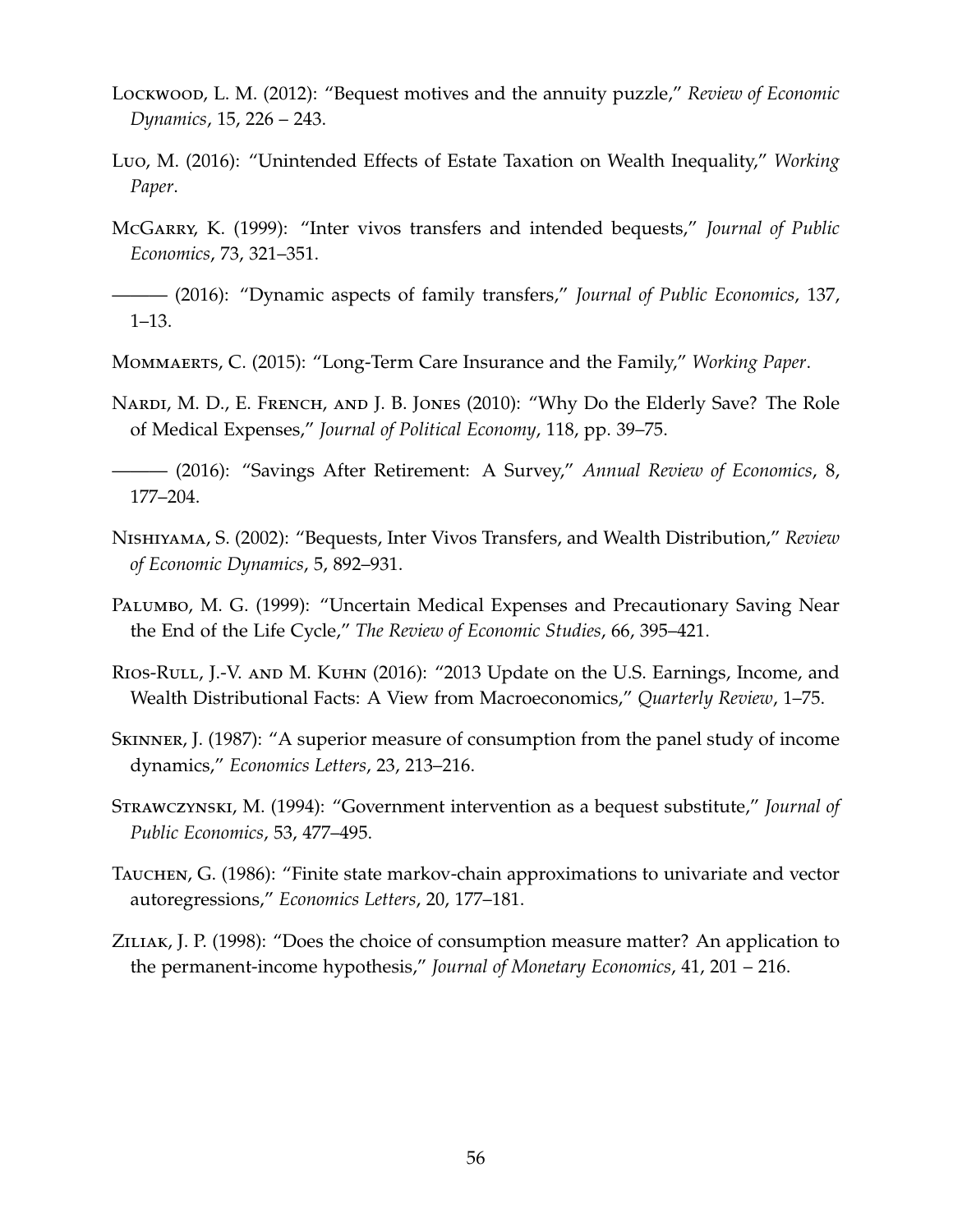# **Appendices**

# <span id="page-56-0"></span>**A Appendix for Empirical Analysis**

#### $\bf A.1\quad$  Derivation of Permanent Income Uncertainty  ${\rm Std}_i\left( {\cal E}_h^i\right)$ *h*

Permanent income uncertainty of individual *i* at age *h* is defined as

$$
\text{Std}_i\left(\mathcal{E}_h^i\right) = \left[\text{Var}_i\left(\sum_{j=h+1}^H \frac{e_{j,h}^i}{R^{j-h}}\right)\right]^{\frac{1}{2}} = \left[\text{Var}_i\left(\frac{e_{h+1,h}^i}{R} + \frac{e_{h+2,h}^i}{R^2} + \dots + \frac{e_{H,h}^i}{R^{H-h}}\right)\right]^{\frac{1}{2}}
$$

which is equal to the square root of the sum of all variance and covariance terms. The sum of variances is

$$
\sum_{j=h+1}^{H} \frac{\text{Var}_i\left(e_{j,h}^i\right)}{R^{2(j-h)}}
$$

For  $h + 1$  the covariance terms are

$$
\frac{2}{R}\frac{\left[\frac{\text{Cov}_{i}\left(e_{h+1,h}^{i};e_{h+2,h}^{i}\right)}{R^{2}}+\frac{\text{Cov}_{i}\left(e_{h+1,h}^{i};e_{h+3,h}^{i}\right)}{R^{3}}+\cdots+\frac{\text{Cov}_{i}\left(e_{h+1,h}^{i};e_{H,h}^{i}\right)}{R^{H-h}}\right]}{\frac{2}{R}\sum_{k=h+2}^{H}\frac{\text{Cov}_{i}\left(e_{h+1,h}^{i};e_{k,h}^{i}\right)}{R^{k-h}}}
$$

For  $h + 2$  the covariance terms are

$$
\frac{2}{R^2} \underbrace{\left[ \frac{\text{Cov}_i \left( e_{h+2,h}^i; e_{h+3,h}^i \right)}{R^3} + \frac{\text{Cov}_i \left( e_{h+2,h}^i; e_{h+4,h}^i \right)}{R^4} + \dots + \frac{\text{Cov}_i \left( e_{h+2,h}^i; e_{H,h}^i \right)}{R^{H-h}} \right]}_{\frac{2}{R^2} \sum_{k=h+3}^H \frac{\text{Cov}_i \left( e_{h+2,h}^i; e_{k,h}^i \right)}{R^{k-h}}}
$$

and so on, with the number of covariance terms decreasing each time. For *H* − 1 there is only one covariance term left

$$
\frac{2}{R^{H-h-1}} \left[ \frac{\text{Cov}_{i} \left( e_{H-1,h}^{i} \, e_{H,h}^{i} \right)}{R^{H-h}} \right] = \frac{2}{R^{H-h-1}} \sum_{k=H}^{H} \frac{\text{Cov}_{i} \left( e_{H-1,h}^{i} \, e_{k,h}^{i} \right)}{R^{k-h}}
$$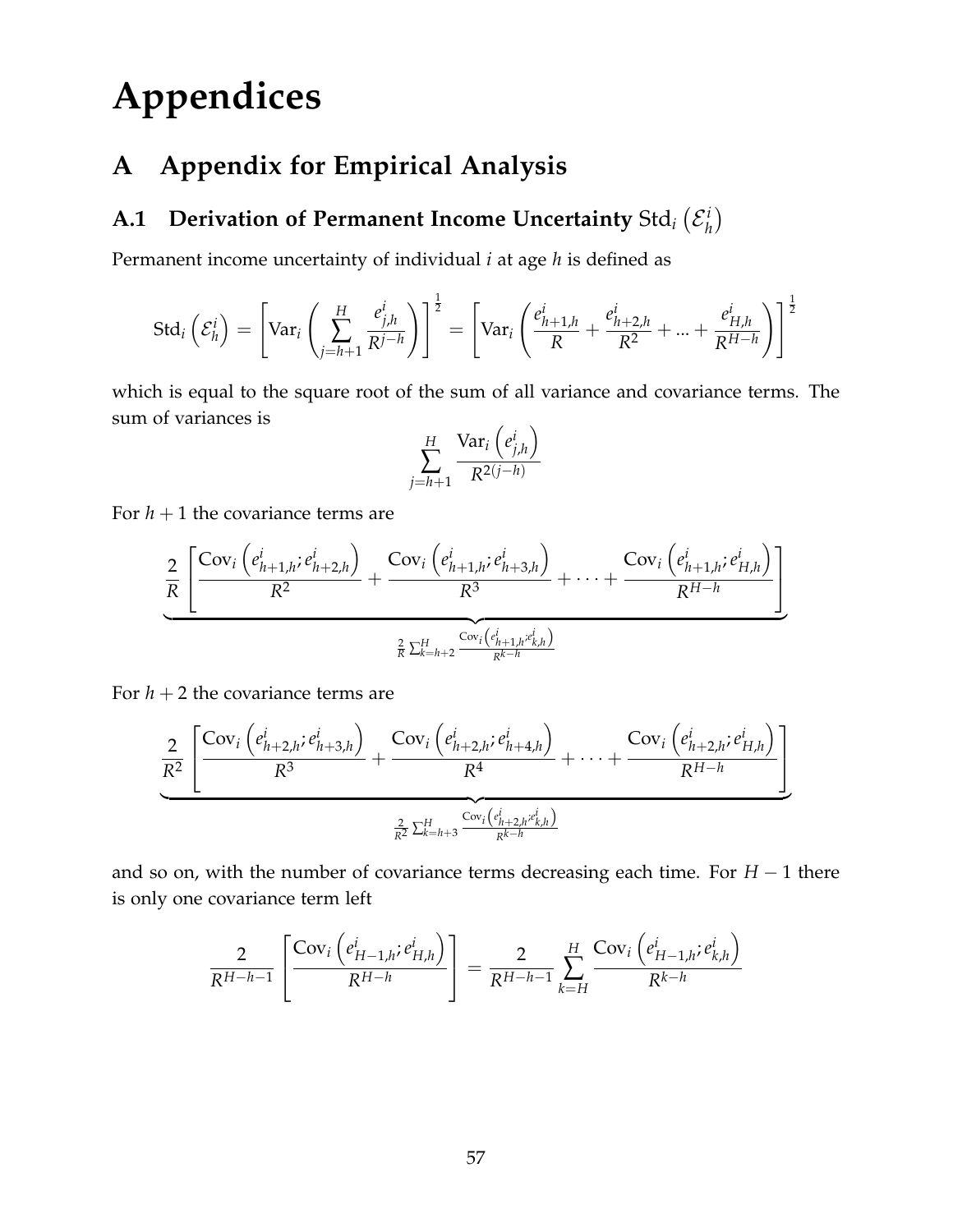Summing all of the above gives

$$
\begin{array}{lll}\n\text{Var}_{i}\left(\mathcal{E}_{h}^{i}\right) &=& \sum_{j=h+1}^{H} \frac{\text{Var}_{i}\left(e_{j,h}^{i}\right)}{R^{2(j-h)}} + \frac{2}{R} \sum_{k=h+2}^{H} \frac{\text{Cov}_{i}\left(e_{h+1,h}^{i};e_{k,h}^{i}\right)}{R^{k-h}} + \frac{2}{R^{2}} \sum_{k=h+3}^{H} \frac{\text{Cov}_{i}\left(e_{h+2,h}^{i};e_{k,h}^{i}\right)}{R^{k-h}} \\
&+ & \cdots + \frac{2}{R^{H-h-2}} \sum_{k=H-1}^{H} \frac{\text{Cov}_{i}\left(e_{H-2,h}^{i};e_{k,h}^{i}\right)}{R^{k-h}} + \frac{2}{R^{H-h-1}} \sum_{k=H}^{H} \frac{\text{Cov}_{i}\left(e_{H-1,h}^{i};e_{k,h}^{i}\right)}{R^{k-h}} \\
&=& \sum_{j=h+1}^{H} \frac{\text{Var}_{i}\left(e_{j,h}^{i}\right)}{R^{2(j-h)}} + 2 \sum_{j=h+1}^{H-1} \frac{1}{R^{j-h}} \sum_{k=j+1}^{H} \frac{\text{Cov}_{i}\left(e_{j,h}^{i};e_{k,h}^{i}\right)}{R^{k-h}}\n\end{array}
$$

### **A.2 Measurement Error**

Let  $\tilde{e}^i_{j,h} = e^i_{j,h} + e^{0,i}_{j,h}$  $j_{j,h}^{0,l}$  be the measured forecast error made by the age *h* individual *i* in predicting age *j* income. This is the sum of the true forecast error, *e i*  $\int_{j,h'}^t$  and the measurement error *e* 0,*i*  $j_{j,h}^{0,l}$ . Then the measured variance of the forecast error of permanent income is

$$
\tilde{V}ar_{s}\left(\mathcal{E}_{h}^{i}\right) = \sum_{j=h+1}^{H} \frac{\text{Var}_{s}\left(e_{j,h}^{i}\right)}{R^{2(j-h)}} + \sum_{j=h+1}^{H} \frac{\text{Var}_{s}\left(e_{j,h}^{0,i}\right)}{R^{2(j-h)}} + \sum_{j=h+1}^{H} \frac{\text{Cov}_{s}\left(e_{j,h}^{i},e_{j,h}^{0,i}\right)}{R^{2(j-h)}} + \sum_{j=h+1}^{H} \frac{\text{Cov}_{s}\left(e_{j,h}^{i},e_{j,h}^{0,i}\right)}{R^{2(j-h)}} + 2\sum_{j=h+1}^{H-1} \frac{1}{R^{j-h}} \sum_{k=j+1}^{H} \frac{\text{Cov}_{s}\left(e_{j,h}^{i},e_{k,h}^{0,i}\right)}{R^{k-h}} + 2\sum_{j=h+1}^{H-1} \frac{1}{R^{j-h}} \sum_{k=j+1}^{H} \frac{\text{Cov}_{s}\left(e_{j,h}^{0,i},e_{k,h}^{0,i}\right)}{R^{k-h}} + 2\sum_{j=h+1}^{H-1} \frac{1}{R^{j-h}} \sum_{k=j+1}^{H} \frac{\text{Cov}_{s}\left(e_{j,h}^{0,i},e_{k,h}^{0,i}\right)}{R^{k-h}} + 2\sum_{j=h+1}^{H-1} \frac{1}{R^{j-h}} \sum_{k=j+1}^{H} \frac{\text{Cov}_{s}\left(e_{j,h}^{0,i},e_{k,h}^{0,i}\right)}{R^{k-h}} + 2\sum_{j=h+1}^{H-1} \frac{1}{R^{j-h}} \sum_{k=j+1}^{H} \frac{\text{Cov}_{s}\left(e_{j,h}^{i},e_{k,h}^{0,i}\right)}{R^{k-h}} + \sum_{j=h+1}^{H} \frac{\text{Cov}_{s}\left(e_{j,h}^{i},e_{k,h}^{0,i}\right)}{R^{2(j-h)}} + 2\sum_{j=h+1}^{H-1} \frac{1}{R^{j-h}} \sum_{k=j+1}^{H} \frac{\text{Cov}_{s}\left(e_{j,h}^{i},e_{k,h}^{0,i}\right)}{R^{k-h}}
$$
\n
$$
= \sum_{j=h+1}^{H} \frac{\text{Var}_{s}\left(e_{j,h}^{i}\right)}{R^{2(j-h)}} + \sum_{j=h+1}^{H} \frac{\sigma_{0,h}^{
$$

Since the term  $\sum_{j=h+1}^{H}$  $\frac{\sigma_{0,h}^2}{R^{2(j-h)}}$  is constant across sectors for a fixed *h*, the distribution of variances of forecast errors of permanent income across sectors is unaffected by the measurement error, except for the mean which increases by exactly  $\sum_{j=h+1}^{H}$  $\frac{\sigma_{0,h}^2}{R^{2(j-h)}}$ . However, it is the variation across sectors, which is not affected, that is exploited in the main empirical exercise of the paper.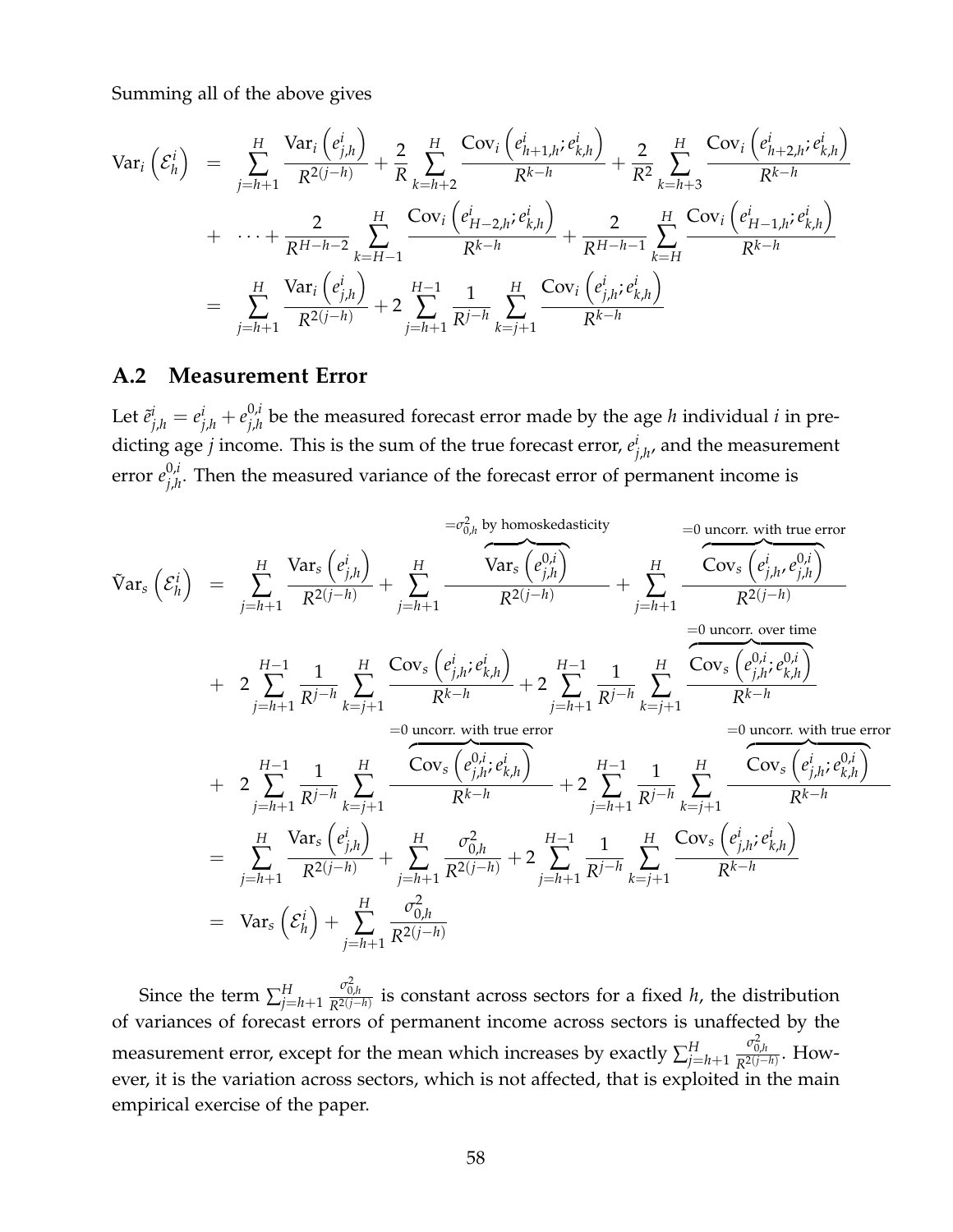### **A.3 Zero Earnings Observations**

To estimate transfers as a function of labor income I first remove from (head and wife total) transfers the part that is predictable by demographics. To that end I estimate the following specification on the pooled sample:

$$
transfer = \alpha_0 + \alpha_1 X + u
$$

where **X** is a vector of observables including employment status, marital status, family size, race, a cubic age polynomial and year dummies. I then project the residual *u* on labor income:

$$
u = \tilde{\alpha}_0 + \tilde{\alpha}_1 \times labor\ earnings + \epsilon_t
$$

and set annual labor earnings for zero earnings observations equal to  $\tilde{\alpha}_0$ . Additionally, I use the results above to impute earnings for observations with positive annual earnings smaller than \$200, which are likely to be measured with error.

#### **A.4 Sector Definition**

A sector *s* is an industry-occupation pair. There are 8 industry groups displayed in the first column of Table [1](#page-11-0) in the main text and 5 occupation groups listed in the first row of the table. These are aggregated based on the major industries and occupations Census classification. Since the projection equation [\(7\)](#page-9-0) estimates 13 parameters in its most general specification, there must be at least 14 individuals of each age in each sector. This is why for some industries such as construction or manufacturing occupation groups are aggregated even further. The aggregation is based on the distribution of annual labor earnings as summarized by the coefficient of variation. There is a total of 16 sectors in Table [1.](#page-11-0) An additional sector, which is an exception from the industryoccupation pair rule, is the 'unemployment sector', containing all individuals that are unemployed at the time they make the income forecast.

Table [13](#page-59-0) summarizes some statistics at sector level. Sectors 5 and 12 are the largest, each covering approximately 14% or the sample, while sectors 2 and 15 are the smallest with only 3% of respondents. In light of this discrepancy, it is worth pointing out that sector 12 is at its maximum level of disaggregation, while an alternative disaggregation of sector 5 is not supported by the 'coefficient of variation' criterion. Annual labor earnings are highest in sector 4 and, not surprisingly, lowest for the unemployed.

Lastly, Table [14](#page-60-0) reports the number of individuals in each age-sector cell.

### **A.5 Consumption Imputation Procedure**

I impute total consumption in the PSID by using the data available in the CEX. Variations of this technique have been used several times in the literature (for example [Skinner](#page-55-4)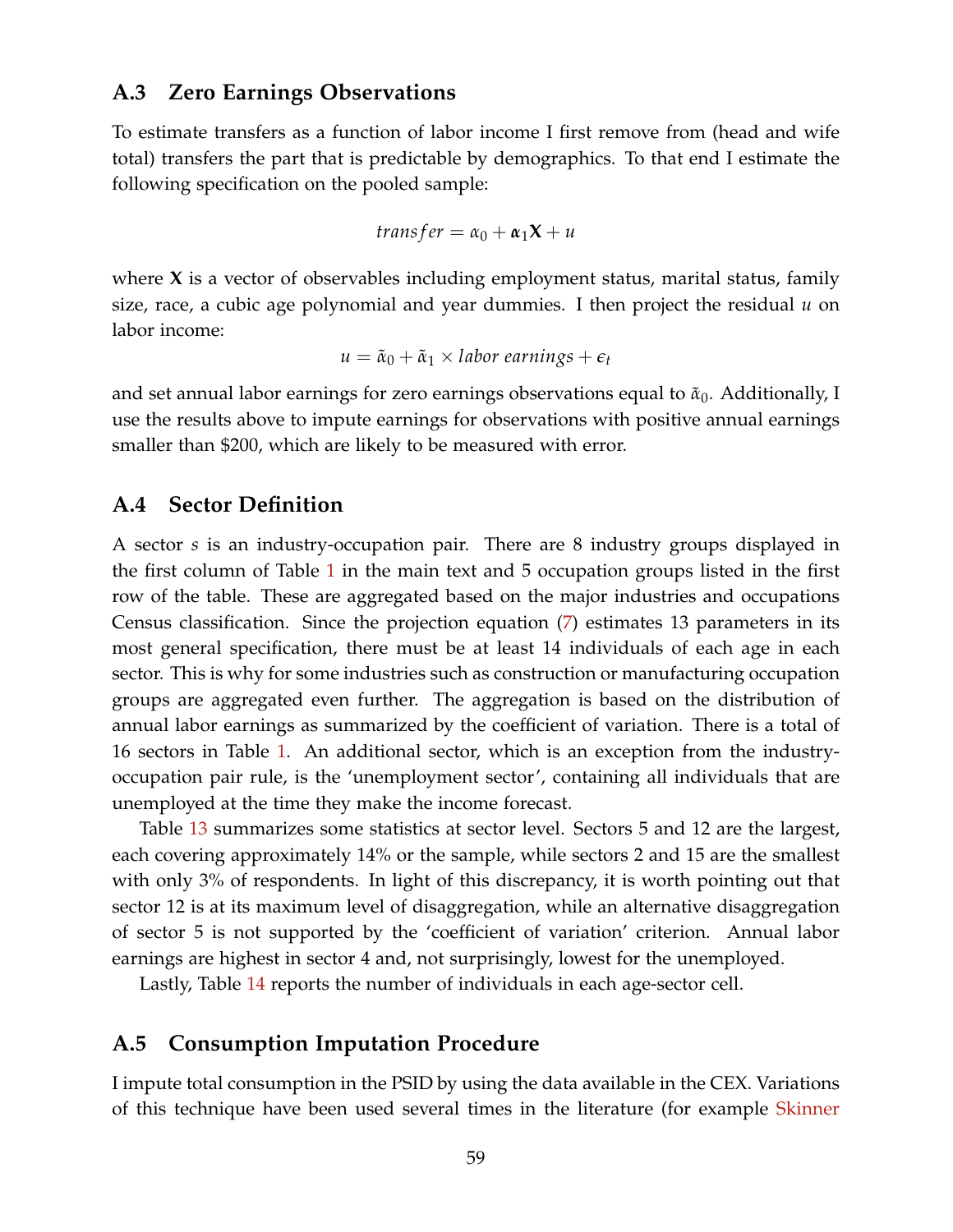<span id="page-59-0"></span>

| Sector/Statistic | Percentage of<br>sample $(\% )$ | Average age | Average log annual<br>labor earnings | St. dev. of log annual<br>labor earnings |
|------------------|---------------------------------|-------------|--------------------------------------|------------------------------------------|
| Sector 0         | 6.38                            | 39          | 7.92                                 | 1.84                                     |
| Sector 1         | 4.47                            | 41          | 9.95                                 | 1.12                                     |
| Sector 2         | 2.81                            | 42          | 10.49                                | 0.94                                     |
| Sector 3         | 5.91                            | 38          | 10.06                                | 0.93                                     |
| Sector 4         | 6.35                            | 42          | 10.87                                | 0.72                                     |
| Sector 5         | 14.01                           | 40          | 10.28                                | 0.71                                     |
| Sector 6         | 4.04                            | 41          | 10.69                                | 0.67                                     |
| Sector 7         | 4.90                            | 41          | 10.36                                | 0.81                                     |
| Sector 8         | 4.50                            | 40          | 10.46                                | 0.92                                     |
| Sector 9         | 4.80                            | 39          | 10.03                                | 0.79                                     |
| Sector 10        | 5.38                            | 39          | 9.97                                 | 0.99                                     |
| Sector 11        | 5.03                            | 41          | 10.51                                | 0.91                                     |
| Sector 12        | 13.83                           | 41          | 10.55                                | 0.88                                     |
| Sector 13        | 3.97                            | 39          | 10.07                                | 0.79                                     |
| Sector 14        | 4.57                            | 41          | 9.63                                 | 1.01                                     |
| Sector 15        | 2.98                            | 40          | 9.98                                 | 0.89                                     |
| Sector 16        | 6.07                            | 40          | 10.52                                | 0.69                                     |

Table 13: Sector statistics

[\(1987\)](#page-55-4) and [Ziliak](#page-55-5) [\(1998\)](#page-55-5)). Here, I follow the strategy of [Blundell et al.](#page-52-1) [\(2008\)](#page-52-1) who estimate the demand for food (available in both surveys) as a function of total consumption, relative prices and household characteristics using the data in CEX, and then invert it to obtain a measure of total consumption in the PSID.

The first step in the imputation procedure is the estimation of the food demand function for individual *i* at time *t*:

$$
f_{i,t} = Z'_{i,t} \delta + p'_t \theta + \beta (D_{i,t}) C_{i,t} + \epsilon_{i,t}
$$

where *f* is the log of real food expenditure, *Z* is a set of household characteristics available in both surveys (a quadratic term in age, education, region, cohort, number of children and race dummies, family size), *p* is a set of prices (of food, alcohol and tobacco, transport, fuel and utilities), *C* is the log of total consumption expenditure and *e* is the error term. The elasticity  $\beta(\cdot)$  is allowed to vary with observed household characteristics. To account for potential measurement error in total expenditure, the latter is instrumented with the average hourly wages of the husband and the wife by cohort, year and education level. In both surveys food expenditure is the sum of annual expenditure on food at home and away from home.

In the second step of the imputation procedure, under the assumption of normality of food demand, the function can be inverted to obtain a measure of non-durable and total consumption in the PSID. The food demand is estimated with the sample of CEX male heads with ages between 22 and 80, born between 1921 and 1970. The imputation is done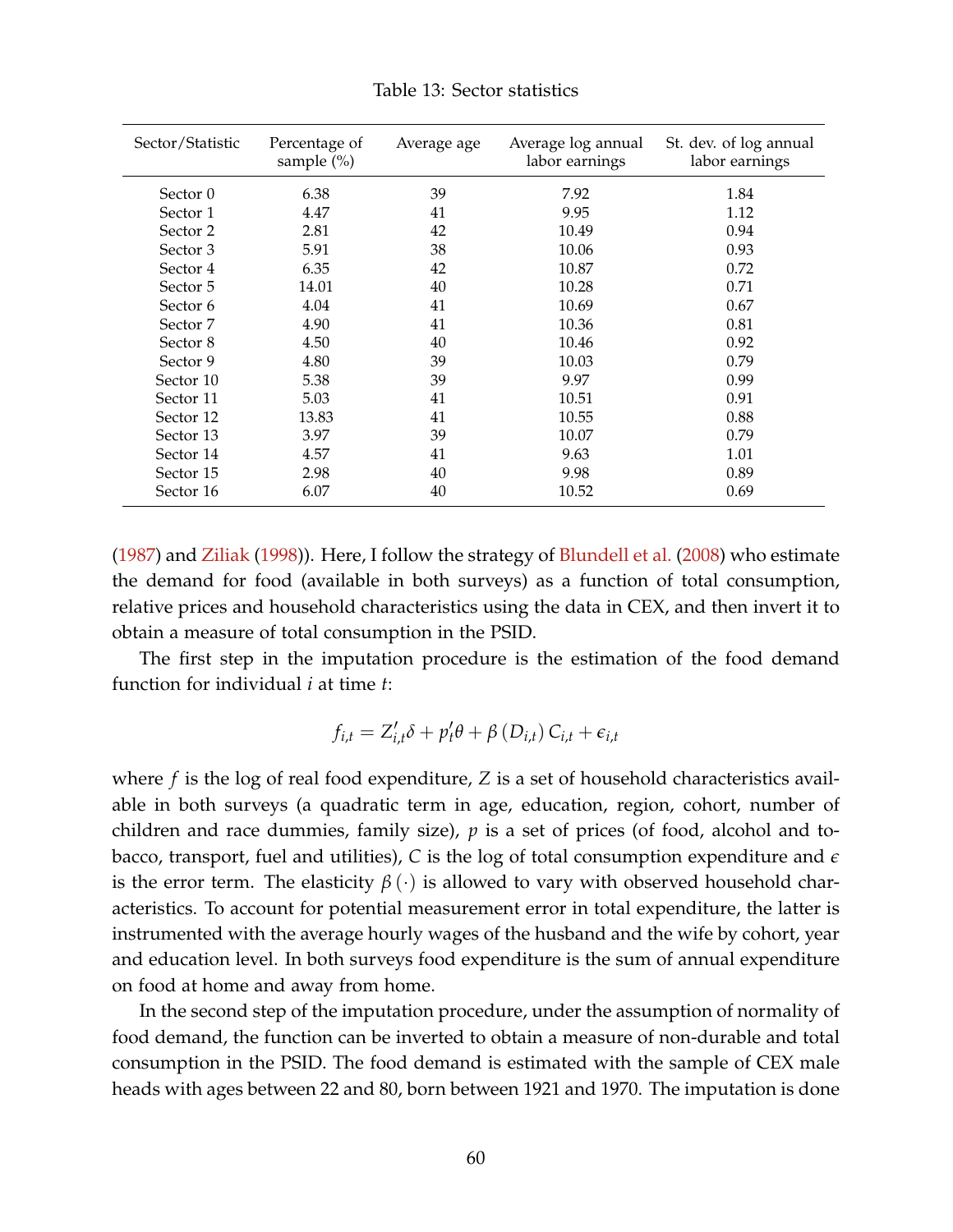Table 14: Number of observations

<span id="page-60-0"></span>

| Age/Sector 0 |     | 1      | 2      | 3   | $\overline{4}$ | 5   | 6      | 7   | 8      | 9      | 10       | 11  | 12  | 13     | 14  | 15  | 16  |
|--------------|-----|--------|--------|-----|----------------|-----|--------|-----|--------|--------|----------|-----|-----|--------|-----|-----|-----|
| 22           | 191 | 76     | 14     | 154 | 33             | 317 | 45     | 61  | 64     | 133    | 187      | 58  | 96  | 97     | 124 | 63  | 63  |
| 23           | 247 | 99     | 22     | 190 | 72             | 400 | 61     | 92  | 78     | 180    | 234      | 115 | 208 | 131    | 157 | 84  | 113 |
| 24           | 295 | 134    | 41     | 225 | 111            | 479 | 83     | 123 | 106    | 202    | 262      | 156 | 318 | 167    | 162 | 100 | 153 |
| 25           | 322 | 146    | 61     | 257 | 154            | 529 | 94     | 136 | 134    | 217    | 287      | 176 | 371 | 177    | 184 | 113 | 175 |
| 26           | 305 | 154    | 70     | 269 | 186            | 563 | 116    | 146 | 146    | 246    | 259      | 185 | 443 | 187    | 191 | 120 | 188 |
| 27           | 281 | 148    | 83     | 277 | 188            | 564 | 126    | 181 | 188    | 213    | 239      | 197 | 501 | 196    | 191 | 113 | 205 |
| 28           | 274 | 173    | 85     | 286 | 197            | 565 | 138    | 192 | 190    | 208    | 218      | 201 | 541 | 203    | 199 | 126 | 207 |
| 29           | 269 | 172    | 98     | 275 | 218            | 553 | 150    | 190 | 190    | 199    | 238      | 203 | 522 | 202    | 197 | 122 | 225 |
| 30           | 262 | 167    | 113    | 270 | 230            | 571 | 140    | 213 | 193    | 210    | 197      | 208 | 527 | 184    | 191 | 117 | 242 |
| 31           | 285 | 178    | 110    | 280 | 246            | 550 | 155    | 193 | 203    | 195    | 200      | 189 | 554 | 165    | 164 | 117 | 243 |
| 32           | 263 | 169    | 109    | 274 | 246            | 580 | 167    | 195 | 209    | 188    | 193      | 184 | 579 | 150    | 157 | 103 | 250 |
| 33           | 240 | 163    | 116    | 259 | 243            | 582 | 168    | 207 | 201    | 197    | 182      | 190 | 559 | 145    | 155 | 107 | 251 |
| 34           | 244 | 154    | 117    | 237 | 252            | 541 | 166    | 201 | 177    | 196    | 203      | 188 | 532 | 135    | 169 | 126 | 256 |
| 35           | 225 | 168    | 126    | 238 | 245            | 533 | 166    | 184 | 196    | 195    | 189      | 176 | 547 | 124    | 156 | 130 | 253 |
| 36           | 220 | 154    | 138    | 221 | 255            | 510 | 159    | 201 | 200    | 184    | 182      | 182 | 534 | 135    | 152 | 101 | 247 |
| 37           | 238 | 154    | 130    | 210 | 255            | 509 | 159    | 186 | 183    | 167    | 187      | 177 | 504 | 130    | 139 | 118 | 252 |
| 38           | 211 | 155    | 107    | 226 | 249            | 499 | 170    | 174 | 171    | 163    | 179      | 162 | 530 | 136    | 135 | 110 | 260 |
| 39           | 222 | 146    | 107    | 196 | 257            | 485 | 173    | 181 | 159    | 173    | 165      | 167 | 516 | 129    | 133 | 108 | 253 |
| 40           | 196 | 151    | 120    | 183 | 257            | 490 | 162    | 183 | 167    | 167    | 157      | 167 | 514 | 123    | 130 | 112 | 251 |
| 41           | 177 | 147    | 118    | 172 | 255            | 494 | 160    | 160 | 173    | 173    | 148      | 172 | 497 | 122    | 126 | 128 | 242 |
| 42           | 176 | 151    | 108    | 198 | 254            | 470 | 158    | 167 | 164    | 162    | 147      | 164 | 493 | 113    | 125 | 113 | 230 |
| 43           | 190 | 147    | 94     | 202 | 252            | 451 | 149    | 167 | 152    | 148    | 137      | 173 | 480 | 96     | 132 | 110 | 223 |
| 44           | 175 | 139    | 97     | 193 | 257            | 438 | 144    | 178 | 148    | 138    | 133      | 175 | 478 | 106    | 122 | 102 | 218 |
| 45           | 172 | 143    | 102    | 180 | 234            | 441 | 146    | 178 | 142    | 136    | 130      | 164 | 473 | 102    | 125 | 96  | 227 |
| 46           | 169 | 141    | 95     | 175 | 235            | 438 | 136    | 168 | 152    | 131    | 141      | 164 | 470 | 95     | 126 | 78  | 212 |
| 47           | 166 | 137    | 85     | 163 | 232            | 428 | 139    | 169 | 158    | 124    | 130      | 167 | 454 | 88     | 120 | 71  | 207 |
| 48           | 158 | 138    | 88     | 148 | 214            | 421 | 139    | 159 | 148    | 127    | 135      | 158 | 429 | 100    | 121 | 74  | 201 |
| 49           | 164 | 131    | 87     | 138 | 197            | 408 | 132    | 162 | 135    | 121    | 138      | 156 | 410 | 110    | 112 | 72  | 196 |
| 50           | 137 | 118    | 88     | 152 | 205            | 392 | 127    | 154 | 119    | 104    | 129      | 139 | 415 | 95     | 126 | 66  | 194 |
| 51           | 131 | 117    | 89     | 141 | 201            | 381 | 119    | 148 | 121    | 100    | 114      | 123 | 407 | 91     | 126 | 62  | 185 |
| 52           | 132 | 119    | 84     | 130 | 195            | 364 | 113    | 153 | 98     | 95     | 124      | 119 | 385 | 97     | 107 | 59  | 166 |
| 53           | 119 | 122    | 77     | 122 | 168            | 356 | 108    | 139 | 88     | 82     | 125      | 123 | 371 | 93     | 107 | 70  | 145 |
| 54           | 135 | 117    | $74\,$ | 113 | 163            | 325 | 104    | 121 | 87     | 85     | 128      | 126 | 350 | 84     | 100 | 65  | 130 |
| 55           | 148 | 114    | 70     | 100 | 168            | 298 | 96     | 116 | 78     | 83     | 123      | 120 | 337 | 84     | 100 | 61  | 125 |
| 56           | 126 | 115    | 62     | 89  | 153            | 274 | 91     | 109 | 70     | 84     | 119      | 113 | 328 | 74     | 114 | 59  | 117 |
| 57           | 101 | 103    | 64     | 89  | 139            | 256 | 81     | 104 | 69     | 85     | 112      | 112 | 308 | 86     | 112 | 61  | 105 |
| 58           | 85  | 103    | 59     | 89  | 123            | 243 | 78     | 86  | 73     | $77\,$ | 107      | 108 | 282 | 84     | 111 | 53  | 101 |
| 59           | 115 | 91     | 48     | 82  | 108            | 228 | 75     | 73  | 69     | 69     | 106      | 104 | 269 | 67     | 110 | 53  | 84  |
| 60           | 105 | 91     | $47\,$ | 74  | 100            | 201 | 62     | 62  | 60     | 73     | 88       | 89  | 240 | 66     | 104 | 49  | 82  |
| 61           | 94  | 87     | $47\,$ | 62  | 79             | 184 | $40\,$ | 55  | 54     | 66     | 83       | 82  | 210 | 62     | 99  | 49  | 57  |
| 62           | 88  | 68     | 34     | 49  | 74             | 149 | 37     | 47  | 57     | 51     | 79       | 70  | 160 | 61     | 79  | 42  | 57  |
| 63           | 83  | 57     | 27     | 34  | 56             | 120 | 35     | 38  | $50\,$ | 50     | 69       | 61  | 132 | 51     | 69  | 35  | 42  |
| 64           | 76  | 52     | 25     | 32  | 45             | 84  | 28     | 28  | 43     | 42     | 59       | 55  | 118 | $44\,$ | 63  | 31  | 28  |
| 65           | 62  | $40\,$ | 21     | 18  | 32             | 50  | 13     | 21  | 33     | 29     | $\rm 48$ | 39  | 95  | 29     | 57  | 25  | 20  |

Notes: Table entries are number of observations in each age-sector cell.

on a similarly constructed PSID sample, which does not include the SEO, immigrants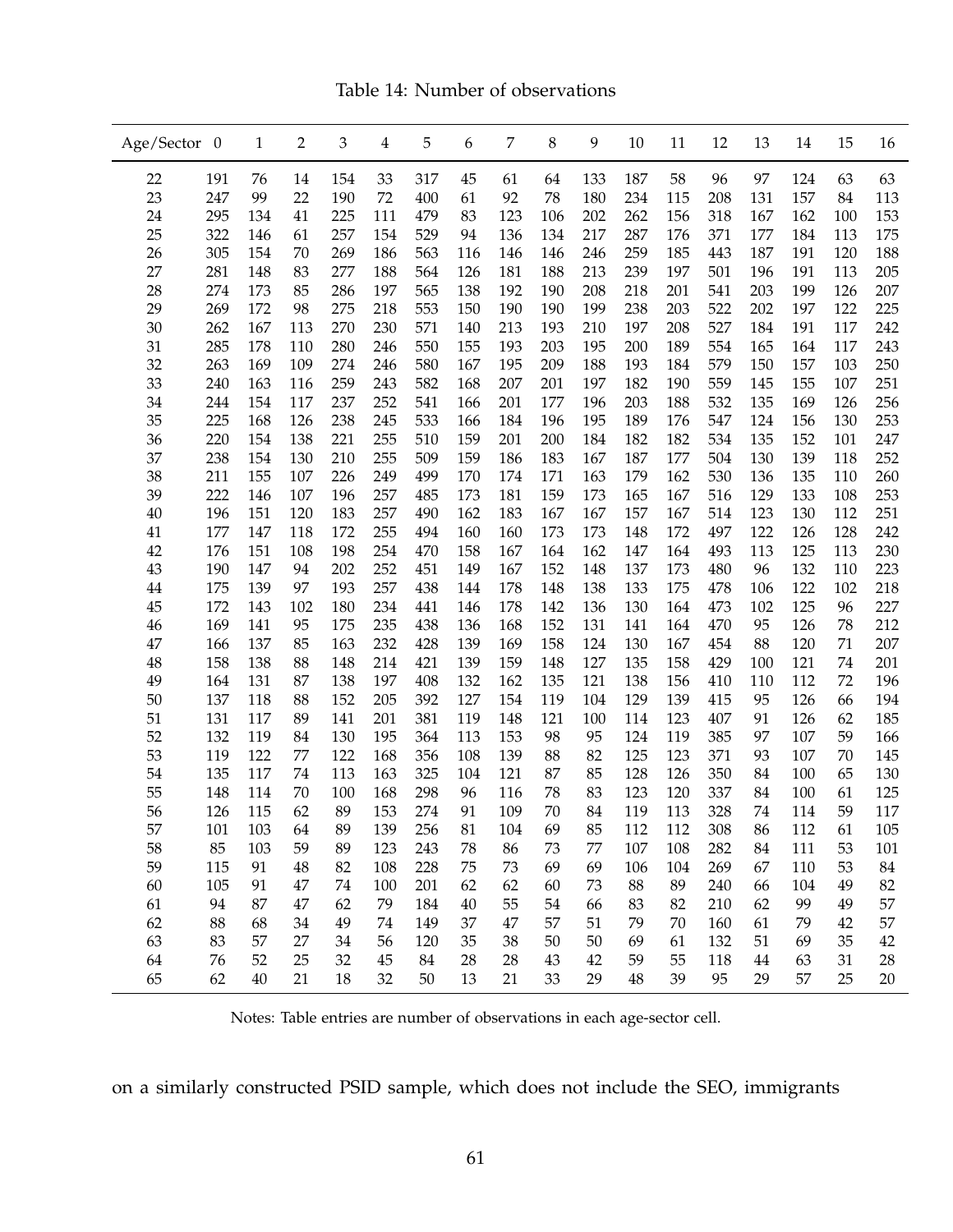

Figure 12: Age Profile of Income Uncertainty Relative to Permanent Income - sector level

Notes: The definition of sectors is in Table [1](#page-11-0) in Appendix [A.](#page-56-0)

and latino sub-sample. The latter are excluded to avoid selection issues and allow a one to one mapping between the age profile of savings and the lifetime profile of income uncertainty previously constructed. Since CEX data is only available starting 1980, I am able to construct the PSID measure of total consumption from 1981 until 2003 (calendar years 1980-2002), with breaks in 1988 and 1989 when PSID did not collect information of food expenditure. When inverting the food demand equation, I set the constant term so that the average savings rate in the PSID matches the average savings rate reported in the NIPA Tables for the same horizon of 8.2%.

Savings are defined as after-tax income less consumption expenditure. After-tax income is constructed as total family money income less federal income taxes. Total family money income includes the taxable income and transfers of all members. The taxable income covers labor and asset income. Transfers are not removed from family income because for part of the survey years it is impossible to separate social security income from other forms of transfers (e.g. children aid for unemployed parents). In constructing disposable income I face the complication that PSID stopped determining taxes paid in 1991. To calculate taxes owed for calendar years 1991 − 2010 (survey years 1992 − 2011)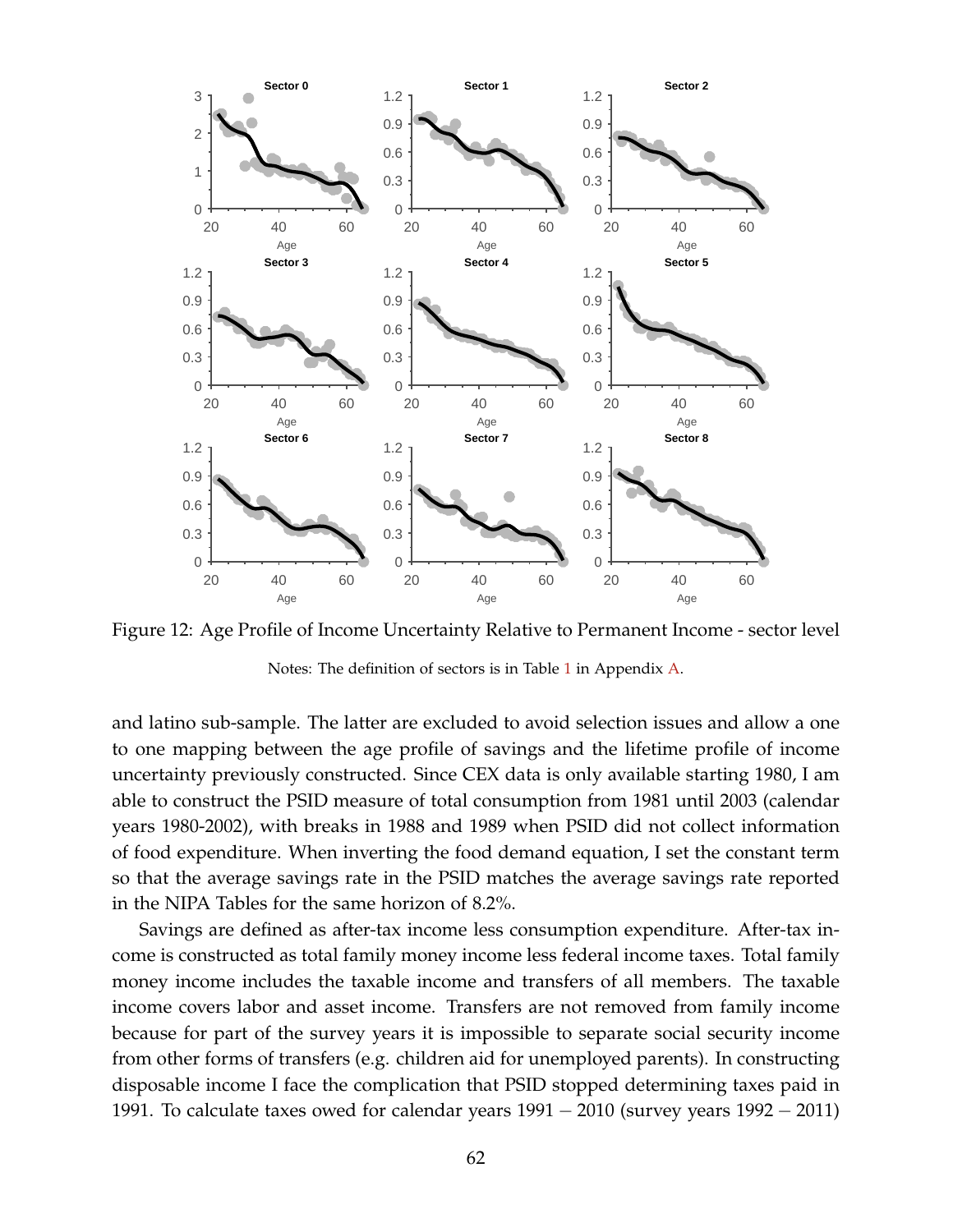

Figure 13: Age Profile of Income Uncertainty Relative to Permanent Income - sector level

Notes: The definition of sectors is in Table [1](#page-11-0) in Appendix [A.](#page-56-0)

I use TAXSIM with PSID variables as inputs.

# **A.6 Additional Empirical Results**

Tables [15](#page-63-0) and [16](#page-64-0) in this section reports some additional empirical results referenced in the main text.

# <span id="page-62-0"></span>**B Appendix for Quantitative Model**

# **B.1 Computational Algorithm**

The algorithm to compute a steady-state equilibrium amounts to finding the value functions and the associated decision rules, as well as the stationary measure of households of different ages. The two steps are now further detailed. The algorithm is written for the general case in which the child's age runs from 1 to *Hc*, the parent's age runs from  $H_c + 1$  to *H* and there is a *d* periods age difference between parents and children.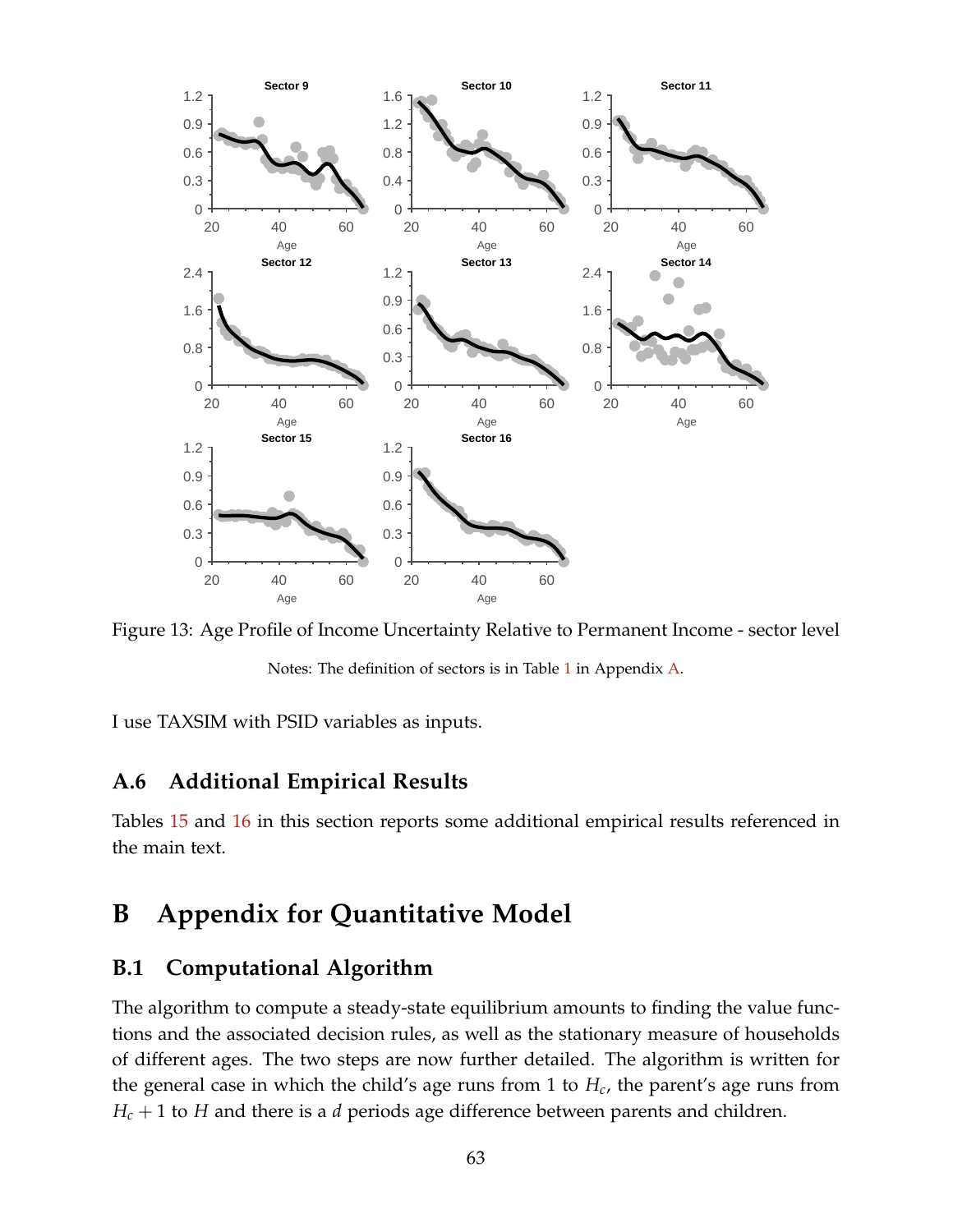<span id="page-63-0"></span>

|                         |                       | Non-durables and services | Total consumption     |                       |  |  |
|-------------------------|-----------------------|---------------------------|-----------------------|-----------------------|--|--|
|                         | <b>Baseline</b>       | Health controls           | <b>Baseline</b>       | Health controls       |  |  |
| Parent's uncertainty    | $-0.039$<br>(0.025)   | $-0.035$<br>(0.025)       | $-0.043$<br>(0.025)   | $-0.040$<br>(0.025)   |  |  |
| Child's uncertainty     | $-0.163**$<br>(0.038) | $-0.162**$<br>(0.040)     | $-0.149**$<br>(0.038) | $-0.148**$<br>(0.040) |  |  |
| $\mathbf{X}_p$          |                       |                           |                       |                       |  |  |
| Excellent health        |                       | $-0.030$<br>(0.048)       |                       | $-0.040$<br>(0.048)   |  |  |
| Good health             |                       | 0.013<br>(0.047)          |                       | $-0.003$<br>(0.047)   |  |  |
| $\mathbf{X}_c$          |                       |                           |                       |                       |  |  |
| <b>Excellent</b> health |                       | $0.362**$<br>(0.101)      |                       | $0.348**$<br>(0.091)  |  |  |
| Good health             |                       | $0.259*$<br>(0.101)       |                       | $0.251**$<br>(0.091)  |  |  |

Table 15: Importance of Health Status (child's equation)

Notes: Table entries are coefficient estimates from equation [\(13\)](#page-20-0). The set of covariates from the baseline estimation is augmented to include dummy variables for weather the parent and the child are in excellent and very good, good and fair or poor health condition. The latter is the omitted dummy. Robust standard errors clustered at child level are in parenthesis. <sup>∗</sup> significant at 5%; ∗∗ significant at 1%

#### **Finding the policy functions**

The algorithm for finding the optimal policy functions for the parent  $a'_p(h_p, a_p, a_c, y_p, y_c, s_p, s_c)$ ,  $g_p\left(h_p,a_p,a_c,y_p,y_c,s_p,s_c\right)$  and the child  $a_c'\left(h_c,a_c,y_c,g_p,a_p',y_p,s_p,s_c\right)$ , where  $h_p\,=\,H_c\,+\,$ 1, ..., *H* and  $h_c = h_p - d$  is as follows:

- *Step 1.* Place a grid on the asset, transfer, labor income and sector spaces spaces. Let *NA* be the number of notes in the asset space, *NG* the number of nodes in the transfer space, *NY* be the number of nodes in the income space and *NS* the number of sectors. This means the state space has  $d \times NA^2 \times NY^2 \times NS^2$  nodes for the parent's value function and  $d \times NA^2 \times NY^2 \times NS^2 \times NG$  for the child's value function. The labor income grid and the corresponding age specific transition probabilities are approximated using the algorithm in [Tauchen](#page-55-6) [\(1986\)](#page-55-6).
- *Step* 2. Initialize value function  $V_0^p$  $J_0^p(H_c+1, a_p, a_c, y_p, y_c, s_p, s_c)$ , for all  $a_p, a_c = 1, ..., N$ A,  $y_p, y_c = 1, ..., NY$  and  $s_p, s_c = 1, ..., NS$ .
- *Step 3.* Starting from this guess, iterate backwards over all parent-child age pairs  $(h_p, h_c) \in$  $\{(H, H_c), (H - 1, H_c - 1), \ldots, (H_c + 1, 1)\}\)$  to update the initial guess to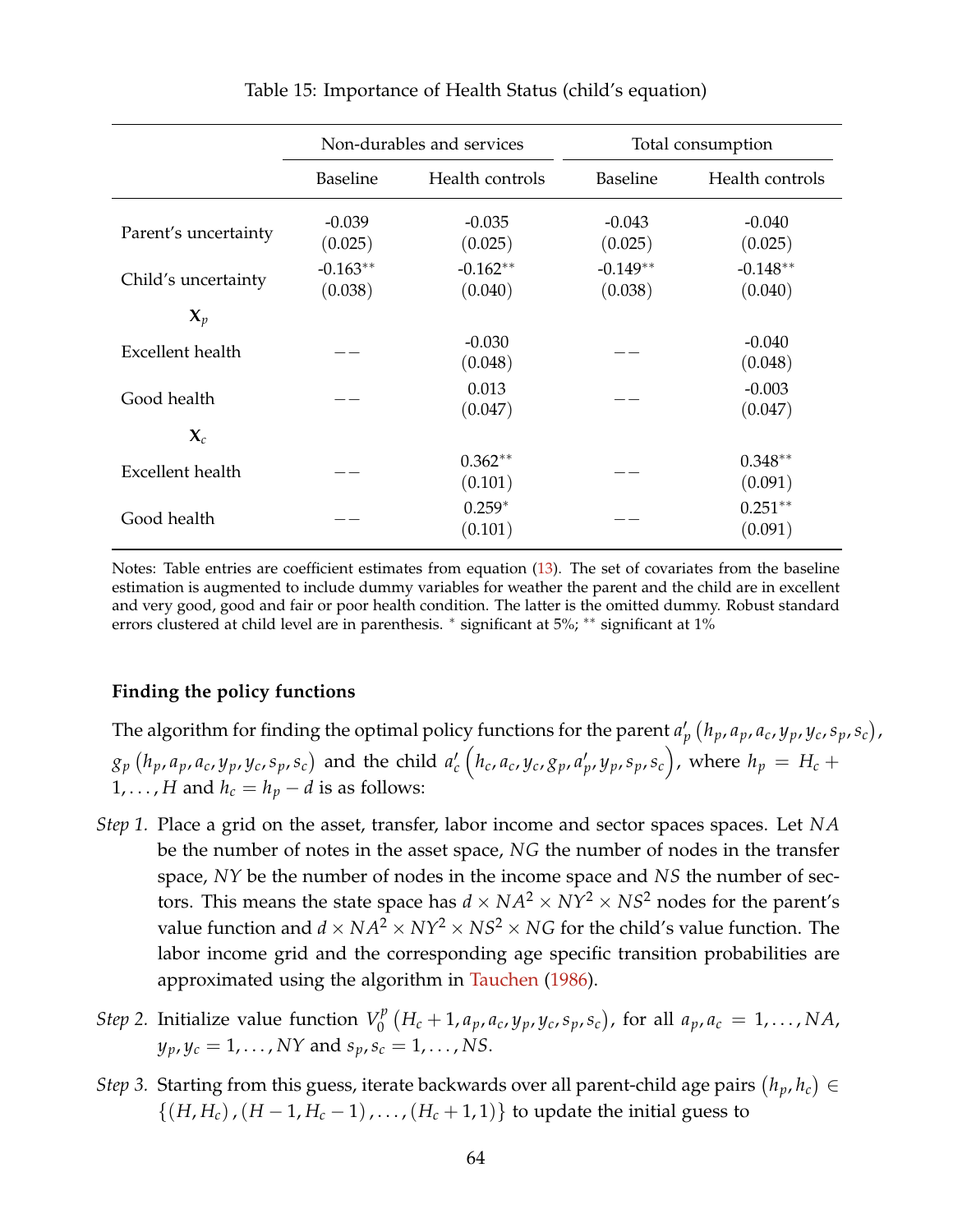|                                               | Parent's<br>uncertainty | Child's<br>uncertainty                |                       | $n=2$ $n=3$ $n=4$     |                  | n > 5                 | $b=1$ |  |
|-----------------------------------------------|-------------------------|---------------------------------------|-----------------------|-----------------------|------------------|-----------------------|-------|--|
|                                               |                         | Panel A. Proxy for the bequest motive |                       |                       |                  |                       |       |  |
| Bequest proxy:<br>parent vs non-parent        | $-0.092**$<br>(0.031)   | $-0.077*$<br>(0.033)                  |                       |                       |                  |                       |       |  |
| Bequest proxy:<br>number of children          | $-0.069$<br>(0.037)     | $-0.077*$<br>(0.034)                  | $-0.069**$<br>(0.019) | $-0.081**$<br>(0.029) | 0.016<br>(0.035) | $-0.299**$<br>(0.077) |       |  |
| Panel B. Direct measure of the bequest motive |                         |                                       |                       |                       |                  |                       |       |  |
| How important it is                           | $-0.081*$               | $-0.077*$                             |                       |                       |                  |                       | 0.015 |  |

−− −−− −−−

(0.020)

<span id="page-64-0"></span>Table 16: Importance of the Bequest Motive for the Effect on Total Consumption

Notes: Table entries are coefficient estimates of the effect of parent's and child's uncertainty on parent's total consumption for various controls for the strength of the bequest motive. *Panel A*: The first row reports estimates of equation [\(12\)](#page-19-0) when a dummy variable equal to 1 if the respondent is a parent and zero otherwise is used as proxy for the bequest motive. In the second row the number of children is used as proxy, with the reference group being number of children = 1 (parent has one adult child). *Panel B* The strength of the bequest motive is captured with a dummy variable that is equal to 1 if leaving an estate is important and 0 otherwise. Robust standard errors clustered at parent level are in parenthesis. <sup>∗</sup> significant at 5%; \*\* significant at 1%

(0.034)

leaving an estate?

(0.033)

 $V_1^p$  $H_1^p(H_c+1, a_p, a_c, y_p, y_c, s_p, s_c)$ . To that end, for each parent child pair solve the two-stage game backwards, as follows:

- *Step 3.1* Solve the child's optimization problem to get the policy functions  $c_c^{\star}\left(h_c,a_c,y_c,g_p,a'_p,y_p,s_p,s_c\right)$  and  $a_c^{\prime\star}\left(h_c,a_c,y_c,g_p,a'_p,y_p,s_p,s_c\right)$ .
- *Step 3.2* Given the child's policy function, solve the parent's optimization problem to get policy functions  $c_p^{\star}(h_p, a_p, a_c, y_p, y_c, s_p, s_c)$ ,  $g_p^{\star}(h_p, a_p, a_c, y_p, y_c, s_p, s_c)$  and  $a'^{\star}_{p}(h_{p},a_{p},a_{c},y_{p},y_{c},s_{p},s_{c})$ . Given  $a'_{p}$ , the transfer  $g_{p}$  is set as follows: (i) if  $a'^{\star}_c(h_c, a_c, y_c, 0, a'_p, y_p, s_p, s_c) > \underline{A}_{h_c}$ , then  $g_p^{\star}(h_p, a_p, a_c, y_p, y_c, s_p, s_c) = 0$  and (ii) if  $a_c'^\star (h_c, a_c, y_c, 0, a_p', y_p, s_p, s_c) = \underline{A}_{h_c'}$ , then  $g_p^\star (h_p, a_p, a_c, y_p, y_c, s_p, s_c) =$ max  $\{0,\hat{g}_p\}$ , where  $\hat{g}_p$  solves

$$
u'\left(y_p + Ra_p - a'_p - g_p\right) - \gamma u'\left(c_c^{\star}\left(h_c, a_c, y_c, g_p, a'_p, y_p, s_p, s_c\right)\right) = 0
$$

Savings  $a'_p$  are then chosen to maximize the parent's value function. Once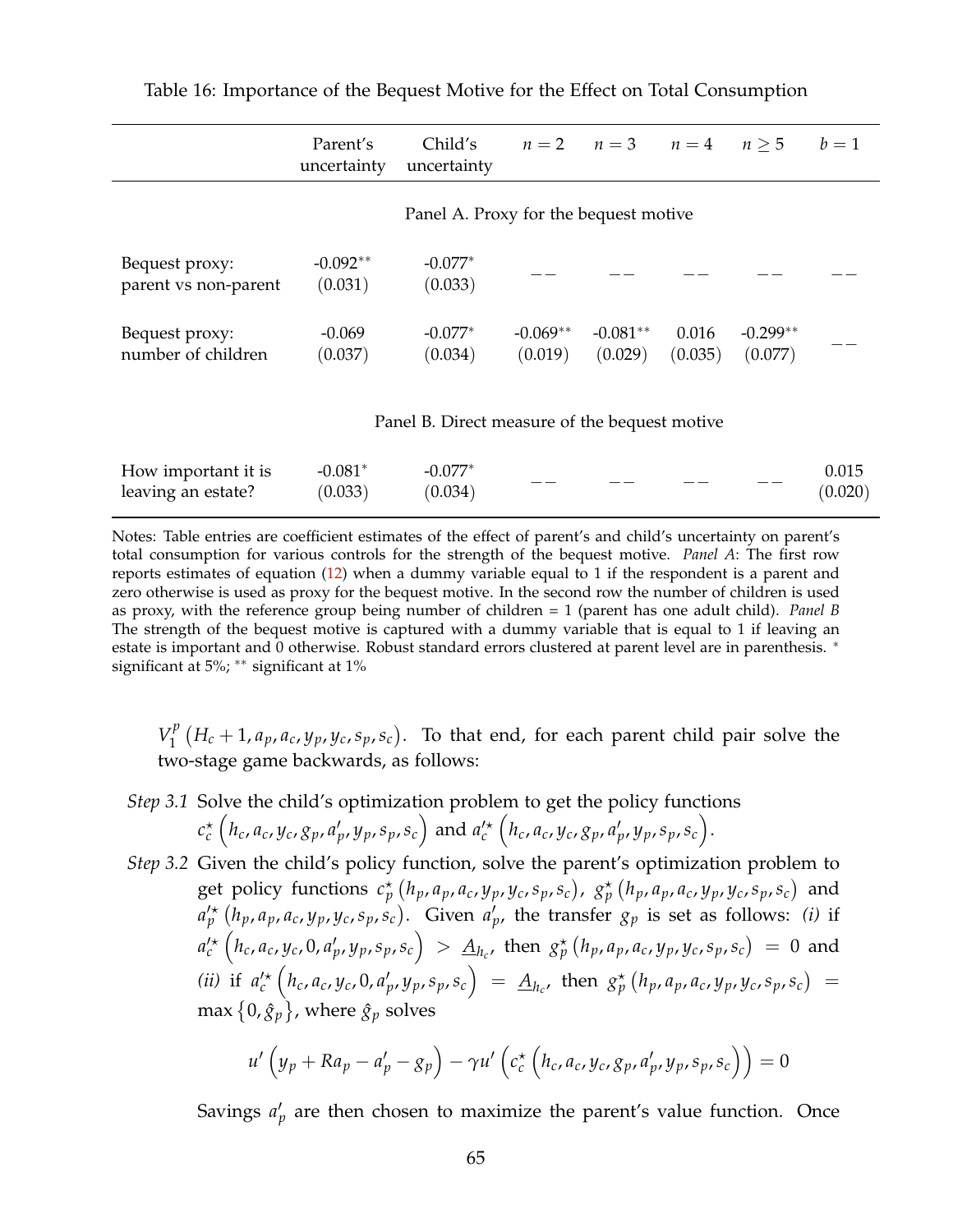the parent's policy functions are computed, the child's consumption can be backed out as

$$
c_c(h_c, a_p, a_c, y_p, y_c, s_p, s_c) =
$$
  
\n
$$
c_c^* (h_c, a_c, y_c, g_p^* (h_p, a_p, a_c, y_p, y_c, s_p, s_c), a_p'^* (h_p, a_p, a_c, y_p, y_c, s_p, s_c), y_p, s_p, s_c)
$$

*Step 4.* Iterate until  $V_0$  and  $V_1$  are close enough.

#### **Finding the stationary distribution**

Let  $A = [-\underline{a}, \bar{a}], Y = [y, \bar{y}]$  and  $S = [\underline{s}, \bar{s}]$  be the asset, labor efficiency and sector space, respectively. Define  $\tilde{S} \equiv A^2 \times Y^2 \times S^2$  as the state space with the generic element  $\tilde{s} = (a_p, a_c, y_p, y_c, s_p, s_c)$ . Denote as  $\tilde{S}$  the Borel *σ*-algebra of the state space, with typical subset  $\mathcal{A}^2 \times \mathcal{Y}^2 \times \mathcal{S}^2$ . Let  $f_h(\tilde{s})$  be a probability measure defined over  $(\tilde{S},\tilde{\mathcal{S}})$ .  $f_h(\tilde{s})$ denotes the measure of households of age *h* which have state variable *s*. Denote as  $F_h(\tilde{s})$ the corresponding cumulative distribution function. Normalizing to 1 the population of age 1 households, the size of the population of age *h* can be expressed at any point in time as  $f_h(\tilde{S}) = \int_{\tilde{S}} dF_h(\tilde{s}) = \frac{1}{(1+v)^{h-1}}$ .

In a stationary (partial) equilibrium, the invariant measures for this economy (normalized by the population growth) need to satisfy the following consistency conditions:

The consistency condition for a child household of age  $h_c = 1$  is:

$$
f_1(\tilde{s}') = (1+v) \int_{\tilde{S}} \mathbf{1}_{\left\{a'_p = a'_{H_c}(\tilde{s}) + \frac{a'_H(\tilde{s})}{n}\right\}} \mathbf{1}_{\left\{a'_c = 0\right\}} \pi^S_{H_c+1} \left(s'_p | s_c\right) \pi^S_{\text{ch}} \left(s'_c | s'_p\right)
$$

$$
\pi^y_{H_c+1} \left(y'_p | y_c, s'_p\right) \pi_{\text{ch}} \left(y'_c | y'_p, s'_c\right) \mathrm{d}F_{H_c}(\tilde{s})
$$

and that for child households of age  $h_c = 2, \ldots, H_c$  is:

$$
f_{h_c}(\tilde{s}') = \frac{1}{1+v} \int_{\tilde{S}} \mathbf{1}_{\left\{a'_p = a'_{h_p-1}(\tilde{s})\right\}} \mathbf{1}_{\left\{a'_c = a'_{h_c-1}(\tilde{s})\right\}} \pi_{h_p}^s \left(s'_p | s_p\right) \pi_{h_c}^s \left(s'_c | s_c\right)
$$

$$
\pi_{h_p}^y \left(y'_p | y_p, s'_p\right) \pi_{h_c}^y \left(y'_c | y_c, s'_c\right) \mathrm{d}F_{h_c-1}(\tilde{s})
$$

Since every parent household has  $n = (1 + v)^d$  children, where *d* is the age difference between parents and children, the measure of parent households of age  $h_p =$  $H_c + 1, \ldots, H$  is  $f_{h_p}(\tilde{s}') = \frac{1}{n} f_{h_c}(\tilde{s}')$ .

The procedure to find the stationary distribution is as follows: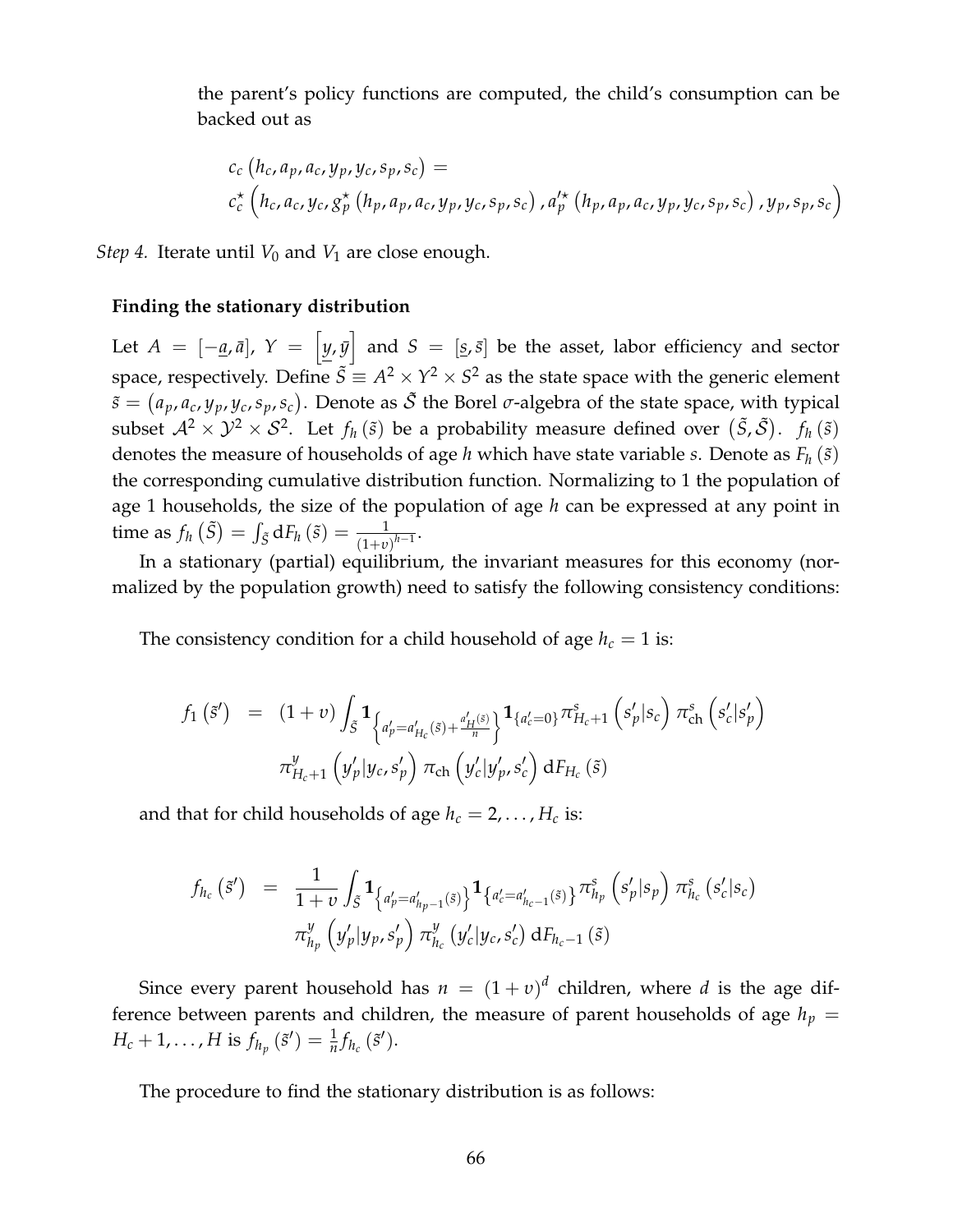- *Step 1.* Place a grid on the asset space that is finer than the one used to compute the optimal decision rules. Let *NA<sup>m</sup>* be the number of nodes in the asset space and *NY* be the number of nodes in the income space.
- *Step* 2. Choose initial discrete density functions  $f_0(h_c, a_p, a_c, y_p, y_c, s_p, s_c)$  over that grid for  $h_c = 1, \ldots, H_c$ .
- *Step 3.* Set  $f_1(\cdot) = 0$ .
	- (a) If  $h_c \in \{2, \ldots, h_c\}$ , then for all  $a_p, a_c, y_p, y_c, s_p, s_c$  do the following: *Step* 3.1 Find the indexes  $j'_p$  and  $j'_c$  on the asset grid that satisfy

$$
a_{j'_p} \le a'_p (h_p - 1, a_p, a_c, y_p, y_c, s_p, s_c) < a_{j'_p + 1}
$$

and

$$
a_{j'_c} \le a'_c (h_c - 1, a_p, a_c, y_p, y_c, s_p, s_c) < a_{j'_c + 1}
$$

If  $a'_{p}(h_{p}-1, a_{p}, a_{c}, y_{p}, y_{c}, s_{p}, s_{c}) \ge a_{NA_{m}}$  or  $a'_{c}(h_{c}-1, a_{p}, a_{c}, y_{p}, y_{c}, s_{p}, s_{c}) \ge$  $a_{NA_m}$ , set the indexes as  $j'_p = NA_m - 1$  and  $j'_c = NA_m - 1$  .

*Step 3.2* Calculate the weights

$$
\omega_p = \frac{a'_p (h_p - 1, a_p, a_c, y_p, y_c, s_p, s_c) - a_{j'_p}}{a_{j'_p + 1} - a_{j'_p}}
$$

and

$$
\omega_c = \frac{a'_c (h_c - 1, a_p, a_c, y_p, y_c, s_p, s_c) - a_{j'_c}}{a_{j'_c + 1} - a_{j'_c}}
$$

*Step* 3.3 For all  $y'_p$ ,  $y'_c$ ,  $s'_p$ ,  $s'_c$ , update the distribution as follows

$$
f_1\left(h_c, a_{p,j'_p}, a_{c,j'_c}, y'_p, y'_c, s'_p, s'_c\right) := f_1\left(h_c, a_{p,j'_p}, a_{c,j'_c}, y'_p, y'_c, s'_p, s'_c\right) + \frac{1}{1+v}\left(1-\omega_p\right)\left(1-\omega_c\right)\pi_{h_p}^s\left(s'_p|s_p\right)\pi_{h_c}^s\left(s'_c|s_c\right) \pi_{h_p}^y\left(y'_p|y_p, s'_p\right)\pi_{h_c}^y\left(y'_c|y_c, s'_c\right)f_0\left(h_c-1, a_p, a_c, y_p, y_c, s_p, s_c\right)
$$

$$
f_1\left(h_c, a_{p,j'_p}, a_{c,j'_c+1}, y'_p, y'_c, s'_p, s'_c\right) := f_1\left(h_c, a_{p,j'_p}, a_{c,j'_c+1}, y'_p, y'_c, s'_p, s'_c\right) ++ \frac{1}{1+v}\left(1-\omega_p\right)\omega_c \pi_{h_p}^s\left(s'_p|s_p\right) \pi_{h_c}^s\left(s'_c|s_c\right) \pi_{h_p}^y\left(y'_p|y_p, s'_p\right) \pi_{h_c}^y\left(y'_c|y_c, s'_c\right) f_0\left(h_c-1, a_p, a_c, y_p, y_c, s_p, s_c\right)
$$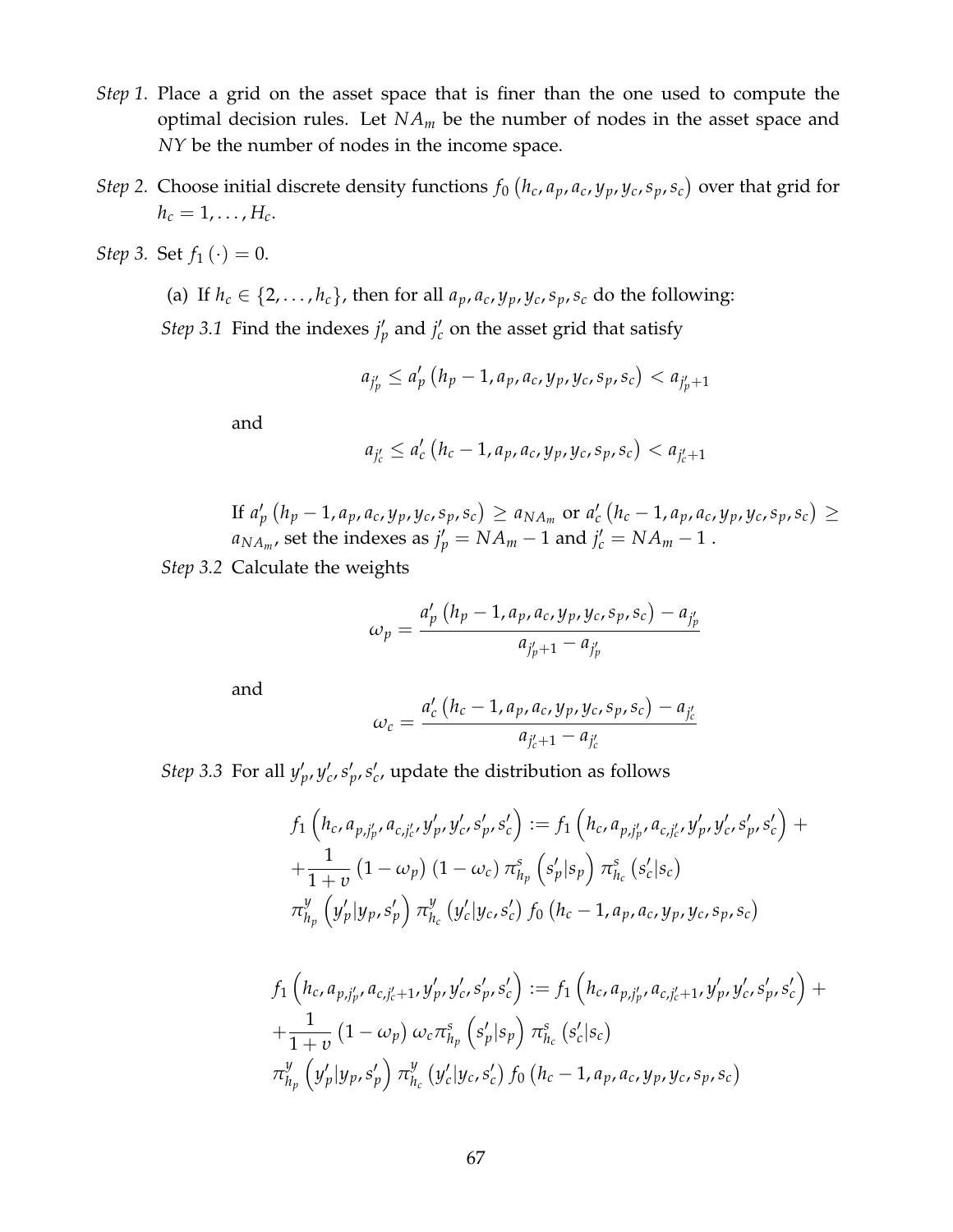$$
f_1\left(h_c, a_{p,j'_p+1}, a_{c,j'_c}, y'_p, y'_c, s'_p, s'_c\right) := f_1\left(h_c, a_{p,j'_p+1}, a_{c,j'_c}, y'_p, y'_c, s'_p, s'_c\right) ++ \frac{1}{1+v}\omega_p\left(1-\omega_c\right)\pi_{h_p}^s\left(s'_p|s_p\right)\pi_{h_c}^s\left(s'_c|s_c\right) \pi_{h_p}^y\left(y'_p|y_p, s'_p\right)\pi_{h_c}^y\left(y'_c|y_c, s'_c\right)f_0\left(h_c-1, a_p, a_c, y_p, y_c, s_p, s_c\right)
$$

and

$$
f_1\left(h_c, a_{p,j'_p+1}, a_{c,j'_c+1}, y'_p, y'_c, s'_p, s'_c\right) := f_1\left(h_c, a_{p,j'_p+1}, a_{c,j'_c+1}, y'_p, y'_c, s'_p, s'_c\right) + \frac{1}{1+v}\omega_p\omega_c\pi_{h_p}^s\left(s'_p|s_p\right)\pi_{h_c}^s\left(s'_c|s_c\right) \pi_{h_p}^y\left(y'_p|y_p, s'_p\right)\pi_{h_c}^y\left(y'_c|y_c, s'_c\right)f_0\left(h_c-1, a_p, a_c, y_p, y_c, s_p, s_c\right)
$$

(b) If  $h_c = 1$ , then for all  $a_p, a_c, y_p, y_c, s_p, s_c$  do the following: *Step* 3.1 Find the indexes  $j'_p$  and  $j'_c$  that satisfy

$$
a_{j'_p} \le a'_c \left( H_c, a_p, a_c, y_p, y_c, s_p, s_c \right) + \frac{a'_p \left( H, a_p, a_c, y_p, y_c, s_p, s_c \right)}{n} < a_{j'_p+1}
$$

and

$$
a_{j'_c} \leq 0 < a_{j'_c+1}
$$

If  $a'_{c}(H_c,a_p,a_c,y_p,y_c,s_p,s_c)+\frac{a'_p(H,a_p,a_c,y_p,y_c,s_p,s_c)}{n}\geq a_{NA_m}$  , set the index as  $j'_p = NA_m - 1.$ 

*Step 3.2* Calculate the weights

$$
\omega_p = \frac{a'_{c} (H_c, a_p, a_c, y_p, y_c, s_p, s_c) + \frac{a'_{p} (H_a, a_p, a_c, y_p, y_c, s_p, s_c)}{n} - a_{j'_p}}{a_{j'_p+1} - a_{j'_p}}
$$

and

$$
\omega_c = \frac{0 - a_{j'_c}}{a_{j'_c+1} - a_{j'_c}}
$$

*Step* 3.3 For  $y'_p$ ,  $y'_c$ ,  $s'_p$ ,  $s'_c$ , update the distribution as follows

$$
f_1\left(h_c, a_{p,j'_p}, a_{c,j'_c}, y'_p, y'_c, s'_p, s'_c\right) := f_1\left(h_c, a_{p,j'_p}, a_{c,j'_c}, y'_p, y'_c, s'_p, s'_c\right) + (1+\nu)\left(1-\omega_p\right)\left(1-\omega_c\right)\pi_{H_c+1}^s\left(s'_p|s_c\right)\pi_{ch}^s\left(s'_c|s'_p\right) + \pi_{H_c+1}^y\left(y'_p|y_c, s'_p\right)\pi_{ch}\left(y'_c|y'_p, s'_c\right)f_0\left(h_c-1, a_p, a_c, y_p, y_c, s_p, s_c\right)
$$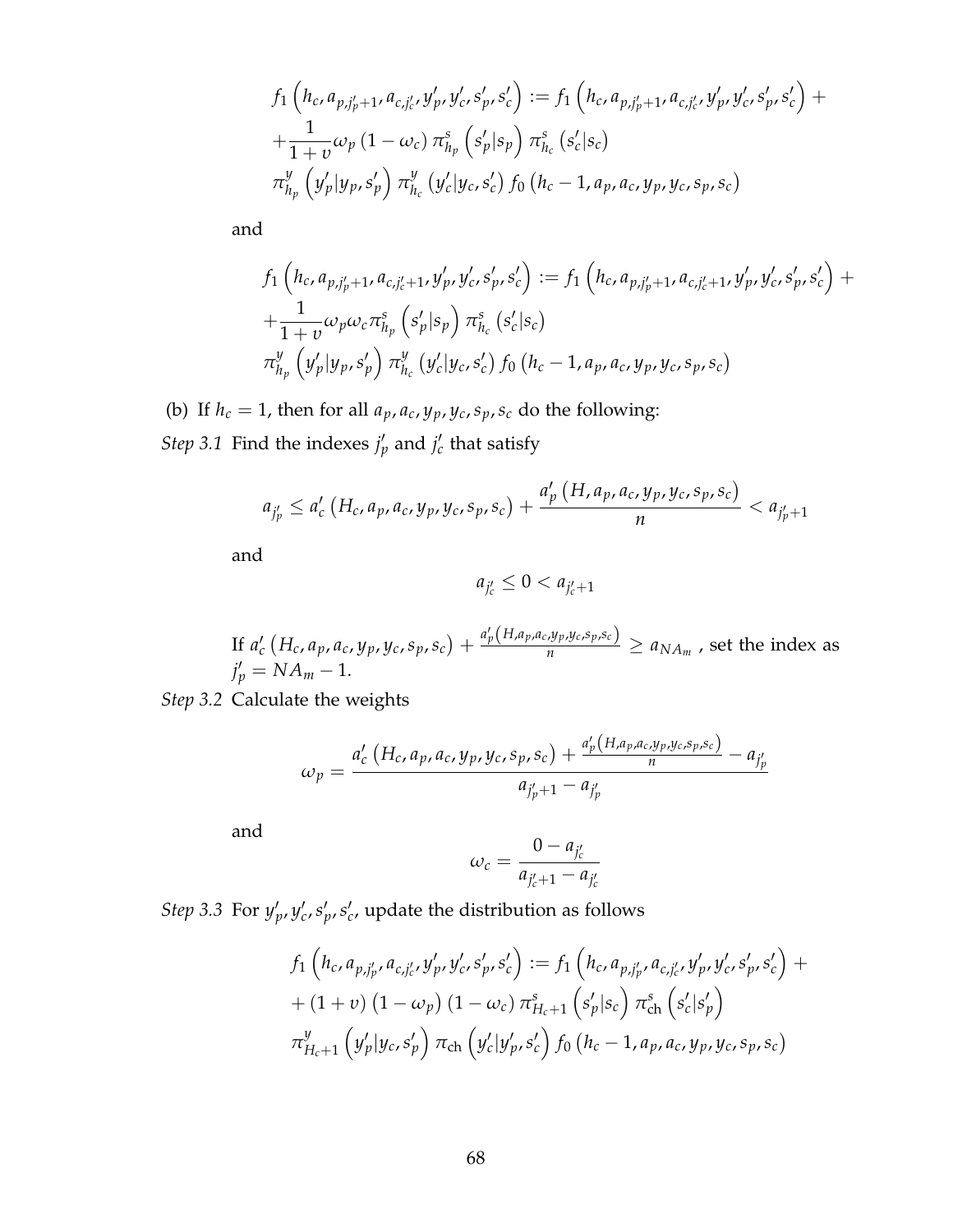$$
f_{1}\left(h_{c}, a_{p,j'_{p}}, a_{c,j'_{c}+1}, y'_{p}, y'_{c}, s'_{p}, s'_{c}\right) := f_{1}\left(h_{c}, a_{p,j'_{p}}, a_{c,j'_{c}+1}, y'_{p}, y'_{c}, s'_{p}, s'_{c}\right) +
$$
  
+ 
$$
(1 + v) (1 - \omega_{p}) \omega_{c} \pi_{H_{c}+1}^{s}\left(s'_{p}|s_{c}\right) \pi_{ch}^{s}\left(s'_{c}|s'_{p}\right)
$$
  

$$
\pi_{H_{c}+1}^{y}\left(y'_{p}|y_{c}, s'_{p}\right) \pi_{ch}\left(y'_{c}|y'_{p}, s'_{c}\right) f_{0}\left(h_{c}-1, a_{p}, a_{c}, y_{p}, y_{c}, s_{p}, s_{c}\right)
$$
  

$$
f_{1}\left(h_{c}, a_{p,j'_{p}+1}, a_{c,j'_{c}}, y'_{p}, y'_{c}, s'_{p}, s'_{c}\right) := f_{1}\left(h_{c}, a_{p,j'_{p}+1}, a_{c,j'_{c}}, y'_{p}, y'_{c}, s'_{p}, s'_{c}\right) +
$$
  
+ 
$$
(1 + v) \omega_{p} (1 - \omega_{c}) \pi_{H_{c}+1}^{s}\left(s'_{p}|s_{c}\right) \pi_{ch}^{s}\left(s'_{c}|s'_{p}\right)
$$
  

$$
\pi_{H_{c}+1}^{y}\left(y'_{p}|y_{c}, s'_{p}\right) \pi_{ch}\left(y'_{c}|y'_{p}, s'_{c}\right) f_{0}\left(h_{c}-1, a_{p}, a_{c}, y_{p}, y_{c}, s_{p}, s_{c}\right)
$$

and

$$
f_1\left(h_c, a_{p,j'_p+1}, a_{c,j'_c+1}, y'_p, y'_c, s'_p, s'_c\right) := f_1\left(h_c, a_{p,j'_p+1}, a_{c,j'_c+1}, y'_p, y'_c, s'_p, s'_c\right) + (1+v)\omega_p\omega_c\pi_{H_c+1}^s\left(s'_p|s_c\right)\pi_{ch}^s\left(s'_c|s'_p\right) \pi_{H_c+1}^y\left(y'_p|y_c, s'_p\right)\pi_{ch}\left(y'_c|y'_p, s'_c\right)f_0\left(h_c-1, a_p, a_c, y_p, y_c, s_p, s_c\right)
$$

*Step 4.* Iterate until  $f_0$  and  $f_1$  are close enough.

# **B.2 Equilibrium of the model with strategic interactions**

This is a two-period example (the parent and the child overlap for two periods) with no income risk and one sector, but the conclusions extend to a multi-period setting with income risk. In the first stage, the parent chooses  $c_p$ ,  $a'_p$  and  $g_p$ . In the second stage, given the parent's decision, the child chooses  $c_c$  and  $a'_c$ . The argument goes about showing that each stage game has a unique equilibrium.

#### **Age** 4 **parent with age** 2 **child**

In the parent's terminal period the problem of the child (second stage) is:

$$
V^{c} (2, a_{c}, y_{c}, g_{p}, a'_{p}) = \max_{c_{c}, a'_{c}} u (c_{c}) + \beta V^{p} (3, a'_{p} + a'_{c}, 0, y'_{p}, y'_{c})
$$
  
s.t.  $c_{c} + a'_{c} = y_{c} + Ra_{c} + g_{p}$   
 $a'_{c} \ge 0$ 

The first order condition is

$$
u'(c_c) = \beta V_2^p \left( 3, a'_p + a'_c, 0, y'_p, y'_c \right) + \lambda_{a_c}
$$

where  $\lambda_{a_c} \geq 0$  is the multiplier on the borrowing constraint and  $V^\mathcal{P}_2$  $\frac{7}{2}$  denotes the deriva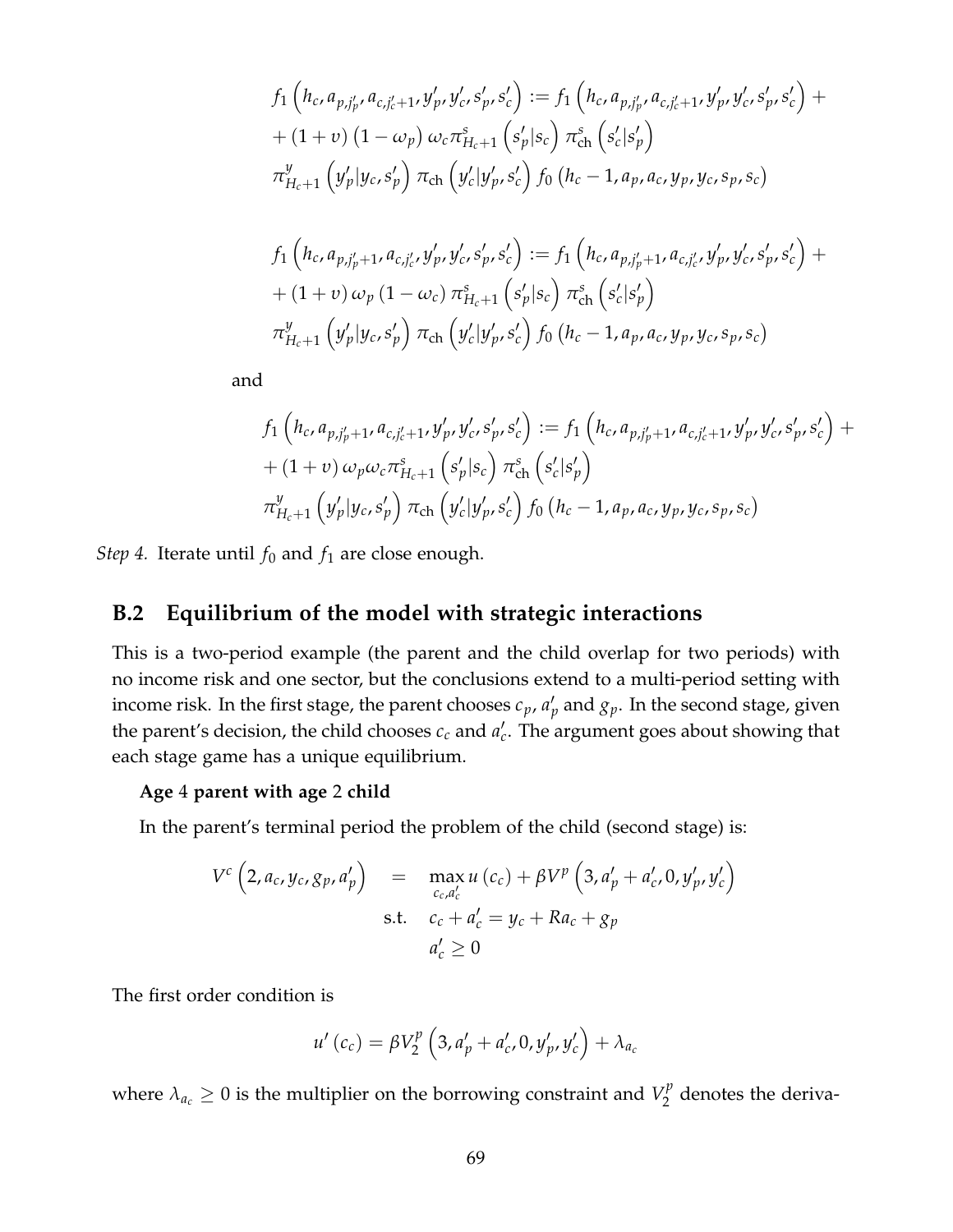tive of the value function with respect to its second argument. The optimal policy functions are  $c_c\left(2, a_c, y_c, g_p, a'_p\right)$  and  $a'_c\left(2, a_c, y_c, g_p, a'_p\right)$ .

In the first stage the parent solves

$$
V^{p}(4, a_{p}, a_{c}, y_{p}, y_{c}) = \max_{c_{p}, a'_{p}, g_{p}} u(c_{p}) + \gamma u\left(c_{c}^{*}\left(2, a_{c}, y_{c}, g_{p}, a'_{p}\right)\right) + \beta \gamma V^{p}\left(3, a'_{p} + a'_{c}^{*}\left(2, a_{c}, y_{c}, g_{p}, a'_{p}\right), 0, y'_{p}, y'_{c}\right) \text{s.t. } c_{p} + a'_{p} + g_{p} = y_{p} + Ra_{p} a'_{p} \ge 0, g_{p} \ge 0
$$

 $\text{given that } u' \left( c_c^\star \left( 2, a_c, y_c, g_p, a'_p \right) \right) = \beta V_2^p$ 2  $\left(3, a'_{p} + a'_{c} \left(2, a_{c}, y_{c}, g_{p}, a'_{p}\right), 0, y'_{p}, y'_{c}\right) + \lambda_{a_{c}}.$ The first order condition with respect to  $a'_p$  is:

$$
u'\left(c_{p}\right) = \gamma u'\left(c_{c}^{\star}\right)\frac{\partial c_{c}^{\star}}{\partial a'_{p}} + \beta\gamma V_{2}^{p}\left(3, a'_{p} + a'_{c}^{\star}, 0, y'_{p}, y'_{c}\right)\left(1 + \frac{\partial a'_{c}^{\star}}{\partial a'_{p}}\right) + \lambda_{a_{p}}
$$

where  $\lambda_{a_p}$  is the multiplier on the borrowing constraint. From the child's budget constraint we have  $\frac{\partial c_c^*}{\partial a_p'} = -\frac{\partial a_c'^*}{\partial a_p'}$ , so the above becomes

$$
u'\left(c_{p}\right) = \gamma \frac{\partial c_{c}^{*}}{\partial a'_{p}}\left(u'\left(c_{c}^{*}\right) - \beta V_{2}^{p}\left(3, a'_{p} + a'_{c}^{*}, 0, y'_{p}, y'_{c}\right)\right) + \beta \gamma V_{2}^{p}\left(3, a'_{p} + a'_{c}^{*}, 0, y'_{p}, y'_{c}\right) + \lambda_{a_{p}}
$$
  
=  $\gamma \frac{\partial c_{c}^{*}}{\partial a'_{p}} \lambda_{a_{c}} + \beta \gamma V_{2}^{p}\left(3, a'_{p} + a'_{c}^{*}, 0, y'_{p}, y'_{c}\right) + \lambda_{a_{p}}$ 

The first order condition with respect to  $g_p$  is:

$$
u'\left(c_{p}\right) = \gamma u'\left(c_{c}^{\star}\right) \frac{\partial c_{c}^{\star}}{\partial g_{p}} + \beta \gamma V_{2}^{p}\left(3, a'_{p} + a'_{c}^{\star}, 0, y'_{p}, y'_{c}\right) \frac{\partial a'_{c}^{\star}}{\partial g_{p}} + \lambda_{g}
$$

where  $\lambda_{g_p}$  is the multiplier on the non-negativity of transfers constraint. From the child's budget constraint we have  $\frac{\partial c_c^*}{\partial g_p} = 1 - \frac{\partial a_c'^*}{\partial g_p}$ , so the above becomes

$$
u'(c_p) = \gamma u'(c_c^*) + \gamma \frac{\partial a_c'^*}{\partial g_p} \left( \beta V_2^p \left( 3, a_p' + a_c'^*, 0, y_p', y_c' \right) - u'(c_c^*) \right) + \lambda_g
$$
  
=  $\gamma u'(c_c^*) - \gamma \frac{\partial a_c'^*}{\partial g_p} \lambda_{a_c} + \lambda_g$ 

Call the resulting optimal policy functions  $a'_p(4, a_p, a_c, y_p, y_c)$  and  $g_p(4, a_p, a_c, y_p, y_c)$ .

**Age** 3 **parent with age** 1 **child**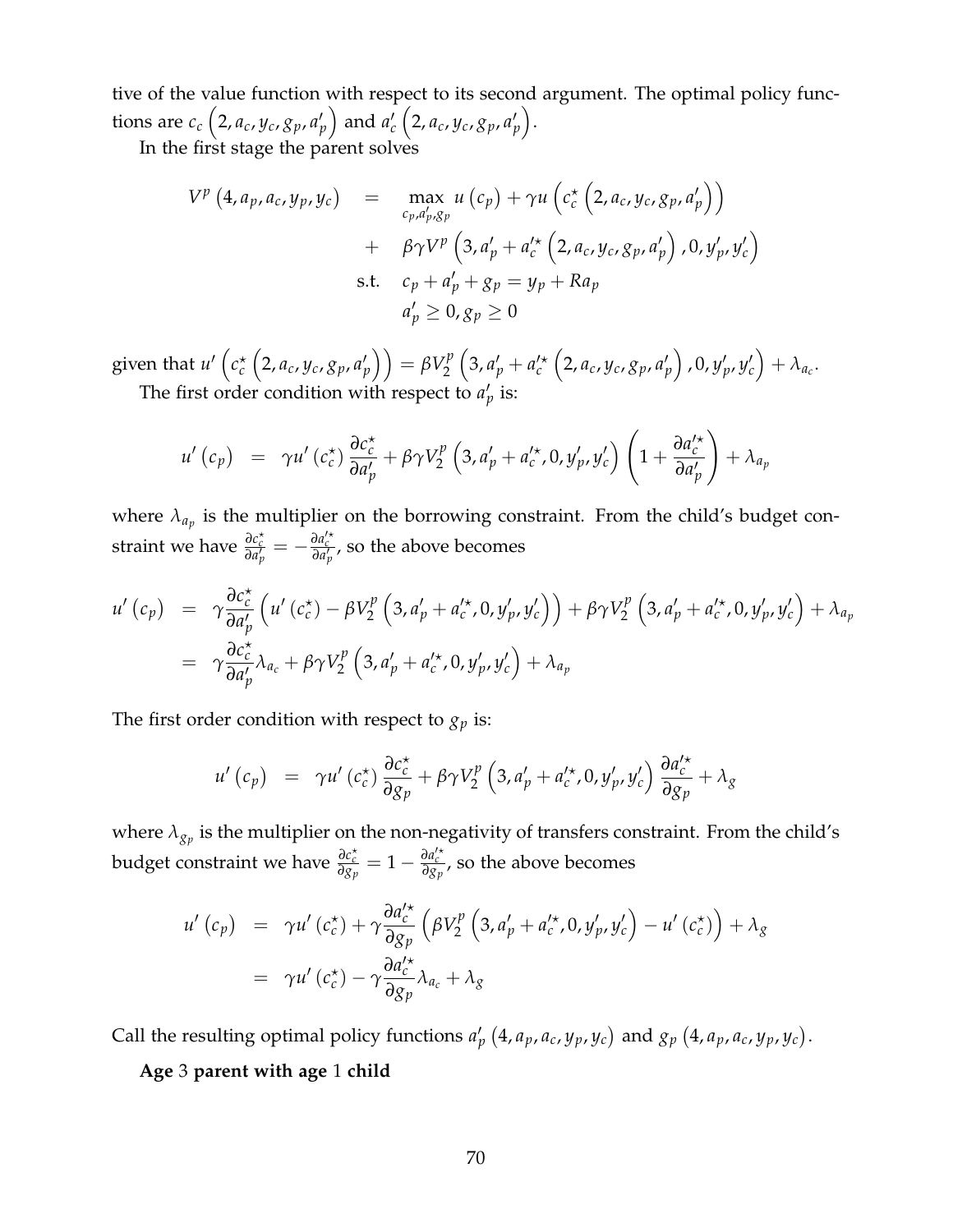In the first period the problem of the child (second stage) is:

$$
V^{c} (1, a_{c}, y_{c}, g_{p}, a'_{p}) = \max_{c_{c}, a'_{c}} u(c_{c}) + \beta V^{c} (2, a'_{c}, y'_{c}, g'_{p} (4, a'_{p}, a'_{c}, y'_{p}, y'_{c}), a''_{p} (4, a'_{p}, a'_{c}, y'_{p}, y'_{c}))
$$
  
s.t.  $c_{c} + a'_{c} = y_{c} + Ra_{c} + g_{p}$   
 $a'_{c} \ge 0$ 

The first order condition is

$$
u'(c_c) = \beta V_2^c \left( 2, a'_{c}, y'_{c}, g'_{p}, a''_{p} \right) + \beta V_4^c \left( 2, a'_{c}, y'_{c}, g'_{p}, a''_{p} \right) \frac{\partial g'_{p}}{\partial a'_{c}} + \beta V_5^c \left( 2, a'_{c}, y'_{c}, g'_{p}, a''_{p} \right) \frac{\partial a''_{p}}{\partial a'_{c}} + \lambda_{a_{c}}
$$

where  $\lambda_{a_c} \geq 0$  is the multiplier on the borrowing constraint and  $V_n^c$  denotes the derivative of the child's value function with respect to its *n th* argument. The optimal policy functions are  $c_c\left(1, a_c, y_c, g_p, a'_p\right)$  and  $a'_c\left(1, a_c, y_c, g_p, a'_p\right)$ .

In the first stage the parent solves

$$
V^{p} (3, a_{p}, a_{c}, y_{p}, y_{c}) = \max_{c_{p}, a'_{p}, g_{p}} u(c_{p}) + \gamma u(c_{c}^{*} (1, a_{c}, y_{c}, g_{p}, a'_{p}))
$$
  
+  $\beta V^{p} (4, a'_{p}, a'_{c}^{*} (1, a_{c}, y_{c}, g_{p}, a'_{p}), y'_{p}, y'_{c})$   
s.t.  $c_{p} + a'_{p} + g_{p} = y_{p} + Ra_{p}$   
 $a'_{p} \ge 0, g_{p} \ge 0$ 

given that  $c_c^\star\left(1,a_c,y_c,g_p,a_p'\right)$  and  $a_c'^\star\left(1,a_c,y_c,g_p,a_p'\right)$  satisfy the child's first order condition and budget constraint.

The first order condition with respect to  $a'_p$  is:

$$
u'(c_p) = \gamma u'(c_c^*) \frac{\partial c_c^*}{\partial a_p'} + \beta V_2^p \left( 4, a_p', a_c'^* \left( 1, a_c, y_c, g_p, a_p' \right), y_p', y_c' \right) + \beta V_3^p \left( 4, a_p', a_c'^* \left( 1, a_c, y_c, g_p, a_p' \right), y_p', y_c' \right) \frac{\partial a_c'^*}{\partial a_p'} + \lambda_{a_p}
$$

where  $\lambda_{a_p}$  is the multiplier on the borrowing constraint and  $V^p_n$  denotes the derivative of the parent's value function with respect to its *n th* argument.

The first order condition with respect to  $g_p$  is:

$$
u'(c_p) = \gamma u'(c_c^*) \frac{\partial c_c^*}{\partial g_p} + \beta V_3^p \left(4, a'_p, a_c'^\star \left(1, a_c, y_c, g_p, a'_p\right), y'_p, y'_c\right) \frac{\partial a_c'^\star}{\partial g_p} + \lambda_g
$$

where  $\lambda_{g_p}$  is the multiplier on the non-negativity of transfers constraint. Call the resulting optimal policy functions  $a'_p$   $(4, a_p, a_c, y_p, y_c)$  and  $g_p$   $(4, a_p, a_c, y_p, y_c)$ .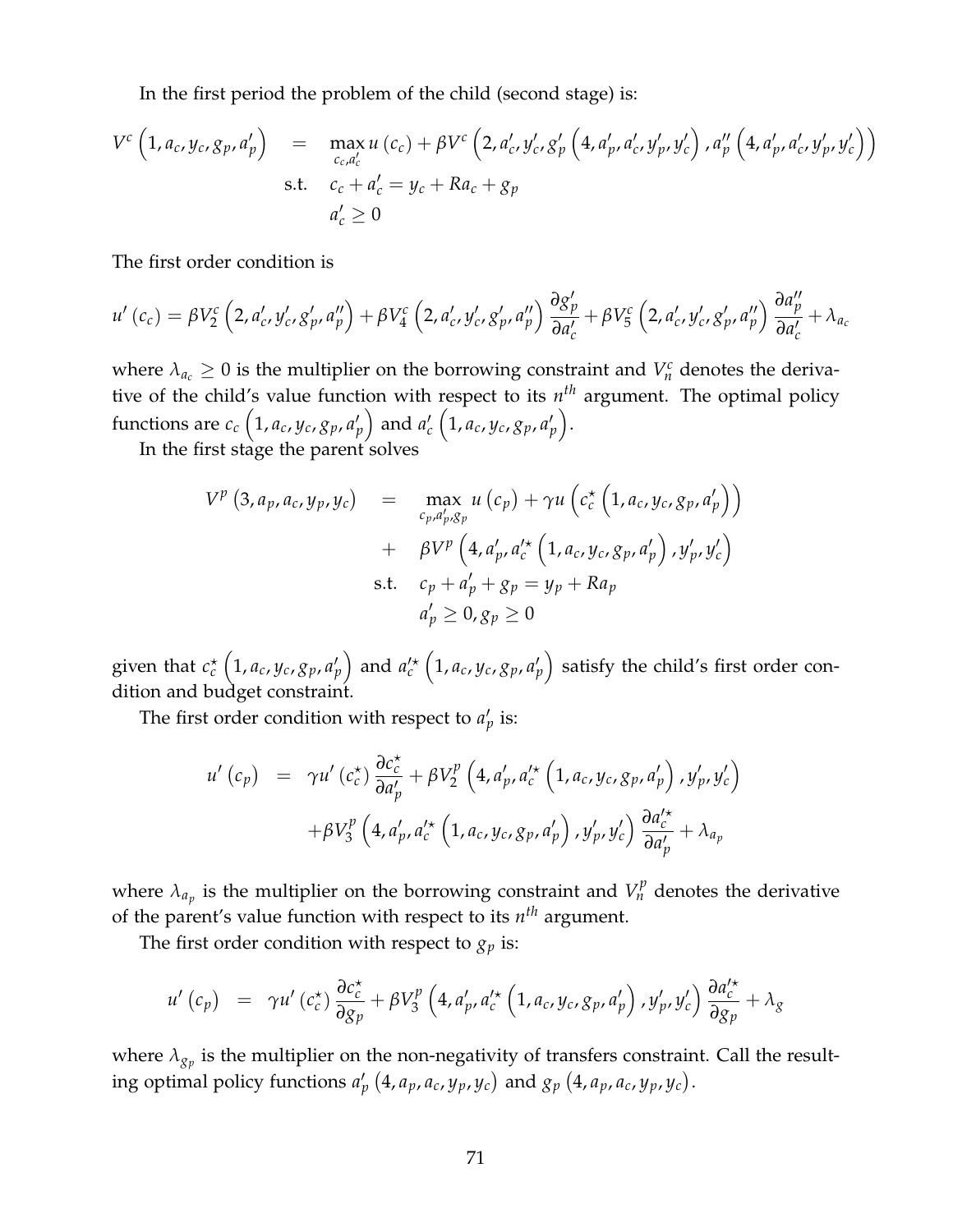#### **Uniqueness at interior solution**

*Age* 4 *parent with age* 2 *child*

The envelope condition in the child's problem is

$$
V_2^c \left(2, a_c, y_c, g_p, a'_p\right) = u'(c_c) R
$$
  
+ 
$$
\frac{\partial g_p \left(4, a_p, a_c, y_p, y_c\right)}{\partial a_c} \left(u'(c_c) + \beta V_2^p \left(3, a'_p + a'_c, 0, y'_p, y'_c\right) \frac{\partial a'_c \left(2, a_c, y_c, g_p, a'_p\right)}{\partial g_p \left(4, a_p, a_c, y_p, y_c\right)}\right)
$$
  
+ 
$$
\frac{\partial a'_p \left(4, a_p, a_c, y_p, y_c\right)}{\partial a_c} \beta V_2^p \left(3, a'_p + a'_c, 0, y'_p, y'_c\right) \left(1 + \frac{\partial a'_c \left(2, a_c, y_c, g_p, a'_p\right)}{\partial a'_p \left(4, a_p, a_c, y_p, y_c\right)}\right)
$$

Updating one period ahead the terms in the second and third row disappear because the parent dies at the end of age 4, so the child's Euler equation at an interior solution is

$$
u'(c_c) = \beta R u'(c_c')
$$

and has a unique solution by the properties of the utility function.

From the child's problem we also have

$$
V_4^c\left(2,a_c,y_c,g_p,a'_p\right) = u'\left(c_c\left(2,a_c,y_c,g_p,a'_p\right)\right)
$$

and

$$
V_5^c \left(2, a_c, y_c, g_p, a'_p\right) = \beta V_2^p \left(3, a'_p + a'_c, 0, y'_p, y'_c\right) = \beta R u' \left(c'_c\right)
$$

where  $c_c' = c_c \left( 3, a_p' + a_c', 0, y_p', y_c' \right)$ . These will be used later on.

The envelope condition in the parent's problem is

$$
V_{2}^{p} (4, a_{p}, a_{c}, y_{p}, y_{c}) = u'(c_{p}) R
$$

so the parent's Euler equation at an interior solution is

$$
u'\left(c_{p}\right)=\beta\gamma Ru'\left(c'_{c}\right)
$$

which has a unique solution by the properties of the utility function. Therefore, the interior solution in this stage of the game is unique.

From the parent's problem we also have

$$
V_3^p(4, a_p, a_c, y_p, y_c) = \gamma R u' \left( c_c^{\star} \left( 2, a_c, y_c, g_p, a'_p \right) \right)
$$

*Age* 3 *parent with age* 1 *child*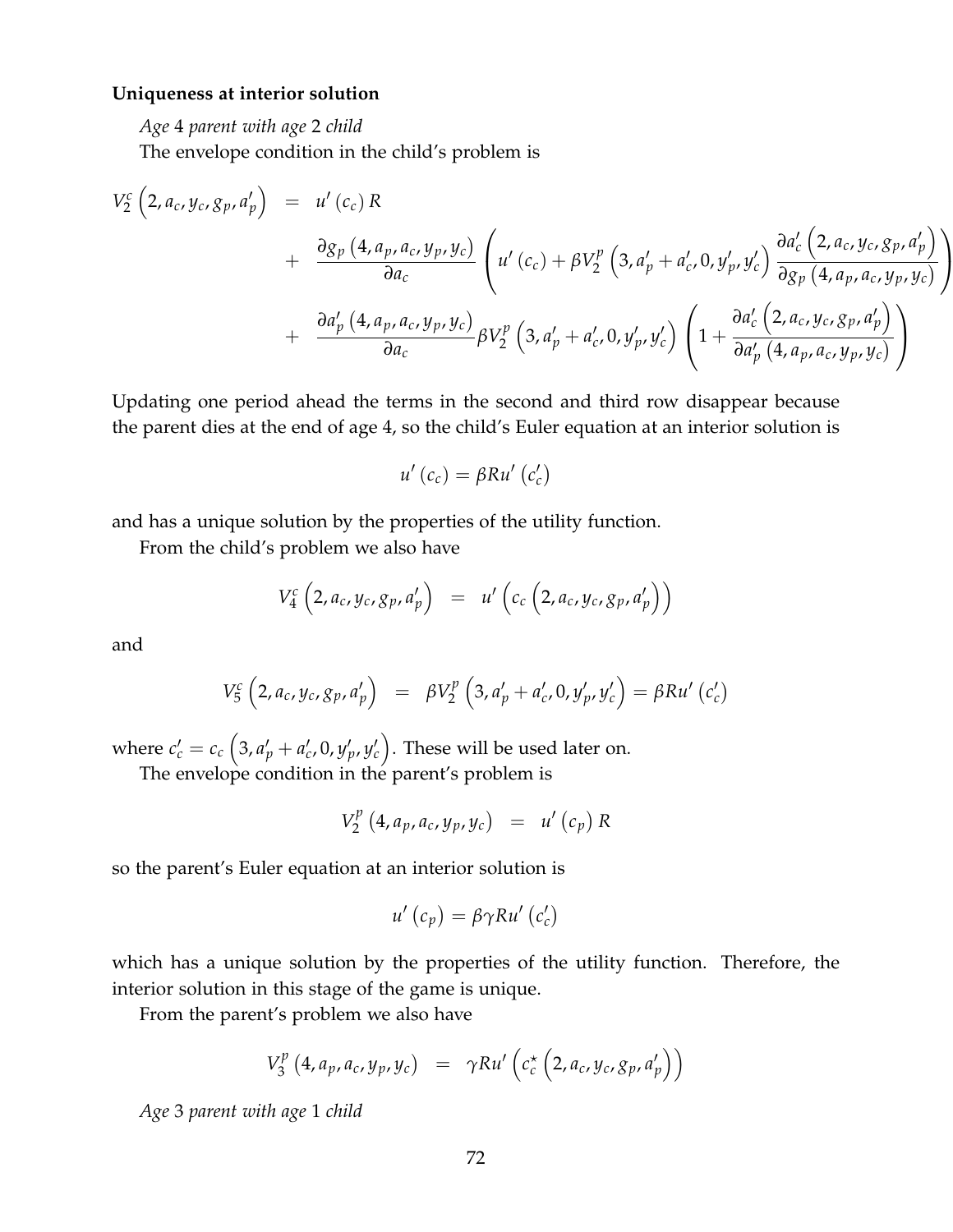Using the results in the child's problem from above we have

$$
V_2^c \left(2, a'_c, y'_c, g'_p, a''_p \right) = u' \left(c_c \left(2, a'_c, y'_c, g'_p, a''_p \right)\right) R
$$
  
\n
$$
V_4^c \left(2, a'_c, y'_c, g'_p, a''_p \right) = u' \left(c_c \left(2, a'_c, y'_c, g'_p, a''_p \right)\right)
$$
  
\n
$$
V_5^c \left(2, a'_c, y'_c, g'_p, a''_p \right) = \beta V_2^p \left(3, a''_p + a''_c, 0, y''_p, y''_c \right) = \beta R u' \left(c_c \left(3, a''_p + a''_c, 0, y''_p, y''_c \right)\right)
$$

The envelope condition with respect to  $a_c$  in the child's problem is

$$
V_2^c \left(1, a_c, y_c, g_p, a'_p\right) = u' \left(c_c \left(1, a_c, y_c, g_p, a'_p\right)\right) R + \frac{\partial g_p \left(3, a_p, a_c, y_p, y_c\right)}{\partial a_c} u' \left(c_c \left(1, a_c, y_c, g_p, a'_p\right)\right) + \frac{\partial a'_p \left(3, a_p, a_c, y_p, y_c\right)}{\partial a_c} \left(\beta V_4^c \left(2, a'_c, y'_c, g'_p, a''_p\right) \frac{\partial g'_p \left(4, a'_p, a'_c, y'_p, y'_c\right)}{\partial a'_p \left(3, a_p, a_c, y_p, y_c\right)} + \beta V_5^c \left(2, a'_c, y'_c, g'_p, a''_p\right) \frac{\partial a''_p \left(4, a'_p, a'_c, y'_p, y'_c\right)}{\partial a'_p \left(3, a_p, a_c, y_p, y_c\right)}\right)
$$

When updating one period ahead the terms in the brackets last two rows collapse to  $\beta V_2^p$ 2  $(3, a''_p + a''_c, 0, y''_p, y''_c)$  as the parent dies at the end of age 4. Therefore

$$
V_{2}^{c} (2, a'_{c}, y'_{c}, g'_{p}, a''_{p}) = u' (c_{c} (2, a'_{c}, y'_{c}, g'_{p}, a''_{p})) \left( R + \frac{\partial g'_{p} (4, a'_{p}, a'_{c}, y'_{p}, y'_{c})}{\partial a'_{c}} \right) + \frac{\partial a''_{p} (4, a'_{p}, a'_{c}, y'_{p}, y'_{c})}{\partial a'_{c}} V_{2}^{p} (3, a''_{p} + a''_{c}, 0, y''_{p}, y''_{c})
$$

However, we know from the problem of an age 4 parent with an age 2 child that along the equilibrium path

$$
V_2^c\left(2, a_c, y_c, g_p, a'_p\right) = u'\left(c_c\left(2, a_c, y_c, g_p, a'_p\right)\right)R, \ \forall a_c, y_c, g_p, a'_p
$$

Therefore, it must be that

$$
u'\left(c_c\left(2, a'_c, y'_c, g'_p, a''_p\right)\right)\frac{\partial g'_p\left(4, a'_p, a'_c, y'_p, y'_c\right)}{\partial a'_c} + \frac{\partial a''_p\left(4, a'_p, a'_c, y'_p, y'_c\right)}{\partial a'_c}\beta V_2^p\left(3, a''_p + a''_c, 0, y''_p, y''_c\right) = 0
$$

and

$$
V_2^c \left(2, a'_c, y'_c, g'_p, a''_p\right) = u' \left(c_c \left(2, a'_c, y'_c, g'_p, a''_p\right)\right) R
$$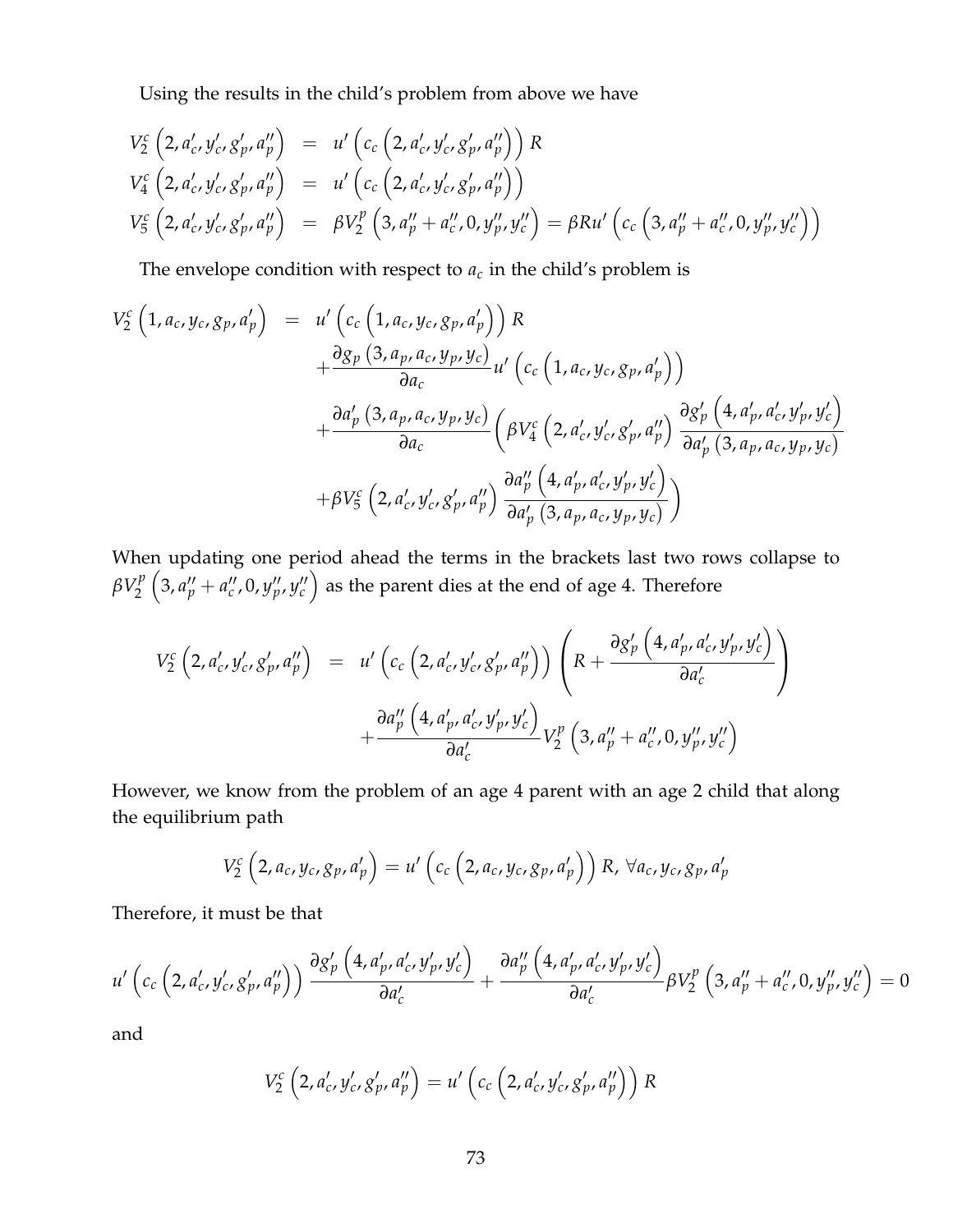The envelope condition with respect to  $g_p$  in the child's problem is

$$
V_4^c\left(1,a_c,y_c,g_p,a'_p\right) = u'\left(c_c\left(1,a_c,y_c,g_p,a'_p\right)\right)
$$

and updating one period ahead we have

$$
V_4^c\left(2, a'_c, y'_c, g'_p, a''_p\right) = u'\left(c_c\left(2, a'_c, y'_c, g'_p, a''_p\right)\right)
$$

Lastly, the envelope condition with respect to  $a'_p$  in the child's problem is

$$
V_5^c (1, a_c, y_c, g_p, a'_p) = \beta V_4^c (2, a'_c, y'_c, g'_p, a''_p) \frac{\partial g'_p (4, a'_p, a'_c, y'_p, y'_c)}{\partial a'_p (3, a_p, a_c, y_p, y_c)} + \beta V_5^c (2, a'_c, y'_c, g'_p, a''_p) \frac{\partial a''_p (4, a'_p, a'_c, y'_p, y'_c)}{\partial a'_p (3, a_p, a_c, y_p, y_c)}
$$

which collapses to  $\beta V_2^p$ 2  $(3, a''_p + a''_c, 0, y''_p, y''_c)$  when updating one period ahead. Therefore, the child's Euler equation at an interior solution is

$$
u'(c_c) = \beta \left(Ru'(c_c') + \underbrace{u'(c_c') \frac{\partial g_p'}{\partial a_c'} + \beta V_2^p \left(3, a_p'' + a_c'', 0, y_p'', y_c''\right) \frac{\partial a_p''}{\partial a_c'}}_{=0 \text{ by the argument on the previous page}}\right)
$$
  
=  $\beta Ru'(c_c')$ 

where  $c_c'=c_c\left(2,a_c',y_c',g_p',a_p''\right)$ . This has a unique solution by the properties of the utility function.

For the parent's problem, using the results in the age 4 parent with age 2 child case, we have

$$
V_2^p \left(4, a'_p, a'_c, y'_p, y'_c\right) = Ru' \left(c_p \left(4, a'_p, a'_c, y'_p, y'_c\right)\right)
$$
  

$$
V_3^p \left(4, a'_p, a'_c, y'_p, y'_c\right) = \gamma Ru' \left(c_c \left(2, a_c, y_c, g_p, a'_p\right)\right)
$$

The envelope condition with respect to  $a_p$  in the parent's problem is

$$
V_{2}^{p} (3, a_{p}, a_{c}, y_{p}, y_{c}) = u'(c_{p}) R
$$

which updated one period ahead gives

$$
V_2^p \left(4, a'_p, a'_c{}^{\star}, y'_p, y'_c\right) = R u' \left(c_p \left(4, a'_p, a'_c, y'_p, y'_c\right)\right)
$$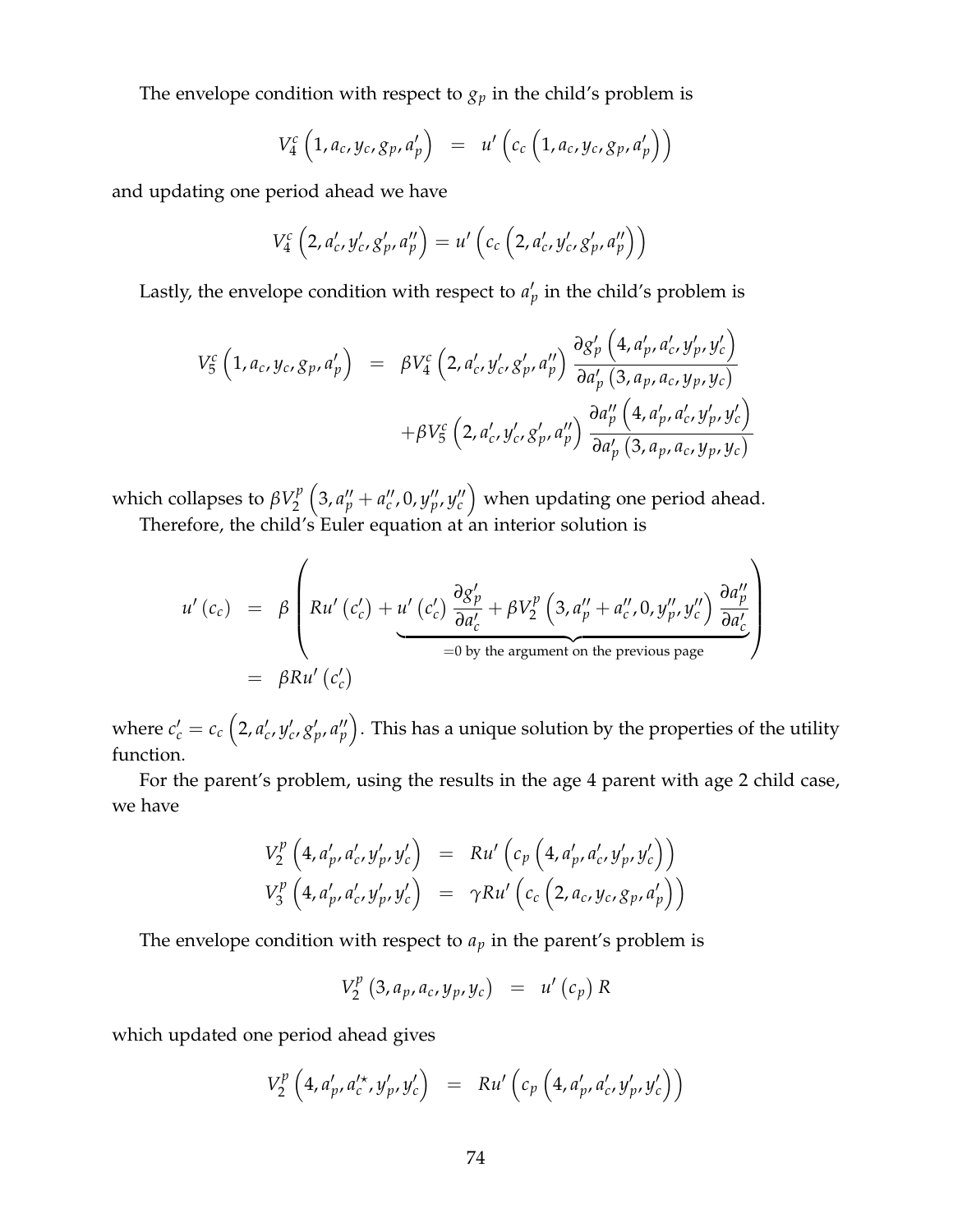The envelope condition with respect to  $a_c$  in the parent's problem is

$$
V_3^p(3, a_p, a_c, y_p, y_c) = \gamma R u' \left( c_c^{\star} \left( 1, a_c, y_c, g_p, a'_p \right) \right)
$$

and updating one period ahead we have

$$
V_3^p \left(4, a'_p, a'_c, y'_p, y'_c\right) = \gamma R u' \left(c_c \left(2, a'_c, y'_c, g'_p, a''_p\right)\right)
$$

Therefore, the parent's Euler equation at an interior solution is

$$
u'(c_p) = \gamma u'(c_c^*) \frac{\partial c_c^*}{\partial a_p'} + \beta R u'(c_p') + \beta \frac{\partial a_c'^*}{\partial a_p'} \gamma R u'(c_c')
$$
  
= 
$$
\gamma \frac{\partial c_c^*}{\partial a_p'} \underbrace{(u'(c_c^*) - \beta R u'(c_c'))}_{=0 \text{ by child Euler's equation}} + \beta R u'(c_p')
$$
  
= 
$$
\beta R u'(c_p')
$$

which also has a unique solution by the properties of the utility function. Therefore, there is a unique equilibrium in this stage of the game.

## **Properties of the transfer function**

## *Age* 4 *parent with age* 2 *child*

Since the parent makes the first move in the stage game, he can limit the strategic behavior of the child by setting the transfer according to  $u'$   $(c_p) = \gamma u'$   $(c_c)$ , as he would in a setup with no strategic interactions. Comparing it with the first order condition with respect to  $g_p$  in this model, this amounts to the parent wanting to set  $\frac{\partial c_c^*}{\partial g_p} = 1$  and  $\frac{\partial a_c^{\prime*}}{\partial g_p} = 0$ . In other words, the parent would want to set the transfer such that the kid consumes it all. This way the child can achieve the level of consumption that the parent desires for him. The only scenario in which the child's consumption is below the parent's desired level of consumption for him is when the child is constrained. Otherwise the child consumes at least as much as the parent would want him to consume, so there is no scope for positive transfers. To see this suppose the child is unconstrained, irrespective of the parent's actions. That is  $\lambda_{a_c}\left(2,a_c,y_c,g_p,a'_p\right)=0, \forall g_p,a'_p$  and the child's consumptionsaving decision is given by

$$
u'(c_c) - \beta V_2^p \left(3, a'_p + a'_c, 0, y'_p, y'_c\right) = 0
$$

where the right hand side is strictly increasing in  $a'_c$  by the properties of the utility function. Suppose now that  $g_p > 0$ , i.e.  $\lambda_g = 0$ . Then, from the parent's first order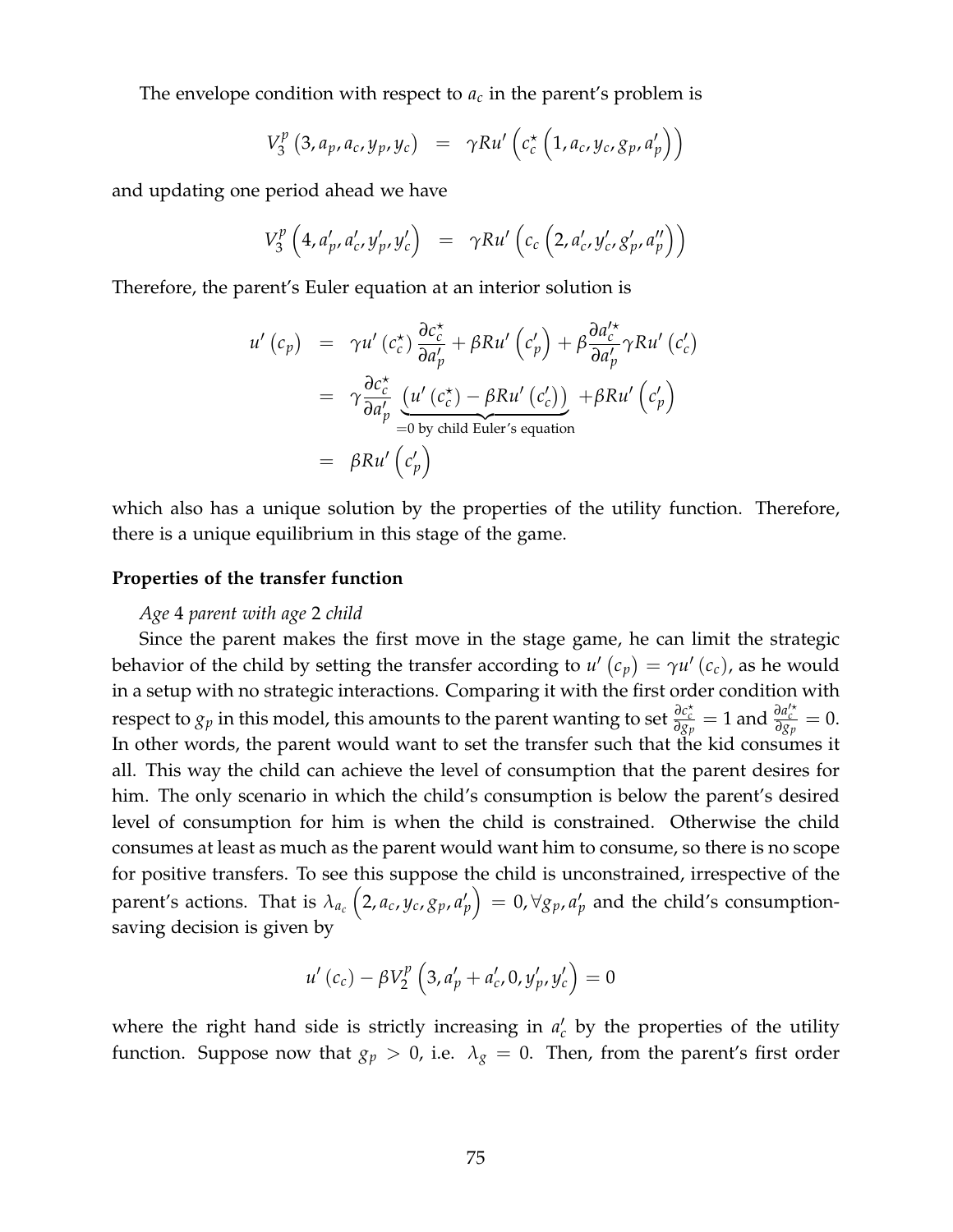conditions we have

$$
\beta V_2^p \left(3, a'_p + a'_c, 0, y'_p, y'_c \right) = \frac{u' \left(c_p\right) - \lambda_{a_p}}{\gamma}
$$

$$
u' \left(c_c\right) = \frac{u' \left(c_p\right)}{\gamma}
$$

and so

$$
u'\left(c_c\right) - \beta V_2^p\left(3, a'_p + a'_c, 0, y'_p, y'_c\right) = \frac{\lambda_{a_p}}{\gamma} \ge 0
$$

The figure below depicts the choice of child's savings both from the child's and from the parent's perspective. It can be seen that the child would choose a level of savings that is weakly below the level that the parent would choose for him and therefore, would consume at least as much as the parent would want him to.



Suppose now that  $g_p = 0$ , i.e.  $\lambda_g > 0$ . In this case either the parent does not want to make any additional transfers, which means that the child's consumption must be at the level desired by the parent, or the parent would like to make negative transfers but cannot do so. In principle, if negative transfers were allowed, they would be made by decreasing either the child's consumption or savings, or both. Either way, it has to be the case that the child consumes at lease as much as the parent wants him to.

Therefore, the parent sets transfers as follows. If in the absence of transfers the child is unconstrained, i.e.  $a_c^\prime\left(2, a_c, y_c, 0, a_p^\prime\right)>0$ , then transfers are set to zero (in this case, if the parent were to transfer another dollar, part of it would be saved). If in the absence of transfers the child is constrained, i.e.  $a_c'\left(2, a_c, y_c, 0, a_p'\right) = 0$ , then solve for the  $g_p$  that  $\text{satisfies } u' \left( c_p \right) = \gamma u' \left( c_c \left( 2, a_c, y_c, 0, a'_p \right) \right).$ 

*Age* 3 *parent with age* 1 *child*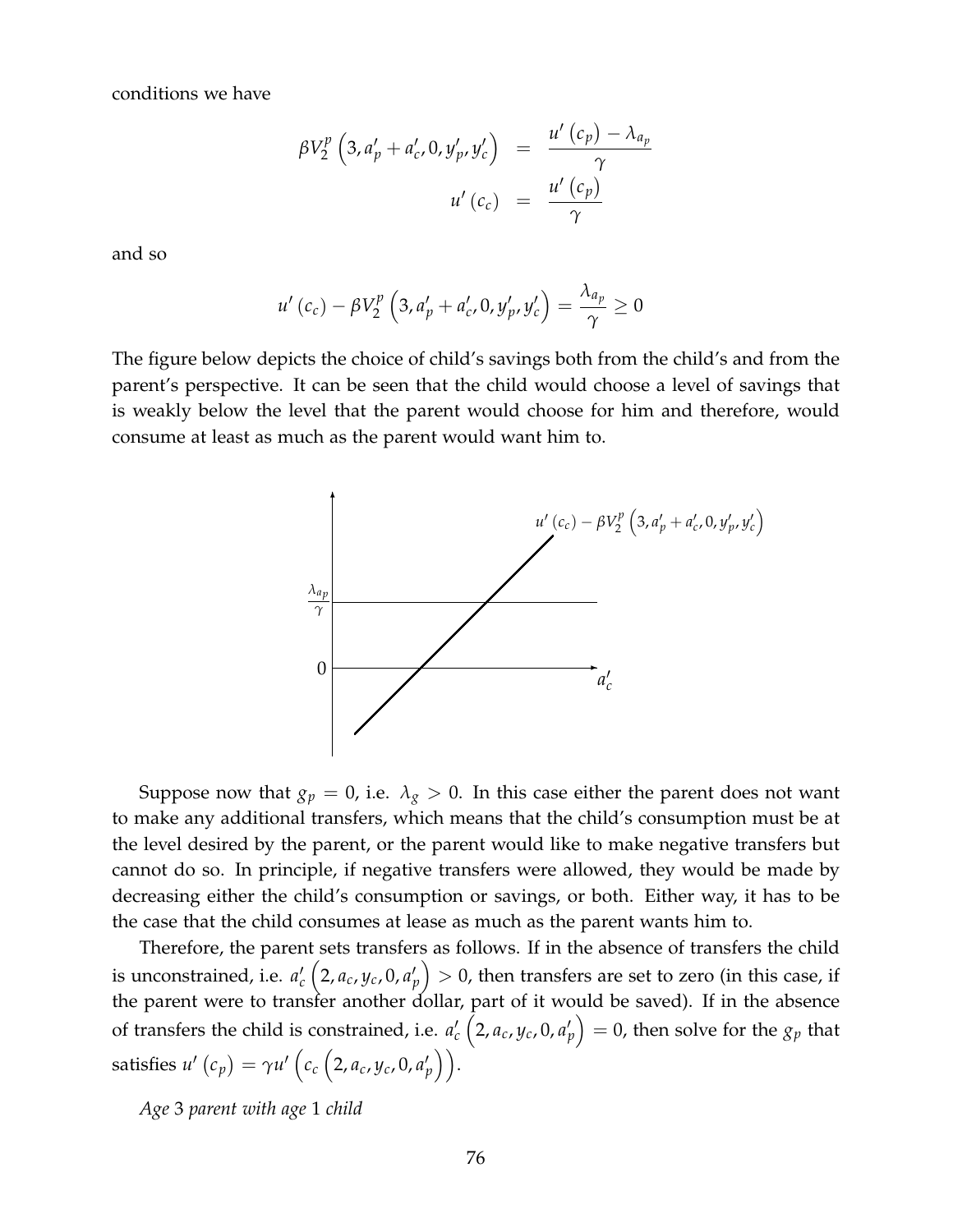The age 3 parent sets the transfer following the same argument as at age 4. The crux is that the unconstrained child of age 1 wants to consume at least as much as his parent would like him to consume. This can be seen by analyzing the optimality conditions of the agents. Below are the optimality conditions for saving for unconstrained children of age 1 and 2, respectively:

$$
u'(c_c) = \beta V_2^c \left(2, a'_c, y'_c, g'_p, a''_p\right) + \beta V_4^c \left(2, a'_c, y'_c, g'_p, a''_p\right) \frac{\partial g'_p}{\partial a'_c} + \beta V_5^c \left(2, a'_c, y'_c, g'_p, a''_p\right) \frac{\partial a''_p}{\partial a'_c}
$$
  
ssaving disincentive

$$
u'(c_c) = \beta V_2^p \left(3, a'_p + a'_c, 0, y'_p, y'_c\right)
$$

The benefit of saving is in the RHS of the equations. It can be seen that the age 1 child has an additional incentive for consuming which comes from increased transfers induced in the following period, and the prospect of a higher bequest through increased parental savings. This means that, everything else equal, an age 1 child would like to consume even more than an age 2 child. The later cannot influence the parent's future behavior through his actions as his parent is in the terminal period.

Below are the optimality conditions for saving of parents of age 3 and 4, respectively:

$$
u'(c_p) = \gamma u'(c_c^*) \frac{\partial c_c^*}{\partial a_p'} + \beta V_2^p \left( 4, a_p', a_c'^*, y_p', y_c' \right) + \beta V_3^p \left( 4, a_p', a_c'^*, y_p', y_c' \right) \frac{\partial a_c'^*}{\partial a_p'} + \lambda_{a_p}
$$
  

$$
u'(c_p) = \gamma u'(c_c^*) \frac{\partial c_c^*}{\partial a_p'} + \beta \gamma V_2^p \left( 3, a_p' + a_c'^*, 0, y_p', y_c' \right) \left( 1 + \frac{\partial a_c'^*}{\partial a_p'} \right) + \lambda_{a_p}
$$

as well as the optimality conditions for transfers of parents of age 3 and 4:

$$
u'(c_p) = \gamma u'(c_c^*) \frac{\partial c_c^*}{\partial g_p} + \beta V_3^p \left( 4, a'_p, a_c'^*, y'_p, y_c' \right) \frac{\partial a_c'^*}{\partial g_p} + \lambda_g
$$
  

$$
u'(c_p) = \gamma u'(c_c^*) \frac{\partial c_c^*}{\partial g_p} + \beta \gamma V_2^p \left( 3, a'_p + a_c'^*, 0, y'_p, y'_c \right) \frac{\partial a_c'^*}{\partial g_p} + \lambda_g
$$

By comparing the two sets of equations it can be seen that incentives for saving and transfers for parents do not vary with age, everything else equal, so neither will the desired consumption for their child. However, the child of an age 3 parent would like to consume more than the child of an age 4 parent. But the child of an age 4 parent wants to consume at least as much as his parent wants him to consume. Therefore, it must be that the the age 3 child also wants to consume more than his parent wants him to.